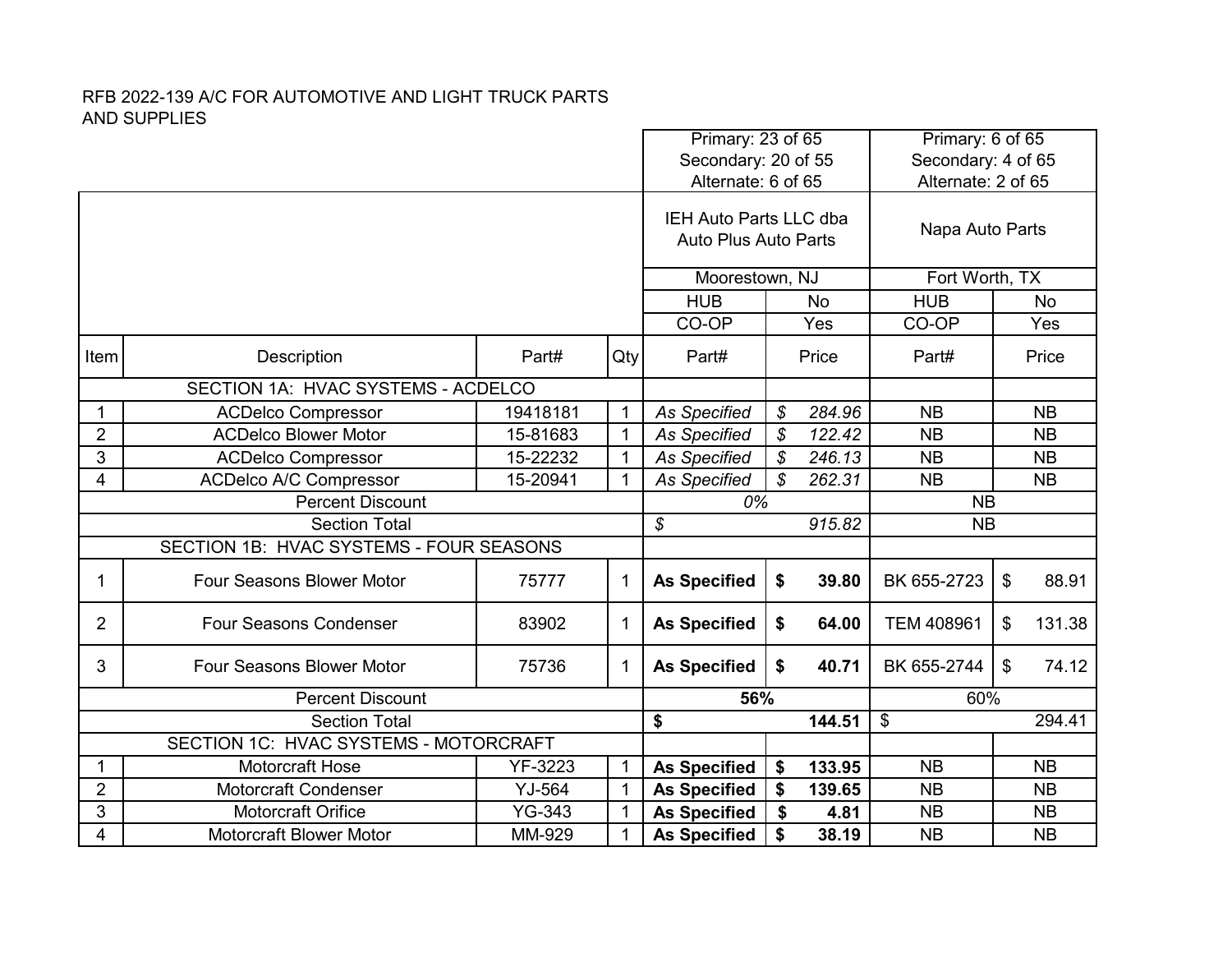|                |                                                   |             | Primary: 23 of 65<br>Secondary: 20 of 55 |                                                       | Primary: 6 of 65<br>Secondary: 4 of 65 |                    |              |
|----------------|---------------------------------------------------|-------------|------------------------------------------|-------------------------------------------------------|----------------------------------------|--------------------|--------------|
|                |                                                   |             |                                          | Alternate: 6 of 65                                    |                                        | Alternate: 2 of 65 |              |
|                |                                                   |             |                                          | IEH Auto Parts LLC dba<br><b>Auto Plus Auto Parts</b> |                                        | Napa Auto Parts    |              |
|                |                                                   |             |                                          | Moorestown, NJ                                        |                                        | Fort Worth, TX     |              |
|                |                                                   |             |                                          | <b>HUB</b>                                            | <b>No</b>                              | <b>HUB</b>         | <b>No</b>    |
|                |                                                   |             |                                          | CO-OP<br>Yes                                          |                                        | CO-OP              | Yes          |
| Item           | <b>Description</b>                                | Part#       | Qty                                      | Part#                                                 | Price                                  | Part#              | Price        |
|                | <b>Percent Discount</b>                           | 5%          |                                          | <b>NB</b>                                             |                                        |                    |              |
|                | SECTION 1C: HVAC SYSTEMS - MOTORCRAFT             |             |                                          |                                                       |                                        |                    |              |
|                | <b>Section Total</b>                              | \$          | 316.60                                   | <b>NB</b>                                             |                                        |                    |              |
|                | SECTION 2A: ELECTRICAL- ACDELCO                   |             |                                          |                                                       |                                        |                    |              |
| 1              | <b>ACDelco Alternator</b>                         | 25877026    | $\mathbf{1}$                             | <b>As Specified</b>                                   | 270.59<br>\$                           | <b>NB</b>          | <b>NB</b>    |
| $\overline{2}$ | <b>ACDelco Alternator</b>                         | 335-1236    | $\mathbf{1}$                             | <b>As Specified</b>                                   | $\mathcal{S}$<br>182.81                | <b>NB</b>          | <b>NB</b>    |
| 3              | <b>ACDelco Alternator</b>                         | 3342396A    | 1                                        | <b>As Specified</b>                                   | \$<br>76.96                            | <b>NB</b>          | <b>NB</b>    |
|                | <b>Percent Discount</b>                           |             |                                          | 0%                                                    |                                        | <b>NB</b>          |              |
|                | <b>Section Total</b>                              |             |                                          | \$                                                    | 530.36                                 | <b>NB</b>          |              |
|                | SECTION 2B: ELECTRICAL - MOTORCRAFT               |             |                                          |                                                       |                                        |                    |              |
| 1              | <b>Motorcraft Alternator</b>                      | GLV-8886-RM | $\mathbf 1$                              | <b>As Specified</b>                                   | 157.70<br>\$                           | <b>NB</b>          | <b>NB</b>    |
| 3              | <b>Motorcraft Alternator</b>                      | GL-8854     | $\mathbf{1}$                             | <b>As Specified</b>                                   | \$<br>245.10                           | <b>NB</b>          | <b>NB</b>    |
| 4              | <b>Motorcraft Alternator</b>                      | GL-8665     | 1                                        | <b>As Specified</b>                                   | \$<br>186.20                           | <b>NB</b>          | <b>NB</b>    |
|                | <b>Percent Discount</b>                           |             |                                          | 5%                                                    |                                        | <b>NB</b>          |              |
|                | <b>Section Total</b>                              |             |                                          | \$                                                    | 589.00                                 | <b>NB</b>          |              |
|                | SECTION 2C: ELECTRICAL - ULTIMA                   |             |                                          |                                                       |                                        |                    |              |
| 1              | <b>Ultima Alternator</b>                          | 13893       | 1                                        | <b>NB</b>                                             | <b>NB</b>                              | RAY 213-<br>9441   | \$<br>112.33 |
| $\overline{2}$ | <b>Ultima Alternator</b><br>391614<br>$\mathbf 1$ |             |                                          |                                                       | <b>NB</b>                              | <b>NNE IN-4828</b> | 177.48<br>\$ |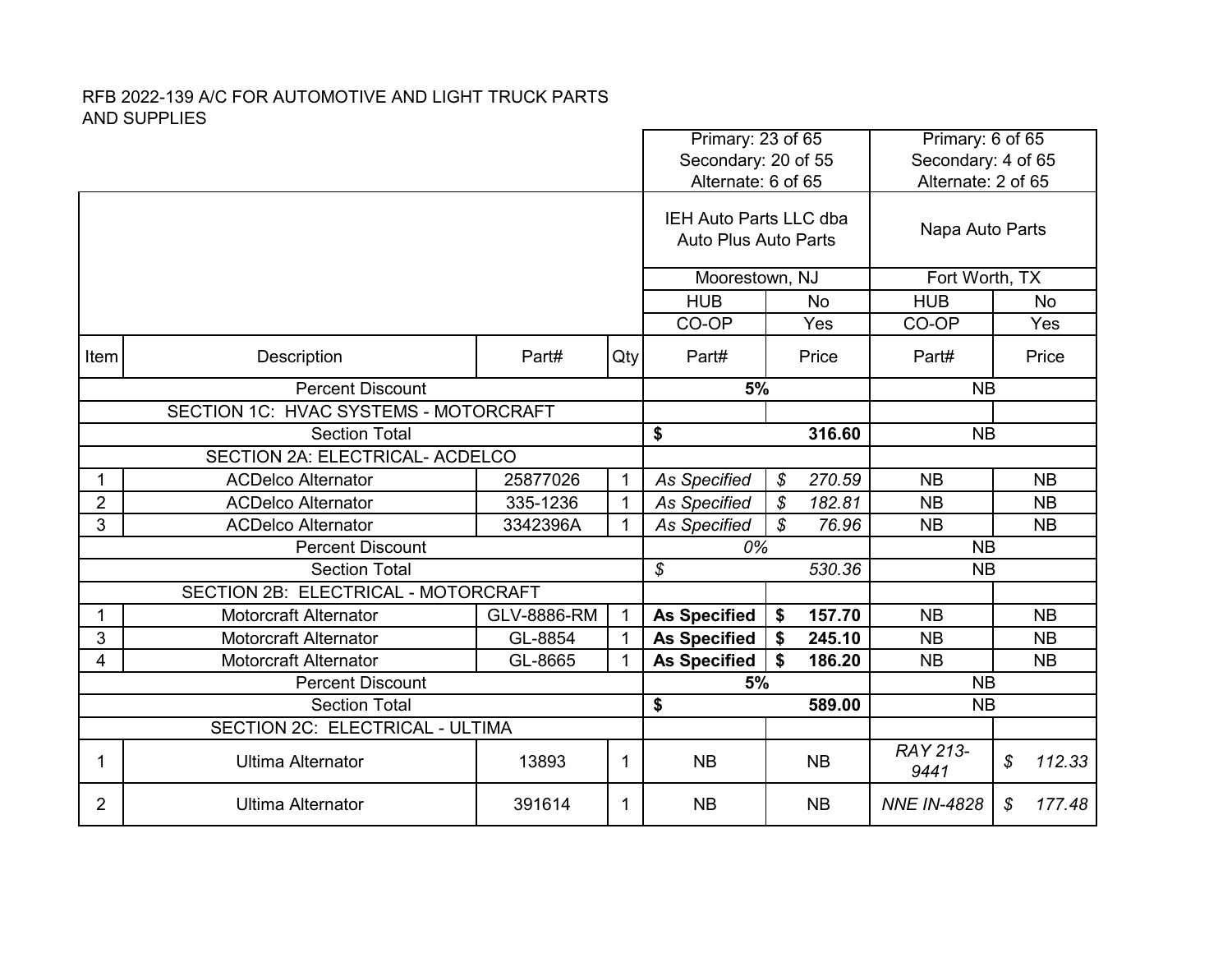|                |                                                                 |               | Primary: 23 of 65 |                                                       | Primary: 6 of 65<br>Secondary: 4 of 65 |                         |                            |           |
|----------------|-----------------------------------------------------------------|---------------|-------------------|-------------------------------------------------------|----------------------------------------|-------------------------|----------------------------|-----------|
|                |                                                                 |               |                   | Secondary: 20 of 55<br>Alternate: 6 of 65             |                                        | Alternate: 2 of 65      |                            |           |
|                |                                                                 |               |                   |                                                       |                                        |                         |                            |           |
|                |                                                                 |               |                   | IEH Auto Parts LLC dba<br><b>Auto Plus Auto Parts</b> | Napa Auto Parts                        |                         |                            |           |
|                |                                                                 |               |                   | Moorestown, NJ                                        |                                        | Fort Worth, TX          |                            |           |
|                |                                                                 |               |                   | <b>HUB</b><br><b>No</b>                               |                                        | <b>HUB</b>              |                            | <b>No</b> |
|                |                                                                 |               |                   | CO-OP                                                 | CO-OP                                  |                         | Yes                        |           |
| Item           | Qty<br>Description<br>Part#                                     |               |                   |                                                       | Price                                  | Part#                   |                            | Price     |
| 3              | <b>Ultima Alternator</b>                                        | 13867         | $\mathbf{1}$      | <b>NB</b>                                             | <b>NB</b>                              | <b>RAY 213-</b><br>9511 | $\boldsymbol{\mathcal{S}}$ | 128.75    |
|                |                                                                 |               |                   |                                                       |                                        |                         |                            |           |
|                | SECTION 2C: ELECTRICAL - ULTIMA                                 |               |                   |                                                       |                                        |                         |                            |           |
| 4              | <b>Ultima Alternator</b>                                        | 3345611       | $\mathbf 1$       | <b>NB</b>                                             | <b>NB</b>                              | NNE IN-<br>4523D        | $\boldsymbol{\mathcal{S}}$ | 123.11    |
|                | <b>Percent Discount</b>                                         |               |                   | <b>NB</b>                                             |                                        | 55%                     |                            |           |
|                | <b>Section Total</b>                                            |               |                   | <b>NB</b>                                             | \$                                     |                         | 541.67                     |           |
|                | SECTION 3A: BATTERY - ACDELCO                                   |               |                   |                                                       |                                        |                         |                            |           |
|                | <b>ACDelco Battery</b>                                          | 31G950T       | $\mathbf{1}$      | <b>As Specified</b>                                   | $\mathcal{S}$<br>129.01                | <b>NB</b>               |                            | <b>NB</b> |
| $\overline{2}$ | <b>ACDelco Battery</b>                                          | <b>90PS</b>   | $\mathbf{1}$      | <b>As Specified</b>                                   | S<br>105.56                            | <b>NB</b>               |                            | <b>NB</b> |
| 3              | <b>ACDelco Battery</b>                                          | 49AGM         | $\mathbf{1}$      | <b>As Specified</b>                                   | S<br>211.11                            | <b>NB</b>               |                            | <b>NB</b> |
| $\overline{4}$ | <b>ACDelco Battery</b>                                          | 78AGM         | $\mathbf{1}$      | As Specified                                          | $\mathcal{S}$<br>184.72                | <b>NB</b>               |                            | <b>NB</b> |
|                | <b>Percent Discount</b>                                         |               |                   | 0%                                                    |                                        | <b>NB</b>               |                            |           |
|                | <b>Section Total</b>                                            |               |                   | $\boldsymbol{\mathcal{S}}$                            | 630.40                                 | <b>NB</b>               |                            |           |
|                | <b>SECTION 3B: BATTERY - INTERSTATE</b>                         |               |                   |                                                       |                                        |                         |                            |           |
|                | <b>Interstate Battery</b>                                       | <b>MTP-65</b> | $\mathbf{1}$      | <b>NB</b>                                             | <b>NB</b>                              | <b>BAT 7565</b>         | \$                         | 115.29    |
|                | $\overline{2}$<br>31P-MHD<br>$\mathbf{1}$<br>Interstate Battery |               |                   |                                                       | nb                                     | <b>BAT 7237</b><br>\$   |                            | 119.62    |
| 3              | MTP-48/H6<br>$\mathbf{1}$<br><b>Interstate Battery</b>          |               |                   |                                                       | nb                                     | <b>BAT 7548</b>         | \$                         | 116.16    |
| 4              | <b>Interstate Battery</b>                                       | <b>NB</b>     | nb                | <b>BAT</b><br><b>75XDT800</b>                         | \$                                     | 145.18                  |                            |           |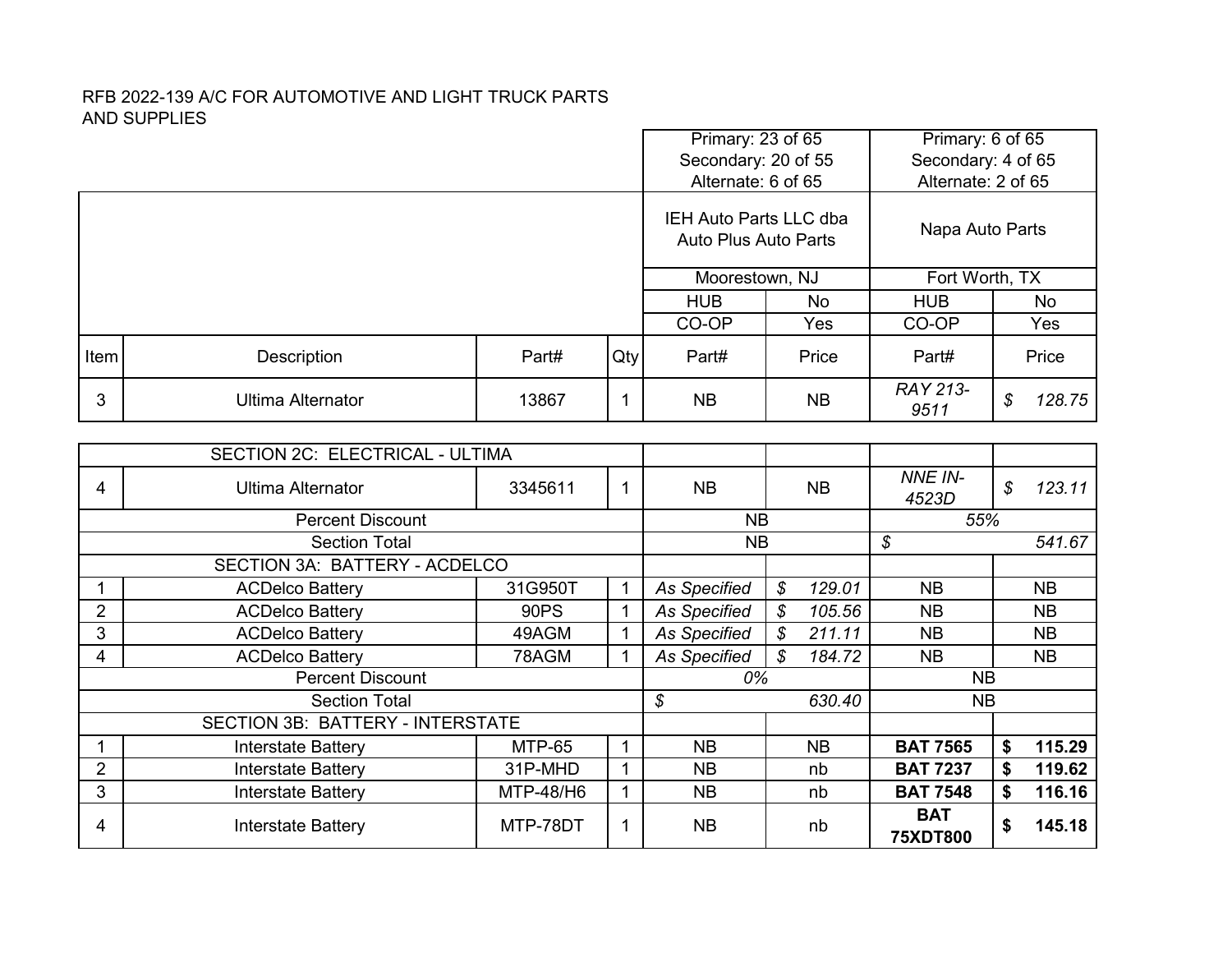|                                  |                                                                            |                | Primary: 23 of 65<br>Secondary: 20 of 55<br>Alternate: 6 of 65 |                                                              |           | Primary: 6 of 65<br>Secondary: 4 of 65<br>Alternate: 2 of 65 |                    |                       |  |
|----------------------------------|----------------------------------------------------------------------------|----------------|----------------------------------------------------------------|--------------------------------------------------------------|-----------|--------------------------------------------------------------|--------------------|-----------------------|--|
|                                  |                                                                            |                |                                                                |                                                              |           |                                                              |                    |                       |  |
|                                  |                                                                            |                |                                                                | <b>IEH Auto Parts LLC dba</b><br><b>Auto Plus Auto Parts</b> |           |                                                              | Napa Auto Parts    |                       |  |
|                                  |                                                                            |                |                                                                | Moorestown, NJ                                               |           |                                                              | Fort Worth, TX     |                       |  |
|                                  |                                                                            |                |                                                                | <b>HUB</b><br><b>No</b>                                      |           |                                                              | <b>HUB</b>         | <b>No</b>             |  |
|                                  |                                                                            |                |                                                                | CO-OP<br>Yes                                                 |           | CO-OP                                                        | Yes                |                       |  |
| Item                             | Description                                                                | Qty            | Part#                                                          |                                                              | Price     | Part#                                                        | Price              |                       |  |
|                                  | <b>Percent Discount</b>                                                    |                |                                                                |                                                              | <b>NB</b> |                                                              | 45%                |                       |  |
|                                  | <b>Section Total</b>                                                       |                |                                                                |                                                              | <b>NB</b> |                                                              | \$                 | 496.25                |  |
| SECTION 3C: BATTERY - MOTORCRAFT |                                                                            |                |                                                                |                                                              |           |                                                              |                    |                       |  |
| $\mathbf 1$                      | <b>Motorcraft Battery</b>                                                  | <b>BXL-34</b>  | $\mathbf{1}$                                                   | <b>As Specified</b>                                          | \$        | 79.76                                                        | <b>NB</b>          | <b>NB</b>             |  |
|                                  | <b>SECTION 3C: BATTERY - MOTORCRAFT</b>                                    |                |                                                                |                                                              |           |                                                              |                    |                       |  |
| 2                                | <b>Motorcraft Battery</b>                                                  | BXT-65-650     | $\mathbf{1}$                                                   | <b>As Specified</b>                                          | \$        | 106.36                                                       | <b>NB</b>          | <b>NB</b>             |  |
| 3                                | <b>Motorcraft Battery</b>                                                  | BXT-65-750     | $\mathbf{1}$                                                   | <b>As Specified</b>                                          | \$        | 106.36                                                       | <b>NB</b>          | <b>NB</b>             |  |
|                                  | <b>Percent Discount</b>                                                    |                |                                                                | 5%                                                           |           |                                                              | <b>NB</b>          |                       |  |
|                                  | <b>Section Total</b>                                                       |                |                                                                | \$                                                           |           | 292.48                                                       | <b>NB</b>          |                       |  |
|                                  | SECTION 4A: BEARINGS & SEALS - MOTORCRAFT                                  |                |                                                                |                                                              |           |                                                              |                    |                       |  |
| $\mathbf{1}$                     | <b>Motorcraft Seal</b>                                                     | <b>BRS-90</b>  | $\mathbf{1}$                                                   | <b>As Specified</b>                                          | \$        | 3.86                                                         | <b>NB</b>          | <b>NB</b>             |  |
| $\overline{\mathbf{c}}$          | Motorcraft Seal                                                            | <b>BRS-118</b> | $\mathbf 1$                                                    | <b>As Specified</b>                                          | \$        | 7.14                                                         | <b>NB</b>          | <b>NB</b>             |  |
| 3                                | Motorcraft Seal                                                            | <b>BRS-124</b> | $\mathbf{1}$                                                   | <b>As Specified</b>                                          | \$        | 17.39                                                        | <b>NB</b>          | <b>NB</b>             |  |
|                                  | <b>Percent Discount</b>                                                    |                |                                                                | 5%                                                           |           |                                                              | <b>NB</b>          |                       |  |
|                                  | <b>Section Total</b>                                                       |                |                                                                | \$                                                           |           | 28.39                                                        | <b>NB</b>          |                       |  |
|                                  | SECTION 4B: BEARINGS & SEALS - TIMKEN                                      |                |                                                                |                                                              |           |                                                              |                    |                       |  |
| $\mathbf{1}$                     | <b>Timken Seal</b>                                                         | 4764           | $\mathbf{1}$                                                   | As Specified<br>As Specified                                 | \$        | 8.51                                                         | <b>NOS 15966</b>   | \$<br>8.51            |  |
|                                  | $\overline{2}$<br><b>Timken Seal</b><br>3604<br>$\mathbf{1}$<br>493291     |                |                                                                |                                                              | \$        | 15.35                                                        | <b>NOS 18136</b>   | $\mathcal{L}$<br>9.47 |  |
| 3                                | <b>Timken Seal</b>                                                         | $\mathbf{1}$   | As Specified                                                   | \$                                                           | 12.08     | <b>NOS 22835</b>                                             | \$<br>13.15<br>\$  |                       |  |
| 4                                | $\mathbf{1}$<br><b>Timken Bearing</b><br>512154<br><b>Percent Discount</b> |                |                                                                | \$<br>As Specified<br>47.75<br>66%                           |           |                                                              | BR 930194<br>52.29 |                       |  |
|                                  |                                                                            |                |                                                                |                                                              | 50%       |                                                              |                    |                       |  |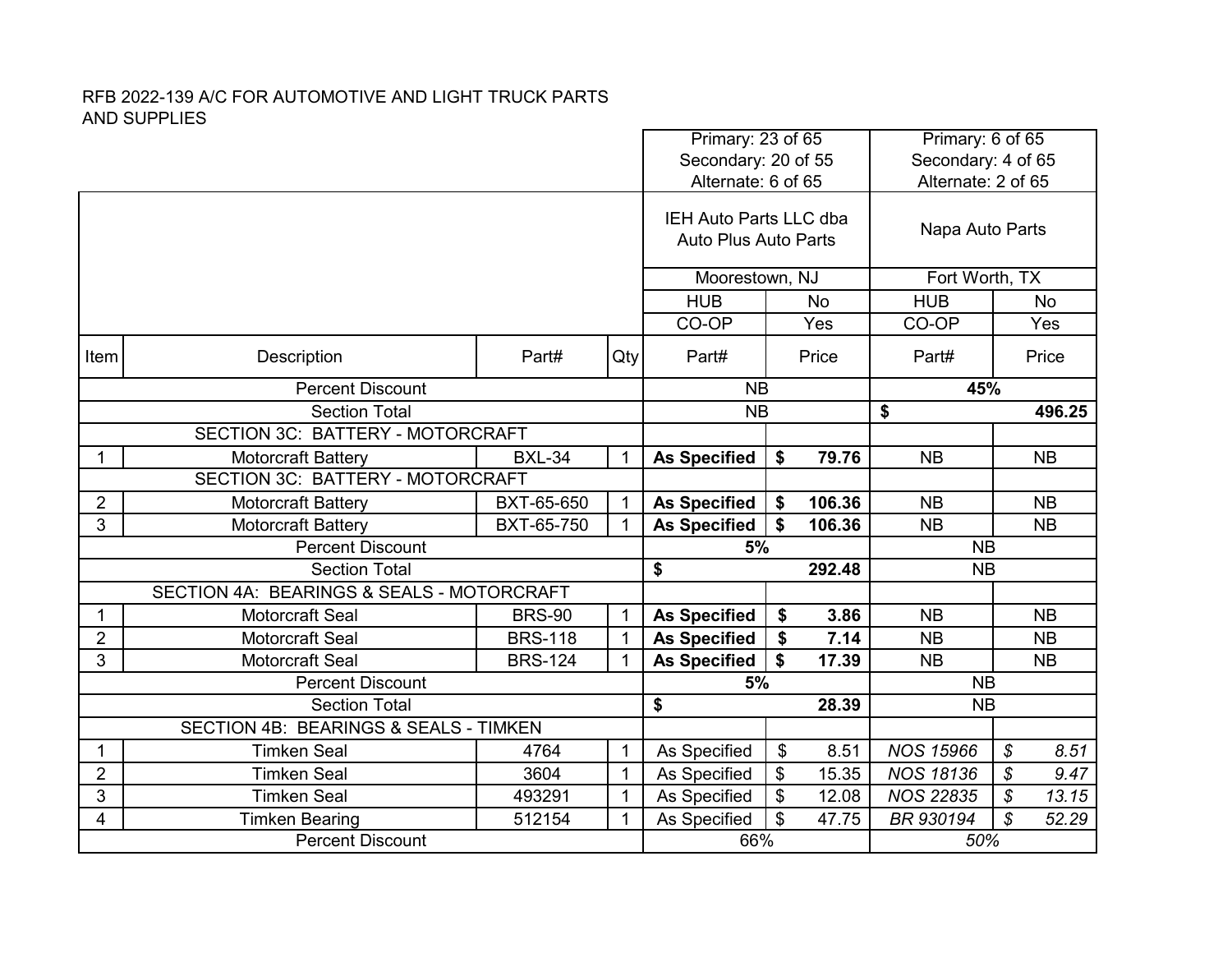|                |                                                                                                    |              |              | Primary: 23 of 65<br>Secondary: 20 of 55 |                            |           | Primary: 6 of 65<br>Secondary: 4 of 65 |    |           |
|----------------|----------------------------------------------------------------------------------------------------|--------------|--------------|------------------------------------------|----------------------------|-----------|----------------------------------------|----|-----------|
|                |                                                                                                    |              |              | Alternate: 6 of 65                       |                            |           | Alternate: 2 of 65                     |    |           |
|                |                                                                                                    |              |              |                                          |                            |           |                                        |    |           |
|                |                                                                                                    |              |              | IEH Auto Parts LLC dba                   |                            |           | Napa Auto Parts                        |    |           |
|                |                                                                                                    |              |              | <b>Auto Plus Auto Parts</b>              |                            |           |                                        |    |           |
|                |                                                                                                    |              |              | Moorestown, NJ                           |                            |           | Fort Worth, TX                         |    |           |
|                |                                                                                                    |              |              | <b>HUB</b>                               |                            | <b>No</b> | <b>HUB</b>                             |    | No        |
|                |                                                                                                    |              |              | CO-OP                                    |                            | Yes       | CO-OP                                  |    | Yes       |
| Item           | Description                                                                                        | Part#        | Qty          | Part#                                    |                            | Price     | Part#                                  |    | Price     |
|                | <b>Section Total</b>                                                                               |              |              |                                          |                            | 83.69     | \$                                     |    | 83.42     |
|                | SECTION 5A: BELTS & HOSES - ACDELCO                                                                |              |              |                                          |                            |           |                                        |    |           |
| 1              | <b>ACDelco Belt</b>                                                                                | 6K935        | $\mathbf 1$  | <b>As Specified</b>                      | \$                         | 30.66     | <b>NB</b>                              |    | <b>NB</b> |
| $\overline{2}$ | <b>ACDelco Belt</b>                                                                                | 4K355-SF     | $\mathbf{1}$ | <b>As Specified</b>                      | \$                         | 27.81     | <b>NB</b>                              |    | <b>NB</b> |
| 3              | <b>ACDelco Belt</b>                                                                                | 6K-923       | $\mathbf{1}$ | <b>As Specified</b>                      | \$                         | 37.18     | <b>NB</b>                              |    | <b>NB</b> |
|                | SECTION 5A: BELTS & HOSES - ACDELCO                                                                |              |              |                                          |                            |           |                                        |    |           |
| 4              | <b>ACDelco Belt</b>                                                                                | 6K388        | $\mathbf{1}$ | <b>As Specified</b>                      | $\boldsymbol{\mathcal{S}}$ | 13.48     | <b>NB</b>                              |    | <b>NB</b> |
|                | <b>Percent Discount</b>                                                                            |              |              | 0%                                       |                            |           | <b>NB</b>                              |    |           |
|                | <b>Section Total</b>                                                                               |              |              | $\mathcal{S}$                            |                            | 109.13    | <b>NB</b>                              |    |           |
|                | SECTION 5B: BELTS & HOSES - GATES                                                                  |              |              |                                          |                            |           |                                        |    |           |
| 1              | <b>Gates Belt</b>                                                                                  | K-060935     | $\mathbf{1}$ | As Specified                             | \$                         | 24.01     | <b>PBH 6K935</b>                       | \$ | 16.79     |
| 2              | <b>Gates Belt</b>                                                                                  | K-0403555-SF | 1            | As Specified                             | \$                         | 17.37     | <b>NBH 25-</b>                         | \$ | 19.62     |
|                |                                                                                                    |              |              |                                          |                            |           | 0403555F                               |    |           |
| 3              | <b>Gates Belt</b>                                                                                  | K-060923     | $\mathbf{1}$ | As Specified                             | \$                         | 28.91     | <b>PBH 6K923</b>                       | \$ | 20.99     |
| 4              | <b>Gates Belt</b>                                                                                  | K-0606388    | $\mathbf 1$  | As Specified                             | \$                         | 11.06     | <b>PBH 6K388</b>                       | \$ | 10.49     |
|                | <b>Percent Discount</b>                                                                            |              |              | 65%<br>\$                                |                            |           | 50%                                    |    |           |
|                | <b>Section Total</b>                                                                               |              |              |                                          |                            | 81.35     | \$                                     |    | 67.89     |
|                | SECTION 5C: BELTS & HOSES - MOTORCRAFT<br><b>Motorcraft Belt</b><br>JK6-455-C<br>$\mathbf{1}$<br>1 |              |              | <b>As Specified</b>                      | \$                         | 20.52     | <b>NB</b>                              |    | <b>NB</b> |
| 3              | Motorcraft Belt                                                                                    | JK6-914      | $\mathbf{1}$ | <b>As Specified</b>                      | \$                         | 24.80     | <b>NB</b>                              |    | <b>NB</b> |
| 4              | Motorcraft Belt                                                                                    | JK6-926      | 1            | <b>As Specified</b>                      | \$                         | 30.59     | <b>NB</b>                              |    | <b>NB</b> |
|                |                                                                                                    |              |              |                                          |                            |           |                                        |    |           |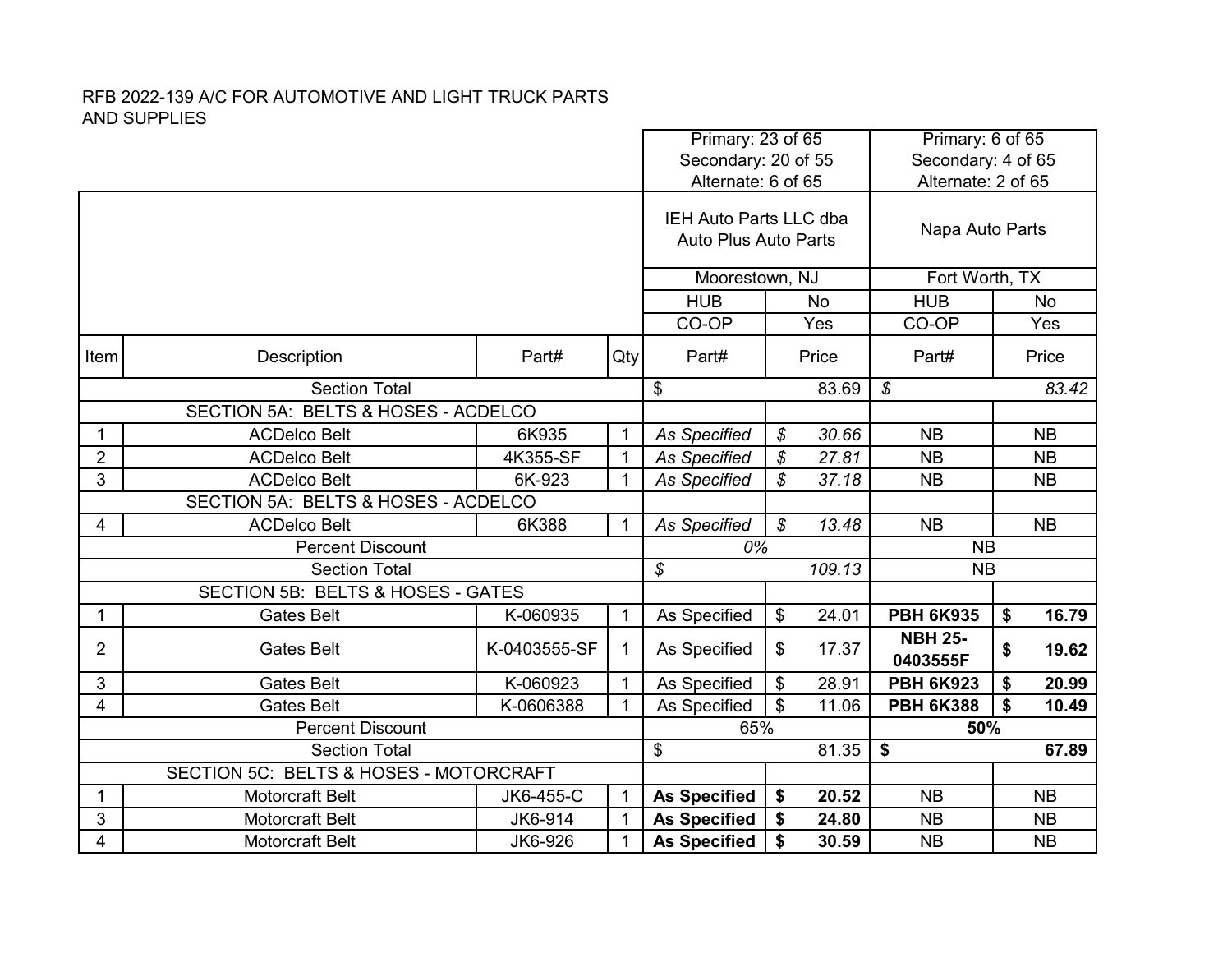| Primary: 23 of 65<br>Secondary: 20 of 55<br>Alternate: 6 of 65 |                                                                     |                 |              |                                                       |               | Primary: 6 of 65<br>Secondary: 4 of 65 |                         |    |           |
|----------------------------------------------------------------|---------------------------------------------------------------------|-----------------|--------------|-------------------------------------------------------|---------------|----------------------------------------|-------------------------|----|-----------|
|                                                                |                                                                     |                 |              |                                                       |               |                                        | Alternate: 2 of 65      |    |           |
|                                                                |                                                                     |                 |              | IEH Auto Parts LLC dba<br><b>Auto Plus Auto Parts</b> |               |                                        | Napa Auto Parts         |    |           |
|                                                                |                                                                     |                 |              | Moorestown, NJ                                        |               |                                        | Fort Worth, TX          |    |           |
|                                                                |                                                                     |                 |              | <b>HUB</b>                                            |               | <b>No</b>                              | <b>HUB</b>              |    | <b>No</b> |
|                                                                |                                                                     |                 |              | CO-OP                                                 |               | Yes                                    | CO-OP                   |    | Yes       |
| Item                                                           | Description                                                         | Part#           | Qty          | Part#                                                 |               | Price                                  | Part#                   |    | Price     |
|                                                                | <b>Percent Discount</b>                                             |                 |              | 5%                                                    |               |                                        | <b>NB</b>               |    |           |
|                                                                | \$<br><b>Section Total</b><br>SECTION 6A: BRAKES & ROTORS - ACDELCO |                 |              |                                                       |               | 75.91                                  | <b>NB</b>               |    |           |
|                                                                |                                                                     |                 |              |                                                       |               |                                        |                         |    |           |
| $\mathbf{1}$                                                   | <b>ACDelco Break Pad</b>                                            | 17D1092CHF1     | $\mathbf{1}$ | <b>As Specified</b>                                   | $\mathcal{S}$ | 60.88                                  | <b>NB</b>               |    | <b>NB</b> |
| $\overline{2}$                                                 | <b>ACDelco Break Pad</b>                                            | 17D931-CH       | $\mathbf{1}$ | <b>As Specified</b>                                   | $\mathcal{S}$ | 57.00                                  | <b>NB</b>               |    | <b>NB</b> |
| 3                                                              | <b>ACDelco Rotors</b>                                               | 18A1214         | 1            | <b>As Specified</b>                                   | \$            | 48.57                                  | <b>NB</b>               |    | <b>NB</b> |
|                                                                | SECTION 6A: BRAKES & ROTORS - ACDELCO                               |                 |              |                                                       |               |                                        |                         |    |           |
| 4                                                              | <b>ACDelco Rotors</b>                                               | 18a1213         | $\mathbf{1}$ | <b>As Specified</b>                                   | $\mathcal{S}$ | 64.39                                  | <b>NB</b>               |    | <b>NB</b> |
|                                                                | <b>Percent Discount</b>                                             |                 |              | 0%                                                    |               |                                        | <b>NB</b>               |    |           |
|                                                                | <b>Section Total</b>                                                |                 |              | $\boldsymbol{\mathcal{S}}$                            |               | 230.84                                 | <b>NB</b>               |    |           |
|                                                                | SECTION 6B: BRAKES & ROTORS - BENDIX                                |                 |              |                                                       |               |                                        |                         |    |           |
| 1                                                              | <b>Bendix Brake Pad</b>                                             | <b>MKD-1400</b> | $\mathbf{1}$ | <b>NB</b>                                             |               | <b>NB</b>                              | <b>PF 8508M</b>         | \$ | 27.99     |
| $\overline{2}$                                                 | <b>Bendix Brake Pad</b>                                             | CFM-1680        | $\mathbf{1}$ | <b>NB</b>                                             |               | <b>NB</b>                              | <b>SA8909M</b>          | \$ | 36.99     |
| 3                                                              | <b>Bendix Brake Pad</b>                                             | CFC-1924        | $\mathbf{1}$ | <b>NB</b>                                             |               | <b>NB</b>                              | <b>PF9149X</b>          | \$ | 29.99     |
| 4                                                              | <b>Bendix Brake Pad</b>                                             | D-1194          | $\mathbf{1}$ | <b>NB</b>                                             |               | <b>NB</b>                              | <b>PF8312X</b>          | \$ | 27.99     |
|                                                                | <b>Percent Discount</b>                                             |                 | <b>NB</b>    |                                                       |               | 54.50%                                 |                         |    |           |
|                                                                | <b>Section Total</b>                                                |                 |              |                                                       | <b>NB</b>     |                                        | \$                      |    | 122.96    |
|                                                                | SECTION 6C: BRAKES & ROTORS - BRAKE BEST                            |                 |              |                                                       |               |                                        |                         |    |           |
| 1                                                              | <b>Brake Best Break Pad</b>                                         | MKD-1399        | $\mathbf 1$  | As Specified                                          | \$            | 57.03                                  | <b>PF8507M</b>          | \$ | 30.79     |
| $\overline{2}$                                                 | <b>Brake Best Break Pad</b><br>780143-RGS<br>$\mathbf{1}$           |                 |              |                                                       | \$            | 92.21                                  | <b>PFR</b><br>248880143 | \$ | 45.68     |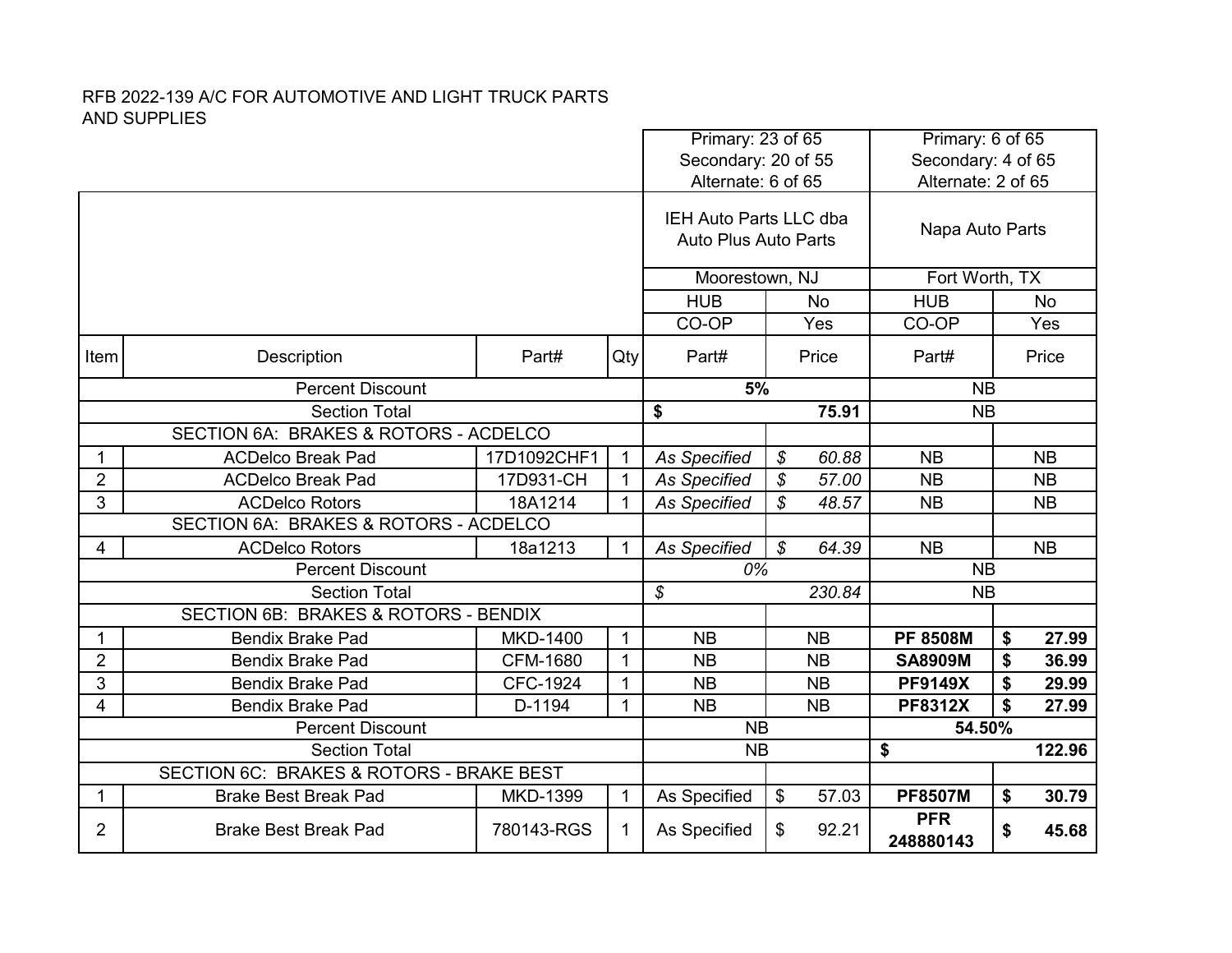|                |                                          |                 | Primary: 23 of 65<br>Secondary: 20 of 55 |                                                       | Primary: 6 of 65<br>Secondary: 4 of 65 |           |                              |           |           |
|----------------|------------------------------------------|-----------------|------------------------------------------|-------------------------------------------------------|----------------------------------------|-----------|------------------------------|-----------|-----------|
|                |                                          |                 |                                          | Alternate: 6 of 65                                    |                                        |           | Alternate: 2 of 65           |           |           |
|                |                                          |                 |                                          | IEH Auto Parts LLC dba<br><b>Auto Plus Auto Parts</b> |                                        |           | Napa Auto Parts              |           |           |
|                |                                          |                 |                                          | Moorestown, NJ                                        |                                        |           | Fort Worth, TX               |           |           |
|                |                                          |                 |                                          | <b>HUB</b><br><b>No</b>                               |                                        |           | <b>HUB</b>                   |           | <b>No</b> |
|                |                                          |                 |                                          | CO-OP                                                 | Yes                                    |           | CO-OP                        |           | Yes       |
| Item           | Description                              | Part#           | Qty                                      | Part#                                                 |                                        | Price     | Part#                        |           | Price     |
| 3              | <b>Brake Best Break Pad</b>              | 580279-RGS      | $\mathbf{1}$                             | As Specified                                          | \$                                     | 92.21     | <b>PFR</b><br>248880279      | \$        | 41.10     |
| 4              | <b>Brake Best Break Pad</b>              | 580422-RGS      | $\mathbf{1}$                             | As Specified                                          | \$                                     | 84.68     | <b>PFR</b><br>348880422      | \$        | 41.10     |
|                | <b>Percent Discount</b>                  |                 |                                          | 70%                                                   |                                        |           | 50%                          |           |           |
|                | <b>Section Total</b>                     |                 |                                          | \$                                                    |                                        | 326.13    | \$                           |           | 158.67    |
|                |                                          |                 |                                          |                                                       |                                        |           |                              |           |           |
|                | SECTION 6D: BRAKES & ROTORS - CENTRIC    |                 |                                          |                                                       |                                        |           |                              |           |           |
| 1              | <b>Centric Brake Pad</b>                 | 105-09051       | $\mathbf{1}$                             | <b>NB</b>                                             |                                        | <b>NB</b> | <b>PF 7784X</b>              | \$        | 24.99     |
| $\overline{2}$ | <b>Centric Brake Pad</b>                 | 301.1414        | $\mathbf 1$                              | <b>NB</b>                                             |                                        | <b>NB</b> | <b>PSG SG9322X</b>           | \$        | 36.99     |
| 3              | <b>Centric Brake Pad</b>                 | 106.15402       | 1                                        | <b>NB</b>                                             |                                        | <b>NB</b> | <b>PSG</b><br><b>SG8973M</b> | \$        | 51.66     |
| 4              | <b>Centric Brake Pad</b>                 | 105-16650       | $\mathbf 1$                              | <b>NB</b>                                             |                                        | <b>NB</b> | <b>PSG</b><br><b>SG8893X</b> | \$        | 33.99     |
|                | <b>Percent Discount</b>                  |                 |                                          | <b>NB</b>                                             |                                        |           | 55%                          |           |           |
|                | <b>Section Total</b>                     | <b>NB</b>       |                                          |                                                       | \$                                     |           | 147.63                       |           |           |
|                | SECTION 6E: BRAKES & ROTORS - MOTORCRAFT |                 |                                          |                                                       |                                        |           |                              |           |           |
| 1              | Motorcraft Brake Pad                     | $\mathbf{1}$    | <b>As Specified</b>                      | \$                                                    | 73.91                                  | <b>NB</b> |                              | <b>NB</b> |           |
| $\overline{2}$ |                                          | <b>BRF-1475</b> |                                          |                                                       |                                        | 47.49     |                              |           |           |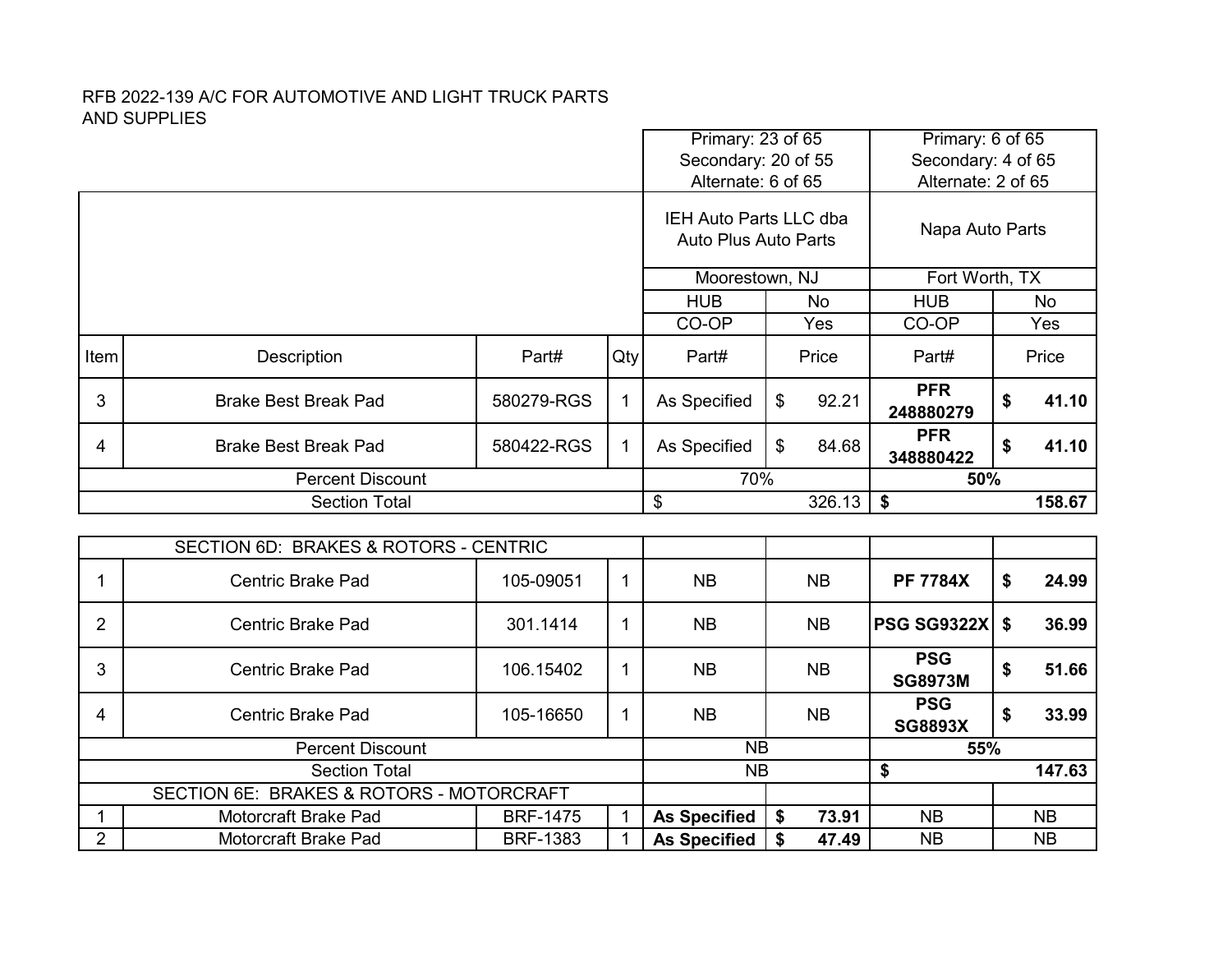|                |                                      |                 | Primary: 23 of 65 |                                                              | Primary: 6 of 65 |                         |           |           |
|----------------|--------------------------------------|-----------------|-------------------|--------------------------------------------------------------|------------------|-------------------------|-----------|-----------|
|                |                                      |                 |                   | Secondary: 20 of 55                                          |                  | Secondary: 4 of 65      |           |           |
|                |                                      |                 |                   | Alternate: 6 of 65                                           |                  | Alternate: 2 of 65      |           |           |
|                |                                      |                 |                   | <b>IEH Auto Parts LLC dba</b><br><b>Auto Plus Auto Parts</b> | Napa Auto Parts  |                         |           |           |
|                |                                      |                 |                   | Moorestown, NJ                                               | Fort Worth, TX   |                         |           |           |
|                |                                      |                 |                   | <b>HUB</b>                                                   | <b>HUB</b>       |                         | <b>No</b> |           |
|                |                                      |                 |                   | CO-OP                                                        | Yes              | CO-OP                   |           | Yes       |
| Item           | Description                          | Part#           | Qty               | Part#                                                        | Price            | Part#                   |           | Price     |
| 3              | <b>Motorcraft Front Rotor</b>        | <b>BRRF-207</b> | 1                 | <b>As Specified</b>                                          | 37.99<br>\$      | <b>NB</b>               |           | <b>NB</b> |
| $\overline{4}$ | <b>Motorcraft Front Rotor</b>        | <b>NBRR-119</b> | $\mathbf{1}$      | <b>As Specified</b>                                          | \$<br>41.03      | <b>NB</b>               |           | <b>NB</b> |
|                | <b>Percent Discount</b>              |                 |                   |                                                              | 5%               |                         |           |           |
|                | <b>Section Total</b><br>\$           |                 |                   |                                                              | 200.42           | <b>NB</b>               |           |           |
|                | SECTION 6F: BRAKES & ROTORS - PRONTO |                 |                   |                                                              |                  |                         |           |           |
| 1              | <b>Pronto Rotor</b>                  | BR-54103        | 1                 | <b>NB</b>                                                    | <b>NB</b>        | <b>PFR</b><br>248880110 | \$        | 34.92     |
|                |                                      |                 |                   |                                                              |                  |                         |           |           |
|                | SECTION 6F: BRAKES & ROTORS - PRONTO |                 |                   |                                                              |                  |                         |           |           |
| $\overline{2}$ | Pronto Rotor                         | BR-54105        | 1                 | <b>NB</b>                                                    | <b>NB</b>        | <b>PFR</b><br>248880129 | \$        | 34.92     |
| 3              | <b>Pronto Break Pad</b>              | <b>PCD-974</b>  | 1                 | <b>NB</b>                                                    | <b>NB</b>        | <b>FRB PF7875X</b>      | \$        | 25.06     |
| 4              | <b>Pronto Break Pad</b>              | <b>PCD-909</b>  | $\mathbf 1$       | <b>NB</b>                                                    | <b>NB</b>        | <b>PFB PF7788X</b>      | \$        | 25.29     |
|                | <b>Percent Discount</b>              |                 |                   | <b>NB</b>                                                    |                  | 50%                     |           |           |
|                | <b>Section Total</b>                 |                 |                   | <b>NB</b>                                                    |                  | \$                      |           | 120.19    |
|                | SECTION 6G: BRAKES & ROTORS - WAGNER |                 |                   |                                                              |                  |                         |           |           |
| 1              | Wagner Brake Pad                     | QC-1022         | $\mathbf{1}$      | As Specified                                                 | \$<br>49.26      | <b>SG7927X</b>          | \$        | 33.99     |
| $\overline{2}$ | Wagner Brake Pad                     | QC-465-A        | 1                 | As Specified                                                 | \$<br>35.33      | <b>SG7573X</b>          | \$        | 33.99     |
| 3              | Wagner Brake Pad                     | ZX-803          | $\mathbf{1}$      | As Specified                                                 | \$<br>27.26      | <b>SG7674M</b>          | \$        | 33.99     |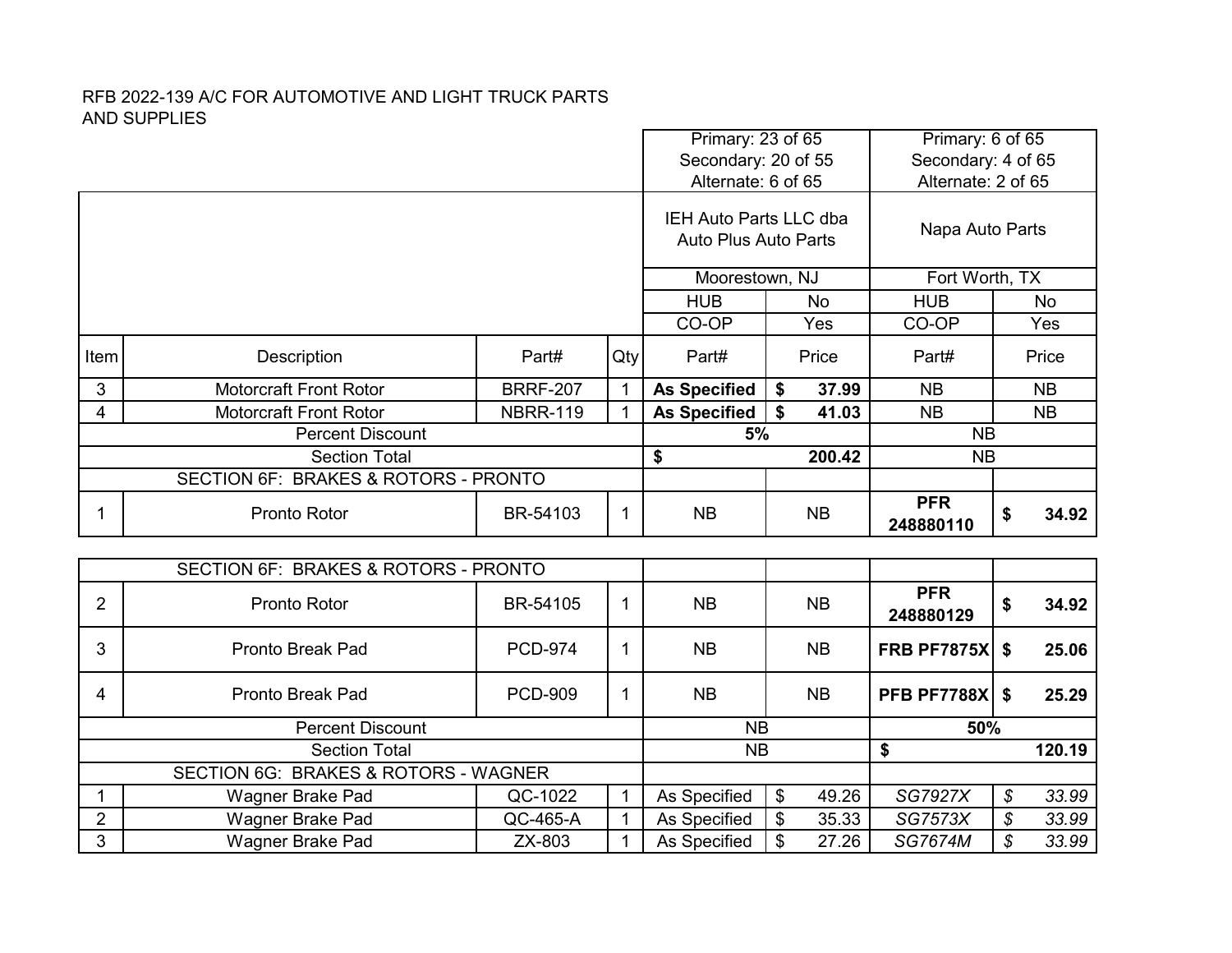|                                                 |                                                                                                            |                     |              | Primary: 23 of 65<br>Secondary: 20 of 55              |                            |            | Primary: 6 of 65<br>Secondary: 4 of 65 |                                     |  |
|-------------------------------------------------|------------------------------------------------------------------------------------------------------------|---------------------|--------------|-------------------------------------------------------|----------------------------|------------|----------------------------------------|-------------------------------------|--|
|                                                 |                                                                                                            |                     |              | Alternate: 6 of 65                                    |                            |            | Alternate: 2 of 65                     |                                     |  |
|                                                 |                                                                                                            |                     |              | IEH Auto Parts LLC dba<br><b>Auto Plus Auto Parts</b> |                            |            | Napa Auto Parts                        |                                     |  |
|                                                 |                                                                                                            |                     |              | Moorestown, NJ                                        |                            |            | Fort Worth, TX                         |                                     |  |
|                                                 |                                                                                                            |                     |              | <b>HUB</b><br><b>No</b>                               |                            | <b>HUB</b> | No                                     |                                     |  |
|                                                 |                                                                                                            |                     |              | CO-OP                                                 |                            | Yes        | CO-OP                                  | Yes                                 |  |
| Item                                            | Description                                                                                                | Part#               | Qty          | Part#                                                 |                            | Price      | Part#                                  | Price                               |  |
| 4                                               | <b>Wagner Brake Pad</b>                                                                                    | MX-655              | $\mathbf{1}$ | As Specified                                          | \$                         | 41.14      | <b>SG7535M</b>                         | $\boldsymbol{\mathcal{S}}$<br>33.06 |  |
|                                                 | <b>Percent Discount</b>                                                                                    | 70%                 |              |                                                       | 54.50%                     |            |                                        |                                     |  |
|                                                 | <b>Section Total</b><br>\$                                                                                 |                     |              |                                                       |                            | 152.99     | $\mathcal{S}$                          | 135.03                              |  |
| SECTION 7A: CHARGING/STARTING SYSTEMS - ACDELCO |                                                                                                            |                     |              |                                                       |                            |            |                                        |                                     |  |
| 1                                               | <b>ACDelco Starter</b>                                                                                     | 323-1662            | $\mathbf{1}$ | <b>As Specified</b>                                   | $\mathcal{S}$              | 194.04     | <b>NB</b>                              | <b>NB</b>                           |  |
| $\overline{2}$                                  | <b>ACDelco Starter</b>                                                                                     | 336-2150-A          | $\mathbf{1}$ | <b>As Specified</b>                                   | \$                         | 176.44     | <b>NB</b>                              | <b>NB</b>                           |  |
| 3                                               | <b>ACDelco Starter</b>                                                                                     | 12609317            | $\mathbf{1}$ | As Specified                                          | \$                         | 181.88     | <b>NB</b>                              | <b>NB</b>                           |  |
| 4                                               | <b>ACDelco Starter</b>                                                                                     | 336-2148-A          | $\mathbf{1}$ | <b>As Specified</b>                                   | $\mathcal{S}$              | 126.62     | <b>NB</b>                              | <b>NB</b>                           |  |
|                                                 | <b>Percent Discount</b>                                                                                    |                     |              | 0%                                                    |                            |            | <b>NB</b>                              |                                     |  |
|                                                 | SECTION 7A: CHARGING/STARTING SYSTEMS - ACDELCO                                                            |                     |              |                                                       |                            |            |                                        |                                     |  |
|                                                 | <b>Section Total</b>                                                                                       |                     |              | $\boldsymbol{\mathcal{S}}$                            |                            | 678.98     | <b>NB</b>                              |                                     |  |
|                                                 | SECTION 7B: CHARGING/STARTING SYSTEMS - MOTORCRAFT                                                         |                     |              |                                                       |                            |            |                                        |                                     |  |
| 1                                               | <b>Motorcraft Starter</b>                                                                                  | SA-1081             | $\mathbf{1}$ | <b>As Specified</b>                                   | \$                         | 150.10     | <b>NB</b>                              | <b>NB</b>                           |  |
| $\overline{2}$                                  | <b>Motorcraft Starter</b>                                                                                  | SAV-873RM           | $\mathbf{1}$ | <b>As Specified</b>                                   | \$                         | 137.75     | <b>NB</b>                              | <b>NB</b>                           |  |
| 3                                               | <b>Motorcraft Starter</b>                                                                                  | <b>SA-1014RM</b>    | $\mathbf 1$  | <b>As Specified</b>                                   |                            | 150.10     | <b>NB</b>                              | <b>NB</b>                           |  |
|                                                 | <b>Percent Discount</b>                                                                                    |                     |              | 5%                                                    |                            |            | <b>NB</b>                              |                                     |  |
|                                                 | <b>Section Total</b>                                                                                       | \$                  |              | 437.95                                                | <b>NB</b>                  |            |                                        |                                     |  |
|                                                 | SECTION 8A: CHASSIS/STEERING - ACDELCO<br><b>ACDelco Inner Tie Rod End</b><br>45A1168<br>$\mathbf{1}$<br>1 |                     |              | <b>As Specified</b>                                   | $\boldsymbol{\mathcal{S}}$ | 51.32      | <b>NB</b>                              | <b>NB</b>                           |  |
| $\overline{2}$                                  | <b>ACDelco Inner Tie Rod End</b>                                                                           | 45A1059             | $\mathbf{1}$ | <b>As Specified</b>                                   | $\mathcal{S}$              | 35.31      | <b>NB</b>                              | <b>NB</b>                           |  |
| 3                                               | <b>ACDelco Inner Tie Rod End</b>                                                                           | <b>As Specified</b> | \$           | 25.94                                                 | <b>NB</b>                  | <b>NB</b>  |                                        |                                     |  |
|                                                 |                                                                                                            | 45A1269             | $\mathbf{1}$ |                                                       |                            |            |                                        |                                     |  |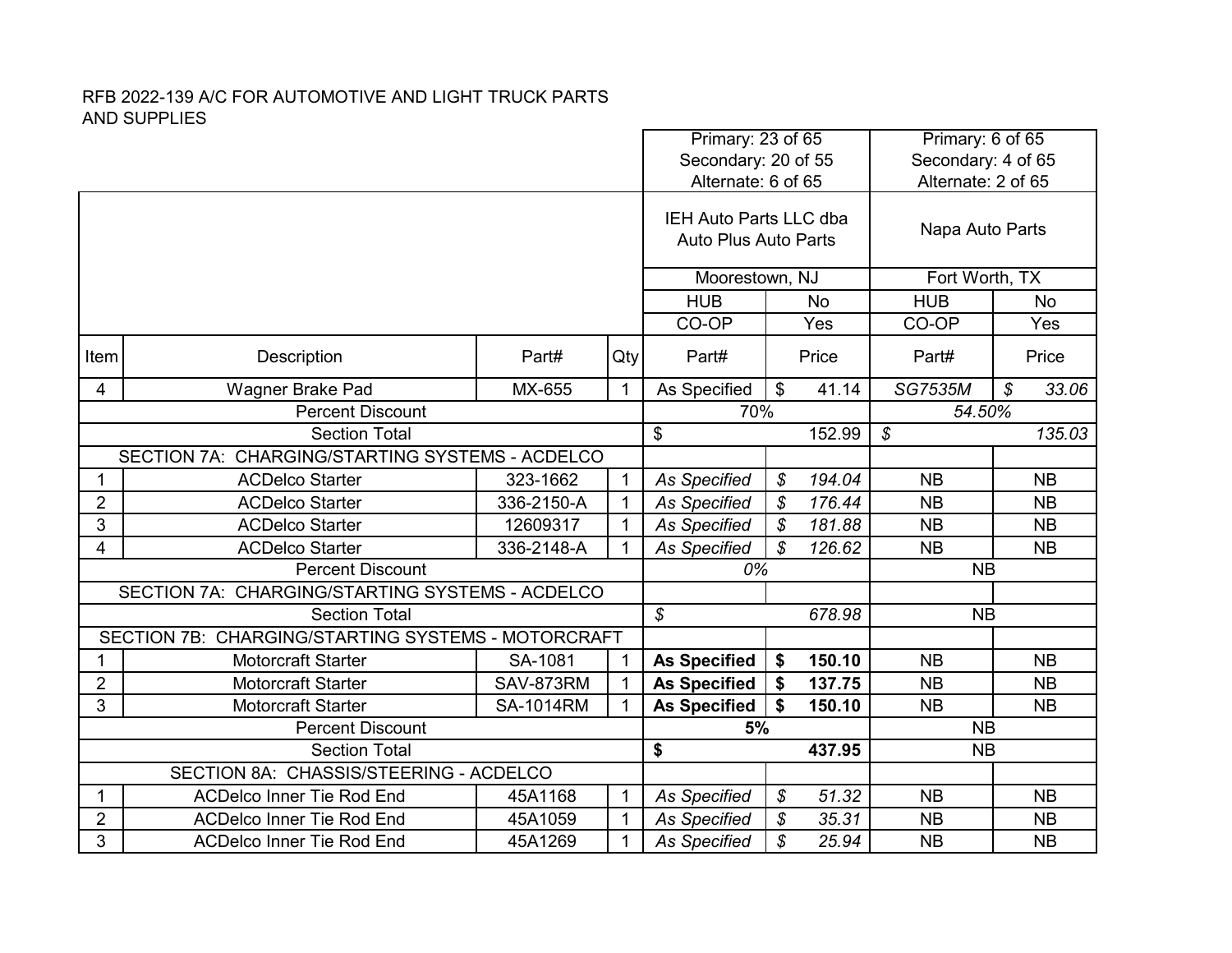|                                    |                                             |                            |                     |                                                       | Primary: 23 of 65 | Secondary: 20 of 55 | Primary: 6 of 65<br>Secondary: 4 of 65 |                                     |  |
|------------------------------------|---------------------------------------------|----------------------------|---------------------|-------------------------------------------------------|-------------------|---------------------|----------------------------------------|-------------------------------------|--|
|                                    |                                             |                            |                     | Alternate: 6 of 65                                    |                   |                     | Alternate: 2 of 65                     |                                     |  |
|                                    |                                             |                            |                     | IEH Auto Parts LLC dba<br><b>Auto Plus Auto Parts</b> |                   |                     | Napa Auto Parts                        |                                     |  |
|                                    |                                             |                            |                     | Moorestown, NJ                                        |                   |                     | Fort Worth, TX                         |                                     |  |
|                                    |                                             |                            |                     | <b>HUB</b>                                            |                   | <b>No</b>           | <b>HUB</b>                             | No                                  |  |
|                                    |                                             |                            |                     |                                                       |                   | Yes                 | CO-OP                                  | Yes                                 |  |
| Item                               | Description                                 | Part#                      | Qty                 | Part#                                                 |                   | Price               | Part#                                  | Price                               |  |
| 4                                  | <b>ACDelco Inner Tie Rod End</b>            | 45A1092                    | $\mathbf{1}$        | <b>As Specified</b>                                   | $\mathcal{S}$     | 32.55               | <b>NB</b>                              | <b>NB</b>                           |  |
|                                    | <b>Percent Discount</b>                     |                            |                     |                                                       | 0%                |                     | <b>NB</b>                              |                                     |  |
|                                    | <b>Section Total</b>                        |                            |                     |                                                       |                   | 145.12              | <b>NB</b>                              |                                     |  |
| SECTION 8B: CHASSIS/STEERING -MOOG |                                             |                            |                     |                                                       |                   |                     |                                        |                                     |  |
| 1                                  | Moog Ball Joint                             | K-8678                     | 1                   | As Specified                                          | \$                | 52.11               | PCC 104225                             | $\boldsymbol{\mathcal{S}}$<br>21.11 |  |
| $\overline{2}$                     | Moog Ball Joint                             | K-8685                     | $\mathbf{1}$        | As Specified                                          | \$                | 32.19               | PCC 104226                             | $\boldsymbol{\mathcal{S}}$<br>20.81 |  |
| 3                                  | Moog Ball Tie Rod End                       | EV-80988                   | $\mathbf{1}$        | As Specified                                          | \$                | 48.18               | <b>PCC</b><br>ES80988                  | \$<br>55.09                         |  |
| 4                                  | Moog Ball Tie Rod End                       | ES-800086                  | $\mathbf{1}$        | As Specified                                          | \$                | 30.46               | <b>PCC</b><br>ES800086                 | $\boldsymbol{\mathcal{S}}$<br>34.78 |  |
|                                    | SECTION 8B: CHASSIS/STEERING -MOOG          |                            |                     |                                                       |                   |                     |                                        |                                     |  |
|                                    | <b>Percent Discount</b>                     |                            |                     | 67%                                                   |                   |                     | 50%                                    |                                     |  |
|                                    | <b>Section Total</b>                        |                            |                     | \$                                                    |                   | 162.94              | $\mathcal{S}$                          | 131.79                              |  |
|                                    | SECTION 8C: CHASSIS/STEERING - MOTORCRAFT   |                            |                     |                                                       |                   |                     |                                        |                                     |  |
| 1                                  | Motorcraft Inner Tie Rod end                | <b>ME0E-174</b>            | $\mathbf{1}$        | <b>As Specified</b>                                   | \$                | 48.45               | <b>NB</b>                              | <b>NB</b>                           |  |
| $\overline{2}$                     | Motorcraft Outer Tie Rod end                | <b>ME0E-91</b>             | $\mathbf{1}$        | <b>As Specified</b>                                   | \$                | 49.88               | <b>NB</b>                              | <b>NB</b>                           |  |
| 3                                  | Motorcraft Outer Tie Rod end                | <b>ME0E-92</b><br>MCS0E-34 | $\mathbf{1}$        | <b>As Specified</b>                                   | \$                | 50.73               | <b>NB</b>                              | <b>NB</b>                           |  |
| 4                                  | Motorcraft Lower Ball Joint                 | $\mathbf 1$                | <b>As Specified</b> | \$                                                    | 34.01             | <b>NB</b>           | <b>NB</b>                              |                                     |  |
|                                    | <b>Percent Discount</b>                     |                            |                     | 5%                                                    |                   |                     | <b>NB</b>                              |                                     |  |
|                                    | <b>Section Total</b>                        |                            |                     | \$                                                    |                   | 183.07              | <b>NB</b>                              |                                     |  |
|                                    | SECTION 9A: CHEMICAL & ADDITIVES - BERRYMAN |                            |                     |                                                       |                   |                     |                                        |                                     |  |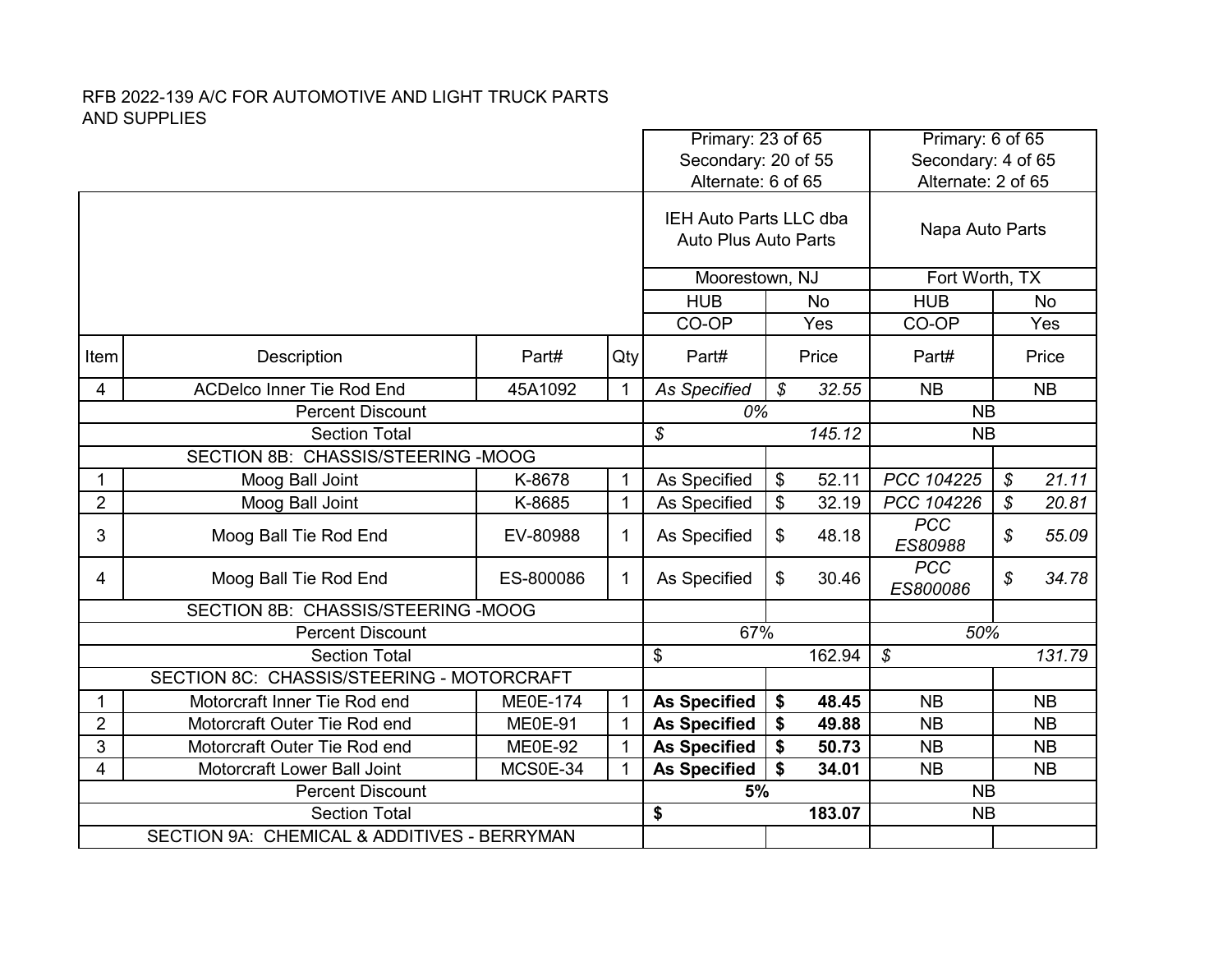|                                                           |                                                                      |                |              | Primary: 23 of 65<br>Secondary: 20 of 55              |           | Primary: 6 of 65<br>Secondary: 4 of 65 |                    |                           |           |
|-----------------------------------------------------------|----------------------------------------------------------------------|----------------|--------------|-------------------------------------------------------|-----------|----------------------------------------|--------------------|---------------------------|-----------|
|                                                           |                                                                      |                |              | Alternate: 6 of 65                                    |           |                                        | Alternate: 2 of 65 |                           |           |
|                                                           |                                                                      |                |              | IEH Auto Parts LLC dba<br><b>Auto Plus Auto Parts</b> |           |                                        | Napa Auto Parts    |                           |           |
|                                                           |                                                                      |                |              | Moorestown, NJ                                        |           |                                        | Fort Worth, TX     |                           |           |
|                                                           |                                                                      |                |              | <b>HUB</b>                                            | <b>No</b> |                                        | <b>HUB</b>         |                           | <b>No</b> |
|                                                           |                                                                      |                |              | CO-OP                                                 |           | Yes                                    | CO-OP              |                           | Yes       |
| Item                                                      | Description                                                          | Part#          | Qty          | Part#                                                 |           | Price                                  | Part#              |                           | Price     |
| 1                                                         | Berryman Brake Clena                                                 | 1420           | $\mathbf{1}$ | As Specified                                          | \$        | 4.84                                   | CRC 05089          | $\boldsymbol{\mathsf{S}}$ | 6.94      |
| $\overline{2}$                                            | Berryman Brake Parts Cleaner                                         | 1401           | $\mathbf{1}$ | As Specified                                          | \$        | 35.33                                  | CRC 05090          | \$                        | 33.88     |
| 3                                                         | <b>Berryman Fuel Treament</b>                                        | 1112           | $\mathbf 1$  | As Specified                                          | \$        | 3.34                                   | As Specified       | \$                        | 4.77      |
| <b>Berryman Fuel Treament</b><br>4<br>116<br>$\mathbf{1}$ |                                                                      |                |              | As Specified                                          | \$        | 4.00                                   | As Specified       | $\mathfrak{L}$            | 4.97      |
|                                                           | <b>Percent Discount</b>                                              |                |              | 40%                                                   |           |                                        | 50%                |                           |           |
|                                                           | <b>Section Total</b>                                                 |                |              | \$                                                    |           | 47.51                                  | \$                 |                           | 50.56     |
|                                                           | SECTION 9B: CHEMICAL & ADDITIVES - CRC                               |                |              |                                                       |           |                                        |                    |                           |           |
| 1                                                         | <b>CRC Battery Cleaner</b>                                           | CRC5023        | $\mathbf 1$  | <b>As Specified</b>                                   | \$        | 3.19                                   | As Specified       | \$                        | 4.87      |
| $\overline{2}$                                            | <b>CRC battery Terminal Protector</b>                                | <b>CRC5046</b> | $\mathbf{1}$ | <b>As Specified</b>                                   | \$        | 4.79                                   | As Specified       | \$                        | 6.07      |
| 3                                                         | <b>CRC Mass Airflow Clener</b>                                       | CRC5110        | 1            | <b>As Specified</b>                                   | \$        | 6.79                                   | As Specified       | \$                        | 8.14      |
|                                                           | <b>Percent Discount</b>                                              |                |              | 40%                                                   |           |                                        | 50%                |                           |           |
|                                                           | SECTION 9B: CHEMICAL & ADDITIVES - CRC                               |                |              |                                                       |           |                                        |                    |                           |           |
|                                                           | <b>Section Total</b>                                                 |                |              | $\mathcal{L}$                                         |           | 14.77                                  | \$                 |                           | 19.08     |
|                                                           | SECTION 9C: CHEMICALS & ADDITIVES - LUCAS                            |                |              |                                                       |           |                                        |                    |                           |           |
| 1                                                         | Lucas Oil Stabilizer                                                 | LUC10001       | $\mathbf 1$  | <b>As Specified</b>                                   | \$        | 9.29                                   | As Specified       | \$                        | 14.65     |
| $\overline{2}$                                            | Berryman Brake Parts Cleaner                                         | LUC10823       | $\mathbf{1}$ | <b>As Specified</b>                                   | \$        | 3.59                                   | As Specified       | \$                        | 3.88      |
| 3                                                         | <b>Berryman Fuel Treament</b>                                        | LUC10043       | 1            | <b>As Specified</b>                                   | \$        | 5.09                                   | As Specified       | \$                        | 9.46      |
| 4                                                         | <b>Berryman Fuel Treament</b>                                        | LUC10011       | $\mathbf 1$  | <b>As Specified</b>                                   | \$        | 11.69                                  | As Specified       | \$                        | 28.24     |
|                                                           | <b>Percent Discount</b>                                              |                |              | 40%                                                   |           |                                        | 50%                |                           |           |
|                                                           | <b>Section Total</b><br>SECTION 9D: CHEMICALS & ADDITIVES - PERMATEX |                |              | \$                                                    |           | 29.66                                  | \$                 |                           | 56.23     |
|                                                           |                                                                      |                |              |                                                       |           |                                        |                    |                           |           |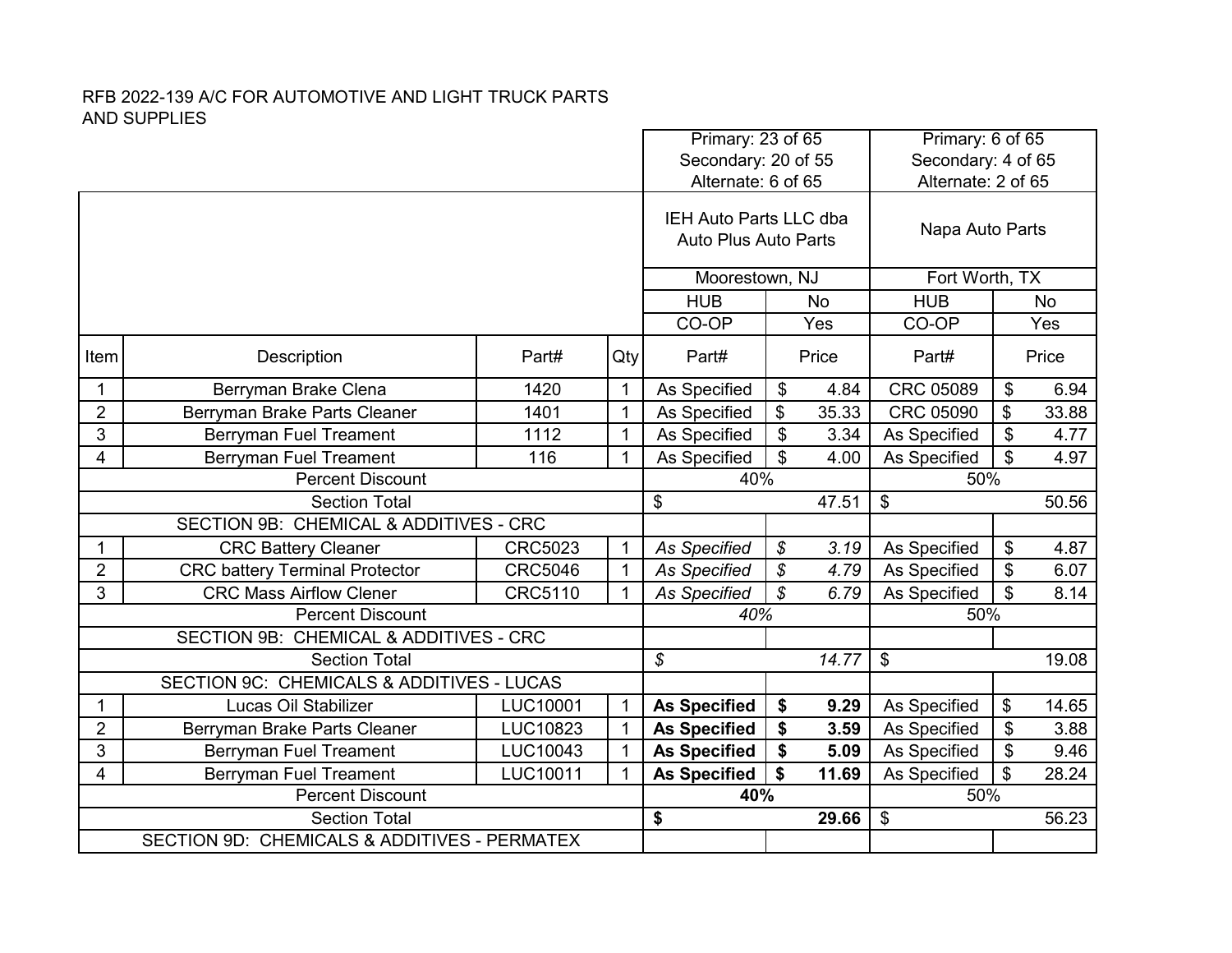|                |                                             |          | Primary: 23 of 65<br>Secondary: 20 of 55 |                                                              |                            | Primary: 6 of 65<br>Secondary: 4 of 65 |                    |           |  |
|----------------|---------------------------------------------|----------|------------------------------------------|--------------------------------------------------------------|----------------------------|----------------------------------------|--------------------|-----------|--|
|                |                                             |          |                                          | Alternate: 6 of 65                                           |                            |                                        | Alternate: 2 of 65 |           |  |
|                |                                             |          |                                          | <b>IEH Auto Parts LLC dba</b><br><b>Auto Plus Auto Parts</b> |                            |                                        | Napa Auto Parts    |           |  |
|                |                                             |          |                                          | Moorestown, NJ                                               |                            |                                        | Fort Worth, TX     |           |  |
|                |                                             |          |                                          | <b>HUB</b>                                                   |                            | <b>No</b>                              | <b>HUB</b>         | <b>No</b> |  |
|                |                                             |          |                                          | CO-OP                                                        |                            | Yes                                    | CO-OP              | Yes       |  |
| Item           | Description                                 | Part#    | Qty                                      | Part#                                                        |                            | Price                                  | Part#              | Price     |  |
| $\mathbf{1}$   | Permatex Disc Brake Quie                    | PRM80077 | $\mathbf 1$                              | <b>As Specified</b>                                          | $\boldsymbol{\mathcal{S}}$ | 7.95                                   | <b>NB</b>          | <b>NB</b> |  |
| $\overline{2}$ | <b>Permatex Lithium Grease</b>              | PRM81981 | $\mathbf 1$                              | <b>As Specified</b>                                          | \$                         | 5.71                                   | <b>NB</b>          | <b>NB</b> |  |
| 3              | Permatex Spray Adhesive                     | PRM82019 | $\mathbf{1}$                             | <b>As Specified</b>                                          | $\boldsymbol{\mathcal{S}}$ | 5.08                                   | <b>NB</b>          | <b>NB</b> |  |
| 4              | Permatex Battery Protector and sealer       | PRM80370 | 1                                        | <b>As Specified</b>                                          | $\mathcal{S}$              | 2.77                                   | <b>NB</b>          | <b>NB</b> |  |
|                | <b>Percent Discount</b>                     |          |                                          | 50%                                                          |                            |                                        | <b>NB</b>          |           |  |
|                | <b>Section Total</b>                        |          |                                          | $\mathcal{S}$<br>21.51                                       |                            |                                        | <b>NB</b>          |           |  |
|                | SECTION 9E: CHEMICALS & ADDITIVES - STA-BIL |          |                                          |                                                              |                            |                                        |                    |           |  |
| $\mathbf{1}$   | Sta-Bil Fuel System Revitalizer             | 22207    | $\mathbf{1}$                             | <b>As Specified</b>                                          | $\boldsymbol{\mathcal{S}}$ | 6.45                                   | <b>NB</b>          | <b>NB</b> |  |
| $\overline{2}$ | Sta-Bil Fuel System Revitalizer             | 22208    | $\mathbf{1}$                             | <b>As Specified</b>                                          | \$                         | 5.99                                   | <b>NB</b>          | <b>NB</b> |  |
|                | SECTION 9E: CHEMICALS & ADDITIVES - STA-BIL |          |                                          |                                                              |                            |                                        |                    |           |  |
| 3              | Sta-Bil Fuel System Revitalizer             | 22214    | $\mathbf{1}$                             | <b>As Specified</b>                                          | $\boldsymbol{\mathcal{S}}$ | 13.84                                  | <b>NB</b>          | <b>NB</b> |  |
|                | <b>Percent Discount</b>                     |          |                                          | 40%                                                          |                            |                                        | <b>NB</b>          |           |  |
|                | <b>Section Total</b>                        |          |                                          | \$26.27                                                      |                            |                                        | <b>NB</b>          |           |  |
|                | SECTION 10A: COOLING SYSTEM - ACDELCO       |          |                                          |                                                              |                            |                                        |                    |           |  |
| 1              | <b>ACDelco Water Pump</b>                   | 251-713  | $\mathbf{1}$                             | <b>As Specified</b>                                          | \$                         | 205.85                                 | <b>NB</b>          | <b>NB</b> |  |
| $\overline{2}$ | <b>ACDelco Thermostat</b>                   | 131-160  | $\mathbf{1}$                             | <b>As Specified</b>                                          | \$                         | 34.18                                  | <b>NB</b>          | <b>NB</b> |  |
| 3              | <b>ACDelco Radiator Coolant Hose</b>        | 22805L   | $\mathbf{1}$                             | <b>As Specified</b>                                          | \$                         | 29.25                                  | <b>NB</b>          | <b>NB</b> |  |
| 4              | <b>ACDelco Cooling Fan Kit</b>              | 15-80051 | $\mathbf{1}$                             | <b>As Specified</b>                                          | \$                         | 35.25                                  | <b>NB</b>          | <b>NB</b> |  |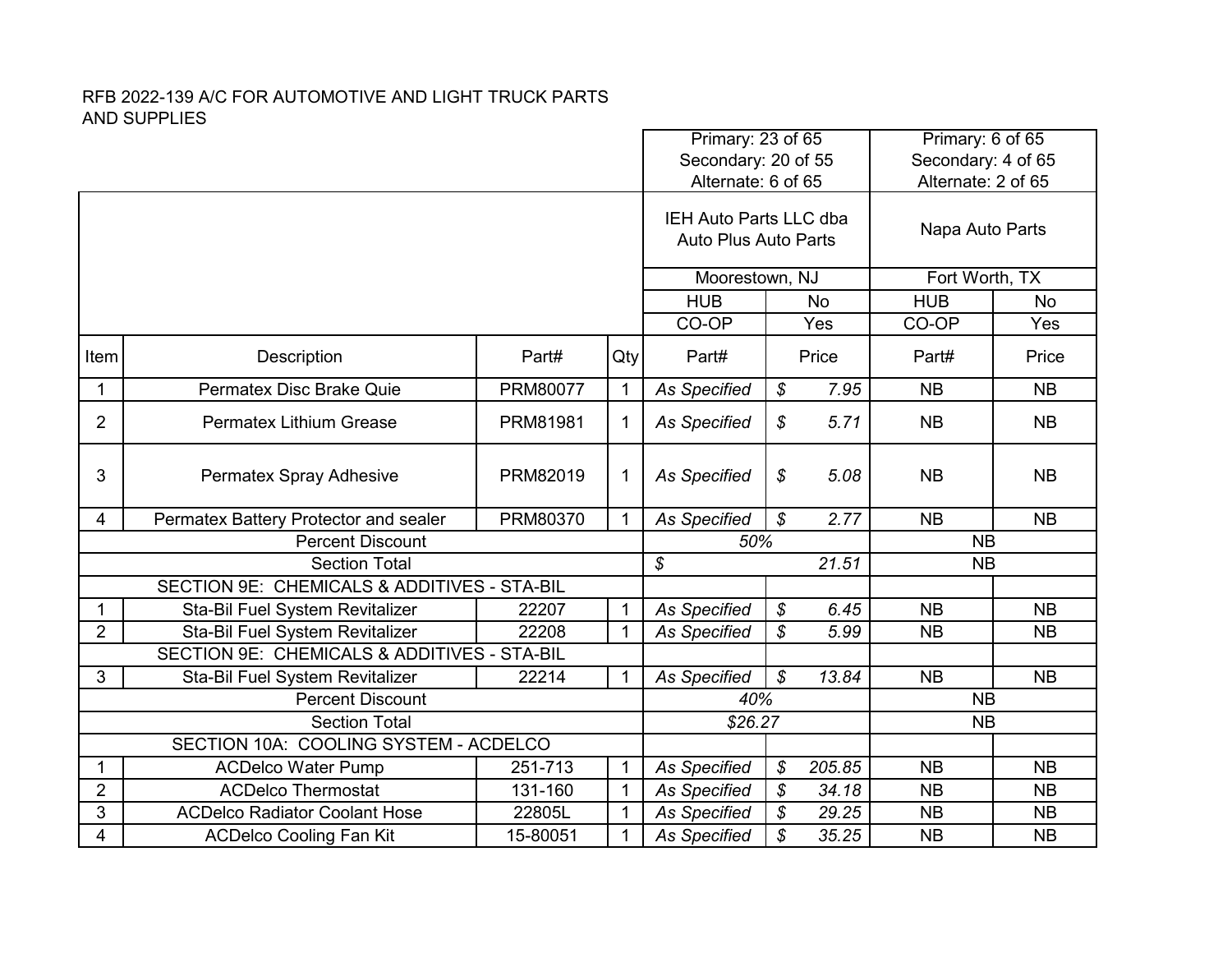|                |                                                                                   |               |                         | Primary: 23 of 65<br>Secondary: 20 of 55              |                                     | Primary: 6 of 65<br>Secondary: 4 of 65 |           |
|----------------|-----------------------------------------------------------------------------------|---------------|-------------------------|-------------------------------------------------------|-------------------------------------|----------------------------------------|-----------|
|                |                                                                                   |               |                         | Alternate: 6 of 65                                    |                                     | Alternate: 2 of 65                     |           |
|                |                                                                                   |               |                         | IEH Auto Parts LLC dba<br><b>Auto Plus Auto Parts</b> |                                     | Napa Auto Parts                        |           |
|                |                                                                                   |               |                         | Moorestown, NJ                                        |                                     | Fort Worth, TX                         |           |
|                |                                                                                   |               | <b>HUB</b><br><b>No</b> |                                                       | <b>HUB</b>                          | <b>No</b>                              |           |
|                |                                                                                   |               |                         | CO-OP                                                 | Yes                                 | CO-OP                                  | Yes       |
| Item           | Description                                                                       | Part#         | Qty                     | Part#                                                 | Price                               | Part#                                  | Price     |
|                | <b>Percent Discount</b>                                                           |               |                         |                                                       |                                     | <b>NB</b>                              |           |
|                | <b>Section Total</b>                                                              |               |                         | $\mathcal{S}$                                         | 304.53                              | <b>NB</b>                              |           |
|                | SECTION 10B: COOLING SYSTEM - MOTORCRAFT                                          |               |                         |                                                       |                                     |                                        |           |
| $\mathbf{1}$   | Motorcraft Water Pump                                                             | PW-464        | $\mathbf 1$             | <b>As Specified</b>                                   | 43.23<br>\$                         | <b>NB</b>                              | <b>NB</b> |
| $\overline{2}$ | Motorcraft Cooling Fan                                                            | <b>RF-272</b> | $\mathbf{1}$            | <b>As Specified</b>                                   | \$<br>190.95                        | <b>NB</b>                              | <b>NB</b> |
| 3              | <b>Motorcraft Thermostat</b>                                                      | RT-1254       | 1                       | <b>As Specified</b>                                   | 27.65<br>\$                         | <b>NB</b>                              | <b>NB</b> |
| 4              | Motorcraft Coolant                                                                | $VC-7-B$      | $\mathbf{1}$            | <b>As Specified</b>                                   | \$<br>16.27                         | <b>NB</b>                              | <b>NB</b> |
|                | <b>Percent Discount</b>                                                           |               |                         | 5%                                                    |                                     | <b>NB</b>                              |           |
|                | <b>Section Total</b>                                                              |               |                         | \$                                                    | 278.10                              | <b>NB</b>                              |           |
|                | SECTION 11A: EMISSION CONTROL - ACDELCO                                           |               |                         |                                                       |                                     |                                        |           |
| 1              | <b>ACDelco Oxygen Sensor</b>                                                      | 213-3866      | $\mathbf{1}$            | <b>As Specified</b>                                   | \$<br>47.03                         | <b>NB</b>                              | <b>NB</b> |
| $\overline{2}$ | ACDelco T.P.S. Sensor                                                             | 19259452      | $\mathbf{1}$            | <b>As Specified</b>                                   | \$<br>82.41                         | <b>NB</b>                              | <b>NB</b> |
| 3              | <b>ACDelco Knock Sensor</b>                                                       | 213-1576      | $\mathbf{1}$            | <b>As Specified</b>                                   | \$<br>10.02                         | <b>NB</b>                              | <b>NB</b> |
|                | SECTION 11A: EMISSION CONTROL - ACDELCO                                           |               |                         |                                                       |                                     |                                        |           |
| 4              | <b>ACDelco Cooling Fan Kit</b>                                                    | 213-4336      | $\mathbf 1$             | <b>As Specified</b>                                   | $\boldsymbol{\mathcal{S}}$<br>43.59 | <b>NB</b>                              | <b>NB</b> |
|                | <b>Percent Discount</b>                                                           |               |                         | 0%                                                    |                                     | <b>NB</b>                              |           |
|                | <b>Section Total</b>                                                              |               |                         | $\boldsymbol{\mathcal{S}}$                            | 183.05                              | <b>NB</b>                              |           |
| 1              | SECTION 11B: EMISSION CONTROL - MOTORCRAFT<br>Motorcraft T.P.S. Sensor<br>DY-1164 |               | $\mathbf{1}$            |                                                       | \$<br>66.22                         | <b>NB</b>                              | <b>NB</b> |
| $\overline{c}$ | Motorcraft Oxygen Sensor                                                          | DY-1401       | $\mathbf{1}$            | <b>As Specified</b><br><b>As Specified</b>            | \$<br>44.65                         | <b>NB</b>                              | <b>NB</b> |
| 3              | <b>Motorcraft Speed Sensor</b>                                                    | DY-1235       | $\mathbf{1}$            | <b>As Specified</b>                                   | \$<br>18.05                         | <b>NB</b>                              | <b>NB</b> |
|                |                                                                                   |               |                         |                                                       |                                     |                                        |           |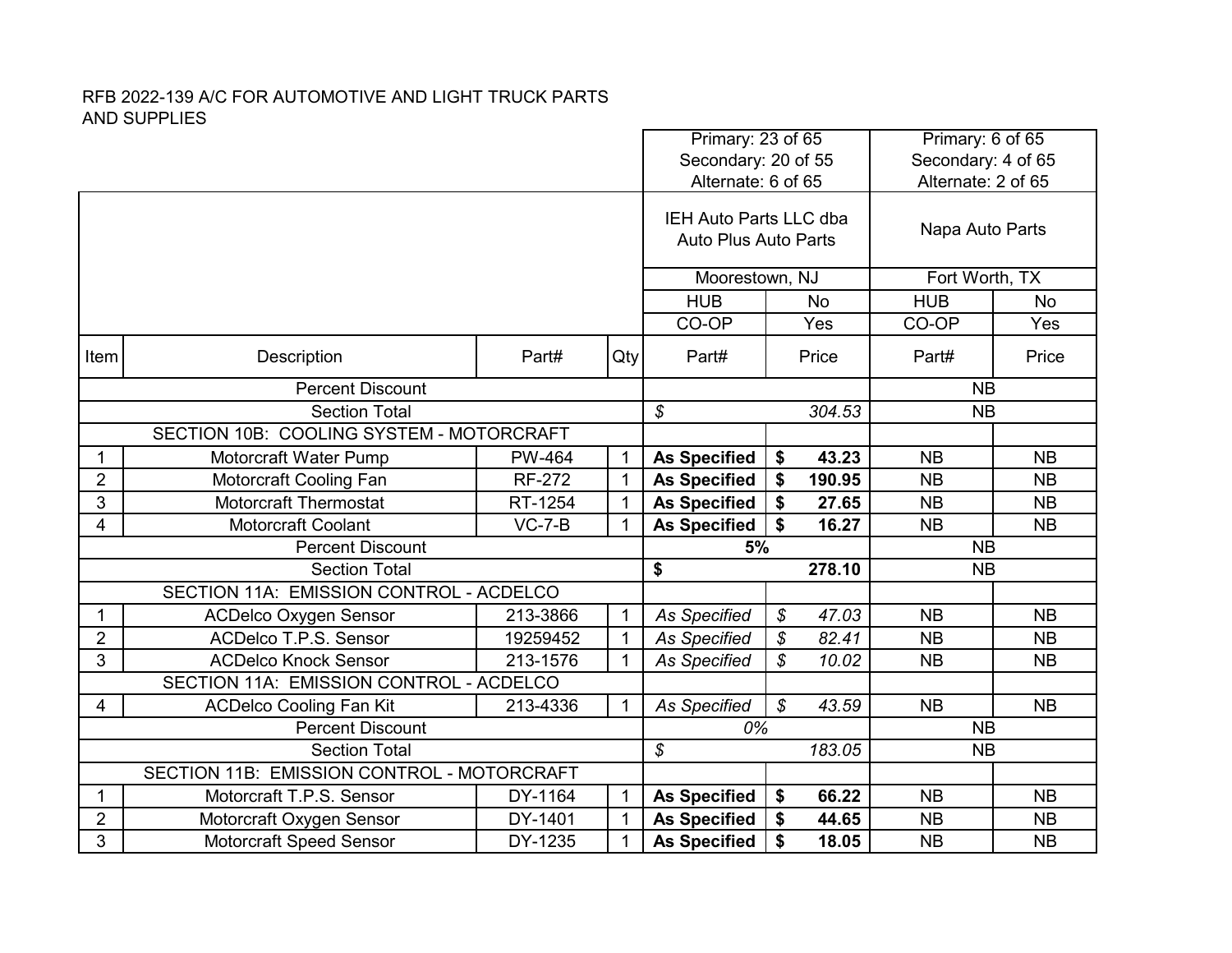|                                |                                            |                                          |              | Primary: 23 of 65<br>Secondary: 20 of 55 |                            |           |                 | Primary: 6 of 65<br>Secondary: 4 of 65 |  |
|--------------------------------|--------------------------------------------|------------------------------------------|--------------|------------------------------------------|----------------------------|-----------|-----------------|----------------------------------------|--|
|                                |                                            | Alternate: 2 of 65<br>Alternate: 6 of 65 |              |                                          |                            |           |                 |                                        |  |
|                                |                                            |                                          |              |                                          |                            |           |                 |                                        |  |
|                                |                                            |                                          |              | IEH Auto Parts LLC dba                   |                            |           | Napa Auto Parts |                                        |  |
|                                |                                            |                                          |              | <b>Auto Plus Auto Parts</b>              |                            |           |                 |                                        |  |
|                                |                                            |                                          |              | Moorestown, NJ                           |                            |           | Fort Worth, TX  |                                        |  |
|                                |                                            |                                          |              | <b>HUB</b>                               |                            | <b>No</b> | <b>HUB</b>      | No                                     |  |
|                                |                                            |                                          |              | CO-OP                                    |                            | Yes       | CO-OP           | Yes                                    |  |
| Item                           | Description                                | Part#                                    | Qty          | Part#                                    |                            | Price     | Part#           | Price                                  |  |
|                                | <b>Percent Discount</b>                    |                                          |              | 5%                                       |                            |           | <b>NB</b>       |                                        |  |
| <b>Section Total</b>           |                                            |                                          | \$           |                                          | 128.92                     | <b>NB</b> |                 |                                        |  |
| SECTION 12A: FILTERS - ACDELCO |                                            |                                          |              |                                          |                            |           |                 |                                        |  |
| $\mathbf 1$                    | <b>ACDelco Oil Filter</b>                  | PF46E                                    | $\mathbf 1$  | <b>As Specified</b>                      | \$                         | 4.18      | <b>NB</b>       | <b>NB</b>                              |  |
| $\overline{2}$                 | <b>ACDelco Air Filter</b>                  | A3155C                                   | $\mathbf 1$  | <b>As Specified</b>                      | \$                         | 10.61     | <b>NB</b>       | <b>NB</b>                              |  |
| 3                              | <b>ACDelco Cabin Air Filter</b>            | <b>CF188</b>                             | $\mathbf{1}$ | <b>As Specified</b>                      | \$                         | 15.01     | <b>NB</b>       | <b>NB</b>                              |  |
| 4                              | <b>ACDelco Transmission Filter</b>         | 24208576                                 | $\mathbf{1}$ | <b>As Specified</b>                      | $\mathcal{S}$              | 30.92     | <b>NB</b>       | <b>NB</b>                              |  |
|                                | <b>Percent Discount</b>                    |                                          |              | 0%                                       |                            |           | <b>NB</b>       |                                        |  |
|                                | <b>Section Total</b>                       |                                          |              | $\mathcal{S}$                            |                            | 60.72     | <b>NB</b>       |                                        |  |
|                                | SECTION 12B: FILTERS - BALDWIN             |                                          |              |                                          |                            |           |                 |                                        |  |
| $\mathbf 1$                    | <b>Baldwin Lube Fitler</b>                 | <b>B99</b>                               | $\mathbf{1}$ | <b>As Specified</b>                      | $\boldsymbol{\mathcal{S}}$ | 14.25     | <b>NB</b>       | <b>NB</b>                              |  |
| $\overline{2}$                 | <b>Baldwin Lube Fitler</b>                 | P7235                                    | $\mathbf{1}$ | <b>As Specified</b>                      | \$                         | 16.28     | <b>NB</b>       | <b>NB</b>                              |  |
| 3                              | <b>Baldwin Fuel/Water Separator Filter</b> | <b>BF1280</b>                            | $\mathbf 1$  | As Specified                             | $\boldsymbol{\mathcal{S}}$ | 8.24      | <b>NB</b>       | <b>NB</b>                              |  |
| 4                              | <b>Baldwin Hydraulic Fitler</b>            | <b>BT8841-MPG</b>                        | $\mathbf{1}$ | <b>As Specified</b>                      | $\mathcal{S}$              | 34.82     | <b>NB</b>       | <b>NB</b>                              |  |
|                                | SECTION 12B: FILTERS - BALDWIN             |                                          |              |                                          |                            |           |                 |                                        |  |
|                                | <b>Percent Discount</b>                    |                                          |              | 78.05%                                   |                            |           | <b>NB</b>       |                                        |  |
|                                | <b>Section Total</b>                       |                                          |              | $\mathcal{S}$                            |                            | 73.59     | <b>NB</b>       |                                        |  |
|                                | SECTION 12C: FILTERS - DONALDSON           |                                          |              |                                          |                            |           |                 |                                        |  |
| 1                              | Donaldson Fuel/Water Separator Filter      | P552020                                  | $\mathbf{1}$ | <b>As Specified</b>                      | \$                         | 9.25      | <b>NB</b>       | <b>NB</b>                              |  |
| $\overline{2}$                 | Donaldson Lube Filter                      | P553000                                  | $\mathbf{1}$ | <b>As Specified</b>                      | \$                         | 31.97     | <b>NB</b>       | <b>NB</b>                              |  |
| 3                              | <b>Donaldson Fuel Filter</b>               | P556915                                  | $\mathbf{1}$ | <b>As Specified</b>                      | \$                         | 6.62      | <b>NB</b>       | <b>NB</b>                              |  |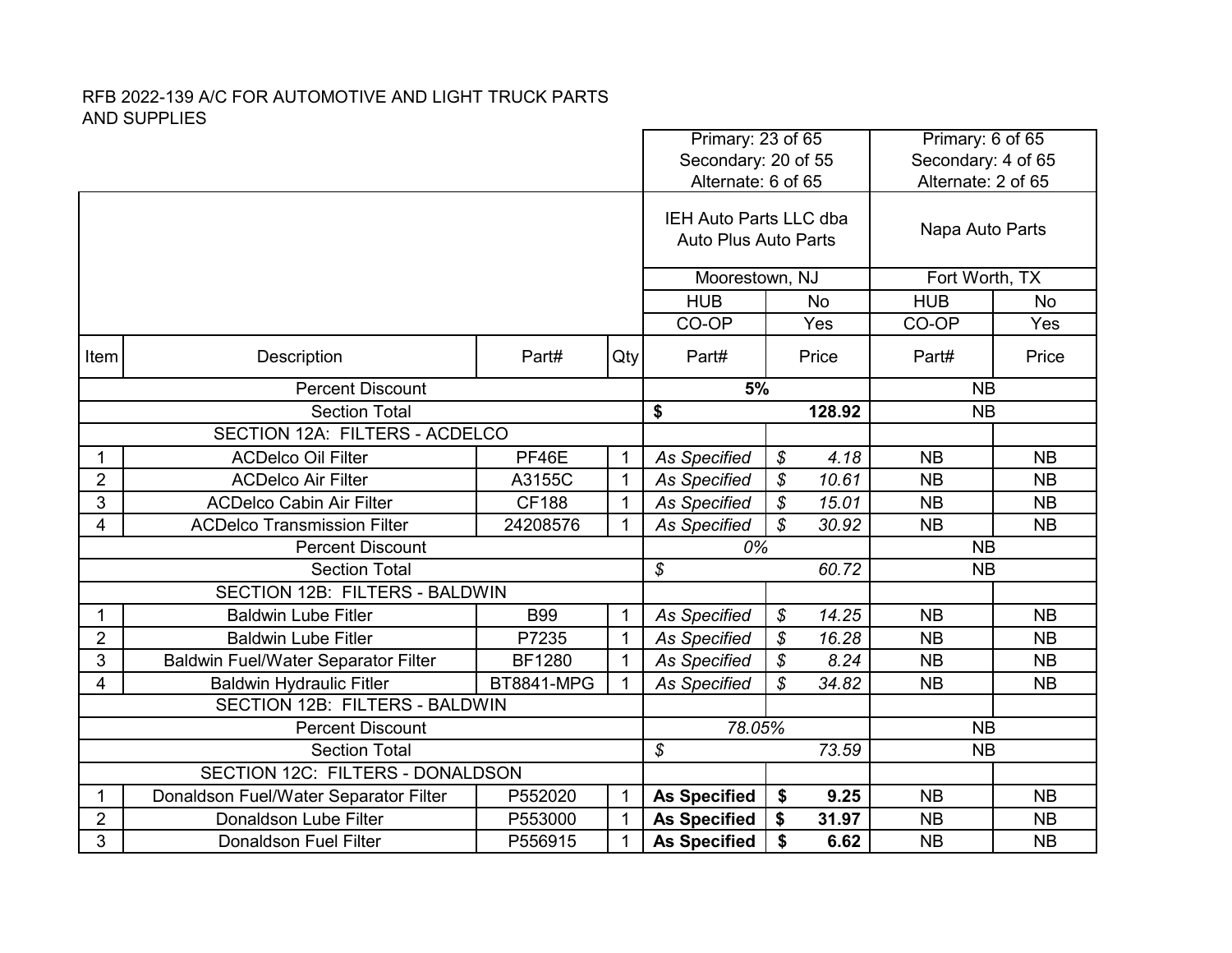|                             |                                          |           |              | Primary: 23 of 65<br>Secondary: 20 of 55                     |               |           | Primary: 6 of 65<br>Secondary: 4 of 65 |           |
|-----------------------------|------------------------------------------|-----------|--------------|--------------------------------------------------------------|---------------|-----------|----------------------------------------|-----------|
|                             |                                          |           |              | Alternate: 6 of 65                                           |               |           | Alternate: 2 of 65                     |           |
|                             |                                          |           |              | <b>IEH Auto Parts LLC dba</b><br><b>Auto Plus Auto Parts</b> |               |           | Napa Auto Parts                        |           |
|                             |                                          |           |              | Moorestown, NJ                                               |               |           | Fort Worth, TX                         |           |
|                             |                                          |           |              | <b>HUB</b>                                                   |               | <b>No</b> | <b>HUB</b>                             | <b>No</b> |
|                             |                                          |           |              | CO-OP                                                        |               | Yes       | CO-OP                                  | Yes       |
| Item                        | Description                              | Part#     | Qty          | Part#                                                        |               | Price     | Part#                                  | Price     |
| 4                           | Donaldson Lube Filter                    | P550761   | $\mathbf{1}$ | <b>As Specified</b>                                          | \$            | 13.35     | <b>NB</b>                              | <b>NB</b> |
|                             | <b>Percent Discount</b>                  |           |              | 78.05%                                                       |               |           | <b>NB</b>                              |           |
| <b>Section Total</b>        |                                          |           |              | \$                                                           |               | 61.19     | <b>NB</b>                              |           |
| SECTION 12D: FILTERS - FRAM |                                          |           |              |                                                              |               |           |                                        |           |
| $\mathbf 1$                 | <b>FRAM Oil Filter</b>                   | PH3682    | $\mathbf{1}$ | <b>As Specified</b>                                          | \$            | 5.07      | <b>NB</b>                              | <b>NB</b> |
| $\overline{2}$              | <b>FRAM Oil Filter</b>                   | PH3614    | $\mathbf{1}$ | <b>As Specified</b>                                          | \$            | 4.65      | <b>NB</b>                              | <b>NB</b> |
| 3                           | <b>FRAM Oil Filter</b>                   | PH4967    | $\mathbf{1}$ | <b>As Specified</b>                                          | $\mathcal{S}$ | 5.08      | <b>NB</b>                              | <b>NB</b> |
| 4                           | <b>FRAM Air Filter</b>                   | CA-5056   | $\mathbf{1}$ | As Specified                                                 | $\mathcal{S}$ | 5.52      | <b>NB</b>                              | <b>NB</b> |
|                             | <b>Percent Discount</b>                  |           |              | 68%                                                          |               |           | <b>NB</b>                              |           |
|                             | <b>Section Total</b>                     |           |              | $\boldsymbol{\mathcal{S}}$                                   |               | 21.31     | <b>NB</b>                              |           |
|                             | <b>SECTION 12E: FILTERS - MOTORCRAFT</b> |           |              |                                                              |               |           |                                        |           |
| 1                           | <b>Motorcraft Oil Filter</b>             | FL400SB12 | $\mathbf{1}$ | <b>As Specified</b>                                          | \$            | 3.89      | <b>NB</b>                              | <b>NB</b> |
| $\overline{2}$              | <b>Motorcraft Air Filter</b>             | FA-1883   | $\mathbf{1}$ | <b>As Specified</b>                                          | \$            | 12.51     | <b>NB</b>                              | <b>NB</b> |
| 3                           | <b>Motorcraft Fuel Filter</b>            | FG-1114   | $\mathbf{1}$ | <b>As Specified</b>                                          | \$            | 23.37     | <b>NB</b>                              | <b>NB</b> |
| 4                           | <b>Motorcraft Transmission Filter</b>    | FT-130    | 1            | <b>As Specified</b>                                          | \$            | 10.90     | <b>NB</b>                              | <b>NB</b> |
|                             | SECTION 12E: FILTERS - MOTORCRAFT        |           |              |                                                              |               |           |                                        |           |
|                             | <b>Percent Discount</b>                  |           |              | 5%                                                           |               |           | <b>NB</b>                              |           |
|                             | <b>Section Total</b>                     |           |              | \$                                                           |               | 50.67     | <b>NB</b>                              |           |
|                             | <b>SECTION 12F: FILTERS - WIX</b>        |           |              |                                                              |               |           |                                        |           |
| $\mathbf 1$                 | <b>Wix Oil Filter</b>                    | 51365     | $\mathbf{1}$ | <b>As Specified</b>                                          | \$            | 3.65      | <b>NB</b>                              | <b>NB</b> |
| $\overline{2}$              | Wix Oil Filter                           | 51394     | $\mathbf{1}$ | <b>As Specified</b>                                          | \$            | 3.65      | <b>NB</b>                              | <b>NB</b> |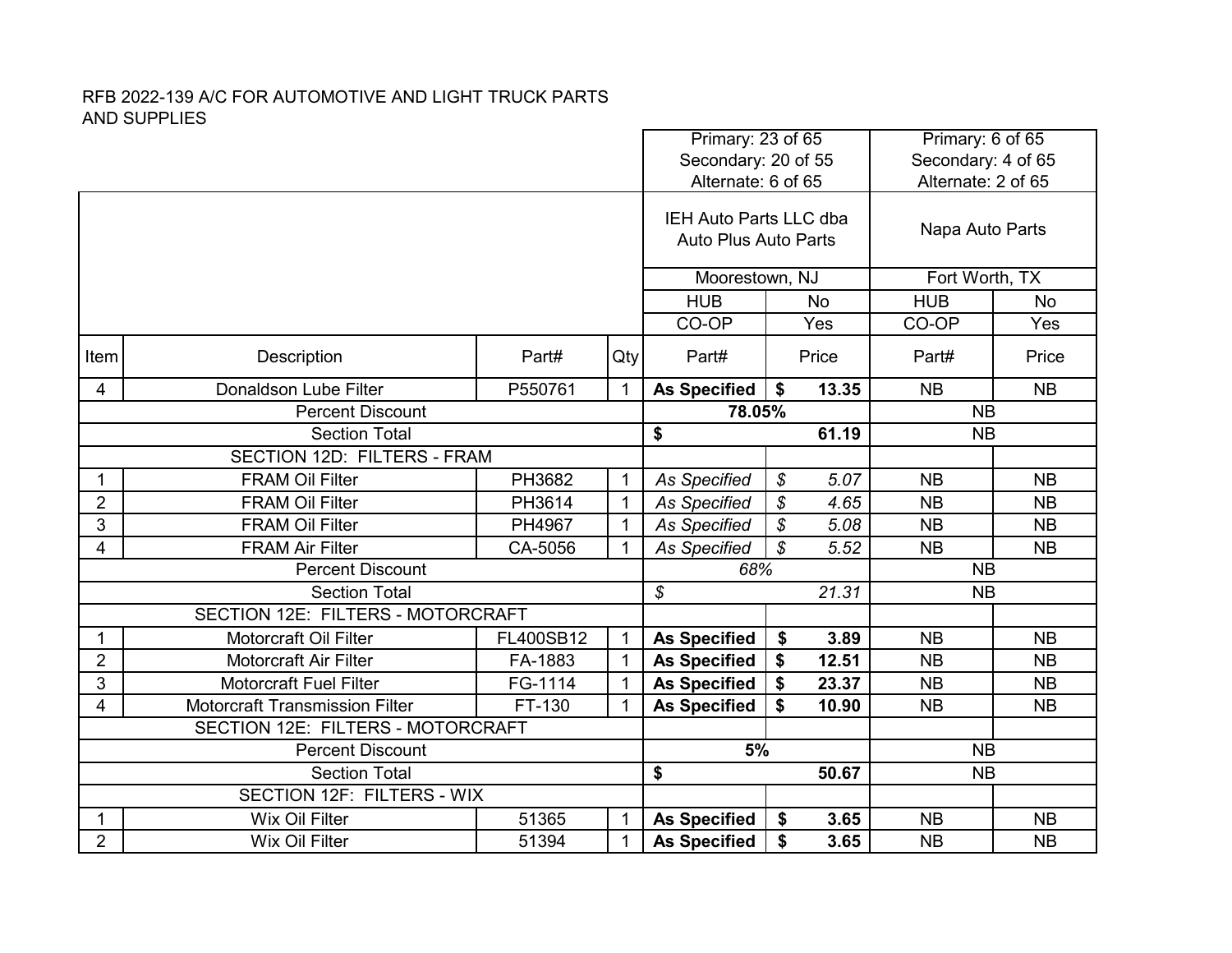|                      |                                        |                                           |              | Primary: 23 of 65           |             | Primary: 6 of 65<br>Secondary: 4 of 65 |           |
|----------------------|----------------------------------------|-------------------------------------------|--------------|-----------------------------|-------------|----------------------------------------|-----------|
|                      |                                        | Secondary: 20 of 55<br>Alternate: 6 of 65 |              |                             |             | Alternate: 2 of 65                     |           |
|                      |                                        |                                           |              | IEH Auto Parts LLC dba      |             |                                        |           |
|                      |                                        |                                           |              | <b>Auto Plus Auto Parts</b> |             | Napa Auto Parts                        |           |
|                      |                                        |                                           |              | Moorestown, NJ              |             | Fort Worth, TX                         |           |
|                      |                                        |                                           |              | <b>HUB</b>                  | <b>No</b>   | <b>HUB</b>                             | <b>No</b> |
|                      |                                        |                                           |              | CO-OP                       | Yes         | CO-OP                                  | Yes       |
| Item                 | Description                            | Part#                                     | Qty          | Part#                       | Price       | Part#                                  | Price     |
| 3                    | <b>Wix Air Filter</b>                  | 42725                                     | $\mathbf{1}$ | <b>As Specified</b>         | 13.67<br>\$ | <b>NB</b>                              | <b>NB</b> |
| 4                    | <b>Wix Fuel Filter</b>                 | 33481                                     | $\mathbf{1}$ | <b>As Specified</b>         | \$<br>8.24  | <b>NB</b>                              | <b>NB</b> |
|                      | <b>Percent Discount</b>                |                                           |              | 78.05%                      |             | <b>NB</b>                              |           |
| <b>Section Total</b> |                                        |                                           |              | \$                          | 29.18       | <b>NB</b>                              |           |
|                      | SECTION 13A: FLOOR MATS - KRACO        |                                           |              |                             |             |                                        |           |
| 1                    | <b>Kraco Floor Mats</b>                | CN1404 Grey                               | $\mathbf{1}$ | <b>NB</b>                   | <b>NB</b>   | <b>NB</b>                              | <b>NB</b> |
| $\overline{2}$       | <b>Kraco Floor Mats</b>                | KW-350093                                 | $\mathbf{1}$ | <b>NB</b>                   | <b>NB</b>   | <b>NB</b>                              | <b>NB</b> |
| 3                    | <b>Kraco Floor Mats</b>                | <b>C614-BLK</b>                           | $\mathbf{1}$ | <b>NB</b>                   | <b>NB</b>   | <b>NB</b>                              | <b>NB</b> |
|                      | <b>Percent Discount</b>                |                                           |              | <b>NB</b>                   |             | <b>NB</b>                              |           |
|                      | <b>Section Total</b>                   |                                           |              | <b>NB</b>                   |             | <b>NB</b>                              |           |
|                      | SECTION 13B: FLOOR MATS - PREMIER      |                                           |              |                             |             |                                        |           |
| 1                    | <b>Premier Floor Mats</b>              | 763220-47                                 | $\mathbf{1}$ | <b>NB</b>                   | <b>NB</b>   | <b>NB</b>                              | <b>NB</b> |
| $\overline{2}$       | <b>Premier Floor Mats</b>              | 763256-90                                 | $\mathbf{1}$ | <b>NB</b>                   | <b>NB</b>   | <b>NB</b>                              | <b>NB</b> |
| 3                    | <b>Premier Floor Mats</b>              | 763256-94                                 | $\mathbf{1}$ | <b>NB</b>                   | <b>NB</b>   | <b>NB</b>                              | <b>NB</b> |
|                      | <b>Percent Discount</b>                |                                           |              | <b>NB</b>                   |             | <b>NB</b>                              |           |
|                      | <b>Section Total</b>                   |                                           |              | <b>NB</b>                   |             | <b>NB</b>                              |           |
|                      | SECTION 13C: FLOOR MATS - WEATHER TECH |                                           |              |                             |             |                                        |           |
| 1                    | <b>Weather Tech Floor Mats</b>         | W <sub>25</sub>                           | $\mathbf{1}$ | <b>NB</b>                   | <b>NB</b>   | <b>NB</b>                              | <b>NB</b> |
| $\overline{2}$       | <b>Weather Tech Floor Mats</b>         | W25GR                                     | $\mathbf 1$  | <b>NB</b>                   | <b>NB</b>   | <b>NB</b>                              | <b>NB</b> |
| 3                    | <b>Weather Tech Floor Mats</b>         | W25TN                                     | $\mathbf{1}$ | <b>NB</b>                   | <b>NB</b>   | <b>NB</b>                              | <b>NB</b> |
|                      | <b>Percent Discount</b>                |                                           |              | <b>NB</b>                   |             | <b>NB</b>                              |           |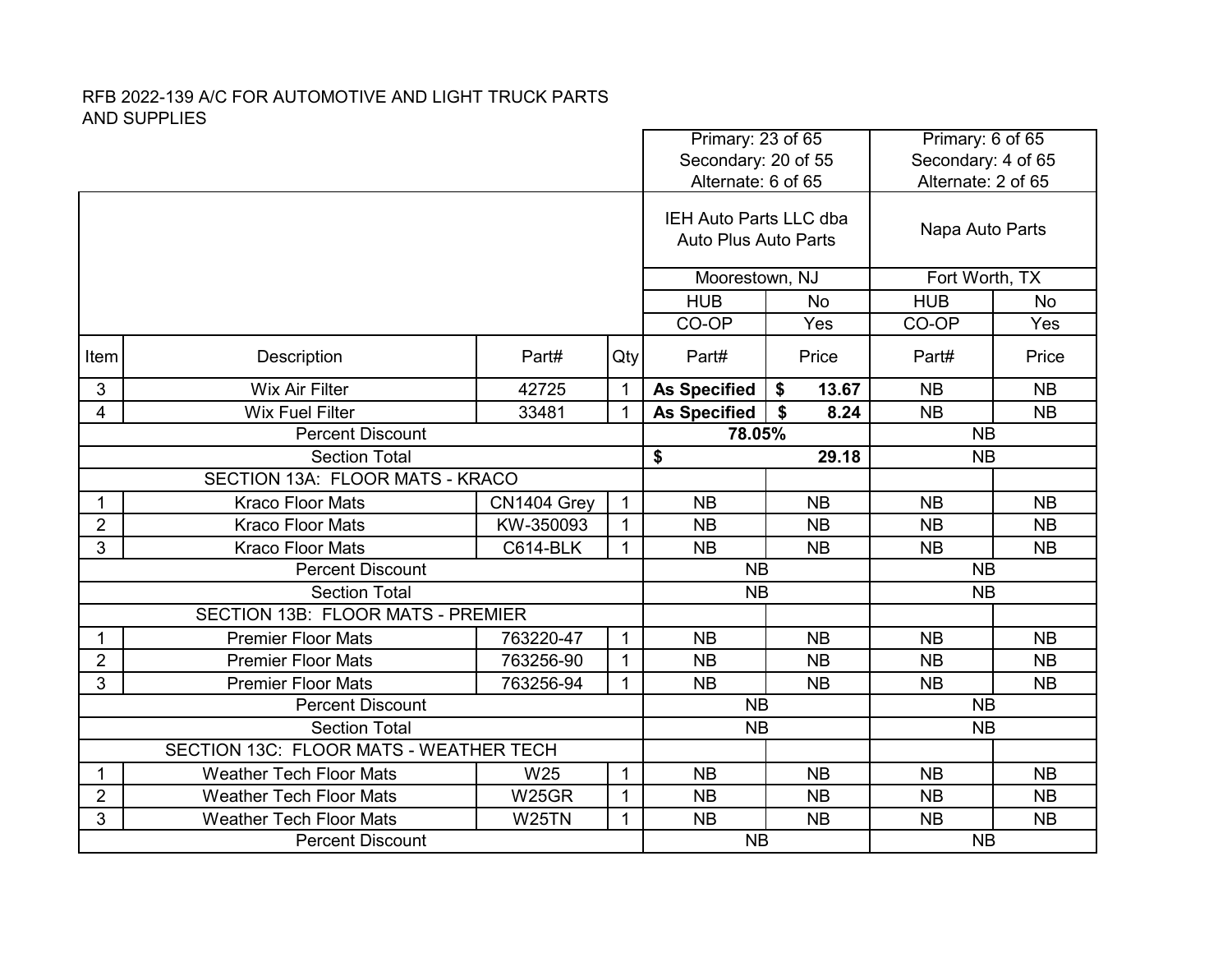|                |                                                 |                |              | Primary: 23 of 65<br>Secondary: 20 of 55              |                            |                 | Primary: 6 of 65<br>Secondary: 4 of 65 |           |
|----------------|-------------------------------------------------|----------------|--------------|-------------------------------------------------------|----------------------------|-----------------|----------------------------------------|-----------|
|                |                                                 |                |              | Alternate: 6 of 65                                    |                            |                 | Alternate: 2 of 65                     |           |
|                |                                                 |                |              | IEH Auto Parts LLC dba<br><b>Auto Plus Auto Parts</b> |                            | Napa Auto Parts |                                        |           |
|                |                                                 |                |              | Moorestown, NJ                                        |                            | Fort Worth, TX  |                                        |           |
|                |                                                 |                |              | <b>HUB</b>                                            |                            | <b>No</b>       | <b>HUB</b>                             | <b>No</b> |
|                |                                                 |                |              | CO-OP                                                 |                            | Yes             | CO-OP                                  | Yes       |
| Item           | Description                                     | Part#          | Qty          | Part#                                                 |                            | Price           | Part#                                  | Price     |
|                | <b>Section Total</b>                            |                |              | <b>NB</b>                                             |                            |                 | <b>NB</b>                              |           |
|                | SECTION 14A: FUEL SYSTEMS - ACDELCO             |                |              |                                                       |                            |                 |                                        |           |
| 1              | <b>ACDelco Throttle Body</b>                    | 217-3151       | $\mathbf{1}$ | <b>As Specified</b>                                   | \$                         | 237.71          | <b>NB</b>                              | <b>NB</b> |
| $\overline{2}$ | <b>ACDelco Fuel Pump &amp; Sender</b>           | MU-2314        | $\mathbf{1}$ | <b>As Specified</b>                                   | $\mathcal{S}$              | 273.31          | <b>NB</b>                              | <b>NB</b> |
| 3              | <b>ACDelco Fuel Pressure Sensor</b><br>13516496 |                | $\mathbf{1}$ | As Specified                                          | \$                         | 40.79           | <b>NB</b>                              | <b>NB</b> |
|                | <b>Percent Discount</b>                         |                |              | 0%                                                    |                            |                 | <b>NB</b>                              |           |
|                | <b>Section Total</b>                            |                |              | $\mathcal{S}$                                         |                            | 551.81          | <b>NB</b>                              |           |
|                | SECTION 14B: FUEL SYSTEMS - MOTORCRAFT          |                |              |                                                       |                            |                 |                                        |           |
| 1              | <b>Motorcraft Fuel Pump</b>                     | <b>PFS-576</b> | $\mathbf{1}$ | <b>As Specified</b>                                   | \$                         | 279.30          | <b>NB</b>                              | <b>NB</b> |
| $\overline{2}$ | Motorcraft Fuel Inject                          | CM-4889        | $\mathbf{1}$ | <b>As Specified</b>                                   | \$                         | 41.42           | <b>NB</b>                              | <b>NB</b> |
| 3              | Motorcraft "O" Ring                             | CM-4717        | $\mathbf{1}$ | <b>As Specified</b>                                   | \$                         | 4.78            | <b>NB</b>                              | <b>NB</b> |
|                | <b>Percent Discount</b>                         |                |              | 5%                                                    |                            |                 | <b>NB</b>                              |           |
|                | <b>Section Total</b>                            |                |              | \$                                                    |                            | 325.50          | <b>NB</b>                              |           |
|                | SECTION 15A: IGNITION - ACDELCO                 |                |              |                                                       |                            |                 |                                        |           |
| 1              | <b>ACDelco Wire Set</b>                         | 758FF          | $\mathbf{1}$ | <b>As Specified</b>                                   | \$                         | 58.22           | <b>NB</b>                              | <b>NB</b> |
| $\overline{2}$ | <b>ACDelco Ignition coil</b>                    | 12708496       | $\mathbf{1}$ | <b>As Specified</b>                                   | $\boldsymbol{\mathcal{S}}$ | 73.41           | <b>NB</b>                              | <b>NB</b> |
| 3              | <b>ACDelco Camshaft Position Sensor</b>         | 213-3826       | $\mathbf{1}$ | <b>As Specified</b>                                   | $\mathcal{L}$              | 43.07           | <b>NB</b>                              | <b>NB</b> |
|                | SECTION 15A: IGNITION - ACDELCO                 |                |              |                                                       |                            |                 |                                        |           |
|                | <b>Percent Discount</b>                         |                |              | 0%                                                    |                            |                 | <b>NB</b>                              |           |
|                | <b>Section Total</b>                            |                |              | $\boldsymbol{\mathcal{S}}$                            |                            | 174.70          | <b>NB</b>                              |           |
|                | <b>SECTION 15B: IGNITION - MOTORCRAFT</b>       |                |              |                                                       |                            |                 |                                        |           |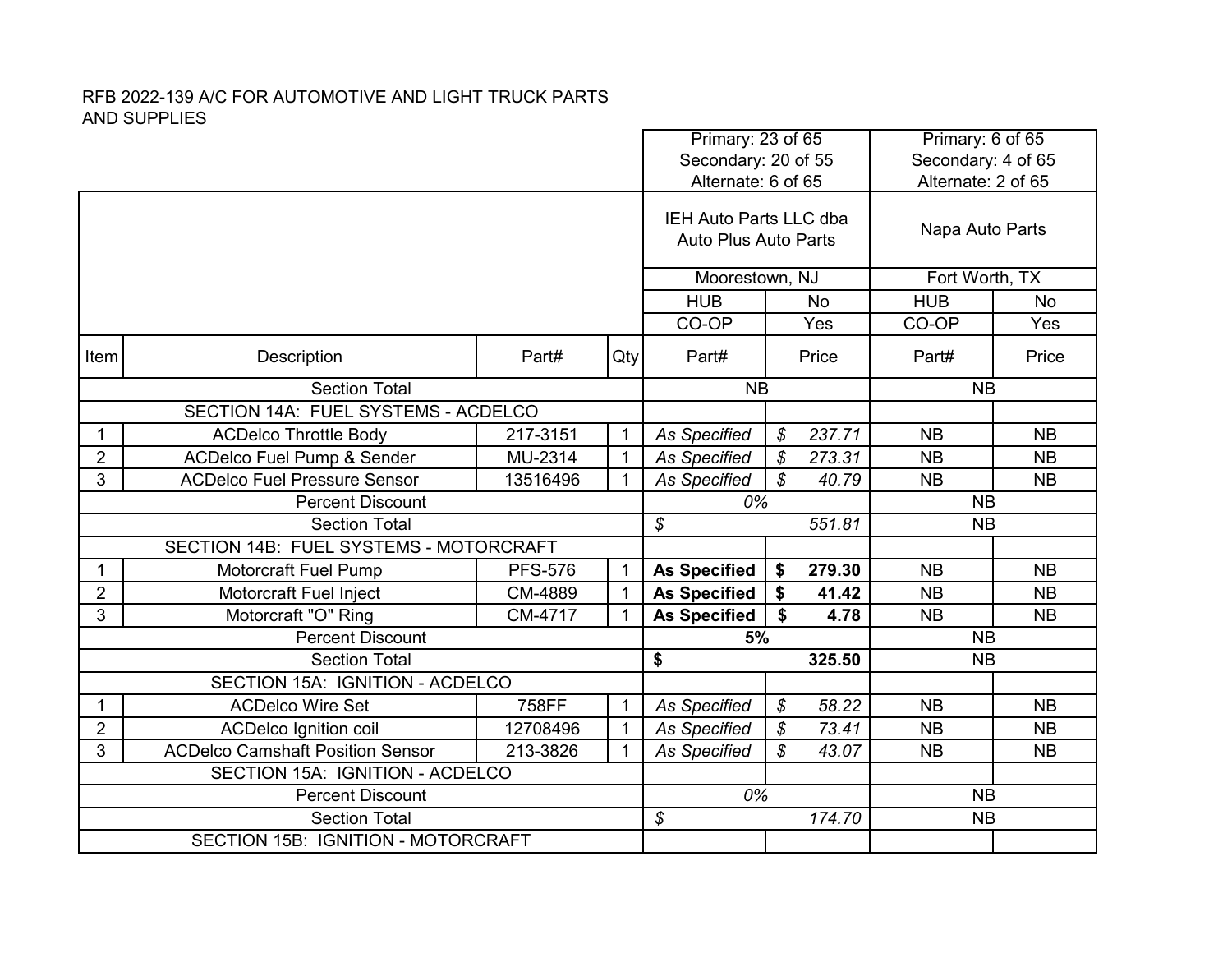|                |                                            | Primary: 23 of 65<br>Secondary: 20 of 55 |              | Primary: 6 of 65<br>Secondary: 4 of 65                |             |                    |           |
|----------------|--------------------------------------------|------------------------------------------|--------------|-------------------------------------------------------|-------------|--------------------|-----------|
|                |                                            |                                          |              | Alternate: 6 of 65                                    |             | Alternate: 2 of 65 |           |
|                |                                            |                                          |              | IEH Auto Parts LLC dba<br><b>Auto Plus Auto Parts</b> |             | Napa Auto Parts    |           |
|                |                                            |                                          |              | Moorestown, NJ                                        |             | Fort Worth, TX     |           |
|                |                                            |                                          |              | <b>HUB</b>                                            | <b>No</b>   | <b>HUB</b>         | <b>No</b> |
|                |                                            |                                          |              | CO-OP                                                 | Yes         | CO-OP              | Yes       |
| Item           | Description                                | Part#                                    | Qty          | Part#                                                 | Price       | Part#              | Price     |
| 1              | Motorcraft Coil                            | <b>DG-508</b>                            | $\mathbf{1}$ | <b>As Specified</b>                                   | \$<br>32.02 | <b>NB</b>          | <b>NB</b> |
| $\overline{2}$ | <b>Motorcraft Wire Set</b>                 | WR-6135                                  | $\mathbf{1}$ | <b>As Specified</b>                                   | \$<br>5.78  | <b>NB</b>          | <b>NB</b> |
| 3              | Motorcraft Oil Pressure Switch             | <b>SW1547B</b>                           | $\mathbf{1}$ | <b>As Specified</b>                                   | \$<br>17.86 | <b>NB</b>          | <b>NB</b> |
| 4              | <b>Motorcraft Throttle Position Sensor</b> | DY-967                                   |              | <b>As Specified</b>                                   | \$<br>41.71 | <b>NB</b>          | <b>NB</b> |
|                | <b>Percent Discount</b>                    |                                          |              | 5%                                                    |             | <b>NB</b>          |           |
|                | <b>Section Total</b>                       |                                          |              | \$                                                    | 97.37       | <b>NB</b>          |           |
|                | SECTION 16A: OEM PARTS - DODGE             |                                          |              |                                                       |             |                    |           |
|                | <b>Blower Motor Dodge</b>                  | 05015869-AA                              | $\mathbf{1}$ | <b>NB</b>                                             | <b>NB</b>   | <b>NB</b>          | <b>NB</b> |
| $\overline{2}$ | Handle Dodge                               | 55276237-AA                              | $\mathbf 1$  | <b>NB</b>                                             | <b>NB</b>   | <b>NB</b>          | <b>NB</b> |
| 3              | A/C Control Head Dodge                     | 5505709-AA                               | $\mathbf{1}$ | <b>NB</b>                                             | <b>NB</b>   | <b>NB</b>          | <b>NB</b> |
| 4              | <b>Pinion Seal Dodge</b>                   | 5086789                                  | $\mathbf{1}$ | <b>NB</b>                                             | <b>NB</b>   | <b>NB</b>          | <b>NB</b> |
|                | <b>Percent Discount</b>                    |                                          |              | <b>NB</b>                                             |             | <b>NB</b>          |           |
|                | <b>Section Total</b>                       |                                          |              | <b>NB</b>                                             |             | <b>NB</b>          |           |
|                | SECTION 16B: OEM PARTS - FORD              |                                          |              |                                                       |             |                    |           |
| 1              | <b>Ford Throttle Body</b>                  | 9W7Z-9E926-A                             | $\mathbf{1}$ | <b>NB</b>                                             | <b>NB</b>   | <b>NB</b>          | <b>NB</b> |
| $\overline{2}$ | <b>Ford Valve</b>                          | F81Z-9A153-AA                            | 1            | <b>NB</b>                                             | <b>NB</b>   | <b>NB</b>          | <b>NB</b> |
|                | SECTION 16B: OEM PARTS - FORD              |                                          |              |                                                       |             |                    |           |
| 3              | <b>Ford Power Window Switch</b>            | 5L1Z-14529-AA                            | 1            | <b>NB</b>                                             | <b>NB</b>   | <b>NB</b>          | <b>NB</b> |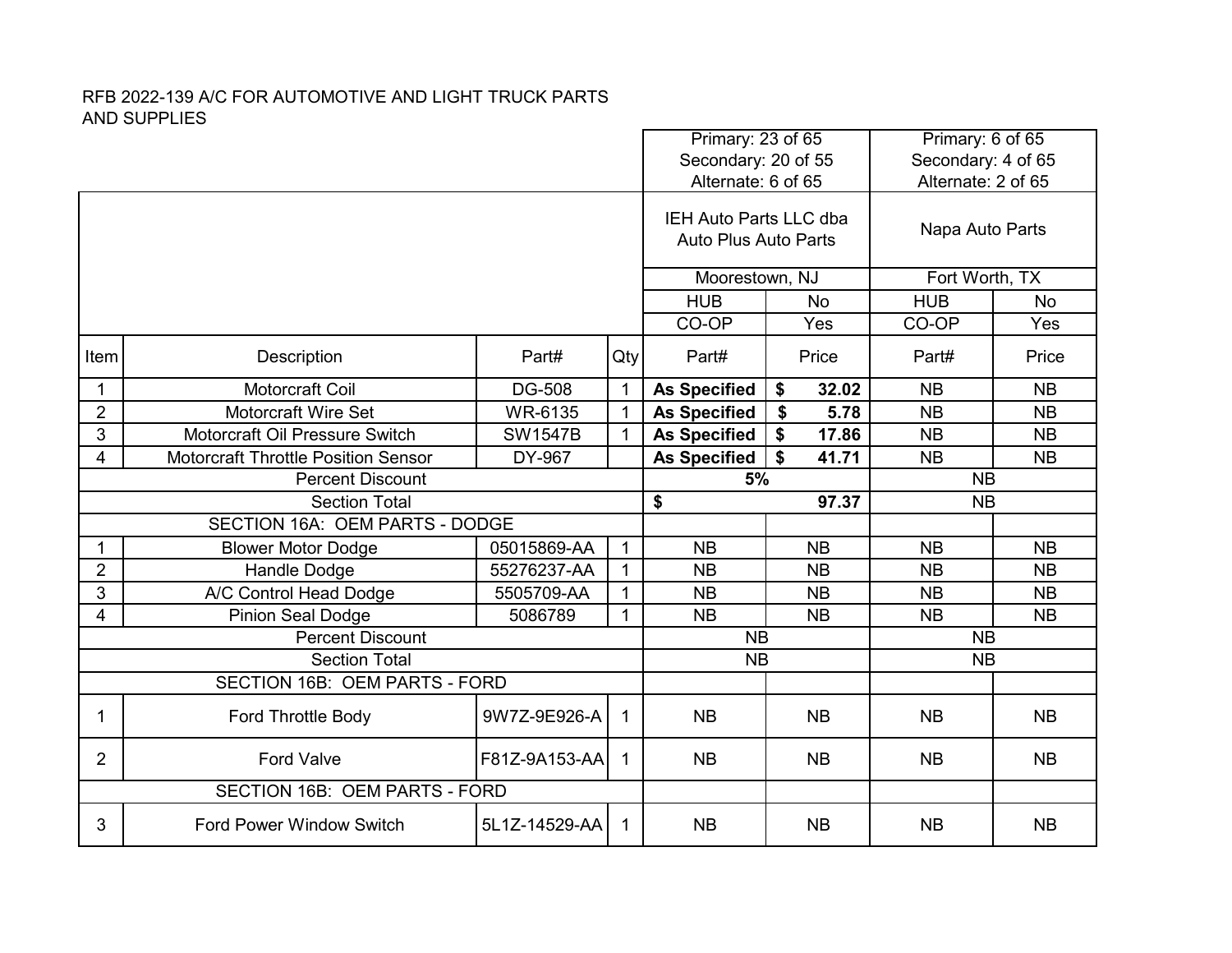|                |                                                             |                   | Primary: 23 of 65<br>Secondary: 20 of 55<br>Alternate: 6 of 65 |                                                       | Primary: 6 of 65<br>Secondary: 4 of 65<br>Alternate: 2 of 65 |                 |           |
|----------------|-------------------------------------------------------------|-------------------|----------------------------------------------------------------|-------------------------------------------------------|--------------------------------------------------------------|-----------------|-----------|
|                |                                                             |                   |                                                                | IEH Auto Parts LLC dba<br><b>Auto Plus Auto Parts</b> |                                                              | Napa Auto Parts |           |
|                |                                                             |                   |                                                                | Moorestown, NJ                                        |                                                              | Fort Worth, TX  |           |
|                |                                                             |                   |                                                                | <b>HUB</b>                                            | <b>No</b>                                                    | <b>HUB</b>      | <b>No</b> |
|                |                                                             |                   |                                                                | CO-OP                                                 | Yes                                                          | CO-OP           | Yes       |
| Item           | Description                                                 | Part#             | Qty                                                            | Part#                                                 | Price                                                        | Part#           | Price     |
| 4              | Ford Jewel                                                  | BW1Z-10A936-<br>A | 1                                                              | <b>NB</b>                                             | <b>NB</b>                                                    | <b>NB</b>       | <b>NB</b> |
|                | <b>Percent Discount</b>                                     |                   |                                                                | <b>NB</b>                                             |                                                              | <b>NB</b>       |           |
|                | <b>Section Total</b>                                        |                   |                                                                | <b>NB</b>                                             |                                                              | <b>NB</b>       |           |
|                | SECTION 16C: OEM PARTS - GENERAL MOTORS                     |                   |                                                                |                                                       |                                                              |                 |           |
| 1              | <b>Heater Core General Motors</b>                           | 15232212          | $\mathbf{1}$                                                   | <b>NB</b>                                             | <b>NB</b>                                                    | <b>NB</b>       | <b>NB</b> |
| $\overline{2}$ | <b>Pressure Modulator Valve General Motors</b>              | 25879231          | 1                                                              | <b>NB</b>                                             | <b>NB</b>                                                    | <b>NB</b>       | <b>NB</b> |
| 3              | <b>Booter Assembly General Motors</b>                       | 84031702          | 1                                                              | <b>NB</b>                                             | <b>NB</b>                                                    | <b>NB</b>       | <b>NB</b> |
| 4              | <b>Remanufactured Transmission General</b><br><b>Motors</b> | 24279062          | 1                                                              | <b>NB</b>                                             | <b>NB</b>                                                    | <b>NB</b>       | <b>NB</b> |
|                | <b>Percent Discount</b>                                     |                   |                                                                | <b>NB</b>                                             |                                                              | <b>NB</b>       |           |
|                | <b>Section Total</b>                                        |                   |                                                                | <b>NB</b>                                             |                                                              | <b>NB</b>       |           |
|                | SECTION 16D: OEM PARTS - HONDA                              |                   |                                                                |                                                       |                                                              |                 |           |
| 1              | Honda Base Mount                                            | 51920-55A-751     | 1                                                              | <b>NB</b>                                             | <b>NB</b>                                                    | <b>NB</b>       | <b>NB</b> |
| $\overline{2}$ | <b>Honda Sensor</b>                                         | 37840-RJH-006     | 1                                                              | <b>NB</b>                                             | <b>NB</b>                                                    | <b>NB</b>       | <b>NB</b> |
|                |                                                             |                   |                                                                |                                                       |                                                              |                 |           |

| <b>OEM PARTS - HONDA</b><br>$16D$ :<br><b>SECTION</b><br>91213-P2F-A01<br>Honda Seal |  |  |           |           |           |           |
|--------------------------------------------------------------------------------------|--|--|-----------|-----------|-----------|-----------|
|                                                                                      |  |  | <b>NB</b> | <b>NB</b> | <b>NB</b> | <b>NB</b> |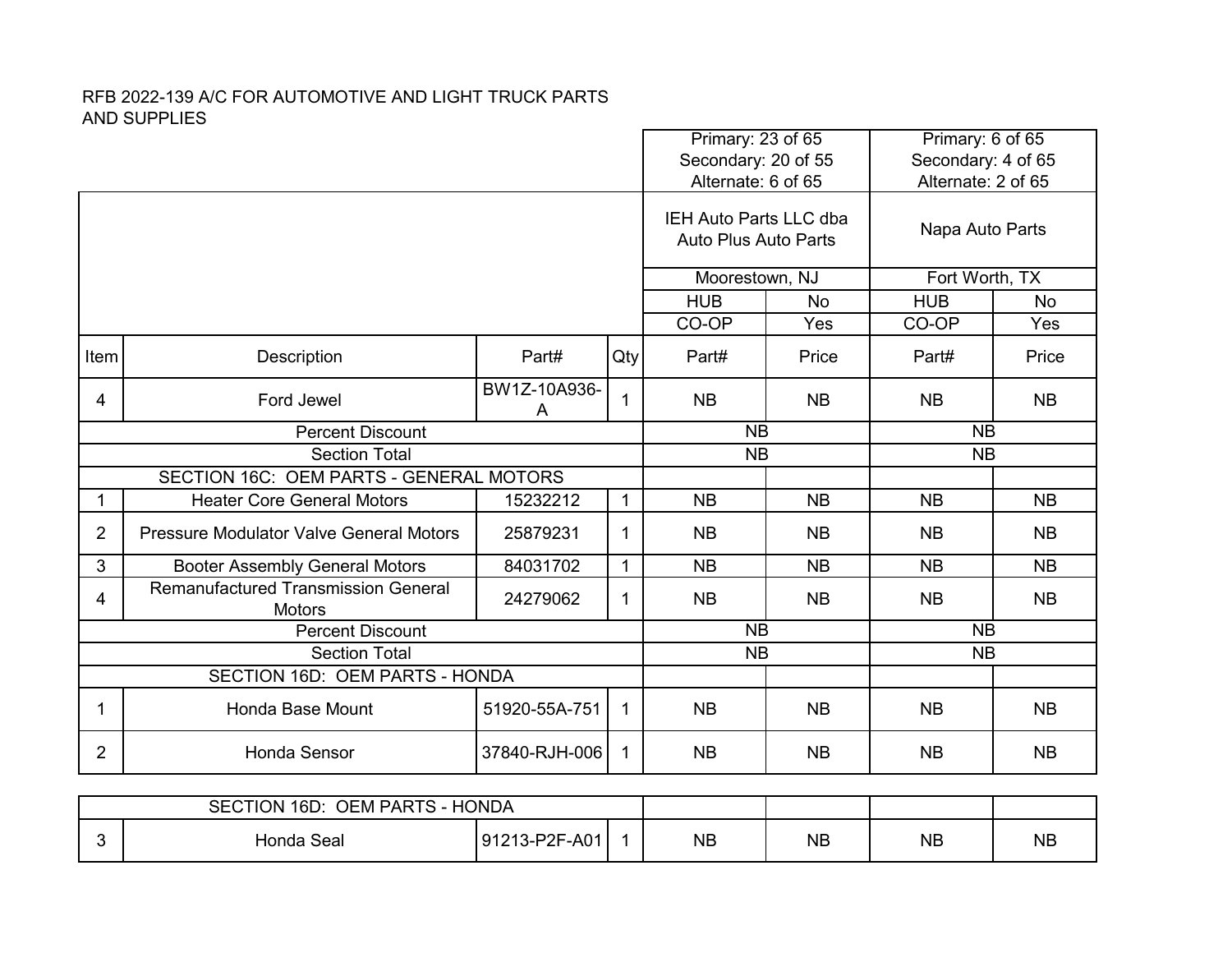|                      |                                        |               |              |                                                       | Primary: 23 of 65<br>Secondary: 20 of 55 | Primary: 6 of 65<br>Secondary: 4 of 65 |           |
|----------------------|----------------------------------------|---------------|--------------|-------------------------------------------------------|------------------------------------------|----------------------------------------|-----------|
|                      |                                        |               |              | Alternate: 6 of 65                                    |                                          | Alternate: 2 of 65                     |           |
|                      |                                        |               |              | IEH Auto Parts LLC dba<br><b>Auto Plus Auto Parts</b> |                                          | Napa Auto Parts                        |           |
|                      |                                        |               |              | Moorestown, NJ                                        |                                          | Fort Worth, TX                         |           |
|                      |                                        |               |              | <b>HUB</b>                                            | <b>No</b>                                | <b>HUB</b>                             | <b>No</b> |
|                      |                                        |               |              | CO-OP                                                 | Yes                                      | CO-OP                                  | Yes       |
| Item                 | Description                            | Part#         | Qty          | Part#                                                 | Price                                    | Part#                                  | Price     |
| 4                    | Honda Wheel Bearing Seal               | 51726-55A-701 | 1            | <b>NB</b>                                             | <b>NB</b>                                | <b>NB</b>                              | <b>NB</b> |
|                      | <b>Percent Discount</b>                |               |              | <b>NB</b>                                             |                                          | <b>NB</b>                              |           |
|                      | <b>Section Total</b>                   |               |              | <b>NB</b>                                             |                                          | <b>NB</b>                              |           |
|                      | SECTION 16E: OEM PARTS - HYUNDAI       |               |              |                                                       |                                          |                                        |           |
| 1                    | Rotor Hyundai                          | 51712-C2000   | $\mathbf{1}$ | <b>NB</b>                                             | <b>NB</b>                                | <b>NB</b>                              | <b>NB</b> |
| $\overline{2}$       | Brake Caliper Hyundai                  | 58110-C2100   | $\mathbf{1}$ | <b>NB</b>                                             | <b>NB</b>                                | <b>NB</b>                              | <b>NB</b> |
| 3                    | <b>Brake Pads Hyundai</b>              | 58101-C2A10   | $\mathbf{1}$ | <b>NB</b>                                             | <b>NB</b>                                | <b>NB</b>                              | <b>NB</b> |
| 4                    | Oil Filter Hyundai                     | 26300-35503   | $\mathbf{1}$ | <b>NB</b>                                             | <b>NB</b>                                | <b>NB</b>                              | <b>NB</b> |
|                      | <b>Percent Discount</b>                |               |              | <b>NB</b>                                             |                                          | <b>NB</b>                              |           |
|                      | <b>Section Total</b>                   |               |              | <b>NB</b>                                             |                                          | <b>NB</b>                              |           |
|                      | SECTION 16F: OEM PARTS - TOYOTA        |               |              |                                                       |                                          |                                        |           |
| 1                    | <b>Toyota Fuel Tank</b>                | 779910-33142  | $\mathbf{1}$ | <b>NB</b>                                             | <b>NB</b>                                | <b>NB</b>                              | <b>NB</b> |
| $\overline{2}$       | <b>Toyota Alternator</b>               | 27060-0P14184 | $\mathbf 1$  | <b>NB</b>                                             | <b>NB</b>                                | <b>NB</b>                              | <b>NB</b> |
| 3                    | <b>Toyota Triming Chain</b>            | 13506-9H011   | $\mathbf{1}$ | <b>NB</b>                                             | <b>NB</b>                                | <b>NB</b>                              | <b>NB</b> |
| 4                    | <b>Toyota Radiator Assembly</b>        | 16410-AZ016   | $\mathbf{1}$ | <b>NB</b>                                             | <b>NB</b>                                | <b>NB</b>                              | <b>NB</b> |
|                      | <b>Percent Discount</b>                |               |              | <b>NB</b>                                             |                                          | <b>NB</b>                              |           |
| <b>Section Total</b> |                                        |               |              | <b>NB</b>                                             |                                          | <b>NB</b>                              |           |
|                      | SECTION 17A: SHOCKS & STRUTS - ACDELCO |               |              |                                                       |                                          |                                        |           |
| 1                    | <b>ACDelco Front Shock</b>             | 19420992      | 1            | <b>As Specified</b>                                   | \$<br>275.37                             | <b>NB</b>                              | <b>NB</b> |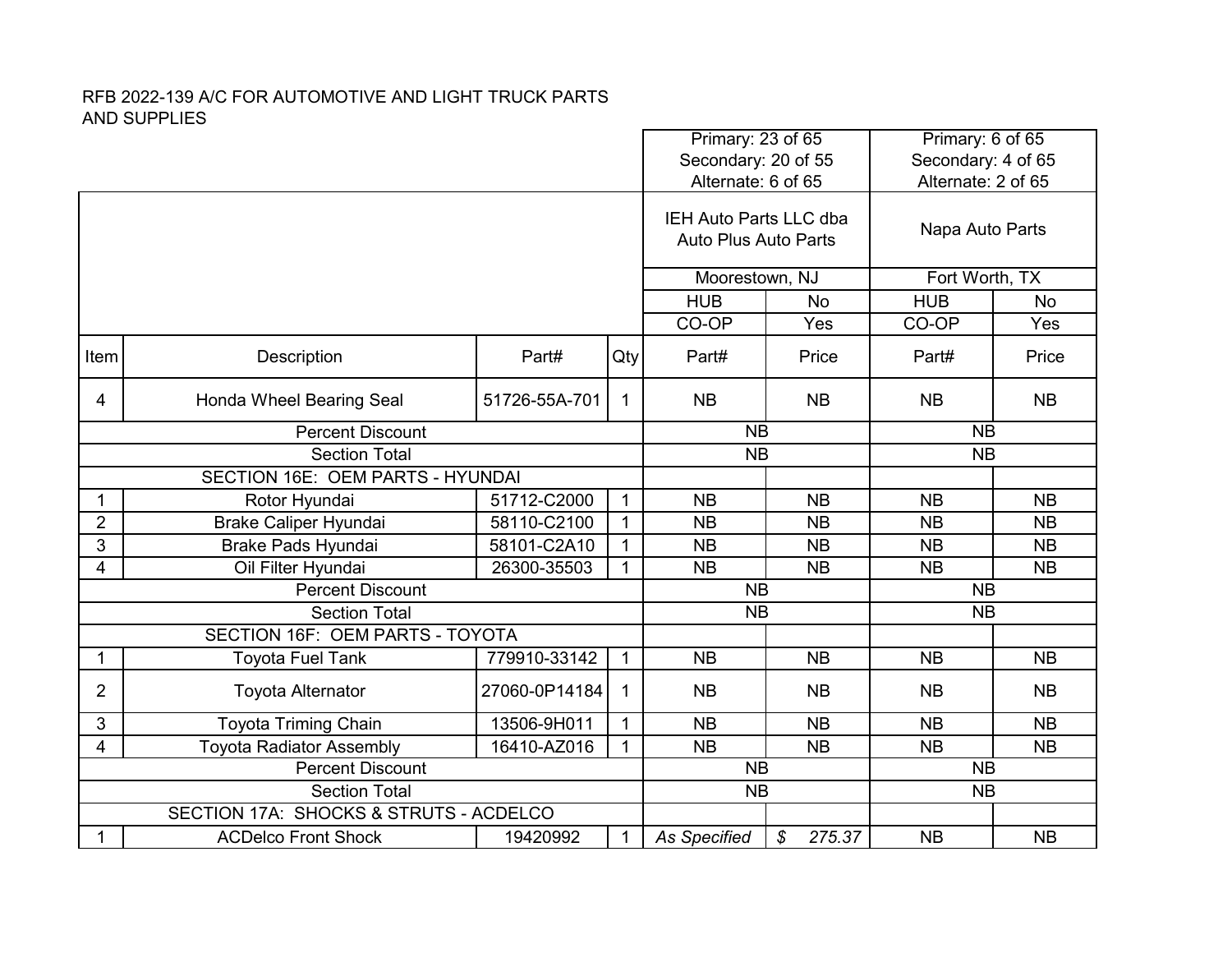|                |                                       |          |              | Primary: 23 of 65                                     |                         | Primary: 6 of 65<br>Secondary: 4 of 65 |           |
|----------------|---------------------------------------|----------|--------------|-------------------------------------------------------|-------------------------|----------------------------------------|-----------|
|                |                                       |          |              | Secondary: 20 of 55<br>Alternate: 6 of 65             |                         | Alternate: 2 of 65                     |           |
|                |                                       |          |              | IEH Auto Parts LLC dba<br><b>Auto Plus Auto Parts</b> |                         | Napa Auto Parts                        |           |
|                |                                       |          |              | Moorestown, NJ                                        |                         | Fort Worth, TX                         |           |
|                |                                       |          |              | <b>HUB</b>                                            | <b>No</b>               | <b>HUB</b>                             | <b>No</b> |
|                |                                       |          |              | CO-OP                                                 | Yes                     | CO-OP                                  | Yes       |
| Item           | Description                           | Part#    | Qty          | Part#                                                 | Price                   | Part#                                  | Price     |
| $\overline{2}$ | <b>ACDelco Front Shock</b>            | 19420491 | $\mathbf{1}$ | <b>As Specified</b>                                   | 289.98<br>$\mathcal{S}$ | <b>NB</b>                              | <b>NB</b> |
| 3              | <b>ACDelco Rear Shock</b>             | 580-428  | $\mathbf{1}$ | <b>As Specified</b>                                   | \$<br>461.25            | <b>NB</b>                              | <b>NB</b> |
| 4              | <b>ACDelco Rear Shock</b>             | 580-1090 | $\mathbf{1}$ | <b>As Specified</b>                                   | \$<br>278.05            | <b>NB</b>                              | <b>NB</b> |
|                | <b>Percent Discount</b>               |          |              | 0%                                                    |                         | <b>NB</b>                              |           |
|                | <b>Section Total</b>                  |          |              | $\boldsymbol{\mathcal{S}}$                            | 1,304.65                | <b>NB</b>                              |           |
|                | SECTION 17B: SHOCKS & STRUTS - KYB    |          |              |                                                       |                         |                                        |           |
| 1              | <b>KYB Front Shock</b>                | 3440068  | $\mathbf 1$  | <b>NB</b>                                             | <b>NB</b>               | <b>NB</b>                              | <b>NB</b> |
| $\overline{2}$ | <b>KYB Rear Shock</b>                 | 555055   | $\mathbf{1}$ | <b>NB</b>                                             | <b>NB</b>               | <b>NB</b>                              | <b>NB</b> |
| 3              | <b>KYB Front Shock</b>                | 551600   | 1            | <b>NB</b>                                             | <b>NB</b>               | <b>NB</b>                              | <b>NB</b> |
| 4              | <b>KYB Rear Shock</b>                 | 345074   | $\mathbf{1}$ | <b>NB</b>                                             | <b>NB</b>               | <b>NB</b>                              | <b>NB</b> |
|                | <b>Percent Discount</b>               |          |              | <b>NB</b>                                             |                         | <b>NB</b>                              |           |
|                | <b>Section Total</b>                  |          |              | <b>NB</b>                                             |                         | <b>NB</b>                              |           |
|                | SECTION 17C: SHOCKS & STRUTS - MONROE |          |              |                                                       |                         |                                        |           |
| 1              | <b>Monroe Shocks</b>                  | 58600    | $\mathbf{1}$ | As Specified                                          | 275.37<br>\$            | <b>NB</b>                              | <b>NB</b> |
| $\overline{2}$ | Monroe Shocks                         | 37064    | $\mathbf{1}$ | As Specified                                          | \$<br>289.98            | <b>NB</b>                              | <b>NB</b> |
| 3              | Monroe Shocks                         | 911164   | $\mathbf{1}$ | As Specified                                          | \$<br>461.25            | <b>NB</b>                              | <b>NB</b> |
|                | SECTION 17C: SHOCKS & STRUTS - MONROE |          |              |                                                       |                         |                                        |           |
| 4              | <b>Monroe Shocks</b>                  | 37062    | $\mathbf{1}$ | As Specified                                          | \$<br>278.05            | <b>NB</b>                              | <b>NB</b> |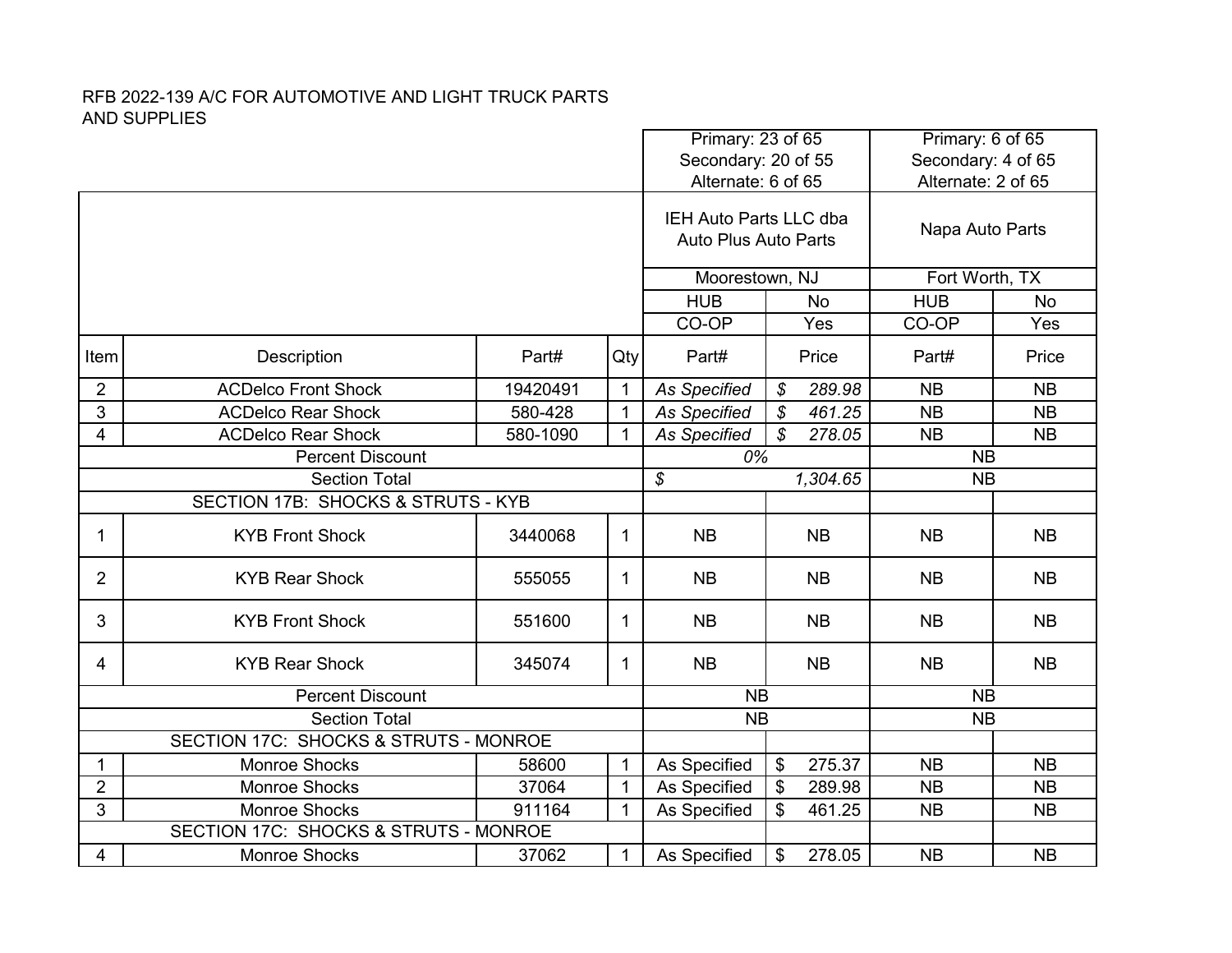|                |                                             |                 |              | Primary: 23 of 65<br>Secondary: 20 of 55 |                            |           | Primary: 6 of 65<br>Secondary: 4 of 65 |           |  |
|----------------|---------------------------------------------|-----------------|--------------|------------------------------------------|----------------------------|-----------|----------------------------------------|-----------|--|
|                |                                             |                 |              | Alternate: 6 of 65                       |                            |           | Alternate: 2 of 65                     |           |  |
|                |                                             |                 |              |                                          |                            |           |                                        |           |  |
|                |                                             |                 |              | IEH Auto Parts LLC dba                   |                            |           | Napa Auto Parts                        |           |  |
|                |                                             |                 |              | <b>Auto Plus Auto Parts</b>              |                            |           |                                        |           |  |
|                |                                             |                 |              | Moorestown, NJ                           |                            |           | Fort Worth, TX                         |           |  |
|                |                                             |                 |              | <b>HUB</b>                               |                            | <b>No</b> | <b>HUB</b>                             | No        |  |
|                |                                             |                 |              | CO-OP                                    |                            | Yes       | CO-OP                                  | Yes       |  |
| Item           | Description                                 | Part#           | Qty          | Part#                                    |                            | Price     | Part#                                  | Price     |  |
|                | <b>Percent Discount</b>                     |                 |              | 57%                                      |                            |           | <b>NB</b>                              |           |  |
|                | <b>Section Total</b>                        |                 |              | \$                                       |                            | 1,304.65  | <b>NB</b>                              |           |  |
|                | SECTION 17D: SHOCKS & STRUTS - MOTORCRAFT   |                 |              |                                          |                            |           |                                        |           |  |
| 1              | <b>Motorcraft Shocks</b>                    | ASH-12307       | $\mathbf{1}$ | <b>As Specified</b>                      | \$                         | 45.41     | <b>NB</b>                              | <b>NB</b> |  |
| $\overline{2}$ | <b>Motorcraft Shocks</b>                    | ASH-12213       | $\mathbf{1}$ | <b>As Specified</b>                      | \$                         | 45.17     | <b>NB</b>                              | <b>NB</b> |  |
| 3              | <b>Motorcraft Shocks</b>                    | ASH-12214       | $\mathbf{1}$ | <b>As Specified</b>                      | \$                         | 72.49     | <b>NB</b>                              | <b>NB</b> |  |
| 4              | Motorcraft Shocks                           | <b>ASH-1255</b> | $\mathbf{1}$ | <b>As Specified</b>                      | \$                         | 70.11     | <b>NB</b>                              | <b>NB</b> |  |
|                | <b>Percent Discount</b>                     |                 |              | 5%                                       |                            | <b>NB</b> |                                        |           |  |
|                | <b>Section Total</b>                        |                 |              | \$                                       |                            | 233.18    | <b>NB</b>                              |           |  |
|                | SECTION 18A: SPARK PLUGS - ACDELCO          |                 |              |                                          |                            |           |                                        |           |  |
| $\mathbf 1$    | <b>ACDelco Spark Plug</b>                   | 41-101          | $\mathbf{1}$ | <b>As Specified</b>                      | $\boldsymbol{\mathcal{S}}$ | 7.14      | <b>NB</b>                              | <b>NB</b> |  |
| $\overline{2}$ | <b>ACDelco Spark Plug</b>                   | 41-103          | $\mathbf{1}$ | <b>As Specified</b>                      | \$                         | 7.14      | <b>NB</b>                              | <b>NB</b> |  |
| 3              | <b>ACDelco Spark Plug</b>                   | 41-110          | $\mathbf{1}$ | <b>As Specified</b>                      | \$                         | 7.14      | <b>NB</b>                              | <b>NB</b> |  |
| 4              | <b>ACDelco Spark Plug</b>                   | 41-993          | $\mathbf 1$  | As Specified                             | \$                         | 7.14      | <b>NB</b>                              | <b>NB</b> |  |
|                | <b>Percent Discount</b>                     |                 |              | 0%                                       |                            |           | <b>NB</b>                              |           |  |
|                | <b>Section Total</b>                        |                 |              | $\boldsymbol{\mathcal{S}}$               |                            | 28.56     | <b>NB</b>                              |           |  |
|                | SECTION 18B: SPARK PLUGS - CHAMPION IRIDIUM |                 |              |                                          |                            |           |                                        |           |  |
| 1              | Champion Iridium Spark Plug                 | 570             | $\mathbf{1}$ | <b>As Specified</b>                      | \$                         | 2.48      | <b>NB</b>                              | <b>NB</b> |  |
| $\overline{2}$ | Champion Iridium Spark Plug                 | 9407            | $\mathbf{1}$ | <b>As Specified</b>                      | \$                         | 7.90      | <b>NB</b><br><b>NB</b>                 |           |  |
| 3              | Champion Iridium Spark Plug                 | 9055            | $\mathbf{1}$ | <b>As Specified</b>                      | $\mathcal{L}$              | 7.90      | <b>NB</b>                              | <b>NB</b> |  |
|                | SECTION 18B: SPARK PLUGS - CHAMPION IRIDIUM |                 |              |                                          |                            |           |                                        |           |  |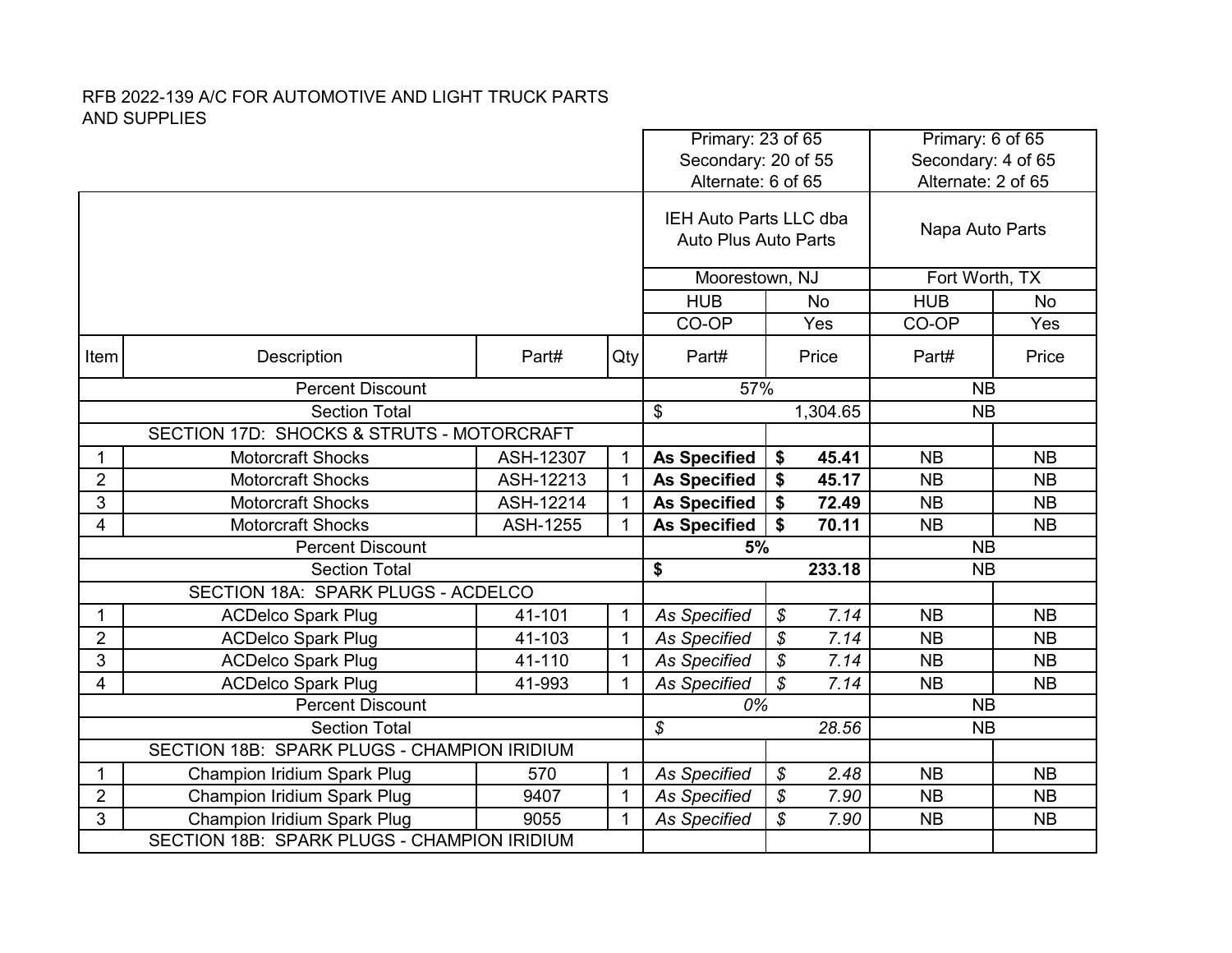|                         |                                       |               |              | Primary: 23 of 65<br>Secondary: 20 of 55                     |                                   | Primary: 6 of 65<br>Secondary: 4 of 65 |           |
|-------------------------|---------------------------------------|---------------|--------------|--------------------------------------------------------------|-----------------------------------|----------------------------------------|-----------|
|                         |                                       |               |              | Alternate: 6 of 65                                           |                                   | Alternate: 2 of 65                     |           |
|                         |                                       |               |              | <b>IEH Auto Parts LLC dba</b><br><b>Auto Plus Auto Parts</b> |                                   | Napa Auto Parts                        |           |
|                         |                                       |               |              | Moorestown, NJ                                               |                                   | Fort Worth, TX                         |           |
|                         |                                       |               |              | <b>HUB</b>                                                   | No                                | <b>HUB</b>                             | No        |
|                         |                                       |               |              | CO-OP                                                        | Yes                               | CO-OP                                  | Yes       |
| Item                    | Description                           | Part#         | Qty          | Part#                                                        | Price                             | Part#                                  | Price     |
|                         | <b>Percent Discount</b>               |               |              | 60%                                                          |                                   | <b>NB</b>                              |           |
|                         | <b>Section Total</b>                  |               |              | $\mathcal{S}$                                                | 18.28                             | <b>NB</b>                              |           |
|                         | SECTION 18C: SPARK PLUGS - MOTORCRAFT |               |              |                                                              |                                   |                                        |           |
| 1                       | <b>Motrocraft Spark Plug</b>          | <b>SP493X</b> | $\mathbf{1}$ | <b>As Specified</b>                                          | \$<br>2.62                        | <b>NB</b>                              | <b>NB</b> |
| $\overline{2}$          | Motrocraft Spark Plug                 | <b>SP547X</b> | 1            | <b>As Specified</b>                                          | \$<br>9.84                        | <b>NB</b>                              | <b>NB</b> |
| 3                       | Motrocraft Spark Plug                 | <b>SP509X</b> | $\mathbf{1}$ | <b>As Specified</b>                                          | $\mathbf{\hat{s}}$<br>8.40        | <b>NB</b>                              | <b>NB</b> |
|                         | <b>Percent Discount</b>               |               |              | 5%                                                           |                                   | <b>NB</b>                              |           |
|                         | <b>Section Total</b>                  |               |              | \$                                                           | 20.86                             | <b>NB</b>                              |           |
|                         | SECTION 18D: SPARK PLUGS - TOYOTA     |               |              |                                                              |                                   |                                        |           |
| 1                       | Autolite Platinum Spark Plug          | AP3923        | 1            | <b>As Specified</b>                                          | \$<br>3.42                        | <b>NB</b>                              | <b>NB</b> |
| $\overline{2}$          | Denso Iridium Spark Plug              | 3297          | $\mathbf{1}$ | <b>As Specified</b>                                          | \$<br>7.68                        | <b>NB</b>                              | <b>NB</b> |
| 3                       | <b>NGK Copper Spark Plug</b>          | 5553          | 1            | <b>As Specified</b>                                          | \$<br>2.30                        | <b>NB</b>                              | <b>NB</b> |
|                         | <b>Percent Discount</b>               |               |              | 60%                                                          |                                   | <b>NB</b>                              |           |
|                         | <b>Section Total</b>                  |               |              | \$                                                           | 13.40                             | <b>NB</b>                              |           |
|                         | SECTION 19A: WIPERS & BLADES - BOSCH  |               |              |                                                              |                                   |                                        |           |
| 1                       | <b>Bosch Wiper Blade</b>              | 26A           | $\mathbf{1}$ | <b>As Specified</b>                                          | \$<br>8.92                        | <b>NB</b>                              | <b>NB</b> |
| $\overline{\mathbf{c}}$ | <b>Bosch Wiper Blade</b>              | 16A           | $\mathbf 1$  | <b>As Specified</b>                                          | \$<br>5.99                        | <b>NB</b>                              | <b>NB</b> |
| 3                       | <b>Bosch Wiper Blade</b>              | 41926         | $\mathbf{1}$ | <b>As Specified</b>                                          | $\boldsymbol{\mathsf{s}}$<br>4.60 | <b>NB</b>                              | <b>NB</b> |
|                         | <b>Percent Discount</b>               |               |              | 70%                                                          |                                   | <b>NB</b>                              |           |
|                         | <b>Section Total</b>                  |               |              | 19.51<br><b>NB</b><br>\$                                     |                                   |                                        |           |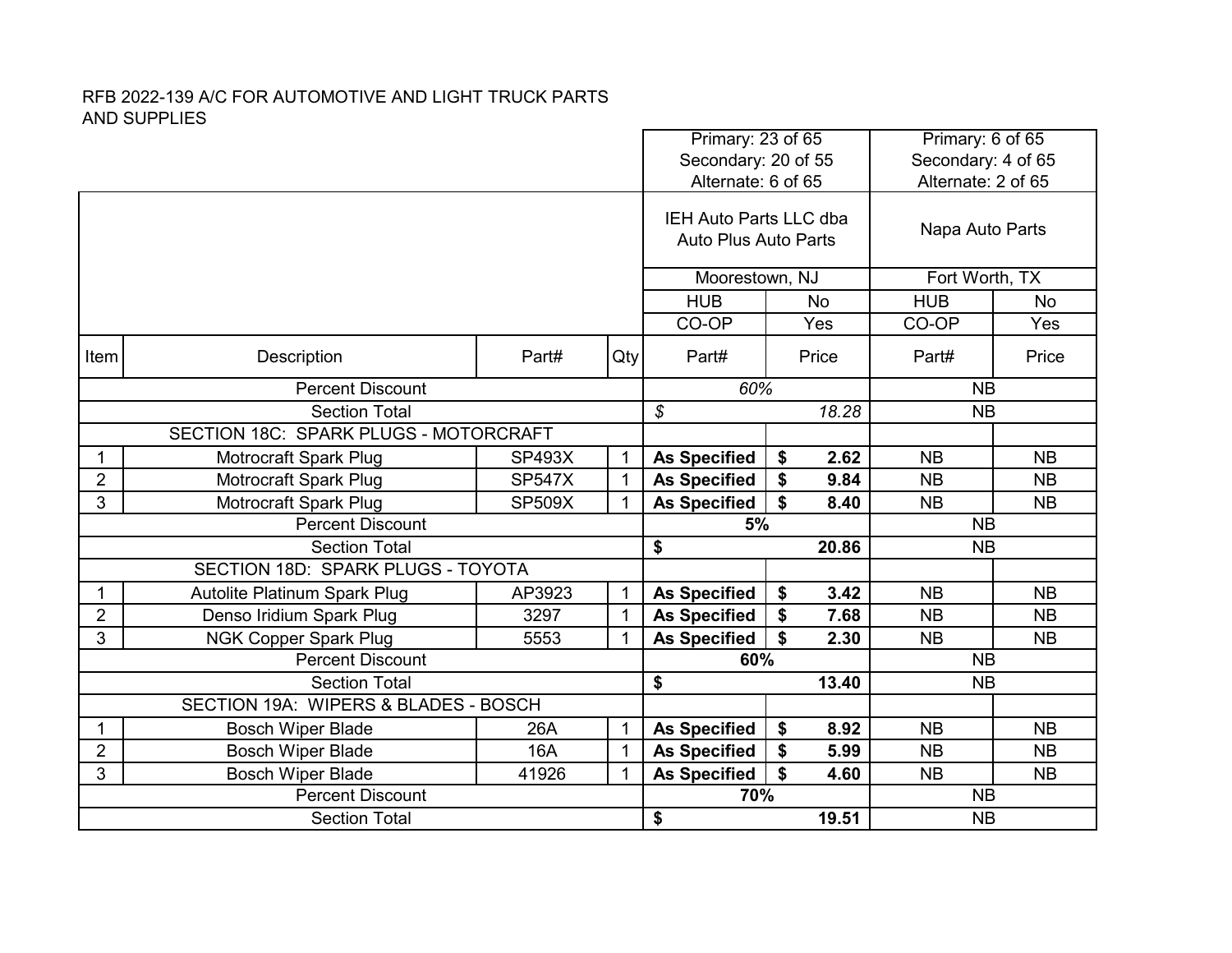|                |                                           |                | Primary: 23 of 65                                            |                                    |           | Primary: 6 of 65 |                        |           |  |
|----------------|-------------------------------------------|----------------|--------------------------------------------------------------|------------------------------------|-----------|------------------|------------------------|-----------|--|
|                |                                           |                |                                                              | Secondary: 20 of 55                |           |                  | Secondary: 4 of 65     |           |  |
|                |                                           |                |                                                              | Alternate: 6 of 65                 |           |                  | Alternate: 2 of 65     |           |  |
|                |                                           |                | <b>IEH Auto Parts LLC dba</b><br><b>Auto Plus Auto Parts</b> |                                    |           | Napa Auto Parts  |                        |           |  |
|                |                                           |                |                                                              | Moorestown, NJ                     |           |                  | Fort Worth, TX         |           |  |
|                |                                           |                |                                                              | <b>HUB</b><br>No.                  |           |                  | <b>HUB</b>             | <b>No</b> |  |
|                |                                           |                | CO-OP                                                        | Yes                                |           | CO-OP            | Yes                    |           |  |
| Item           | Description                               | Qty            | Part#                                                        | Price                              |           | Part#            | Price                  |           |  |
|                | SECTION 19B: WIPERS & BLADES - MOTORCRAFT |                |                                                              |                                    |           |                  |                        |           |  |
|                | Motorcraft Wiper Blade                    | <b>WW1202A</b> | 1                                                            | <b>As Specified</b>                | \$        | 10.79            | <b>NB</b>              | <b>NB</b> |  |
| 2              | Motorcraft Wiper Blade                    | <b>WW2046A</b> | 1                                                            | <b>As Specified</b>                | \$        | 10.79            | <b>NB</b>              | <b>NB</b> |  |
| 3              | Motorcraft Wiper Blade                    | <b>WW2705A</b> | 1                                                            | <b>As Specified</b>                | \$        | 10.79            | <b>NB</b>              | <b>NB</b> |  |
| 4              | Motorcraft Wiper Blade                    | <b>WW2200A</b> |                                                              | \$<br><b>As Specified</b><br>10.79 |           |                  | <b>NB</b><br><b>NB</b> |           |  |
|                | <b>Percent Discount</b>                   |                |                                                              | 5%                                 |           |                  | <b>NB</b>              |           |  |
|                | <b>Section Total</b>                      |                |                                                              | \$                                 |           | 43.16            | <b>NB</b>              |           |  |
|                | SECTION 19C: WIPERS & BLADES - TRICO      |                |                                                              |                                    |           |                  |                        |           |  |
|                | Trico Wiper Blade                         | 31-180         | $\mathbf{1}$                                                 | <b>As Specified</b>                | \$        | 3.19             | <b>NB</b>              | <b>NB</b> |  |
| $\overline{2}$ | <b>Trico Wiper Blade</b>                  | 31-200         | 1                                                            | <b>As Specified</b>                | \$        | 3.19             | <b>NB</b>              | <b>NB</b> |  |
| 3              | <b>Trico Wiper Blade</b>                  | 31-220         | 1                                                            | \$<br>3.19<br><b>As Specified</b>  |           |                  | <b>NB</b>              | <b>NB</b> |  |
| 4              | <b>Trico Wiper Blade</b>                  |                | <b>As Specified</b>                                          | \$                                 | 3.19      | <b>NB</b>        | <b>NB</b>              |           |  |
|                | <b>Percent Discount</b>                   | 70%            |                                                              |                                    | <b>NB</b> |                  |                        |           |  |
|                | <b>Section Total</b>                      |                |                                                              | \$                                 |           | 12.76            | <b>NB</b>              |           |  |

Notes: Response from XL Parts LLC is deemed non-responsive for failing to sign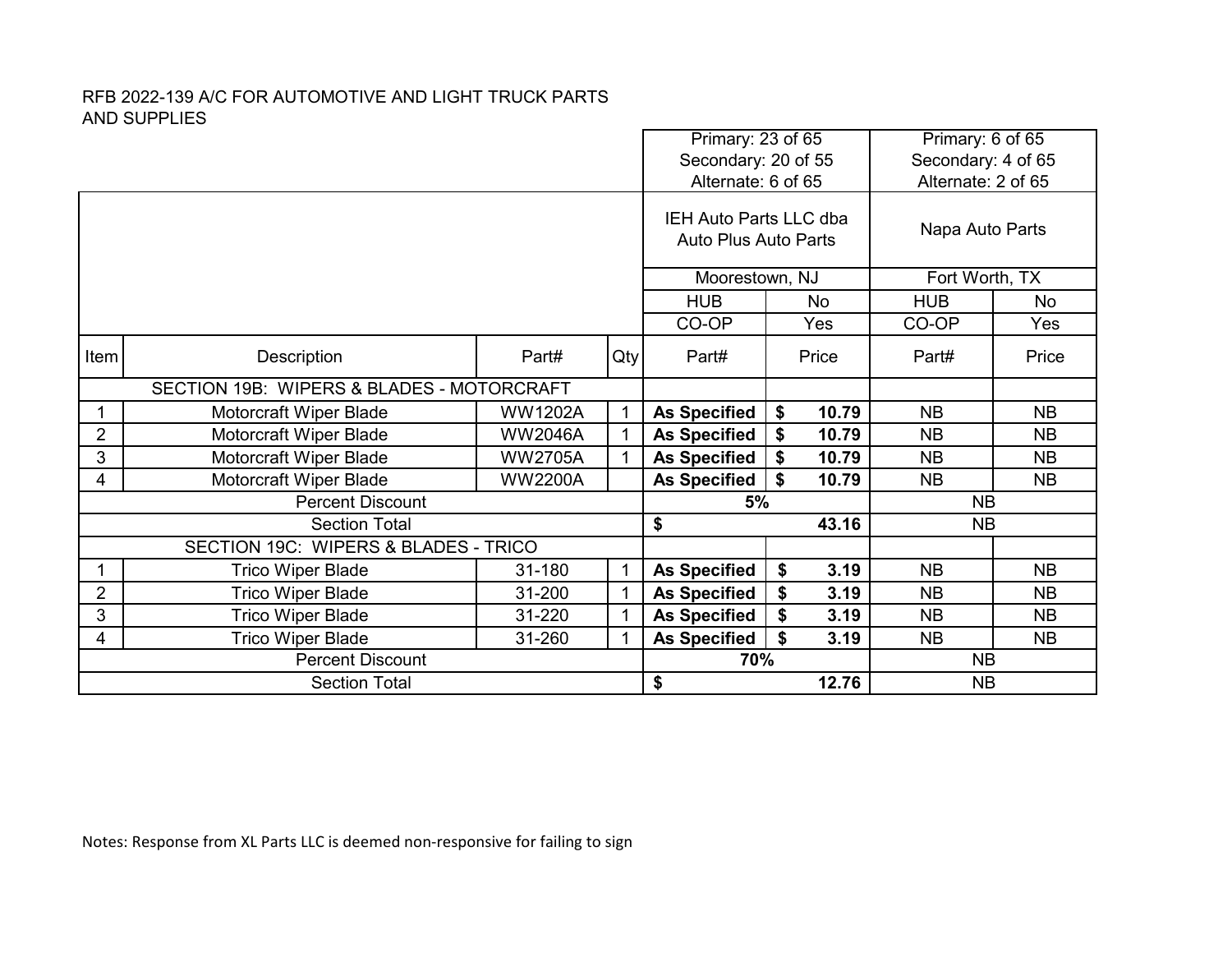|             |                      |  |     | Primary: 23 of 65                              |       | Primary: 6 of 65   |     |  |
|-------------|----------------------|--|-----|------------------------------------------------|-------|--------------------|-----|--|
|             |                      |  |     | Secondary: 20 of 55                            |       | Secondary: 4 of 65 |     |  |
|             |                      |  |     | Alternate: 6 of 65                             |       | Alternate: 2 of 65 |     |  |
|             |                      |  |     | IEH Auto Parts LLC dba<br>Auto Plus Auto Parts |       | Napa Auto Parts    |     |  |
|             |                      |  |     | Moorestown, NJ                                 |       | Fort Worth, TX     |     |  |
|             |                      |  |     | <b>HUB</b>                                     | No.   | <b>HUB</b>         | No. |  |
|             |                      |  |     | CO-OP<br>Yes                                   |       | CO-OP              | Yes |  |
| <b>Item</b> | Part#<br>Description |  | Qty | Part#                                          | Price | Price<br>Part#     |     |  |

the addendum as required.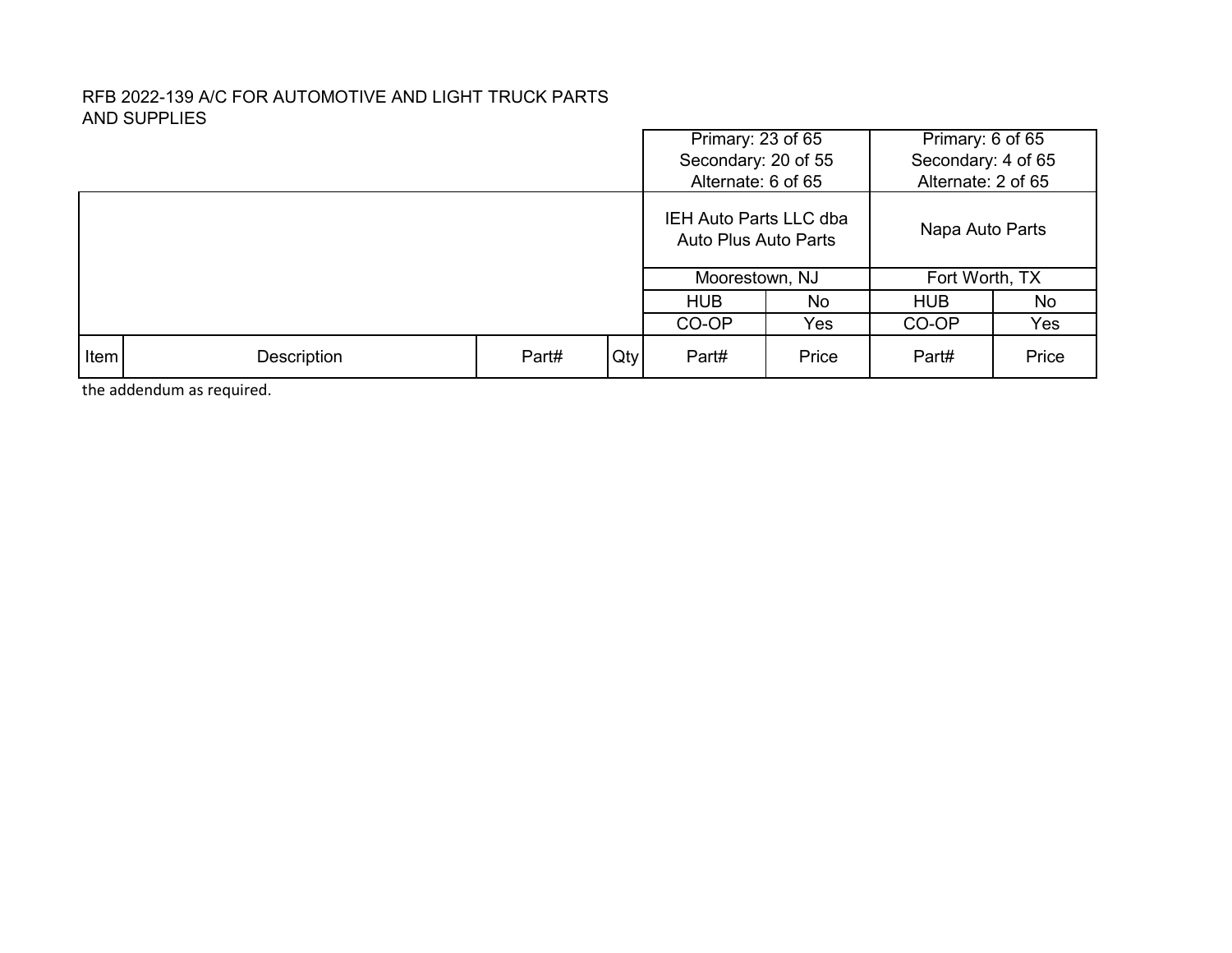|                         |                                                            |               | Secondary: 1 of 65<br>Alternate: 20 of 65 |                                                          | Primary: 26 of 65<br>Secondary: 27 of 65<br>Alternate: 1 of 65 |                     |                            |           |
|-------------------------|------------------------------------------------------------|---------------|-------------------------------------------|----------------------------------------------------------|----------------------------------------------------------------|---------------------|----------------------------|-----------|
|                         |                                                            |               |                                           | O'Reilly Auto Enterpries,<br>LLC. Dba Oreilly Auto Parts | Parts Authority LLC                                            |                     |                            |           |
|                         |                                                            |               |                                           | Springfield, MO                                          |                                                                | New Hyde Park, NY   |                            |           |
|                         |                                                            |               |                                           | <b>HUB</b>                                               | <b>No</b>                                                      | <b>HUB</b>          |                            | <b>No</b> |
|                         |                                                            |               |                                           | CO-OP                                                    | Yes                                                            | CO-OP               |                            | Yes       |
| Item                    | Description                                                | Part#         | Qty                                       | Part#                                                    | Price                                                          | Part#               |                            | Price     |
|                         | SECTION 1A: HVAC SYSTEMS - ACDELCO                         |               |                                           |                                                          |                                                                |                     |                            |           |
| 1                       | <b>ACDelco Compressor</b>                                  | 19418181      | $\mathbf{1}$                              | As Specified                                             | <b>NB</b>                                                      | <b>As Specified</b> | \$                         | 240.05    |
| $\overline{2}$          | <b>ACDelco Blower Motor</b>                                | 15-81683      | $\mathbf{1}$                              | As Specified                                             | <b>NB</b>                                                      | <b>As Specified</b> | \$                         | 103.13    |
| 3                       | <b>ACDelco Compressor</b>                                  | $\mathbf{1}$  | As Specified                              | <b>NB</b>                                                | <b>As Specified</b>                                            | \$                  | 207.34                     |           |
| 4                       | 15-22232<br><b>ACDelco A/C Compressor</b><br>15-20941<br>1 |               |                                           |                                                          | <b>NB</b>                                                      | <b>As Specified</b> | \$                         | 220.97    |
| <b>Percent Discount</b> |                                                            |               |                                           |                                                          |                                                                |                     |                            |           |
|                         |                                                            |               |                                           | <b>NB</b>                                                |                                                                | 64%                 |                            |           |
|                         | <b>Section Total</b>                                       |               |                                           | <b>NB</b>                                                |                                                                | \$                  |                            | 771.49    |
|                         | SECTION 1B: HVAC SYSTEMS - FOUR SEASONS                    |               |                                           |                                                          |                                                                |                     |                            |           |
| 1                       | Four Seasons Blower Motor                                  | 75777         | $\mathbf{1}$                              | Murray PM<br>9293                                        | \$<br>130.99                                                   | <b>As Specified</b> | $\boldsymbol{\mathcal{S}}$ | 58.63     |
| $\overline{2}$          | <b>Four Seasons Condenser</b>                              | 83902         | 1                                         | AC Delco 15-<br>63701                                    | \$<br>184.99                                                   | <b>As Specified</b> | \$                         | 64.85     |
| 3                       | <b>Four Seasons Blower Motor</b>                           | 75736         | 1                                         | <b>Import Direct</b><br>PM9177                           | \$<br>126.99                                                   | <b>As Specified</b> | $\mathcal{S}$              | 59.96     |
|                         | <b>Percent Discount</b>                                    |               |                                           |                                                          |                                                                | 66%                 |                            |           |
|                         | <b>Section Total</b>                                       |               |                                           | \$                                                       | 442.97                                                         | \$                  |                            | 183.44    |
|                         | SECTION 1C: HVAC SYSTEMS - MOTORCRAFT                      |               |                                           |                                                          |                                                                |                     |                            |           |
|                         | Motorcraft Hose                                            | YF-3223       | $\mathbf{1}$                              | As Specified                                             | \$<br>502.99                                                   | <b>As Specified</b> | $\boldsymbol{\mathcal{S}}$ | 148.80    |
| $\overline{2}$          | <b>Motorcraft Condenser</b>                                | YJ-564        | $\mathbf{1}$                              | As Specified                                             | \$<br>424.99                                                   | <b>As Specified</b> | $\overline{\mathcal{S}}$   | 180.00    |
| 3                       | <b>Motorcraft Orifice</b>                                  | <b>YG-343</b> | $\mathbf{1}$                              | As Specified                                             | \$<br>10.99                                                    | <b>As Specified</b> | \$                         | 5.34      |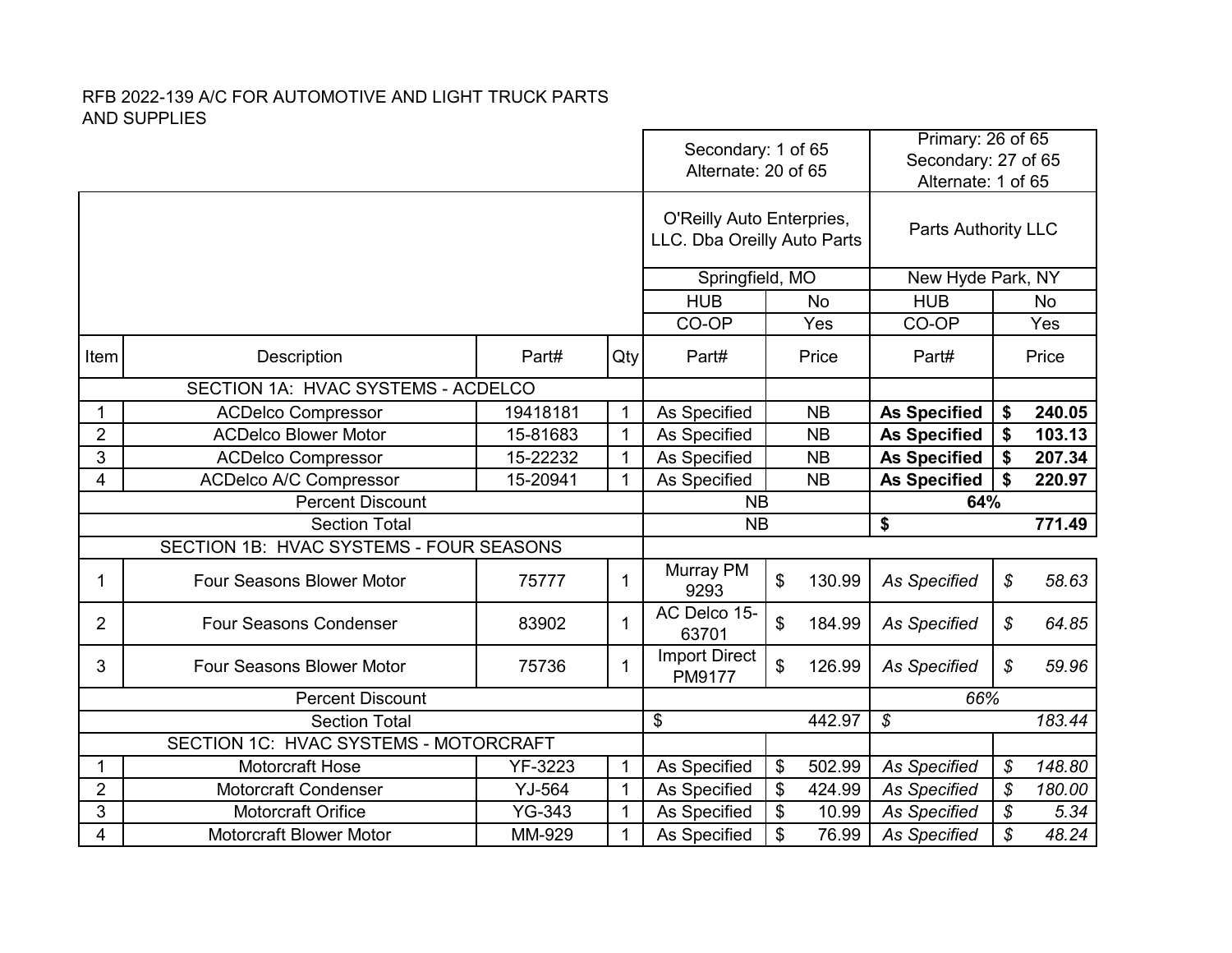| Alternate: 20 of 65                                                                                                         | Primary: 26 of 65<br>Secondary: 27 of 65<br>Alternate: 1 of 65 |                            |           |
|-----------------------------------------------------------------------------------------------------------------------------|----------------------------------------------------------------|----------------------------|-----------|
| O'Reilly Auto Enterpries,<br>LLC. Dba Oreilly Auto Parts                                                                    | <b>Parts Authority LLC</b>                                     |                            |           |
| Springfield, MO                                                                                                             | New Hyde Park, NY                                              |                            |           |
| <b>HUB</b><br><b>HUB</b><br><b>No</b>                                                                                       |                                                                |                            | <b>No</b> |
| CO-OP<br>CO-OP<br>Yes                                                                                                       |                                                                |                            | Yes       |
| Part#<br>Item<br>Part#<br>Qty<br>Price<br>Part#<br>Description                                                              |                                                                |                            | Price     |
| <b>Percent Discount</b><br>41%                                                                                              | 60%                                                            |                            |           |
| SECTION 1C: HVAC SYSTEMS - MOTORCRAFT                                                                                       |                                                                |                            |           |
| \$<br>\$<br><b>Section Total</b><br>1,015.96                                                                                |                                                                |                            | 382.38    |
| SECTION 2A: ELECTRICAL- ACDELCO                                                                                             |                                                                |                            |           |
| <b>ACDelco Alternator</b><br>25877026<br>1<br>As Specified<br><b>NB</b><br><b>As Specified</b>                              |                                                                | \$                         | 239.64    |
| $\overline{2}$<br>$\mathbf{1}$<br><b>As Specified</b><br><b>ACDelco Alternator</b><br>335-1236<br>As Specified<br><b>NB</b> |                                                                | \$                         | 146.11    |
| 3<br><b>ACDelco Alternator</b><br>3342396A<br>$\mathbf{1}$<br>As Specified<br><b>NB</b><br><b>As Specified</b>              |                                                                | \$                         | 61.52     |
| <b>Percent Discount</b><br><b>NB</b>                                                                                        | 64%                                                            |                            |           |
| <b>NB</b><br>\$<br><b>Section Total</b>                                                                                     |                                                                |                            | 447.27    |
| SECTION 2B: ELECTRICAL - MOTORCRAFT                                                                                         |                                                                |                            |           |
| <b>Motorcraft Alternator</b><br><b>GLV-8886-RM</b><br>$\mathbf{1}$<br><b>NB</b><br><b>NB</b><br><b>As Specified</b><br>1    |                                                                | $\boldsymbol{\mathcal{S}}$ | 159.36    |
| 3<br><b>Motorcraft Alternator</b><br>GL-8854<br>$\mathbf{1}$<br><b>NB</b><br><b>As Specified</b><br><b>NB</b>               |                                                                | $\boldsymbol{\mathcal{S}}$ | 309.60    |
| 4<br><b>Motorcraft Alternator</b><br>$\mathbf 1$<br><b>NB</b><br><b>NB</b><br><b>As Specified</b><br>GL-8665                |                                                                | $\mathcal{S}$              | 235.20    |
| <b>NB</b><br><b>Percent Discount</b>                                                                                        | 60%                                                            |                            |           |
| \$<br><b>Section Total</b><br><b>NB</b>                                                                                     |                                                                |                            | 704.16    |
| SECTION 2C: ELECTRICAL - ULTIMA                                                                                             |                                                                |                            |           |
| <b>Ultima Alternator</b><br>13893<br>1<br>R111143A<br>\$<br>151.99<br><b>As Specified</b><br>1                              |                                                                | \$                         | 74.14     |
| 2<br><b>Ultima Alternator</b><br>391614<br>N112016A<br>\$<br>213.99<br><b>As Specified</b><br>1                             |                                                                | \$                         | 102.60    |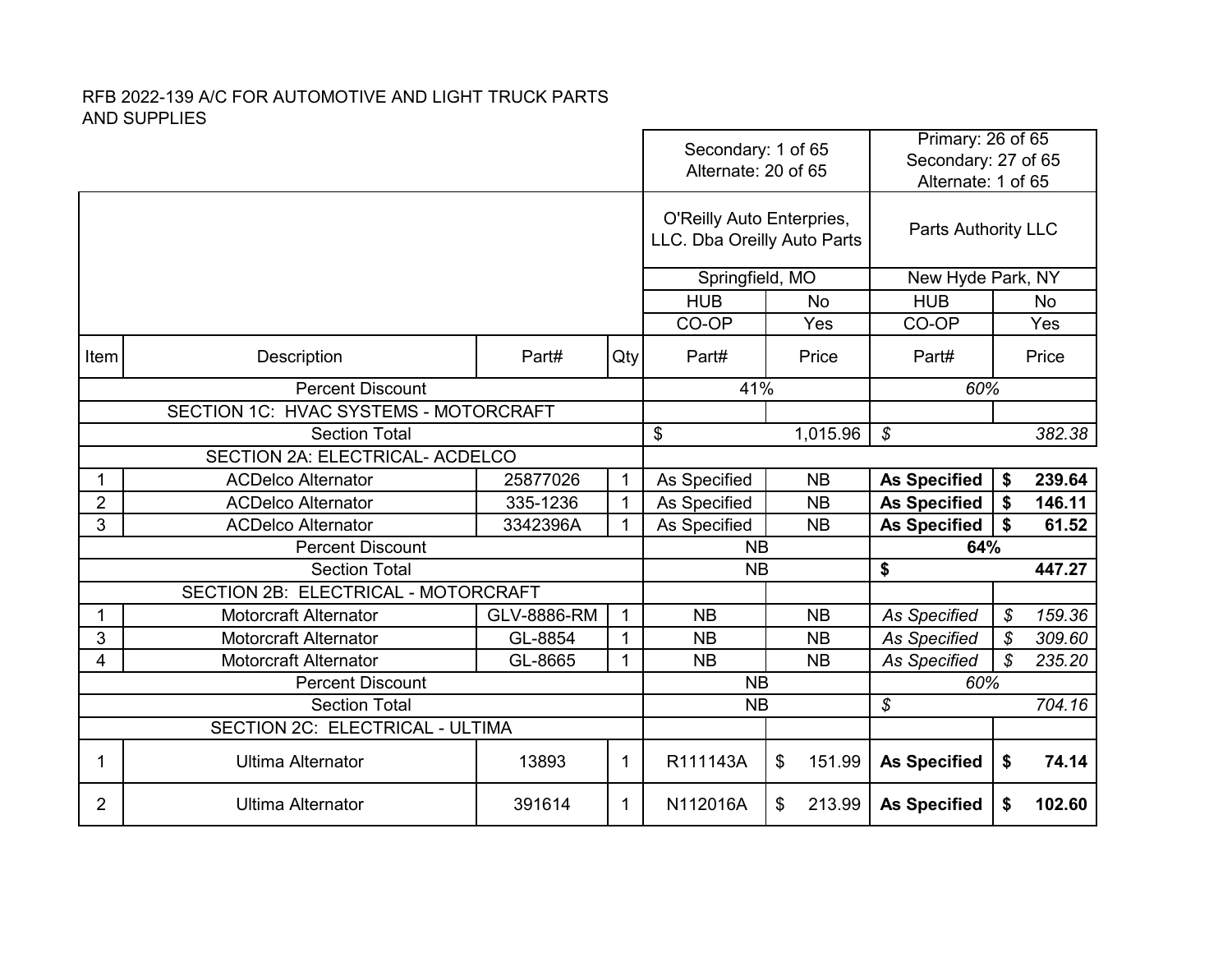|                |                                         |               |              | Secondary: 1 of 65<br>Alternate: 20 of 65                |           |                     | Primary: 26 of 65<br>Secondary: 27 of 65<br>Alternate: 1 of 65 |                   |           |  |
|----------------|-----------------------------------------|---------------|--------------|----------------------------------------------------------|-----------|---------------------|----------------------------------------------------------------|-------------------|-----------|--|
|                |                                         |               |              | O'Reilly Auto Enterpries,<br>LLC. Dba Oreilly Auto Parts |           |                     | Parts Authority LLC                                            |                   |           |  |
|                |                                         |               |              | Springfield, MO                                          |           |                     |                                                                | New Hyde Park, NY |           |  |
|                |                                         |               |              | <b>HUB</b>                                               |           | <b>No</b>           | <b>HUB</b>                                                     |                   | <b>No</b> |  |
|                |                                         |               |              | CO-OP                                                    |           | Yes                 | CO-OP                                                          |                   | Yes       |  |
| Item           | Description                             | Part#         | Qty          | Part#                                                    |           | Price               | Part#                                                          |                   | Price     |  |
| 3              | <b>Ultima Alternator</b>                | 13867         | $\mathbf{1}$ | R110091A                                                 | \$        | 169.99              | <b>As Specified</b>                                            | \$                | 81.20     |  |
|                | SECTION 2C: ELECTRICAL - ULTIMA         |               |              |                                                          |           |                     |                                                                |                   |           |  |
| 4              | <b>Ultima Alternator</b>                | 3345611       | 1            | N111793A                                                 | \$        | 164.99              | <b>As Specified</b>                                            | \$                | 49.14     |  |
|                | <b>Percent Discount</b>                 |               |              | 41%                                                      |           |                     | 75%                                                            |                   |           |  |
|                | <b>Section Total</b>                    |               |              | \$                                                       |           | 700.96              | \$                                                             |                   | 307.08    |  |
|                | SECTION 3A: BATTERY - ACDELCO           |               |              |                                                          |           |                     |                                                                |                   |           |  |
| 1              | <b>ACDelco Battery</b>                  | 31G950T       | $\mathbf{1}$ | <b>NB</b>                                                |           | <b>NB</b>           | <b>As Specified</b>                                            | \$                | 100.32    |  |
| $\overline{2}$ | <b>ACDelco Battery</b>                  | 90PS          | $\mathbf{1}$ | <b>NB</b>                                                |           | <b>NB</b>           | <b>As Specified</b>                                            | \$                | 82.08     |  |
| 3              | <b>ACDelco Battery</b>                  | 49AGM         | $\mathbf{1}$ | <b>NB</b>                                                |           | <b>NB</b>           | <b>As Specified</b>                                            | \$                | 164.16    |  |
| $\overline{4}$ | <b>ACDelco Battery</b>                  | 78AGM         | $\mathbf{1}$ | <b>NB</b>                                                |           | <b>NB</b>           | <b>As Specified</b>                                            | \$                | 143.64    |  |
|                | <b>Percent Discount</b>                 |               |              | <b>NB</b>                                                |           |                     | 64%                                                            |                   |           |  |
|                | <b>Section Total</b>                    |               |              | <b>NB</b>                                                |           |                     | \$                                                             |                   | 490.20    |  |
|                | <b>SECTION 3B: BATTERY - INTERSTATE</b> | <b>MTP-65</b> |              |                                                          |           |                     |                                                                |                   |           |  |
|                | <b>Interstate Battery</b>               | $\mathbf{1}$  | <b>NB</b>    |                                                          | <b>NB</b> | <b>As Specified</b> | \$                                                             | 135.67            |           |  |
| $\overline{2}$ | <b>Interstate Battery</b>               | $\mathbf{1}$  | <b>NB</b>    |                                                          | <b>NB</b> | <b>As Specified</b> | ${\mathcal{S}}$                                                | 123.51            |           |  |
| 3              | <b>Interstate Battery</b>               | $\mathbf{1}$  | <b>NB</b>    |                                                          | <b>NB</b> | <b>As Specified</b> | \$                                                             | 131.62            |           |  |
| 4              | <b>Interstate Battery</b>               | MTP-78DT      | $\mathbf 1$  | <b>NB</b>                                                |           | <b>NB</b>           | <b>As Specified</b>                                            | \$                | 128.57    |  |

п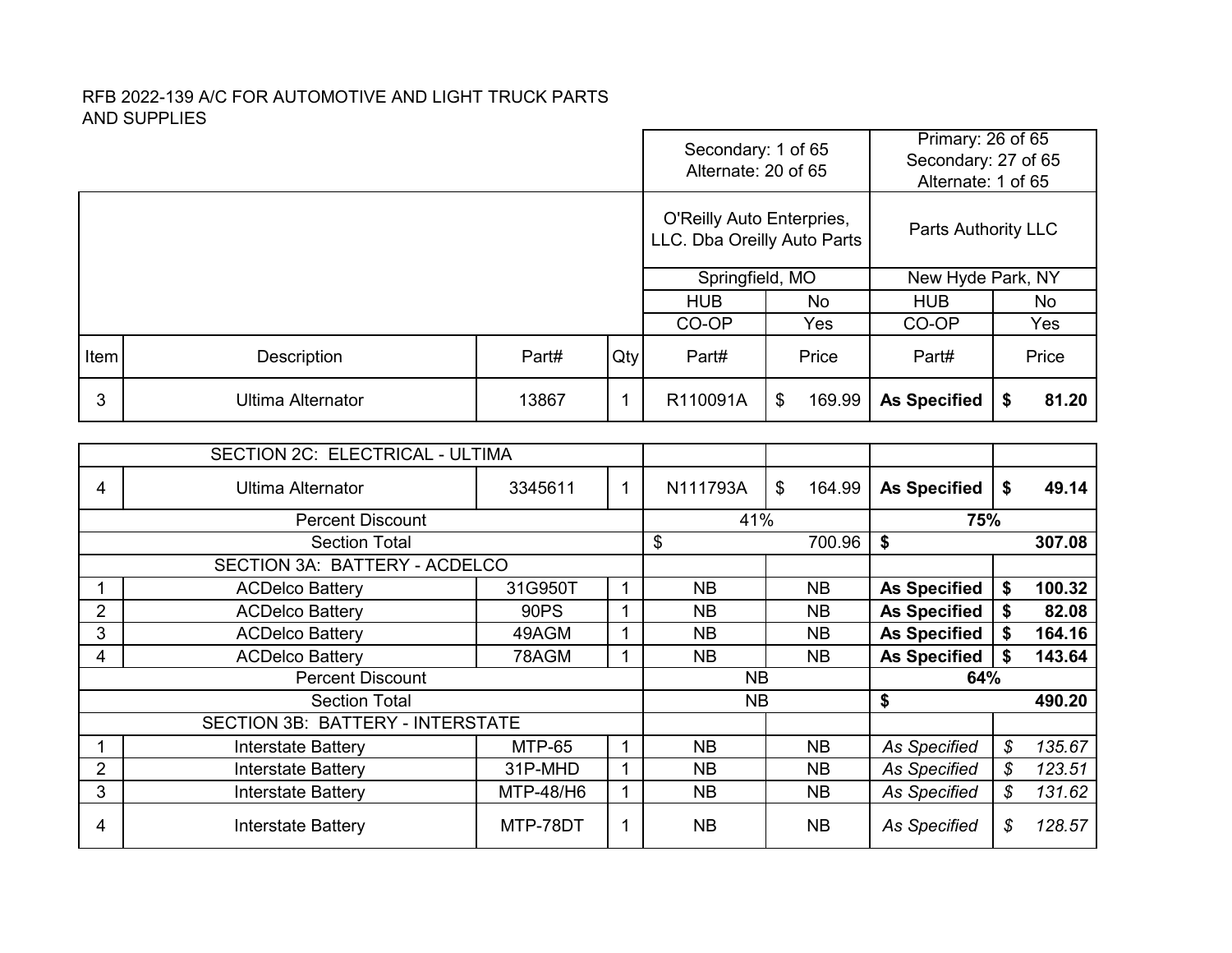|                                         |                                           |                              | Secondary: 1 of 65<br>Alternate: 20 of 65 |                                                          | Primary: 26 of 65<br>Secondary: 27 of 65<br>Alternate: 1 of 65 |                           |                                    |
|-----------------------------------------|-------------------------------------------|------------------------------|-------------------------------------------|----------------------------------------------------------|----------------------------------------------------------------|---------------------------|------------------------------------|
|                                         |                                           |                              |                                           | O'Reilly Auto Enterpries,<br>LLC. Dba Oreilly Auto Parts |                                                                | Parts Authority LLC       |                                    |
|                                         |                                           |                              |                                           | Springfield, MO                                          |                                                                | New Hyde Park, NY         |                                    |
|                                         |                                           |                              |                                           | <b>HUB</b>                                               | <b>No</b>                                                      | <b>HUB</b>                | <b>No</b>                          |
|                                         |                                           |                              |                                           | CO-OP                                                    | Yes                                                            | CO-OP                     | Yes                                |
| Item                                    | Description                               | Part#                        | Qty                                       | Part#                                                    | Price                                                          | Part#                     | Price                              |
|                                         | <b>Percent Discount</b>                   |                              |                                           | <b>NB</b>                                                |                                                                | 36%                       |                                    |
|                                         | <b>Section Total</b>                      | <b>NB</b>                    |                                           | \$                                                       | 519.37                                                         |                           |                                    |
|                                         | SECTION 3C: BATTERY - MOTORCRAFT          |                              |                                           |                                                          |                                                                |                           |                                    |
| 1                                       | <b>Motorcraft Battery</b>                 | $\mathbf{1}$                 | <b>NB</b>                                 | <b>NB</b>                                                | <b>As Specified</b>                                            | 80.60<br>\$               |                                    |
| <b>SECTION 3C: BATTERY - MOTORCRAFT</b> |                                           |                              |                                           |                                                          |                                                                |                           |                                    |
| $\overline{2}$                          | <b>Motorcraft Battery</b>                 | BXT-65-650                   | $\mathbf{1}$                              | <b>NB</b>                                                | <b>NB</b>                                                      | <b>As Specified</b>       | \$<br>107.48                       |
| 3                                       | <b>Motorcraft Battery</b>                 | BXT-65-750                   | $\mathbf{1}$                              | <b>NB</b>                                                | <b>NB</b>                                                      | <b>As Specified</b>       | $\mathcal{S}$<br>107.48            |
|                                         | <b>Percent Discount</b>                   |                              |                                           | <b>NB</b>                                                |                                                                | 60%                       |                                    |
|                                         | <b>Section Total</b>                      |                              |                                           | <b>NB</b>                                                |                                                                | \$                        | 295.56                             |
|                                         | SECTION 4A: BEARINGS & SEALS - MOTORCRAFT |                              |                                           |                                                          |                                                                |                           |                                    |
| $\mathbf{1}$                            | <b>Motorcraft Seal</b>                    | <b>BRS-90</b>                | $\mathbf{1}$                              | <b>NB</b>                                                | <b>NB</b>                                                      | <b>As Specified</b>       | $\boldsymbol{\mathcal{S}}$<br>3.90 |
| $\overline{2}$                          | <b>Motorcraft Seal</b>                    | <b>BRS-118</b>               | $\mathbf 1$                               | <b>NB</b>                                                | <b>NB</b>                                                      | <b>As Specified</b>       | \$<br>7.22                         |
| 3                                       | Motorcraft Seal                           | <b>BRS-124</b>               | $\mathbf{1}$                              | <b>NB</b>                                                | <b>NB</b>                                                      | <b>As Specified</b>       | $\mathcal{S}$<br>17.57             |
|                                         | <b>Percent Discount</b>                   |                              |                                           | <b>NB</b>                                                |                                                                | 60%                       |                                    |
|                                         | <b>Section Total</b>                      |                              |                                           | <b>NB</b>                                                |                                                                | \$                        | 28.69                              |
|                                         | SECTION 4B: BEARINGS & SEALS - TIMKEN     |                              |                                           |                                                          |                                                                |                           |                                    |
| $\mathbf 1$                             | <b>Timken Seal</b>                        | $\mathbf 1$                  | As Specified                              | \$<br>9.99                                               | <b>As Specified</b>                                            | \$<br>5.88                |                                    |
| $\overline{2}$<br>3                     | <b>Timken Seal</b><br><b>Timken Seal</b>  | $\mathbf{1}$<br>$\mathbf{1}$ | As Specified                              | \$<br>13.99<br>\$<br>12.99                               | <b>As Specified</b>                                            | \$<br>13.33<br>\$<br>9.32 |                                    |
| 4                                       | <b>Timken Bearing</b>                     | $\mathbf{1}$                 | As Specified<br>As Specified              | \$<br>49.99                                              | <b>As Specified</b>                                            | \$<br>42.65               |                                    |
|                                         | <b>Percent Discount</b>                   |                              | 41%                                       |                                                          | <b>As Specified</b>                                            |                           |                                    |
|                                         |                                           |                              |                                           | 78%                                                      |                                                                |                           |                                    |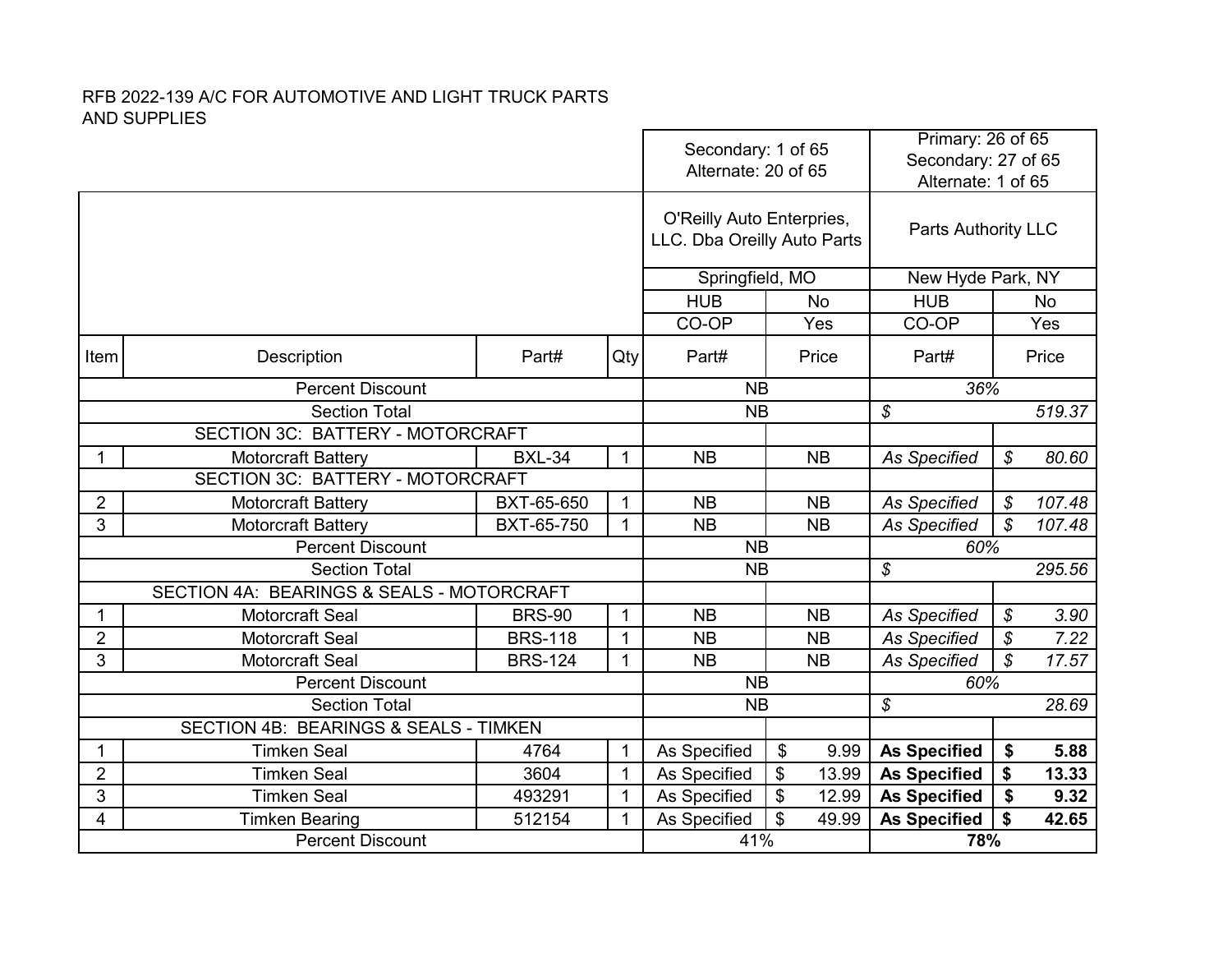|                                     |                                                                |              |              | Secondary: 1 of 65<br>Alternate: 20 of 65                |                                  | Primary: 26 of 65<br>Secondary: 27 of 65<br>Alternate: 1 of 65 |                            |                |  |
|-------------------------------------|----------------------------------------------------------------|--------------|--------------|----------------------------------------------------------|----------------------------------|----------------------------------------------------------------|----------------------------|----------------|--|
|                                     |                                                                |              |              | O'Reilly Auto Enterpries,<br>LLC. Dba Oreilly Auto Parts | <b>Parts Authority LLC</b>       |                                                                |                            |                |  |
|                                     |                                                                |              |              | Springfield, MO                                          |                                  | New Hyde Park, NY                                              |                            |                |  |
|                                     |                                                                |              |              | <b>HUB</b>                                               | <b>No</b>                        | <b>HUB</b>                                                     |                            | No             |  |
|                                     |                                                                |              |              | CO-OP                                                    | Yes                              | CO-OP                                                          |                            | Yes            |  |
| Item                                | Description                                                    | Part#        | Qty          | Part#                                                    | Part#                            |                                                                | Price                      |                |  |
|                                     | <b>Section Total</b>                                           |              |              | \$                                                       | 86.96                            | \$                                                             |                            | 71.18          |  |
| SECTION 5A: BELTS & HOSES - ACDELCO |                                                                |              |              |                                                          |                                  |                                                                |                            |                |  |
| 1                                   | <b>ACDelco Belt</b>                                            | 6K935        | 1            | <b>NB</b>                                                | <b>NB</b>                        | <b>As Specified</b>                                            | \$                         | 24.29          |  |
| $\overline{\mathbf{c}}$             | <b>ACDelco Belt</b>                                            | $\mathbf{1}$ | <b>NB</b>    | <b>As Specified</b><br><b>NB</b>                         |                                  |                                                                | 21.46                      |                |  |
| 3                                   | 4K355-SF<br>$\mathbf{1}$<br><b>ACDelco Belt</b><br>6K-923      |              |              | <b>NB</b>                                                | <b>NB</b>                        | <b>As Specified</b>                                            | \$                         | 29.79          |  |
|                                     | SECTION 5A: BELTS & HOSES - ACDELCO                            |              |              |                                                          |                                  |                                                                |                            |                |  |
| 4                                   | <b>ACDelco Belt</b>                                            | 6K388        | $\mathbf{1}$ | <b>NB</b>                                                | <b>NB</b>                        | <b>As Specified</b>                                            | \$                         | 10.80          |  |
|                                     | <b>Percent Discount</b>                                        |              |              | <b>NB</b><br>64'%                                        |                                  |                                                                |                            |                |  |
|                                     | <b>Section Total</b>                                           |              |              | <b>NB</b>                                                |                                  | \$                                                             |                            | 86.34          |  |
|                                     | SECTION 5B: BELTS & HOSES - GATES                              |              |              |                                                          |                                  |                                                                |                            |                |  |
| 1                                   | <b>Gates Belt</b>                                              | K-060935     | $\mathbf 1$  | As Specified                                             | \$<br>41.99                      | <b>As Specified</b>                                            | \$                         | 22.25          |  |
| $\overline{2}$                      | <b>Gates Belt</b>                                              | K-0403555-SF | $\mathbf 1$  | As Specified                                             | \$<br>19.99                      | <b>As Specified</b>                                            | \$                         | 14.59          |  |
| 3                                   | <b>Gates Belt</b>                                              | K-060923     | $\mathbf 1$  | As Specified                                             | \$<br>51.99                      | <b>As Specified</b>                                            | $\boldsymbol{\mathcal{S}}$ | 26.79          |  |
| 4                                   | <b>Gates Belt</b>                                              | K-0606388    | $\mathbf{1}$ | As Specified                                             | \$<br>17.99                      | <b>As Specified</b>                                            | $\mathcal{S}$              | 9.95           |  |
|                                     | <b>Percent Discount</b>                                        |              |              | 41%                                                      |                                  | 70%                                                            |                            |                |  |
|                                     | <b>Section Total</b>                                           |              |              | \$                                                       | 131.96                           | $\boldsymbol{\mathcal{S}}$                                     |                            | 73.58          |  |
|                                     | SECTION 5C: BELTS & HOSES - MOTORCRAFT                         |              |              |                                                          |                                  |                                                                |                            |                |  |
| 1                                   | <b>Motorcraft Belt</b><br>$\mathbf{1}$<br>JK6-455-C<br>JK6-914 |              |              | <b>NB</b>                                                | <b>NB</b><br><b>As Specified</b> |                                                                | $\boldsymbol{\mathcal{S}}$ | 25.92<br>31.32 |  |
| 3                                   | <b>Motorcraft Belt</b>                                         | $\mathbf{1}$ | <b>NB</b>    | <b>NB</b>                                                | \$<br><b>As Specified</b>        |                                                                |                            |                |  |
| 4                                   | Motorcraft Belt                                                | $\mathbf{1}$ | <b>NB</b>    | <b>NB</b>                                                | <b>As Specified</b>              | \$                                                             | 38.64                      |                |  |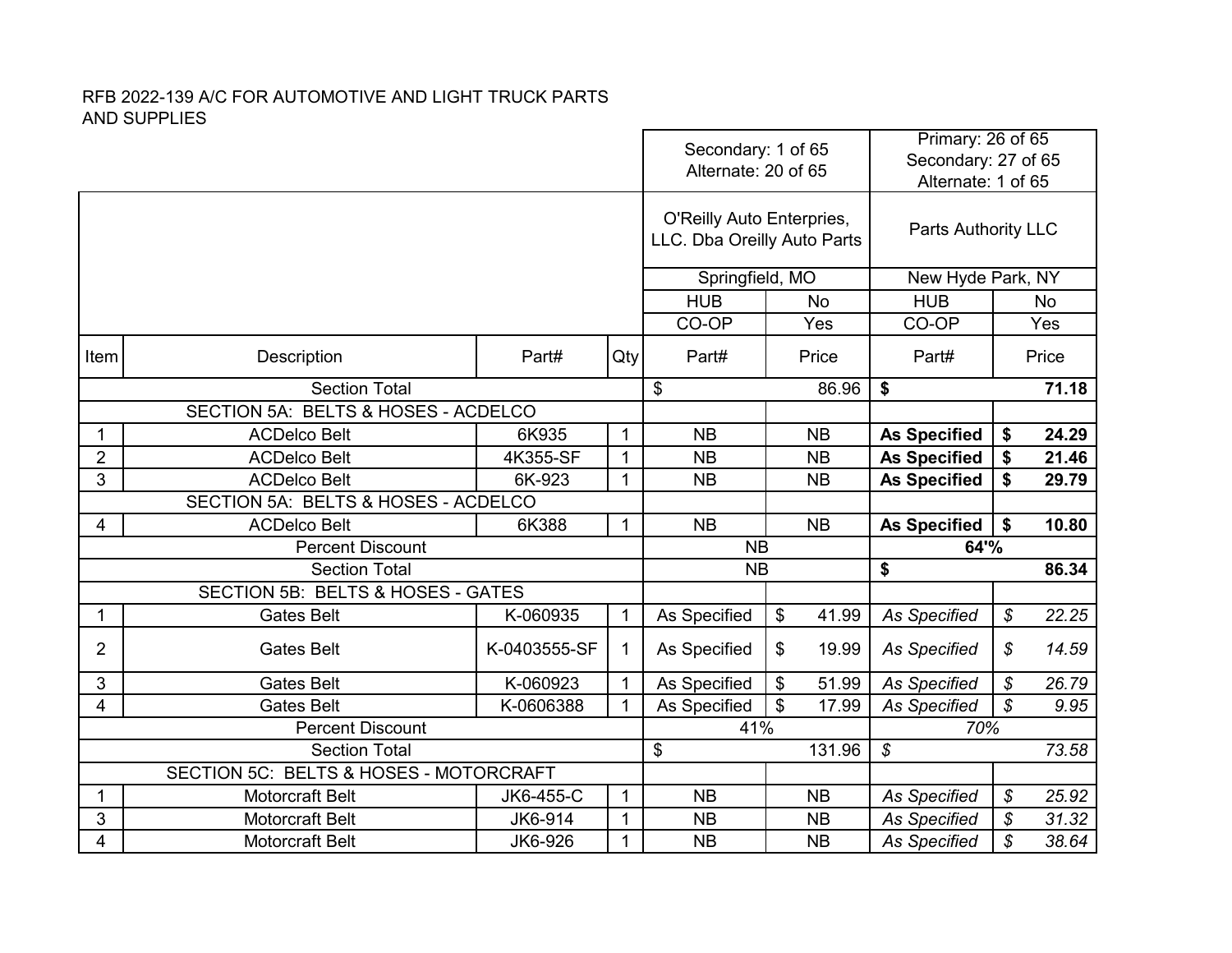|                      |                                                             |                 |              | Secondary: 1 of 65<br>Alternate: 20 of 65                |                                  | Primary: 26 of 65<br>Secondary: 27 of 65<br>Alternate: 1 of 65 |                            |           |  |
|----------------------|-------------------------------------------------------------|-----------------|--------------|----------------------------------------------------------|----------------------------------|----------------------------------------------------------------|----------------------------|-----------|--|
|                      |                                                             |                 |              | O'Reilly Auto Enterpries,<br>LLC. Dba Oreilly Auto Parts | <b>Parts Authority LLC</b>       |                                                                |                            |           |  |
|                      |                                                             |                 |              | Springfield, MO                                          |                                  |                                                                | New Hyde Park, NY          |           |  |
|                      |                                                             |                 |              | <b>HUB</b>                                               | <b>No</b>                        | <b>HUB</b>                                                     |                            | <b>No</b> |  |
|                      |                                                             |                 |              | CO-OP                                                    | Yes                              | CO-OP                                                          |                            | Yes       |  |
| Item                 | Description                                                 | Part#           | Qty          | Part#                                                    | Part#                            |                                                                | Price                      |           |  |
|                      | <b>Percent Discount</b>                                     |                 |              | <b>NB</b>                                                |                                  | 60%                                                            |                            |           |  |
| <b>Section Total</b> |                                                             |                 |              | <b>NB</b>                                                |                                  | \$                                                             |                            | 95.88     |  |
|                      | SECTION 6A: BRAKES & ROTORS - ACDELCO                       |                 |              |                                                          |                                  |                                                                |                            |           |  |
| 1                    | 17D1092CHF1<br>$\mathbf{1}$<br><b>ACDelco Break Pad</b>     |                 |              | <b>NB</b>                                                | <b>NB</b>                        | <b>As Specified</b>                                            |                            | 52.60     |  |
| $\overline{2}$       | 17D931-CH<br><b>ACDelco Break Pad</b>                       |                 | $\mathbf{1}$ | <b>NB</b>                                                | <b>As Specified</b><br><b>NB</b> |                                                                | \$                         | 43.09     |  |
| 3                    | <b>ACDelco Rotors</b>                                       | 18A1214         | $\mathbf 1$  | <b>NB</b>                                                | <b>NB</b>                        | <b>As Specified</b>                                            | \$                         | 36.73     |  |
|                      | SECTION 6A: BRAKES & ROTORS - ACDELCO                       |                 |              |                                                          |                                  |                                                                |                            |           |  |
| 4                    | <b>ACDelco Rotors</b>                                       | 18a1213         | $\mathbf{1}$ | <b>NB</b>                                                | <b>NB</b>                        | <b>As Specified</b>                                            | \$                         | 48.68     |  |
|                      | <b>Percent Discount</b>                                     |                 |              | <b>NB</b>                                                |                                  | 64%                                                            |                            |           |  |
|                      | <b>Section Total</b>                                        |                 |              | <b>NB</b>                                                |                                  | \$                                                             |                            | 181.10    |  |
|                      | SECTION 6B: BRAKES & ROTORS - BENDIX                        |                 |              |                                                          |                                  |                                                                |                            |           |  |
| 1                    | <b>Bendix Brake Pad</b>                                     | <b>MKD-1400</b> | $\mathbf{1}$ | <b>NB</b>                                                | <b>NB</b>                        | <b>As Specified</b>                                            | $\boldsymbol{\mathcal{S}}$ | 38.18     |  |
| $\overline{2}$       | <b>Bendix Brake Pad</b>                                     | CFM-1680        | $\mathbf{1}$ | <b>NB</b>                                                | <b>NB</b>                        | <b>As Specified</b>                                            | $\boldsymbol{\mathcal{S}}$ | 37.52     |  |
| 3                    | <b>Bendix Brake Pad</b>                                     | <b>CFC-1924</b> | $\mathbf 1$  | <b>NB</b>                                                | <b>NB</b>                        | <b>As Specified</b>                                            | \$                         | 37.54     |  |
| 4                    | <b>Bendix Brake Pad</b>                                     | D-1194          | $\mathbf 1$  | <b>NB</b>                                                | <b>NB</b>                        | <b>As Specified</b>                                            | $\mathcal{S}$              | 40.75     |  |
|                      | <b>Percent Discount</b>                                     |                 |              | <b>NB</b>                                                |                                  | 70%                                                            |                            |           |  |
|                      | <b>Section Total</b>                                        |                 |              | <b>NB</b>                                                |                                  | $\boldsymbol{\mathcal{S}}$                                     |                            | 153.99    |  |
|                      | SECTION 6C: BRAKES & ROTORS - BRAKE BEST                    |                 |              |                                                          |                                  |                                                                |                            |           |  |
|                      | $\mathbf 1$<br>1<br><b>Brake Best Break Pad</b><br>MKD-1399 |                 |              | As Specified                                             | \$<br>45.99                      | <b>As Specified</b>                                            | ${\mathcal S}$             | 78.49     |  |
| $\overline{2}$       | <b>Brake Best Break Pad</b><br>780143-RGS                   |                 |              | As Specified                                             | \$<br>113.99                     | <b>As Specified</b>                                            | \$                         | 61.04     |  |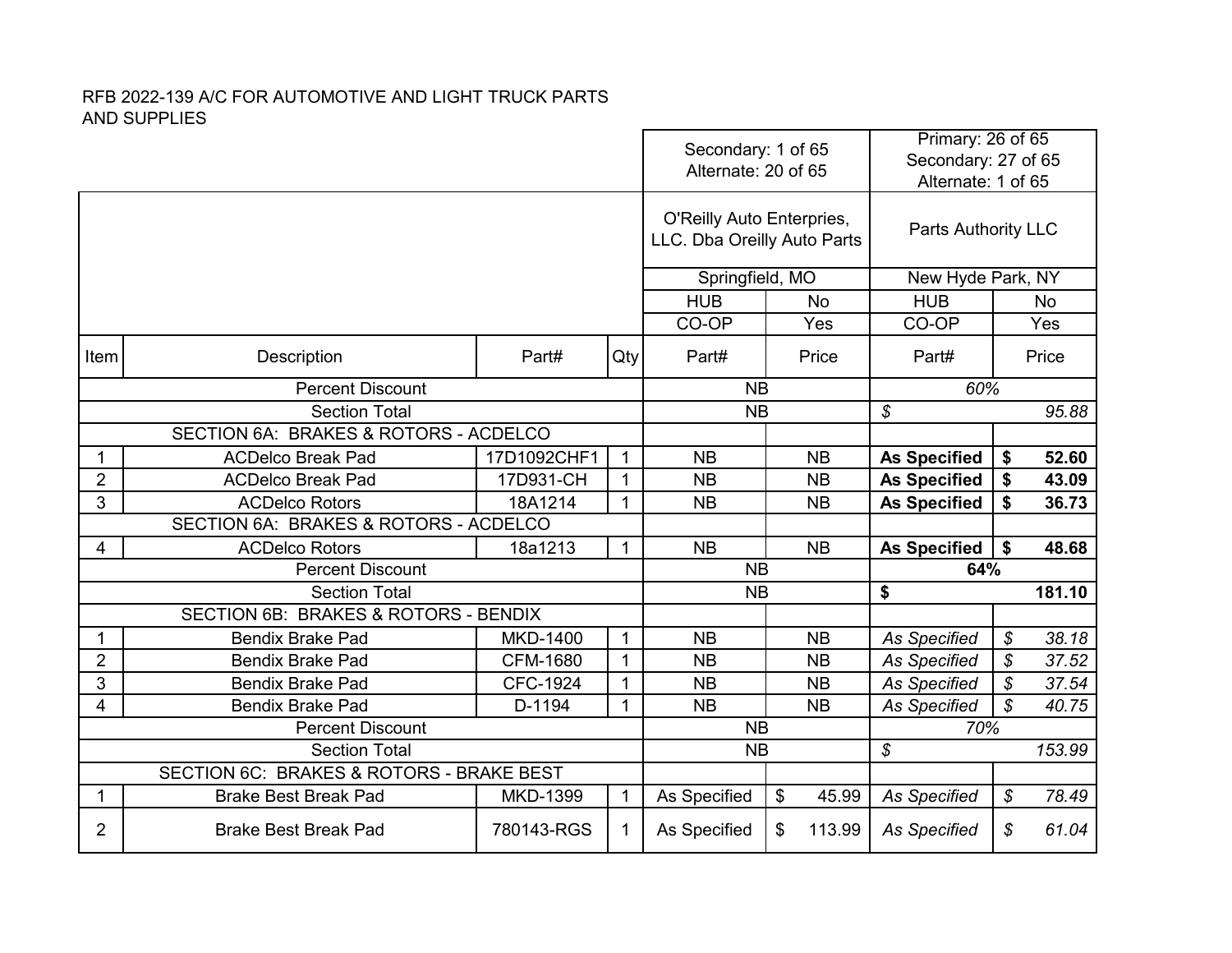1 Motorcraft Brake Pad BRF-1475 1<br>2 Motorcraft Brake Pad BRF-1383 1

Motorcraft Brake Pad BRF-1383 1

|                |                                                            |             | Secondary: 1 of 65<br>Alternate: 20 of 65 |                                                          | Primary: 26 of 65<br>Secondary: 27 of 65<br>Alternate: 1 of 65 |                            |                                     |
|----------------|------------------------------------------------------------|-------------|-------------------------------------------|----------------------------------------------------------|----------------------------------------------------------------|----------------------------|-------------------------------------|
|                |                                                            |             |                                           | O'Reilly Auto Enterpries,<br>LLC. Dba Oreilly Auto Parts |                                                                | Parts Authority LLC        |                                     |
|                |                                                            |             |                                           | Springfield, MO                                          |                                                                | New Hyde Park, NY          |                                     |
|                |                                                            |             |                                           | <b>HUB</b>                                               | <b>No</b>                                                      | <b>HUB</b>                 | <b>No</b>                           |
|                |                                                            |             |                                           | CO-OP                                                    | Yes                                                            | CO-OP                      | Yes                                 |
| Item           | Description                                                | Part#       | Qty                                       | Part#                                                    | Price                                                          | Part#                      | Price                               |
| 3              | <b>Brake Best Break Pad</b>                                | 580279-RGS  | $\mathbf{1}$                              | As Specified                                             | \$<br>89.99                                                    | <b>As Specified</b>        | \$<br>48.39                         |
| 4              | <b>Brake Best Break Pad</b>                                | $\mathbf 1$ | \$<br>79.99<br>As Specified               |                                                          | <b>As Specified</b>                                            | \$<br>44.85                |                                     |
|                | <b>Percent Discount</b>                                    |             |                                           | 41%                                                      |                                                                | 73%                        |                                     |
|                |                                                            |             |                                           |                                                          |                                                                |                            |                                     |
|                | <b>Section Total</b>                                       |             |                                           | \$                                                       | 329.96                                                         | \$                         | 232.77                              |
|                |                                                            |             |                                           |                                                          |                                                                |                            |                                     |
|                | <b>BRAKES &amp; ROTORS - CENTRIC</b><br><b>SECTION 6D:</b> |             |                                           |                                                          |                                                                |                            |                                     |
| 1              | <b>Centric Brake Pad</b>                                   | 105-09051   | $\mathbf{1}$                              | <b>BrakeBest</b><br><b>SC905</b>                         | \$<br>43.99                                                    | <b>As Specified</b>        | \$<br>27.31                         |
| $\overline{2}$ | <b>Centric Brake Pad</b>                                   | 301.1414    | $\mathbf{1}$                              | <b>BrakeBest</b><br><b>MKD1414</b>                       | \$<br>44.99                                                    | <b>As Specified</b>        | $\boldsymbol{\mathcal{S}}$<br>45.47 |
| 3              | <b>Centric Brake Pad</b>                                   | 106.15402   | $\mathbf{1}$                              | Wagner<br>MX1540                                         | \$<br>92.99                                                    | <b>As Specified</b>        | \$<br>67.74                         |
| 4              | <b>Centric Brake Pad</b>                                   | 105-16650   | $\mathbf 1$                               | <b>BrakeBest</b><br>SC1665                               | \$<br>42.99                                                    | <b>As Specified</b>        | \$<br>33.50                         |
|                | <b>Percent Discount</b>                                    |             |                                           | 41%                                                      |                                                                | 73%                        |                                     |
|                | <b>Section Total</b>                                       |             |                                           | \$                                                       | 224.96                                                         | $\boldsymbol{\mathcal{S}}$ | 174.02                              |

NB NB *As Specified \$ 93.36* NB NB *As Specified \$ 59.99*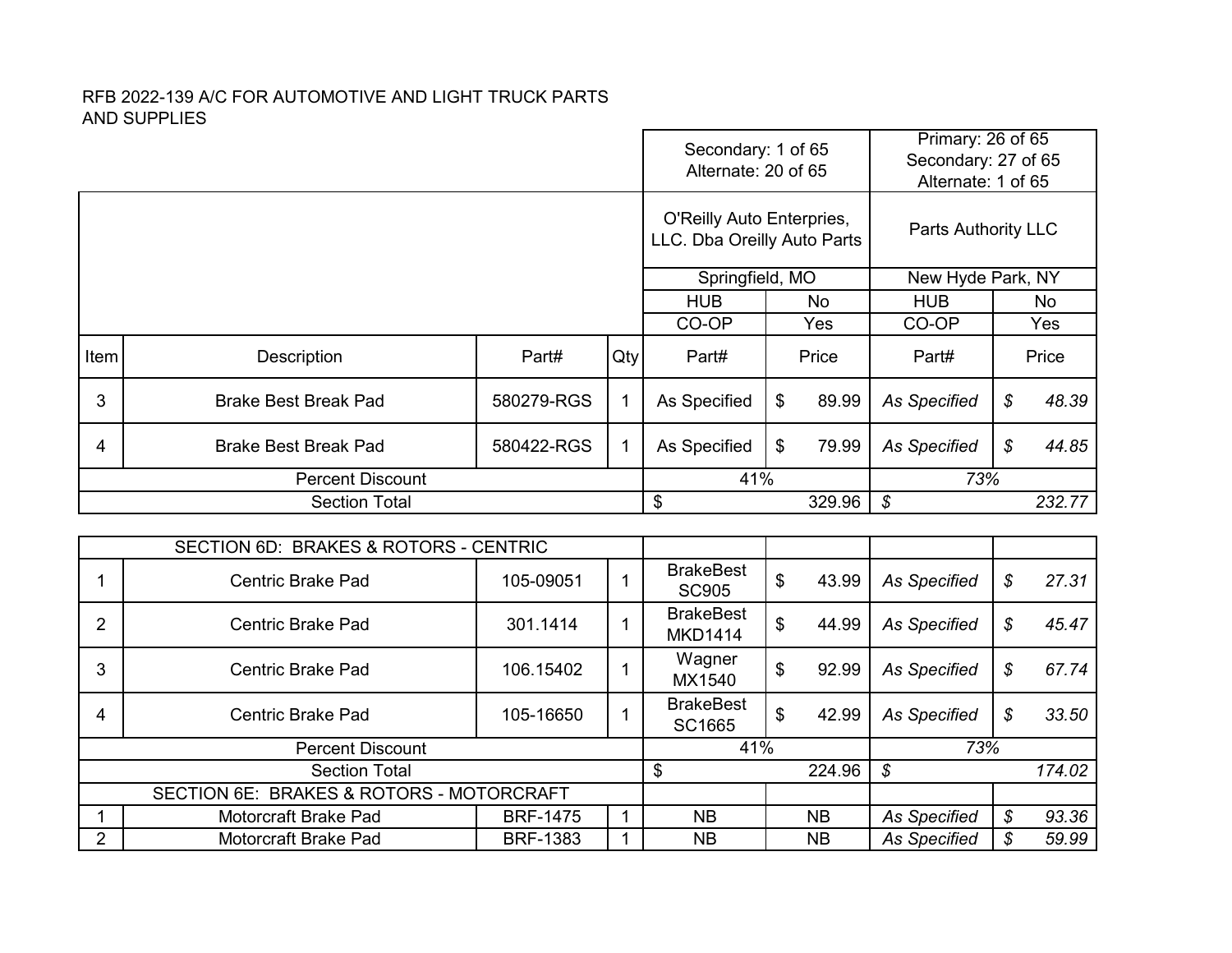|                |                                      |                                         |                                            | Secondary: 1 of 65<br>Alternate: 20 of 65                |                     | Primary: 26 of 65<br>Secondary: 27 of 65<br>Alternate: 1 of 65 |                                     |  |
|----------------|--------------------------------------|-----------------------------------------|--------------------------------------------|----------------------------------------------------------|---------------------|----------------------------------------------------------------|-------------------------------------|--|
|                |                                      |                                         |                                            | O'Reilly Auto Enterpries,<br>LLC. Dba Oreilly Auto Parts |                     | Parts Authority LLC                                            |                                     |  |
|                |                                      |                                         |                                            | Springfield, MO                                          |                     | New Hyde Park, NY                                              |                                     |  |
|                |                                      |                                         |                                            | <b>HUB</b>                                               | <b>No</b>           | <b>HUB</b>                                                     | <b>No</b>                           |  |
|                |                                      |                                         |                                            | CO-OP                                                    | Yes                 | CO-OP                                                          | Yes                                 |  |
| Item           | Description                          | Part#                                   | Qty                                        | Part#                                                    | Price               | Part#                                                          | Price                               |  |
| 3              | <b>Motorcraft Front Rotor</b>        | <b>BRRF-207</b>                         | $\mathbf{1}$                               | <b>NB</b>                                                | <b>NB</b>           | <b>As Specified</b>                                            | $\boldsymbol{\mathcal{S}}$<br>47.99 |  |
| $\overline{4}$ | <b>Motorcraft Front Rotor</b>        | $\mathbf{1}$                            | <b>NB</b>                                  | <b>NB</b>                                                | <b>As Specified</b> | $\mathcal{L}$<br>51.83                                         |                                     |  |
|                | <b>Percent Discount</b>              |                                         |                                            |                                                          | <b>NB</b>           | 60%                                                            |                                     |  |
|                | <b>Section Total</b>                 | <b>NB</b>                               |                                            | \$                                                       | 253.17              |                                                                |                                     |  |
|                | SECTION 6F: BRAKES & ROTORS - PRONTO |                                         |                                            |                                                          |                     |                                                                |                                     |  |
| 1              | Pronto Rotor                         | BR-54103                                | 1                                          | <b>NB</b>                                                | <b>NB</b>           | <b>NB</b>                                                      | <b>NB</b>                           |  |
|                | SECTION 6F: BRAKES & ROTORS - PRONTO |                                         |                                            |                                                          |                     |                                                                |                                     |  |
|                |                                      |                                         |                                            |                                                          |                     |                                                                |                                     |  |
| $\overline{2}$ | Pronto Rotor                         | BR-54105                                | 1                                          | <b>NB</b>                                                | <b>NB</b>           | <b>NB</b>                                                      | <b>NB</b>                           |  |
| 3              | <b>Pronto Break Pad</b>              | <b>PCD-974</b>                          | 1                                          | <b>NB</b>                                                | <b>NB</b>           | <b>NB</b>                                                      | <b>NB</b>                           |  |
| 4              | Pronto Break Pad                     | <b>PCD-909</b>                          | $\mathbf 1$                                | <b>NB</b>                                                | <b>NB</b>           | <b>NB</b><br><b>NB</b>                                         |                                     |  |
|                | <b>Percent Discount</b>              |                                         |                                            | <b>NB</b>                                                |                     | <b>NB</b>                                                      |                                     |  |
|                | <b>Section Total</b>                 |                                         |                                            | <b>NB</b>                                                |                     | <b>NB</b>                                                      |                                     |  |
|                | SECTION 6G: BRAKES & ROTORS - WAGNER | QC-1022                                 |                                            |                                                          |                     |                                                                |                                     |  |
| 1              | Wagner Brake Pad                     | $\mathbf 1$                             | As Specified                               | \$<br>81.99<br>\$<br>60.00                               | <b>As Specified</b> | \$<br>37.73                                                    |                                     |  |
| $\overline{2}$ | Wagner Brake Pad                     | <b>OEX465A</b><br>As Specified          | <b>As Specified</b><br><b>As Specified</b> | \$<br>27.06                                              |                     |                                                                |                                     |  |
| 3              | Wagner Brake Pad                     | QC-465-A<br>1<br>$\mathbf{1}$<br>ZX-803 |                                            |                                                          |                     |                                                                | \$<br>24.92                         |  |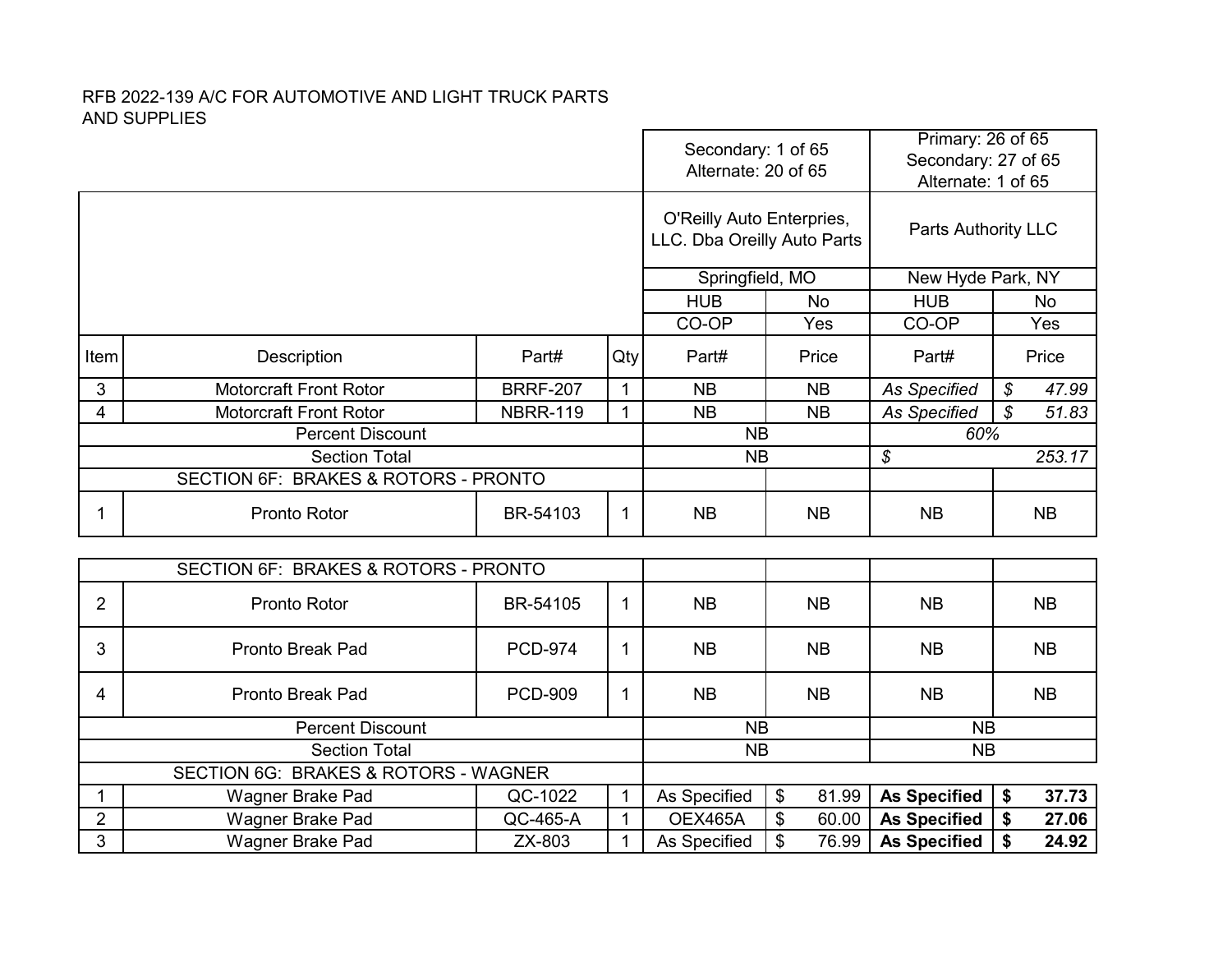|                                                 |                                                                      |                              |              | Secondary: 1 of 65<br>Alternate: 20 of 65                |           |                     | Primary: 26 of 65<br>Secondary: 27 of 65<br>Alternate: 1 of 65 |                            |           |  |
|-------------------------------------------------|----------------------------------------------------------------------|------------------------------|--------------|----------------------------------------------------------|-----------|---------------------|----------------------------------------------------------------|----------------------------|-----------|--|
|                                                 |                                                                      |                              |              | O'Reilly Auto Enterpries,<br>LLC. Dba Oreilly Auto Parts |           |                     | Parts Authority LLC                                            |                            |           |  |
|                                                 |                                                                      |                              |              | Springfield, MO                                          |           |                     | New Hyde Park, NY                                              |                            |           |  |
|                                                 |                                                                      |                              |              | <b>HUB</b>                                               |           | <b>No</b>           | <b>HUB</b>                                                     |                            | <b>No</b> |  |
|                                                 |                                                                      |                              |              | CO-OP                                                    |           | Yes                 | CO-OP                                                          |                            | Yes       |  |
| Item                                            | Description                                                          | Part#                        | Qty          | Part#                                                    |           | Price               | Part#                                                          |                            | Price     |  |
| 4                                               | Wagner Brake Pad                                                     | MX-655                       | $\mathbf{1}$ | As Specified<br>$\boldsymbol{\mathsf{S}}$<br>79.99       |           |                     | <b>As Specified</b>                                            | \$                         | 31.51     |  |
|                                                 | <b>Percent Discount</b>                                              |                              |              |                                                          | \$        |                     |                                                                | 70%                        |           |  |
|                                                 | <b>Section Total</b>                                                 |                              |              |                                                          |           | 298.97              | \$                                                             |                            | 121.22    |  |
| SECTION 7A: CHARGING/STARTING SYSTEMS - ACDELCO |                                                                      |                              |              |                                                          |           |                     |                                                                |                            |           |  |
| $\mathbf 1$                                     | <b>ACDelco Starter</b>                                               | 323-1662                     | $\mathbf{1}$ | <b>NB</b>                                                |           | <b>NB</b>           | <b>As Specified</b>                                            | \$                         | 171.84    |  |
| $\overline{2}$                                  | <b>ACDelco Starter</b>                                               | 336-2150-A                   | $\mathbf{1}$ | <b>NB</b>                                                | <b>NB</b> |                     | <b>As Specified</b>                                            | \$                         | 141.02    |  |
| 3                                               | <b>ACDelco Starter</b>                                               | 12609317                     | $\mathbf{1}$ | <b>NB</b>                                                |           | <b>NB</b>           | <b>As Specified</b>                                            | \$                         | 149.28    |  |
| 4                                               | <b>ACDelco Starter</b>                                               | 336-2148-A                   | $\mathbf{1}$ | <b>NB</b><br><b>NB</b>                                   |           |                     | <b>As Specified</b>                                            | \$                         | 101.19    |  |
|                                                 | <b>Percent Discount</b>                                              |                              |              | <b>NB</b>                                                |           |                     | 64%                                                            |                            |           |  |
|                                                 | SECTION 7A: CHARGING/STARTING SYSTEMS - ACDELCO                      |                              |              |                                                          |           |                     |                                                                |                            |           |  |
|                                                 | <b>Section Total</b>                                                 |                              |              | <b>NB</b>                                                |           |                     | \$                                                             |                            | 563.33    |  |
|                                                 | SECTION 7B: CHARGING/STARTING SYSTEMS - MOTORCRAFT                   |                              |              |                                                          |           |                     |                                                                |                            |           |  |
| 1                                               | Motorcraft Starter                                                   | SA-1081                      | $\mathbf{1}$ | As Specified                                             | \$        | 464.99              | <b>As Specified</b>                                            | $\boldsymbol{\mathcal{S}}$ | 189.60    |  |
| $\overline{2}$                                  | <b>Motorcraft Starter</b>                                            | SAV-873RM                    | $\mathbf{1}$ | As Specified                                             |           | 191.99              | <b>As Specified</b>                                            | $\boldsymbol{\mathcal{S}}$ | 139.20    |  |
| 3                                               | <b>Motorcraft Starter</b>                                            | <b>SA-1014RM</b>             | $\mathbf 1$  | As Specified                                             |           | 327.99              | <b>As Specified</b>                                            | $\mathcal{S}$              | 151.68    |  |
|                                                 | <b>Percent Discount</b>                                              |                              |              | 41%                                                      |           |                     | 60%                                                            |                            |           |  |
|                                                 | <b>Section Total</b>                                                 |                              |              | \$                                                       |           | 984.97              | $\boldsymbol{\mathcal{S}}$                                     |                            | 480.48    |  |
|                                                 | SECTION 8A: CHASSIS/STEERING - ACDELCO<br>45A1168                    |                              |              | <b>NB</b>                                                |           |                     |                                                                |                            |           |  |
| 1                                               | <b>ACDelco Inner Tie Rod End</b><br><b>ACDelco Inner Tie Rod End</b> | $\mathbf{1}$<br>$\mathbf{1}$ | <b>NB</b>    | <b>NB</b><br><b>NB</b>                                   |           | <b>As Specified</b> | \$                                                             | 38.79<br>26.70             |           |  |
| $\overline{2}$<br>3                             | <b>ACDelco Inner Tie Rod End</b>                                     | 45A1059<br>45A1269           | $\mathbf{1}$ | <b>NB</b>                                                |           | <b>NB</b>           | <b>As Specified</b>                                            | \$                         |           |  |
|                                                 |                                                                      |                              |              |                                                          |           | <b>As Specified</b> | \$                                                             | 19.61                      |           |  |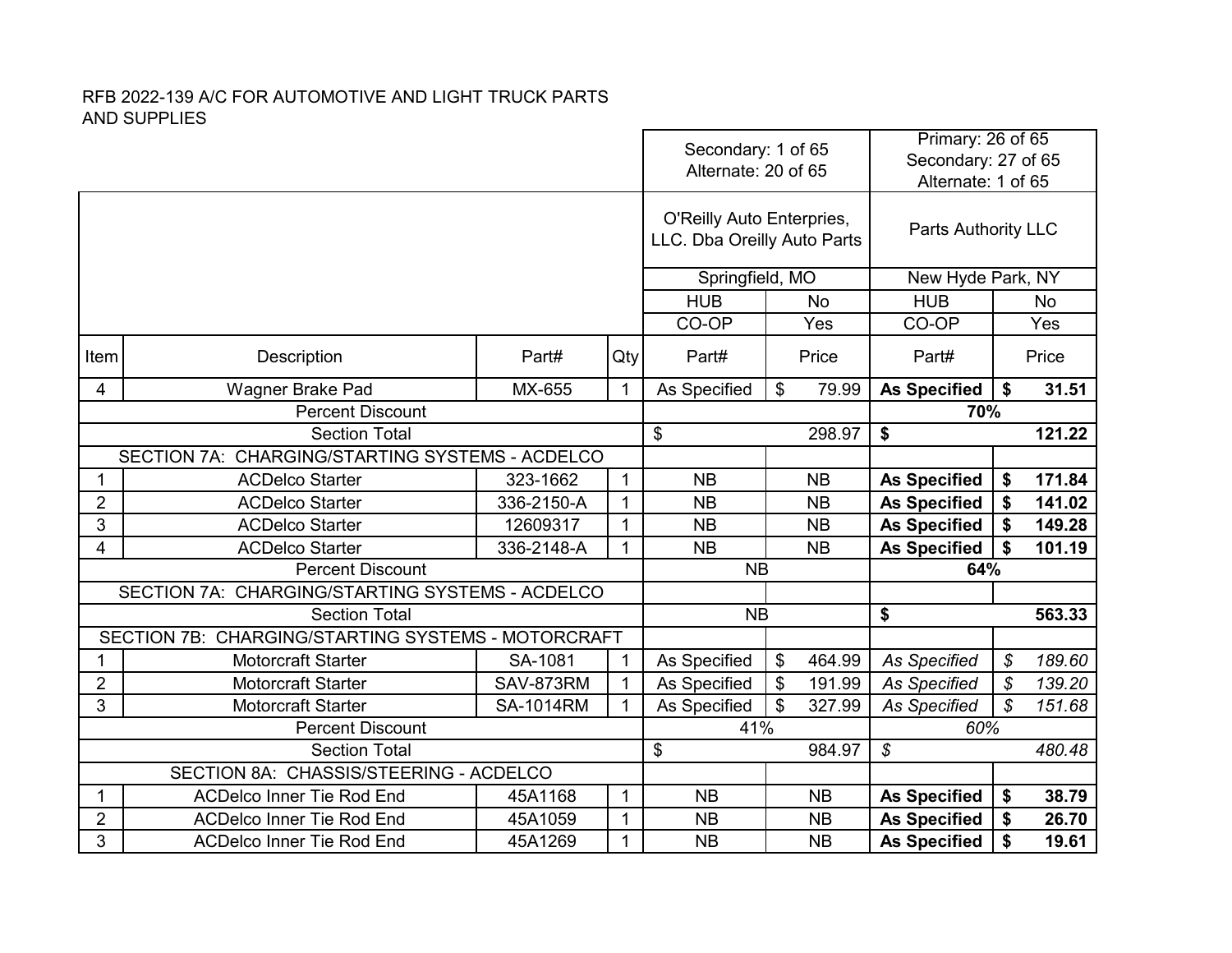|                                    |                                             |                 |              | Secondary: 1 of 65<br>Alternate: 20 of 65                |           |                     | Primary: 26 of 65<br>Secondary: 27 of 65<br>Alternate: 1 of 65 |               |           |
|------------------------------------|---------------------------------------------|-----------------|--------------|----------------------------------------------------------|-----------|---------------------|----------------------------------------------------------------|---------------|-----------|
|                                    |                                             |                 |              | O'Reilly Auto Enterpries,<br>LLC. Dba Oreilly Auto Parts |           |                     | <b>Parts Authority LLC</b>                                     |               |           |
|                                    |                                             |                 |              | Springfield, MO                                          |           |                     | New Hyde Park, NY                                              |               |           |
|                                    |                                             |                 |              | <b>HUB</b>                                               |           | <b>No</b>           | <b>HUB</b>                                                     |               | <b>No</b> |
|                                    |                                             |                 |              | CO-OP                                                    |           | Yes                 | CO-OP                                                          |               | Yes       |
| Item                               | Description                                 | Part#           | Qty          | Part#                                                    |           | Price               | Part#                                                          |               | Price     |
| 4                                  | <b>ACDelco Inner Tie Rod End</b>            | 45A1092         | $\mathbf{1}$ | <b>NB</b>                                                |           | <b>NB</b>           | <b>As Specified</b>                                            | \$            | 24.60     |
|                                    | <b>Percent Discount</b>                     |                 |              | <b>NB</b>                                                |           | 64%                 |                                                                |               |           |
|                                    | <b>Section Total</b>                        |                 |              | <b>NB</b>                                                |           |                     | \$                                                             |               | 109.70    |
| SECTION 8B: CHASSIS/STEERING -MOOG |                                             |                 |              |                                                          |           |                     |                                                                |               |           |
| 1                                  | Moog Ball Joint                             | K-8678          | $\mathbf{1}$ | As Specified                                             | \$        | 44.99               | <b>As Specified</b>                                            | \$            | 40.93     |
| $\overline{2}$                     | Moog Ball Joint                             | K-8685          | $\mathbf{1}$ | As Specified                                             | \$        | 45.99               | <b>As Specified</b>                                            | \$            | 25.28     |
| 3                                  | Moog Ball Tie Rod End                       | EV-80988        | $\mathbf{1}$ | As Specified                                             | \$        | 71.99               | <b>As Specified</b>                                            | \$            | 37.84     |
| 4                                  | Moog Ball Tie Rod End                       | ES-800086       | $\mathbf{1}$ | As Specified                                             | \$        | 57.99               | <b>As Specified</b>                                            | \$            | 23.91     |
|                                    | SECTION 8B: CHASSIS/STEERING -MOOG          |                 |              |                                                          |           |                     |                                                                |               |           |
|                                    | <b>Percent Discount</b>                     |                 |              | 40%                                                      |           |                     | 74%                                                            |               |           |
|                                    | <b>Section Total</b>                        |                 |              | \$                                                       |           | 220.96              | $\boldsymbol{\$}$                                              |               | 127.96    |
|                                    | SECTION 8C: CHASSIS/STEERING - MOTORCRAFT   |                 |              |                                                          |           |                     |                                                                |               |           |
| 1                                  | Motorcraft Inner Tie Rod end                | <b>ME0E-174</b> | $\mathbf{1}$ | <b>NB</b>                                                |           | <b>NB</b>           | <b>As Specified</b>                                            | \$            | 61.20     |
| $\overline{2}$                     | Motorcraft Outer Tie Rod end                | <b>ME0E-91</b>  | $\mathbf{1}$ | <b>NB</b>                                                |           | <b>NB</b>           | <b>As Specified</b>                                            | \$            | 63.00     |
| 3                                  | Motorcraft Outer Tie Rod end                | ME0E-92         | $\mathbf{1}$ | <b>NB</b>                                                |           | <b>NB</b>           | <b>As Specified</b>                                            | $\mathcal{S}$ | 64.08     |
| 4                                  | Motorcraft Lower Ball Joint                 | $\mathbf{1}$    | <b>NB</b>    |                                                          | <b>NB</b> | <b>As Specified</b> | $\mathcal{S}$                                                  | 42.96         |           |
|                                    | <b>Percent Discount</b>                     | <b>NB</b>       |              |                                                          | 60%       |                     |                                                                |               |           |
|                                    | <b>Section Total</b>                        | <b>NB</b>       |              |                                                          | \$        |                     | 231.24                                                         |               |           |
|                                    | SECTION 9A: CHEMICAL & ADDITIVES - BERRYMAN |                 |              |                                                          |           |                     |                                                                |               |           |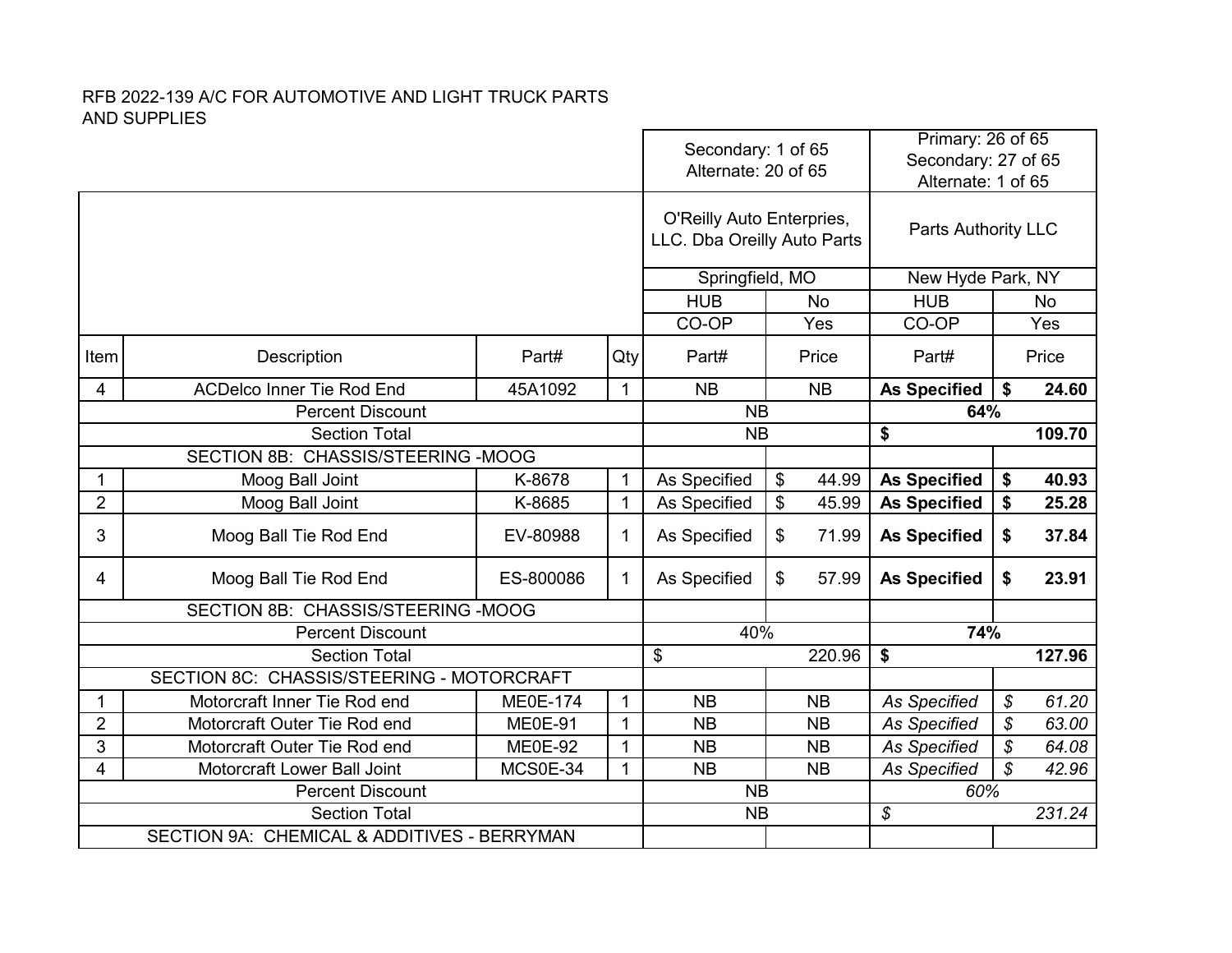|                                                                |                                       |                |              | Secondary: 1 of 65<br>Alternate: 20 of 65                |                |       | Primary: 26 of 65<br>Secondary: 27 of 65<br>Alternate: 1 of 65 |                            |       |
|----------------------------------------------------------------|---------------------------------------|----------------|--------------|----------------------------------------------------------|----------------|-------|----------------------------------------------------------------|----------------------------|-------|
|                                                                |                                       |                |              | O'Reilly Auto Enterpries,<br>LLC. Dba Oreilly Auto Parts |                |       | Parts Authority LLC                                            |                            |       |
|                                                                |                                       |                |              | Springfield, MO                                          |                |       | New Hyde Park, NY                                              |                            |       |
|                                                                |                                       |                |              | <b>HUB</b>                                               | <b>No</b>      |       | <b>HUB</b>                                                     | No                         |       |
|                                                                |                                       |                |              | CO-OP                                                    |                | Yes   | CO-OP                                                          |                            | Yes   |
| Item                                                           | Description                           | Part#          | Qty          | Part#                                                    | Price          |       | Part#                                                          | Price                      |       |
| $\mathbf{1}$                                                   | Berryman Brake Clena                  | 1420           | $\mathbf{1}$ | As Specified                                             | \$             | 6.49  | <b>As Specified</b>                                            | $\boldsymbol{\mathcal{S}}$ | 3.64  |
| $\overline{2}$                                                 | Berryman Brake Parts Cleaner          | 1401           | $\mathbf{1}$ | As Specified                                             | \$             | 41.99 | <b>As Specified</b>                                            | \$                         | 27.24 |
| 3                                                              | <b>Berryman Fuel Treament</b>         | 1112           | $\mathbf{1}$ | As Specified                                             | \$             | 4.39  | <b>As Specified</b>                                            | $\mathcal{S}$              | 2.37  |
| 4                                                              | <b>Berryman Fuel Treament</b>         | 116            | $\mathbf{1}$ | <b>Lucas 10512</b>                                       | $\mathfrak{L}$ | 10.99 | <b>As Specified</b>                                            | $\mathcal{S}$              | 2.38  |
| <b>Percent Discount</b>                                        |                                       |                |              | 41%                                                      |                | 60%   |                                                                |                            |       |
| <b>Section Total</b>                                           |                                       |                |              | \$                                                       |                | 63.86 | $\boldsymbol{\mathcal{S}}$                                     |                            | 35.63 |
| SECTION 9B: CHEMICAL & ADDITIVES - CRC                         |                                       |                |              |                                                          |                |       |                                                                |                            |       |
| $\mathbf{1}$                                                   | <b>CRC Battery Cleaner</b>            | CRC5023        | $\mathbf{1}$ | As Specified                                             | \$             | 5.99  | <b>As Specified</b>                                            | \$                         | 2.73  |
| $\overline{2}$                                                 | <b>CRC battery Terminal Protector</b> | <b>CRC5046</b> | $\mathbf{1}$ | As Specified                                             | \$             | 7.99  | <b>As Specified</b>                                            | \$                         | 4.26  |
| 3                                                              | <b>CRC Mass Airflow Clener</b>        | CRC5110        | $\mathbf{1}$ | As Specified                                             | \$             | 10.99 | <b>As Specified</b>                                            | \$                         | 5.83  |
| <b>Percent Discount</b>                                        |                                       |                |              | 41%                                                      |                |       | 67%                                                            |                            |       |
| SECTION 9B: CHEMICAL & ADDITIVES - CRC                         |                                       |                |              |                                                          |                |       |                                                                |                            |       |
| <b>Section Total</b>                                           |                                       |                |              | \$                                                       |                | 24.97 | \$                                                             |                            | 12.82 |
| SECTION 9C: CHEMICALS & ADDITIVES - LUCAS                      |                                       |                |              |                                                          |                |       |                                                                |                            |       |
| 1                                                              | Lucas Oil Stabilizer                  | LUC10001       | $\mathbf{1}$ | 72813                                                    | \$             | 14.99 | <b>As Specified</b>                                            | \$                         | 11.64 |
| $\overline{2}$                                                 | Berryman Brake Parts Cleaner          | LUC10823       | $\mathbf{1}$ | As Specified                                             | \$             | 2.99  | <b>As Specified</b>                                            | $\mathcal{S}$              | 2.51  |
| 3                                                              | <b>Berryman Fuel Treament</b>         | LUC10043       | $\mathbf{1}$ | As Specified                                             | \$             | 9.99  | <b>As Specified</b>                                            | $\boldsymbol{\mathcal{S}}$ | 8.04  |
| 4<br><b>Berryman Fuel Treament</b><br>LUC10011<br>$\mathbf{1}$ |                                       |                |              | \$<br>As Specified<br>24.99                              |                |       | $\mathcal{S}$<br><b>As Specified</b><br>15.66                  |                            |       |
| <b>Percent Discount</b>                                        |                                       |                |              | 41%                                                      |                |       | 50%                                                            |                            |       |
| <b>Section Total</b>                                           |                                       |                |              | \$                                                       |                | 52.96 | $\boldsymbol{\mathcal{S}}$                                     |                            | 37.85 |
| SECTION 9D: CHEMICALS & ADDITIVES - PERMATEX                   |                                       |                |              |                                                          |                |       |                                                                |                            |       |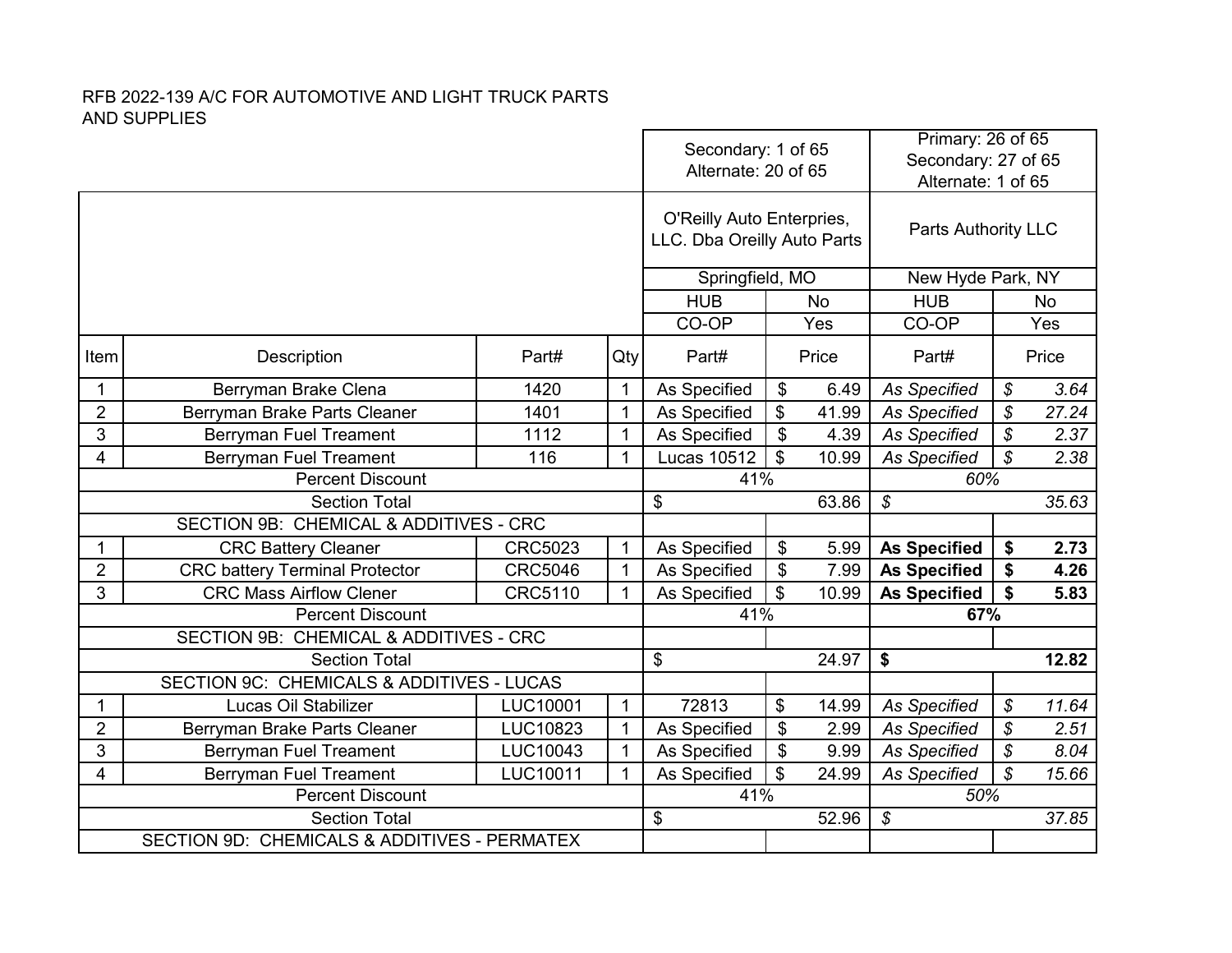|                |                                                            |          |                              | Primary: 26 of 65<br>Secondary: 1 of 65<br>Secondary: 27 of 65<br>Alternate: 20 of 65<br>Alternate: 1 of 65 |                           |                     |                            |                      |        |
|----------------|------------------------------------------------------------|----------|------------------------------|-------------------------------------------------------------------------------------------------------------|---------------------------|---------------------|----------------------------|----------------------|--------|
|                |                                                            |          |                              | O'Reilly Auto Enterpries,<br>LLC. Dba Oreilly Auto Parts                                                    |                           | Parts Authority LLC |                            |                      |        |
|                |                                                            |          |                              | Springfield, MO                                                                                             |                           |                     | New Hyde Park, NY          |                      |        |
|                |                                                            |          |                              | <b>HUB</b>                                                                                                  |                           | <b>No</b>           | <b>HUB</b>                 |                      | No     |
|                |                                                            |          |                              | CO-OP                                                                                                       |                           | Yes                 | CO-OP                      |                      | Yes    |
| Item           | Description                                                | Part#    | Qty                          | Part#                                                                                                       |                           | Price               | Part#                      |                      | Price  |
| 1              | Permatex Disc Brake Quie                                   | PRM80077 | $\mathbf{1}$                 | As Specified                                                                                                | \$                        | 8.49                | <b>As Specified</b>        | \$                   | 5.69   |
| $\overline{2}$ | <b>Permatex Lithium Grease</b>                             | PRM81981 | $\mathbf{1}$                 | <b>B'Laster 16LG</b><br>11 oz                                                                               | \$                        | 9.49                | <b>As Specified</b>        | \$                   | 3.74   |
| 3              | Permatex Spray Adhesive                                    | PRM82019 | 1                            | Gorilla Glue<br>6301502 14<br>OZ.                                                                           | \$                        | 13.99               | <b>As Specified</b>        | \$                   | 6.31   |
| 4              | Permatex Battery Protector and sealer                      | PRM80370 | $\mathbf{1}$                 |                                                                                                             | $\boldsymbol{\mathsf{S}}$ | 5.49                | <b>As Specified</b>        | \$                   | 2.90   |
|                | <b>Percent Discount</b>                                    |          |                              | 41%                                                                                                         |                           |                     | 60%                        |                      |        |
|                | <b>Section Total</b>                                       |          |                              | \$                                                                                                          |                           | 37.46               | \$                         |                      | 18.64  |
|                | SECTION 9E: CHEMICALS & ADDITIVES - STA-BIL                |          |                              |                                                                                                             |                           |                     |                            |                      |        |
| 1              | Sta-Bil Fuel System Revitalizer                            | 22207    | $\mathbf{1}$                 | As Specified                                                                                                | \$                        | 9.99                | <b>As Specified</b>        | \$                   | 6.68   |
| $\overline{2}$ | Sta-Bil Fuel System Revitalizer                            | 22208    | $\mathbf{1}$                 | As Specified                                                                                                | \$                        | 7.49                | <b>As Specified</b>        | $\overline{\bullet}$ | 4.95   |
|                | SECTION 9E: CHEMICALS & ADDITIVES - STA-BIL                |          |                              |                                                                                                             |                           |                     |                            |                      |        |
| 3              | Sta-Bil Fuel System Revitalizer<br><b>Percent Discount</b> | 22214    | $\mathbf{1}$                 | As Specified<br>41%                                                                                         | \$                        | 13.99               | <b>As Specified</b><br>61% | \$                   | 11.59  |
|                | <b>Section Total</b>                                       |          |                              | \$                                                                                                          |                           | 31.47               | \$                         |                      | 23.22  |
|                | SECTION 10A: COOLING SYSTEM - ACDELCO                      |          |                              |                                                                                                             |                           |                     |                            |                      |        |
|                | <b>ACDelco Water Pump</b><br>251-713<br>1                  |          |                              | <b>NB</b>                                                                                                   |                           | <b>NB</b>           | <b>As Specified</b>        | \$                   | 173.40 |
|                | $\overline{2}$<br><b>ACDelco Thermostat</b><br>131-160     |          |                              | <b>NB</b>                                                                                                   |                           | <b>NB</b>           | <b>As Specified</b>        | \$                   | 28.04  |
| 3              | <b>ACDelco Radiator Coolant Hose</b>                       | 22805L   | $\mathbf{1}$<br>$\mathbf{1}$ | <b>NB</b>                                                                                                   |                           | <b>NB</b>           | <b>As Specified</b>        | \$                   | 21.81  |
| 4              | <b>ACDelco Cooling Fan Kit</b>                             | 15-80051 | 1                            | <b>NB</b>                                                                                                   |                           | <b>NB</b>           | <b>As Specified</b>        | \$                   | 28.18  |
|                |                                                            |          |                              |                                                                                                             |                           |                     |                            |                      |        |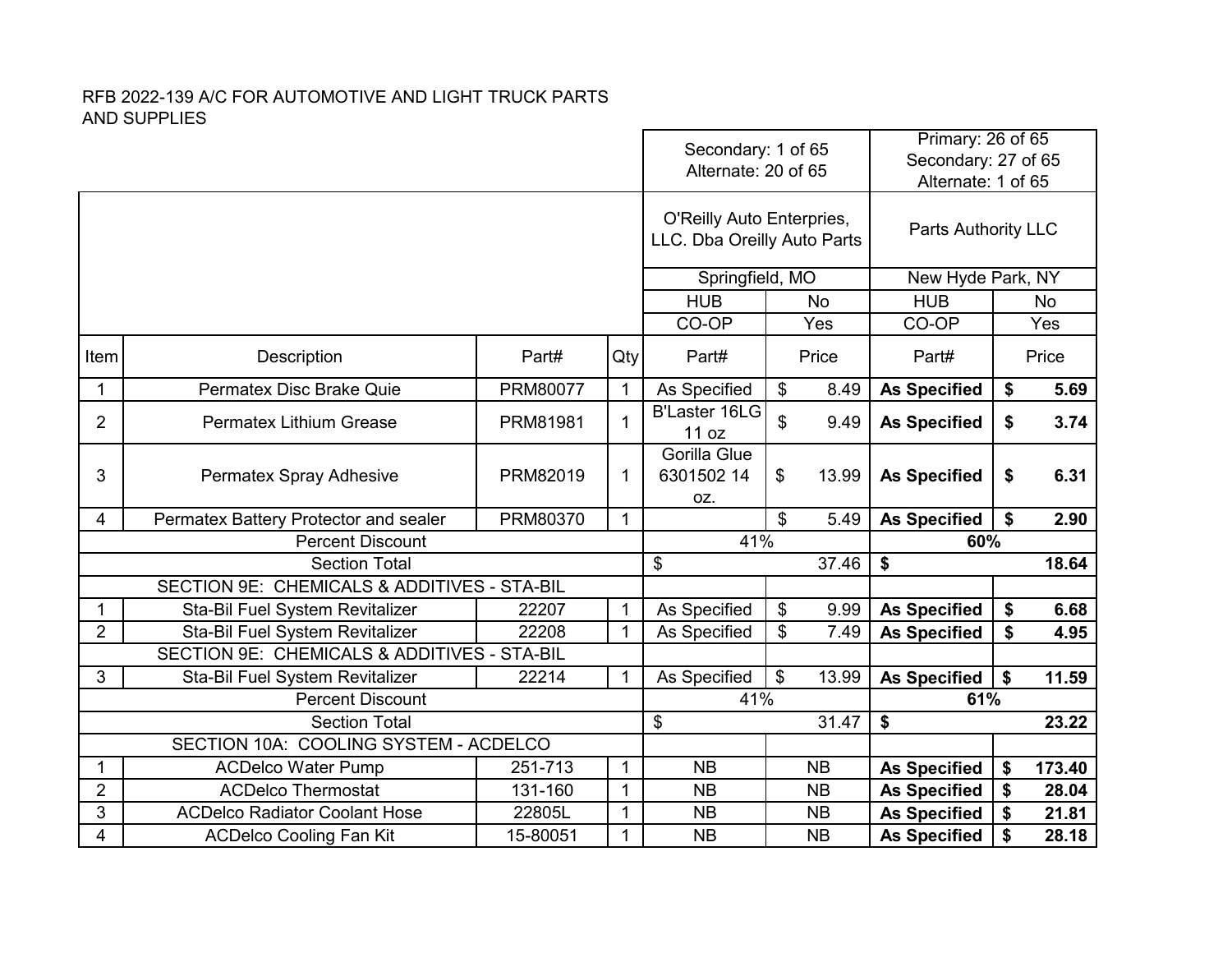| O'Reilly Auto Enterpries,<br><b>Parts Authority LLC</b><br>LLC. Dba Oreilly Auto Parts<br>Springfield, MO<br>New Hyde Park, NY<br><b>HUB</b><br><b>HUB</b><br><b>No</b><br>No<br>CO-OP<br>CO-OP<br>Yes<br>Yes<br>Item<br>Description<br>Part#<br>Qty<br>Part#<br>Price<br>Part#<br>Price<br>64%<br><b>Percent Discount</b><br><b>NB</b><br>\$<br><b>Section Total</b><br><b>NB</b><br>251.43<br>SECTION 10B: COOLING SYSTEM - MOTORCRAFT<br>Motorcraft Water Pump<br><b>PW-464</b><br>$\mathbf{1}$<br>\$<br>66.99<br>54.60<br>As Specified<br><b>As Specified</b><br>\$<br>1<br>$\overline{2}$<br>Motorcraft Cooling Fan<br><b>RF-272</b><br>$\mathbf{1}$<br>As Specified<br>\$<br>357.99<br>\$<br>241.20<br><b>As Specified</b><br>3<br><b>Motorcraft Thermostat</b><br>$\mathcal{S}$<br>$\mathbf{1}$<br>As Specified<br>\$<br><b>As Specified</b><br>RT-1254<br>35.99<br>34.92<br>$\mathbf{1}$<br>\$<br>$\mathcal{S}$<br>4<br>Motorcraft Coolant<br>$VC-7-B$<br>As Specified<br>32.99<br>20.56<br><b>As Specified</b><br><b>Percent Discount</b><br>41%<br>60%<br>\$<br>\$<br>493.96<br>351.28<br><b>Section Total</b><br>SECTION 11A: EMISSION CONTROL - ACDELCO<br>\$<br>213-3866<br>$\mathbf{1}$<br>As Specified<br>60.99<br><b>As Specified</b><br>\$<br>37.58<br>1<br><b>ACDelco Oxygen Sensor</b><br>$\overline{2}$<br>ACDelco T.P.S. Sensor<br>$\mathbf{1}$<br>\$<br>\$<br>19259452<br>As Specified<br>178.99<br><b>As Specified</b><br>89.00<br>3<br>$\mathbf{1}$<br><b>ACDelco Knock Sensor</b><br>213-1576<br>As Specified<br>\$<br>16.99<br><b>As Specified</b><br>\$<br>8.00<br>SECTION 11A: EMISSION CONTROL - ACDELCO<br>\$<br>$\mathbf{1}$<br>As Specified<br>\$<br>4<br><b>ACDelco Cooling Fan Kit</b><br>213-4336<br>50.99<br><b>As Specified</b><br>34.85<br>41%<br><b>Percent Discount</b><br>64%<br>\$<br>307.96<br>\$<br><b>Section Total</b><br>169.43<br>SECTION 11B: EMISSION CONTROL - MOTORCRAFT<br>$\mathbf 1$<br>${\mathcal S}$<br>Motorcraft T.P.S. Sensor<br>\$<br>114.99<br>83.64<br>1<br>DY-1164<br>As Specified<br><b>As Specified</b><br>$\boldsymbol{\mathcal{S}}$<br>$\overline{2}$<br>DY-1401<br>$\mathbf{1}$<br>\$<br>Motorcraft Oxygen Sensor<br>As Specified<br>62.99<br><b>As Specified</b><br>56.40 |   |                                |         | Secondary: 1 of 65<br>Alternate: 20 of 65 |              |    | Primary: 26 of 65<br>Secondary: 27 of 65<br>Alternate: 1 of 65 |                     |                            |       |
|-------------------------------------------------------------------------------------------------------------------------------------------------------------------------------------------------------------------------------------------------------------------------------------------------------------------------------------------------------------------------------------------------------------------------------------------------------------------------------------------------------------------------------------------------------------------------------------------------------------------------------------------------------------------------------------------------------------------------------------------------------------------------------------------------------------------------------------------------------------------------------------------------------------------------------------------------------------------------------------------------------------------------------------------------------------------------------------------------------------------------------------------------------------------------------------------------------------------------------------------------------------------------------------------------------------------------------------------------------------------------------------------------------------------------------------------------------------------------------------------------------------------------------------------------------------------------------------------------------------------------------------------------------------------------------------------------------------------------------------------------------------------------------------------------------------------------------------------------------------------------------------------------------------------------------------------------------------------------------------------------------------------------------------------------------------------------------------------------------------------------------------------------------------------------------------------------------------------------------------------------|---|--------------------------------|---------|-------------------------------------------|--------------|----|----------------------------------------------------------------|---------------------|----------------------------|-------|
|                                                                                                                                                                                                                                                                                                                                                                                                                                                                                                                                                                                                                                                                                                                                                                                                                                                                                                                                                                                                                                                                                                                                                                                                                                                                                                                                                                                                                                                                                                                                                                                                                                                                                                                                                                                                                                                                                                                                                                                                                                                                                                                                                                                                                                                 |   |                                |         |                                           |              |    |                                                                |                     |                            |       |
|                                                                                                                                                                                                                                                                                                                                                                                                                                                                                                                                                                                                                                                                                                                                                                                                                                                                                                                                                                                                                                                                                                                                                                                                                                                                                                                                                                                                                                                                                                                                                                                                                                                                                                                                                                                                                                                                                                                                                                                                                                                                                                                                                                                                                                                 |   |                                |         |                                           |              |    |                                                                |                     |                            |       |
|                                                                                                                                                                                                                                                                                                                                                                                                                                                                                                                                                                                                                                                                                                                                                                                                                                                                                                                                                                                                                                                                                                                                                                                                                                                                                                                                                                                                                                                                                                                                                                                                                                                                                                                                                                                                                                                                                                                                                                                                                                                                                                                                                                                                                                                 |   |                                |         |                                           |              |    |                                                                |                     |                            |       |
|                                                                                                                                                                                                                                                                                                                                                                                                                                                                                                                                                                                                                                                                                                                                                                                                                                                                                                                                                                                                                                                                                                                                                                                                                                                                                                                                                                                                                                                                                                                                                                                                                                                                                                                                                                                                                                                                                                                                                                                                                                                                                                                                                                                                                                                 |   |                                |         |                                           |              |    |                                                                |                     |                            |       |
|                                                                                                                                                                                                                                                                                                                                                                                                                                                                                                                                                                                                                                                                                                                                                                                                                                                                                                                                                                                                                                                                                                                                                                                                                                                                                                                                                                                                                                                                                                                                                                                                                                                                                                                                                                                                                                                                                                                                                                                                                                                                                                                                                                                                                                                 |   |                                |         |                                           |              |    |                                                                |                     |                            |       |
|                                                                                                                                                                                                                                                                                                                                                                                                                                                                                                                                                                                                                                                                                                                                                                                                                                                                                                                                                                                                                                                                                                                                                                                                                                                                                                                                                                                                                                                                                                                                                                                                                                                                                                                                                                                                                                                                                                                                                                                                                                                                                                                                                                                                                                                 |   |                                |         |                                           |              |    |                                                                |                     |                            |       |
|                                                                                                                                                                                                                                                                                                                                                                                                                                                                                                                                                                                                                                                                                                                                                                                                                                                                                                                                                                                                                                                                                                                                                                                                                                                                                                                                                                                                                                                                                                                                                                                                                                                                                                                                                                                                                                                                                                                                                                                                                                                                                                                                                                                                                                                 |   |                                |         |                                           |              |    |                                                                |                     |                            |       |
|                                                                                                                                                                                                                                                                                                                                                                                                                                                                                                                                                                                                                                                                                                                                                                                                                                                                                                                                                                                                                                                                                                                                                                                                                                                                                                                                                                                                                                                                                                                                                                                                                                                                                                                                                                                                                                                                                                                                                                                                                                                                                                                                                                                                                                                 |   |                                |         |                                           |              |    |                                                                |                     |                            |       |
|                                                                                                                                                                                                                                                                                                                                                                                                                                                                                                                                                                                                                                                                                                                                                                                                                                                                                                                                                                                                                                                                                                                                                                                                                                                                                                                                                                                                                                                                                                                                                                                                                                                                                                                                                                                                                                                                                                                                                                                                                                                                                                                                                                                                                                                 |   |                                |         |                                           |              |    |                                                                |                     |                            |       |
|                                                                                                                                                                                                                                                                                                                                                                                                                                                                                                                                                                                                                                                                                                                                                                                                                                                                                                                                                                                                                                                                                                                                                                                                                                                                                                                                                                                                                                                                                                                                                                                                                                                                                                                                                                                                                                                                                                                                                                                                                                                                                                                                                                                                                                                 |   |                                |         |                                           |              |    |                                                                |                     |                            |       |
|                                                                                                                                                                                                                                                                                                                                                                                                                                                                                                                                                                                                                                                                                                                                                                                                                                                                                                                                                                                                                                                                                                                                                                                                                                                                                                                                                                                                                                                                                                                                                                                                                                                                                                                                                                                                                                                                                                                                                                                                                                                                                                                                                                                                                                                 |   |                                |         |                                           |              |    |                                                                |                     |                            |       |
|                                                                                                                                                                                                                                                                                                                                                                                                                                                                                                                                                                                                                                                                                                                                                                                                                                                                                                                                                                                                                                                                                                                                                                                                                                                                                                                                                                                                                                                                                                                                                                                                                                                                                                                                                                                                                                                                                                                                                                                                                                                                                                                                                                                                                                                 |   |                                |         |                                           |              |    |                                                                |                     |                            |       |
|                                                                                                                                                                                                                                                                                                                                                                                                                                                                                                                                                                                                                                                                                                                                                                                                                                                                                                                                                                                                                                                                                                                                                                                                                                                                                                                                                                                                                                                                                                                                                                                                                                                                                                                                                                                                                                                                                                                                                                                                                                                                                                                                                                                                                                                 |   |                                |         |                                           |              |    |                                                                |                     |                            |       |
|                                                                                                                                                                                                                                                                                                                                                                                                                                                                                                                                                                                                                                                                                                                                                                                                                                                                                                                                                                                                                                                                                                                                                                                                                                                                                                                                                                                                                                                                                                                                                                                                                                                                                                                                                                                                                                                                                                                                                                                                                                                                                                                                                                                                                                                 |   |                                |         |                                           |              |    |                                                                |                     |                            |       |
|                                                                                                                                                                                                                                                                                                                                                                                                                                                                                                                                                                                                                                                                                                                                                                                                                                                                                                                                                                                                                                                                                                                                                                                                                                                                                                                                                                                                                                                                                                                                                                                                                                                                                                                                                                                                                                                                                                                                                                                                                                                                                                                                                                                                                                                 |   |                                |         |                                           |              |    |                                                                |                     |                            |       |
|                                                                                                                                                                                                                                                                                                                                                                                                                                                                                                                                                                                                                                                                                                                                                                                                                                                                                                                                                                                                                                                                                                                                                                                                                                                                                                                                                                                                                                                                                                                                                                                                                                                                                                                                                                                                                                                                                                                                                                                                                                                                                                                                                                                                                                                 |   |                                |         |                                           |              |    |                                                                |                     |                            |       |
|                                                                                                                                                                                                                                                                                                                                                                                                                                                                                                                                                                                                                                                                                                                                                                                                                                                                                                                                                                                                                                                                                                                                                                                                                                                                                                                                                                                                                                                                                                                                                                                                                                                                                                                                                                                                                                                                                                                                                                                                                                                                                                                                                                                                                                                 |   |                                |         |                                           |              |    |                                                                |                     |                            |       |
|                                                                                                                                                                                                                                                                                                                                                                                                                                                                                                                                                                                                                                                                                                                                                                                                                                                                                                                                                                                                                                                                                                                                                                                                                                                                                                                                                                                                                                                                                                                                                                                                                                                                                                                                                                                                                                                                                                                                                                                                                                                                                                                                                                                                                                                 |   |                                |         |                                           |              |    |                                                                |                     |                            |       |
|                                                                                                                                                                                                                                                                                                                                                                                                                                                                                                                                                                                                                                                                                                                                                                                                                                                                                                                                                                                                                                                                                                                                                                                                                                                                                                                                                                                                                                                                                                                                                                                                                                                                                                                                                                                                                                                                                                                                                                                                                                                                                                                                                                                                                                                 |   |                                |         |                                           |              |    |                                                                |                     |                            |       |
|                                                                                                                                                                                                                                                                                                                                                                                                                                                                                                                                                                                                                                                                                                                                                                                                                                                                                                                                                                                                                                                                                                                                                                                                                                                                                                                                                                                                                                                                                                                                                                                                                                                                                                                                                                                                                                                                                                                                                                                                                                                                                                                                                                                                                                                 |   |                                |         |                                           |              |    |                                                                |                     |                            |       |
|                                                                                                                                                                                                                                                                                                                                                                                                                                                                                                                                                                                                                                                                                                                                                                                                                                                                                                                                                                                                                                                                                                                                                                                                                                                                                                                                                                                                                                                                                                                                                                                                                                                                                                                                                                                                                                                                                                                                                                                                                                                                                                                                                                                                                                                 |   |                                |         |                                           |              |    |                                                                |                     |                            |       |
|                                                                                                                                                                                                                                                                                                                                                                                                                                                                                                                                                                                                                                                                                                                                                                                                                                                                                                                                                                                                                                                                                                                                                                                                                                                                                                                                                                                                                                                                                                                                                                                                                                                                                                                                                                                                                                                                                                                                                                                                                                                                                                                                                                                                                                                 |   |                                |         |                                           |              |    |                                                                |                     |                            |       |
|                                                                                                                                                                                                                                                                                                                                                                                                                                                                                                                                                                                                                                                                                                                                                                                                                                                                                                                                                                                                                                                                                                                                                                                                                                                                                                                                                                                                                                                                                                                                                                                                                                                                                                                                                                                                                                                                                                                                                                                                                                                                                                                                                                                                                                                 |   |                                |         |                                           |              |    |                                                                |                     |                            |       |
|                                                                                                                                                                                                                                                                                                                                                                                                                                                                                                                                                                                                                                                                                                                                                                                                                                                                                                                                                                                                                                                                                                                                                                                                                                                                                                                                                                                                                                                                                                                                                                                                                                                                                                                                                                                                                                                                                                                                                                                                                                                                                                                                                                                                                                                 |   |                                |         |                                           |              |    |                                                                |                     |                            |       |
|                                                                                                                                                                                                                                                                                                                                                                                                                                                                                                                                                                                                                                                                                                                                                                                                                                                                                                                                                                                                                                                                                                                                                                                                                                                                                                                                                                                                                                                                                                                                                                                                                                                                                                                                                                                                                                                                                                                                                                                                                                                                                                                                                                                                                                                 | 3 | <b>Motorcraft Speed Sensor</b> | DY-1235 | $\mathbf{1}$                              | As Specified | \$ | 60.99                                                          | <b>As Specified</b> | $\boldsymbol{\mathcal{S}}$ | 22.80 |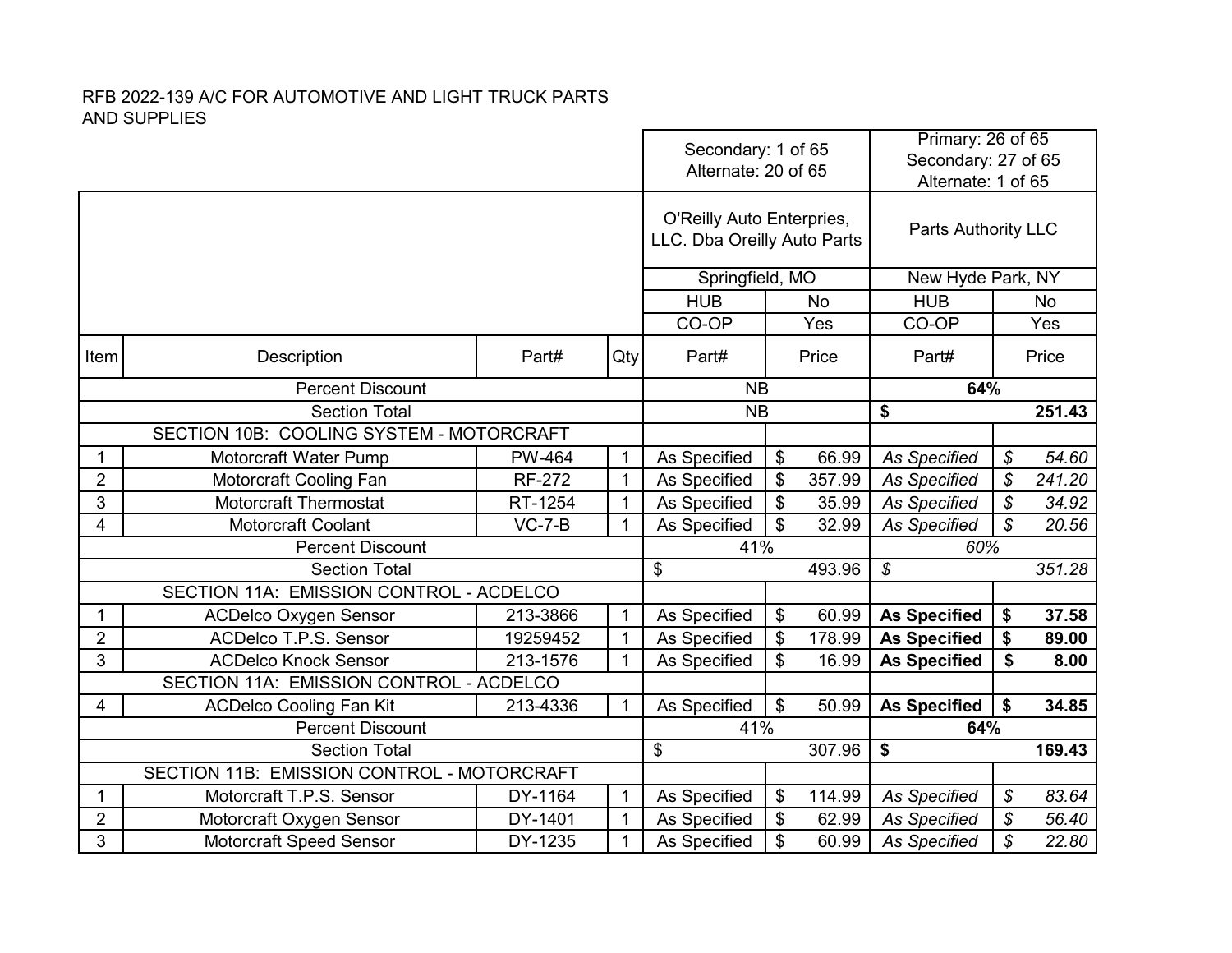|                |                                              |                   | Secondary: 1 of 65<br>Alternate: 20 of 65 |                                                          | Primary: 26 of 65<br>Secondary: 27 of 65<br>Alternate: 1 of 65 |                            |                            |           |
|----------------|----------------------------------------------|-------------------|-------------------------------------------|----------------------------------------------------------|----------------------------------------------------------------|----------------------------|----------------------------|-----------|
|                |                                              |                   |                                           | O'Reilly Auto Enterpries,<br>LLC. Dba Oreilly Auto Parts |                                                                | <b>Parts Authority LLC</b> |                            |           |
|                |                                              |                   |                                           | Springfield, MO                                          |                                                                | New Hyde Park, NY          |                            |           |
|                |                                              |                   |                                           | <b>HUB</b>                                               | <b>No</b>                                                      | <b>HUB</b>                 |                            | <b>No</b> |
|                |                                              |                   |                                           | CO-OP                                                    | Yes                                                            | CO-OP                      |                            | Yes       |
| Item           | Description                                  | Part#             | Qty                                       | Part#                                                    | Part#                                                          |                            | Price                      |           |
|                | <b>Percent Discount</b>                      |                   |                                           | 41%                                                      |                                                                | 60%                        |                            |           |
|                | <b>Section Total</b>                         |                   |                                           | \$                                                       | 238.97                                                         | $\mathcal{S}$              |                            | 162.84    |
|                | SECTION 12A: FILTERS - ACDELCO               |                   |                                           |                                                          |                                                                |                            |                            |           |
| $\mathbf 1$    | <b>ACDelco Oil Filter</b>                    | PF46E             | $\mathbf{1}$                              | <b>NB</b>                                                | <b>NB</b>                                                      | <b>As Specified</b>        | \$                         | 3.79      |
| $\overline{2}$ | <b>ACDelco Air Filter</b>                    | A3155C            | $\mathbf{1}$                              | <b>NB</b>                                                | <b>NB</b>                                                      | <b>As Specified</b>        | \$                         | 8.72      |
| 3              | <b>ACDelco Cabin Air Filter</b>              | <b>CF188</b>      | $\mathbf{1}$                              | <b>NB</b>                                                | <b>NB</b>                                                      | <b>As Specified</b>        | \$                         | 12.31     |
| 4              | <b>ACDelco Transmission Filter</b>           | 24208576          | $\mathbf{1}$                              | <b>NB</b>                                                | <b>NB</b>                                                      | <b>As Specified</b>        | \$                         | 27.39     |
|                | <b>Percent Discount</b>                      |                   |                                           | <b>NB</b>                                                |                                                                | 64%                        |                            |           |
|                | <b>Section Total</b>                         |                   |                                           | <b>NB</b>                                                |                                                                | \$                         |                            | 52.21     |
|                | <b>SECTION 12B: FILTERS - BALDWIN</b>        |                   |                                           |                                                          |                                                                |                            |                            |           |
| $\mathbf 1$    | <b>Baldwin Lube Fitler</b>                   | <b>B99</b>        | $\mathbf{1}$                              | WIX 51792                                                | \$<br>35.99                                                    | <b>As Specified</b>        | \$                         | 12.81     |
| $\overline{2}$ | <b>Baldwin Lube Fitler</b>                   | P7235             | $\mathbf{1}$                              | <b>WIX 57312</b>                                         | \$<br>39.99                                                    | <b>As Specified</b>        | \$                         | 14.96     |
| 3              | <b>Baldwin Fuel/Water Separator Filter</b>   | <b>BF1280</b>     | $\mathbf{1}$                              | WIX 33357                                                | \$<br>20.99                                                    | <b>As Specified</b>        | \$                         | 7.51      |
| 4              | <b>Baldwin Hydraulic Fitler</b>              | <b>BT8841-MPG</b> | $\mathbf{1}$                              | WIX 51456                                                | \$<br>83.99                                                    | <b>As Specified</b>        | \$                         | 32.38     |
|                | SECTION 12B: FILTERS - BALDWIN               |                   |                                           | 41%                                                      |                                                                |                            |                            |           |
|                | <b>Percent Discount</b>                      |                   |                                           |                                                          |                                                                | 77%                        |                            |           |
|                | <b>Section Total</b>                         |                   |                                           | \$                                                       | 180.96                                                         | \$                         |                            | 67.66     |
|                | SECTION 12C: FILTERS - DONALDSON             |                   |                                           |                                                          |                                                                |                            |                            |           |
| 1              | Donaldson Fuel/Water Separator Filter        | P552020           | $\mathbf{1}$                              | WIX 33210                                                | \$<br>27.99                                                    | <b>As Specified</b>        | \$                         | 13.07     |
| $\overline{c}$ | Donaldson Lube Filter                        | P553000           | $\mathbf{1}$<br>$\mathbf{1}$              | WIX 51748                                                | \$<br>71.99                                                    | <b>As Specified</b>        | \$                         | 45.15     |
|                | 3<br><b>Donaldson Fuel Filter</b><br>P556915 |                   |                                           | WIX 33118                                                | \$<br>17.99                                                    | <b>As Specified</b>        | $\boldsymbol{\mathcal{S}}$ | 9.35      |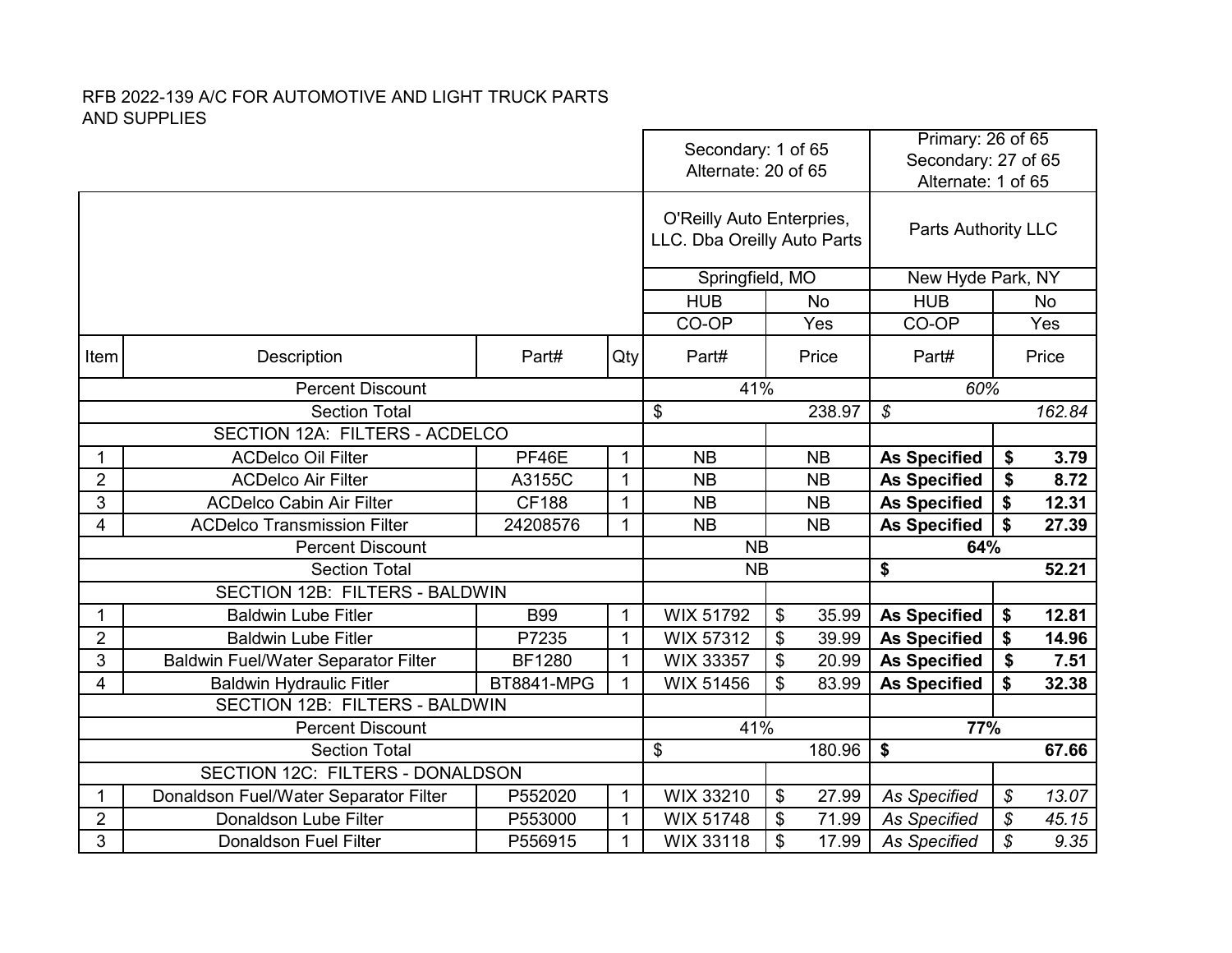|                                           |                                       |              |              | Secondary: 1 of 65<br>Alternate: 20 of 65                |                                    | Primary: 26 of 65<br>Secondary: 27 of 65<br>Alternate: 1 of 65 |                            |           |  |
|-------------------------------------------|---------------------------------------|--------------|--------------|----------------------------------------------------------|------------------------------------|----------------------------------------------------------------|----------------------------|-----------|--|
|                                           |                                       |              |              | O'Reilly Auto Enterpries,<br>LLC. Dba Oreilly Auto Parts |                                    | Parts Authority LLC                                            |                            |           |  |
|                                           |                                       |              |              | Springfield, MO                                          |                                    |                                                                | New Hyde Park, NY          |           |  |
|                                           |                                       |              |              | <b>HUB</b>                                               | <b>No</b>                          | <b>HUB</b>                                                     |                            | <b>No</b> |  |
|                                           |                                       |              |              | CO-OP                                                    | Yes                                | CO-OP                                                          |                            | Yes       |  |
| Item                                      | Description                           | Part#        | Qty          | Part#                                                    | Price                              | Part#                                                          |                            | Price     |  |
| 4                                         | Donaldson Lube Filter                 | P550761      | $\mathbf{1}$ | <b>WIX 57215</b>                                         | $\boldsymbol{\mathsf{S}}$<br>33.99 | <b>As Specified</b>                                            | $\boldsymbol{\mathcal{S}}$ | 18.85     |  |
|                                           | <b>Percent Discount</b>               |              |              | 41%                                                      |                                    | 69%                                                            |                            |           |  |
|                                           | <b>Section Total</b>                  |              |              | \$                                                       | 151.96                             | $\boldsymbol{\mathcal{S}}$                                     |                            | 86.42     |  |
| SECTION 12D: FILTERS - FRAM               |                                       |              |              |                                                          |                                    |                                                                |                            |           |  |
| $\mathbf 1$                               | <b>FRAM Oil Filter</b>                | PH3682       | $\mathbf{1}$ | <b>NB</b>                                                | <b>NB</b>                          | <b>As Specified</b>                                            | \$                         | 5.19      |  |
| $\overline{2}$                            | <b>FRAM Oil Filter</b>                | PH3614       | $\mathbf{1}$ | <b>NB</b>                                                | <b>NB</b>                          | <b>As Specified</b>                                            | \$                         | 4.74      |  |
| 3                                         | <b>FRAM Oil Filter</b>                | PH4967       | $\mathbf{1}$ | <b>NB</b>                                                | <b>NB</b>                          | <b>As Specified</b>                                            | \$                         | 5.20      |  |
| 4                                         | <b>FRAM Air Filter</b>                | CA-5056      | $\mathbf{1}$ | <b>NB</b>                                                | <b>NB</b>                          | <b>As Specified</b>                                            | \$                         | 5.65      |  |
|                                           | <b>Percent Discount</b>               |              |              | <b>NB</b>                                                |                                    | 69%                                                            |                            |           |  |
|                                           | <b>Section Total</b>                  |              |              | <b>NB</b>                                                | $\overline{\bullet}$               |                                                                | 20.78                      |           |  |
|                                           | SECTION 12E: FILTERS - MOTORCRAFT     |              |              |                                                          |                                    |                                                                |                            |           |  |
| 1                                         | Motorcraft Oil Filter                 | FL400SB12    | $\mathbf{1}$ | As Specified                                             | \$<br>9.99                         | <b>As Specified</b>                                            | $\boldsymbol{\mathcal{S}}$ | 3.92      |  |
| $\overline{2}$                            | <b>Motorcraft Air Filter</b>          | FA-1883      | $\mathbf{1}$ | As Specified                                             | \$<br>21.99                        | <b>As Specified</b>                                            | $\boldsymbol{\mathcal{S}}$ | 12.65     |  |
| 3                                         | <b>Motorcraft Fuel Filter</b>         | FG-1114      | $\mathbf{1}$ | As Specified                                             | \$<br>18.99                        | <b>As Specified</b>                                            | ${\mathcal S}$             | 23.62     |  |
| 4                                         | <b>Motorcraft Transmission Filter</b> | FT-130       | $\mathbf{1}$ | As Specified                                             | \$<br>19.99                        | <b>As Specified</b>                                            | $\mathcal{S}$              | 11.02     |  |
|                                           | SECTION 12E: FILTERS - MOTORCRAFT     |              |              |                                                          |                                    |                                                                |                            |           |  |
|                                           | <b>Percent Discount</b>               |              |              | 41%                                                      |                                    | 60%                                                            |                            |           |  |
|                                           | <b>Section Total</b>                  |              |              | \$                                                       | 70.96                              | \$                                                             |                            | 51.21     |  |
|                                           | SECTION 12F: FILTERS - WIX            |              |              |                                                          |                                    |                                                                |                            |           |  |
| 1                                         | <b>Wix Oil Filter</b><br>51365        |              | $\mathbf{1}$ | As Specified                                             | \$<br>11.99                        | <b>As Specified</b>                                            | \$                         | 5.15      |  |
| $\overline{2}$<br>Wix Oil Filter<br>51394 |                                       | $\mathbf{1}$ | As Specified | \$<br><b>As Specified</b><br>11.99                       |                                    | $\boldsymbol{\mathcal{S}}$                                     | 5.15                       |           |  |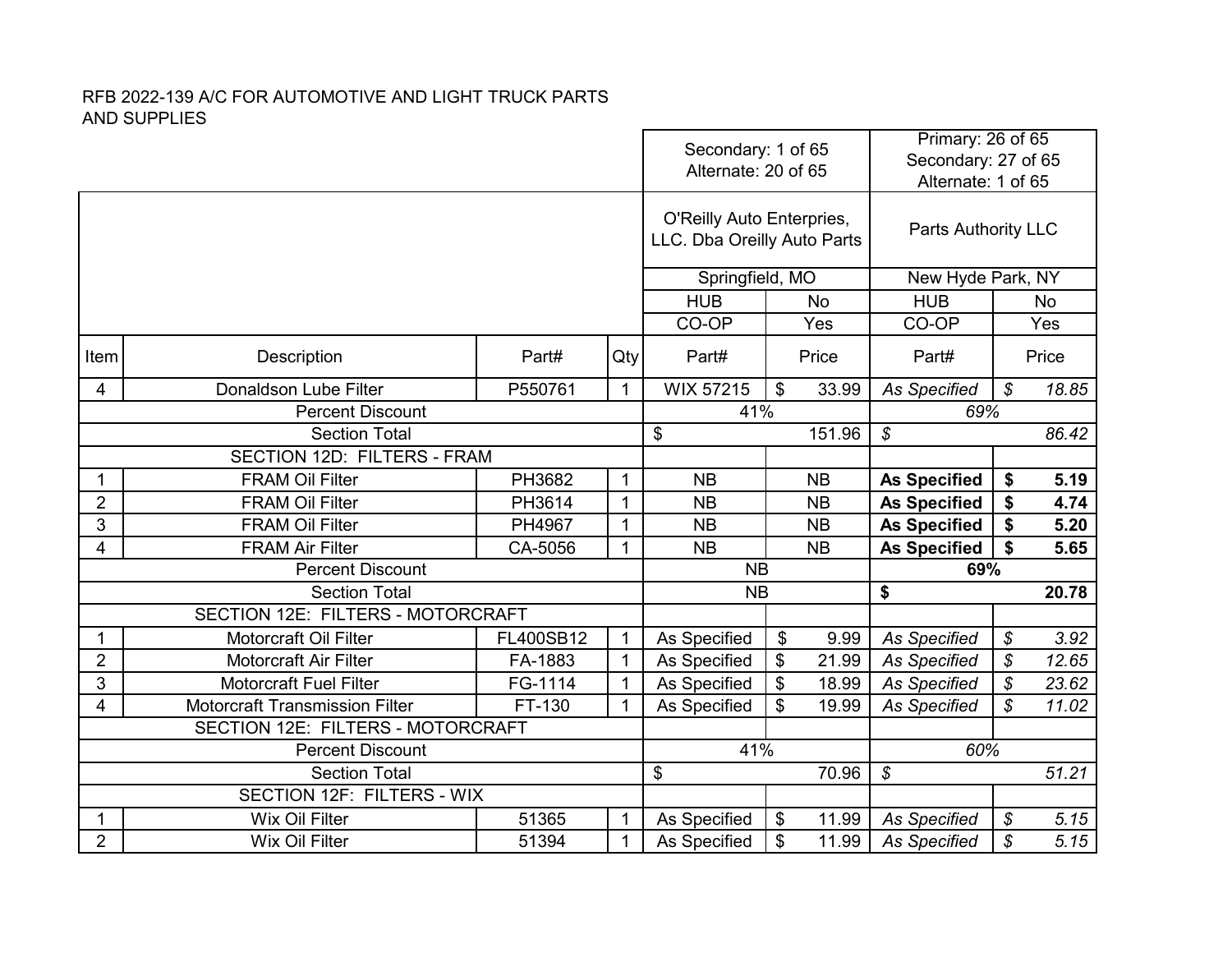|                                        |                                                                   |                        | Secondary: 1 of 65<br>Alternate: 20 of 65 |                                                          | Primary: 26 of 65<br>Secondary: 27 of 65<br>Alternate: 1 of 65 |                            |                        |  |  |
|----------------------------------------|-------------------------------------------------------------------|------------------------|-------------------------------------------|----------------------------------------------------------|----------------------------------------------------------------|----------------------------|------------------------|--|--|
|                                        |                                                                   |                        |                                           | O'Reilly Auto Enterpries,<br>LLC. Dba Oreilly Auto Parts |                                                                | <b>Parts Authority LLC</b> |                        |  |  |
|                                        |                                                                   |                        |                                           | Springfield, MO                                          |                                                                |                            | New Hyde Park, NY      |  |  |
|                                        |                                                                   |                        |                                           | <b>HUB</b>                                               | <b>No</b>                                                      | <b>HUB</b>                 | <b>No</b>              |  |  |
|                                        |                                                                   |                        |                                           | CO-OP                                                    | Yes                                                            | CO-OP                      | Yes                    |  |  |
| Item                                   | Description                                                       | Part#                  | Qty                                       | Part#                                                    | Price                                                          | Part#                      | Price                  |  |  |
| 3                                      | <b>Wix Air Filter</b>                                             | 42725                  | $\mathbf{1}$                              | As Specified                                             | \$<br>32.99                                                    | <b>As Specified</b>        | 19.31<br>$\mathcal{S}$ |  |  |
| 4                                      | <b>Wix Fuel Filter</b>                                            | $\mathbf{1}$           | As Specified                              | \$<br>19.99                                              | <b>As Specified</b>                                            | $\mathcal{S}$<br>11.59     |                        |  |  |
|                                        | <b>Percent Discount</b>                                           |                        |                                           | 41%                                                      |                                                                | 69%                        |                        |  |  |
|                                        | <b>Section Total</b>                                              |                        |                                           | \$                                                       | 76.96                                                          | $\mathcal{S}$              | 41.20                  |  |  |
| SECTION 13A: FLOOR MATS - KRACO        |                                                                   |                        |                                           |                                                          |                                                                |                            |                        |  |  |
|                                        | <b>Kraco Floor Mats</b>                                           | CN1404 Grey            | $\mathbf{1}$                              | <b>NB</b>                                                | <b>NB</b>                                                      | <b>NB</b>                  | <b>NB</b>              |  |  |
| $\overline{2}$                         | <b>Kraco Floor Mats</b>                                           | KW-350093              | $\mathbf{1}$                              | <b>NB</b>                                                | <b>NB</b>                                                      | <b>NB</b>                  | <b>NB</b>              |  |  |
| 3                                      | <b>Kraco Floor Mats</b>                                           | <b>C614-BLK</b>        | $\mathbf{1}$                              | <b>NB</b>                                                | <b>NB</b>                                                      | <b>NB</b>                  | <b>NB</b>              |  |  |
|                                        | <b>Percent Discount</b>                                           |                        |                                           | <b>NB</b>                                                |                                                                | <b>NB</b>                  |                        |  |  |
|                                        | <b>Section Total</b>                                              |                        |                                           | <b>NB</b>                                                |                                                                | <b>NB</b>                  |                        |  |  |
|                                        | SECTION 13B: FLOOR MATS - PREMIER                                 |                        |                                           |                                                          |                                                                |                            |                        |  |  |
|                                        | <b>Premier Floor Mats</b>                                         | 763220-47              | $\mathbf{1}$                              | <b>NB</b>                                                | <b>NB</b>                                                      | <b>NB</b>                  | <b>NB</b>              |  |  |
| $\overline{2}$                         | <b>Premier Floor Mats</b>                                         | 763256-90              | $\mathbf{1}$                              | <b>NB</b>                                                | <b>NB</b>                                                      | <b>NB</b>                  | <b>NB</b>              |  |  |
| 3                                      | <b>Premier Floor Mats</b>                                         | 763256-94              | $\mathbf{1}$                              | <b>NB</b>                                                | <b>NB</b>                                                      | <b>NB</b>                  | <b>NB</b>              |  |  |
|                                        | <b>Percent Discount</b>                                           |                        |                                           | <b>NB</b>                                                |                                                                | <b>NB</b>                  |                        |  |  |
|                                        | <b>Section Total</b>                                              |                        |                                           | <b>NB</b>                                                |                                                                | <b>NB</b>                  |                        |  |  |
| SECTION 13C: FLOOR MATS - WEATHER TECH |                                                                   |                        | $\mathbf{1}$                              |                                                          |                                                                |                            |                        |  |  |
| 1                                      | <b>Weather Tech Floor Mats</b><br>W <sub>25</sub><br><b>W25GR</b> |                        |                                           | <b>NB</b>                                                | <b>NB</b>                                                      | <b>NB</b>                  | <b>NB</b>              |  |  |
| $\overline{2}$                         | <b>Weather Tech Floor Mats</b>                                    | $\mathbf{1}$           | <b>NB</b>                                 | <b>NB</b>                                                | <b>NB</b>                                                      | <b>NB</b>                  |                        |  |  |
| 3                                      | <b>Weather Tech Floor Mats</b>                                    | $\mathbf{1}$           | NB<br><b>NB</b>                           |                                                          | <b>NB</b><br><b>NB</b>                                         |                            |                        |  |  |
|                                        | <b>Percent Discount</b>                                           | <b>NB</b><br><b>NB</b> |                                           |                                                          |                                                                |                            |                        |  |  |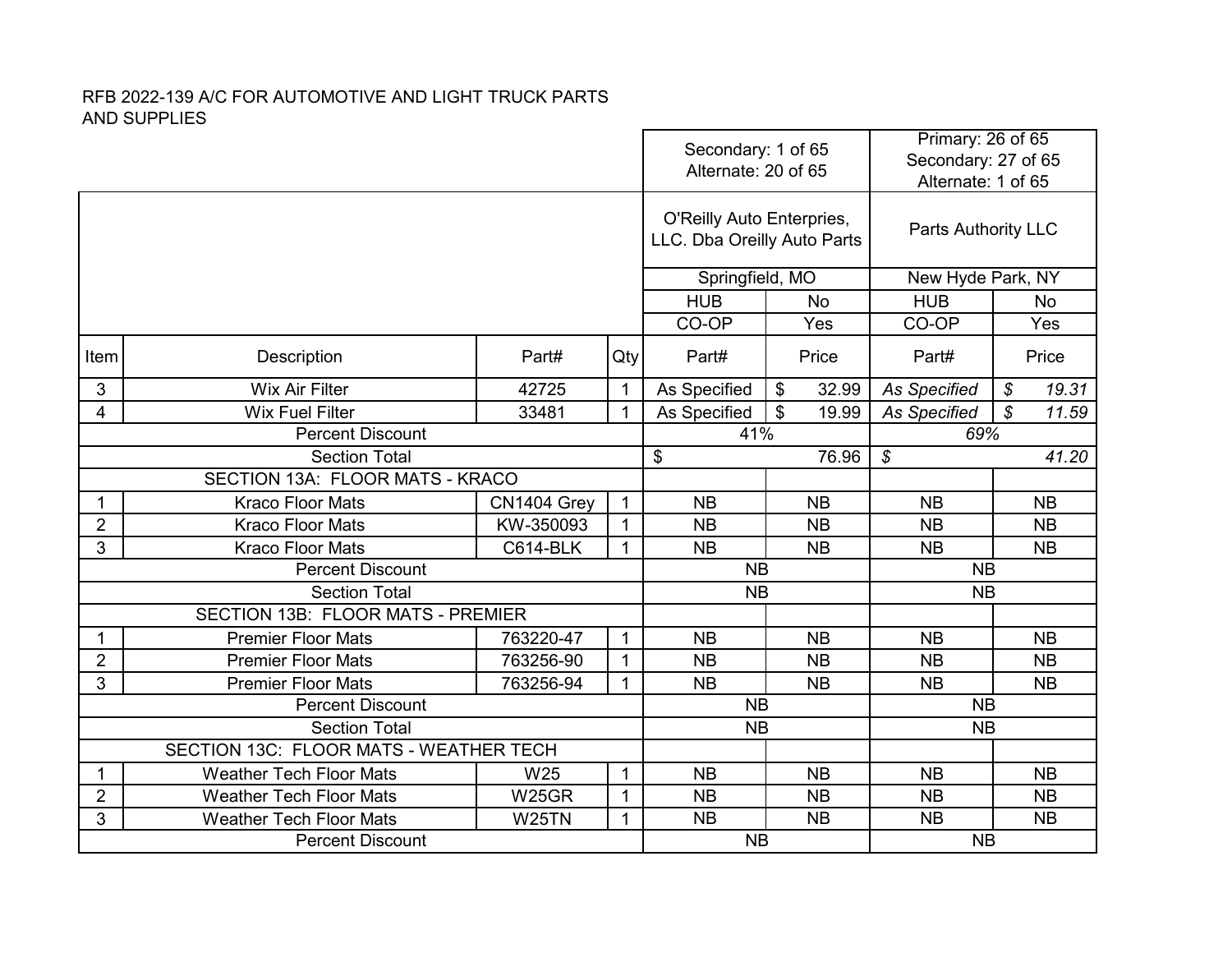|                                        |                                                                 |                | Secondary: 1 of 65<br>Alternate: 20 of 65 |                                                          | Primary: 26 of 65<br>Secondary: 27 of 65<br>Alternate: 1 of 65 |                            |                        |
|----------------------------------------|-----------------------------------------------------------------|----------------|-------------------------------------------|----------------------------------------------------------|----------------------------------------------------------------|----------------------------|------------------------|
|                                        |                                                                 |                |                                           | O'Reilly Auto Enterpries,<br>LLC. Dba Oreilly Auto Parts |                                                                | <b>Parts Authority LLC</b> |                        |
|                                        |                                                                 |                |                                           | Springfield, MO                                          |                                                                | New Hyde Park, NY          |                        |
|                                        |                                                                 |                |                                           | <b>HUB</b>                                               | <b>No</b>                                                      | <b>HUB</b>                 | <b>No</b>              |
|                                        |                                                                 |                |                                           | CO-OP                                                    | Yes                                                            | CO-OP                      | Yes                    |
| Item                                   | Description                                                     | Part#          | Qty                                       | Part#                                                    | Price                                                          | Part#                      | Price                  |
|                                        | <b>Section Total</b>                                            |                |                                           | <b>NB</b>                                                |                                                                | <b>NB</b>                  |                        |
|                                        | SECTION 14A: FUEL SYSTEMS - ACDELCO                             |                |                                           |                                                          |                                                                |                            |                        |
| 1                                      | <b>ACDelco Throttle Body</b>                                    | 217-3151       | $\mathbf{1}$                              | As Specified                                             | <b>NB</b>                                                      | <b>As Specified</b>        | 210.51<br>\$           |
| $\overline{2}$                         | <b>ACDelco Fuel Pump &amp; Sender</b>                           | MU-2314        | $\mathbf{1}$                              | As Specified                                             | <b>NB</b>                                                      | <b>As Specified</b>        | 191.80<br>\$           |
| 3                                      | <b>ACDelco Fuel Pressure Sensor</b><br>13516496<br>$\mathbf{1}$ |                |                                           | As Specified                                             | <b>NB</b>                                                      | <b>As Specified</b>        | \$<br>36.13            |
|                                        | <b>Percent Discount</b>                                         | <b>NB</b>      |                                           | 64%                                                      |                                                                |                            |                        |
|                                        | <b>Section Total</b>                                            |                |                                           | <b>NB</b>                                                |                                                                | \$                         | 438.44                 |
| SECTION 14B: FUEL SYSTEMS - MOTORCRAFT |                                                                 |                |                                           |                                                          |                                                                |                            |                        |
|                                        |                                                                 |                |                                           |                                                          |                                                                |                            |                        |
| 1                                      | <b>Motorcraft Fuel Pump</b>                                     | <b>PFS-576</b> | $\mathbf 1$                               | <b>As Specified</b>                                      | \$<br>446.99                                                   | As Specified               | 529.20<br>\$           |
| $\overline{2}$                         | Motorcraft Fuel Inject                                          | CM-4889        | $\mathbf{1}$                              | <b>As Specified</b>                                      | \$<br>86.99                                                    | As Specified               | $\frac{1}{2}$<br>52.32 |
| 3                                      | Motorcraft "O" Ring                                             | CM-4717        | $\mathbf{1}$                              | <b>As Specified</b>                                      | $\mathcal{L}$<br>10.99                                         | As Specified               | \$<br>6.04             |
|                                        | <b>Percent Discount</b>                                         |                |                                           | 41%                                                      |                                                                | 60%                        |                        |
|                                        | <b>Section Total</b>                                            |                |                                           | $\mathcal{L}$                                            | 544.97                                                         | $\mathfrak{L}$             | 587.56                 |
|                                        | SECTION 15A: IGNITION - ACDELCO                                 |                |                                           |                                                          |                                                                |                            |                        |
| 1                                      | <b>ACDelco Wire Set</b>                                         | 758FF          | $\mathbf{1}$                              | <b>NB</b>                                                | <b>NB</b>                                                      | <b>As Specified</b>        | \$<br>46.53            |
| $\overline{2}$                         | <b>ACDelco Ignition coil</b>                                    | 12708496       | $\mathbf{1}$                              | <b>NB</b>                                                | <b>NB</b>                                                      | <b>As Specified</b>        | \$<br>66.60            |
| 3                                      | <b>ACDelco Camshaft Position Sensor</b>                         | 213-3826       | $\mathbf{1}$                              | <b>NB</b>                                                | <b>NB</b>                                                      | <b>As Specified</b>        | \$<br>34.42            |
|                                        | SECTION 15A: IGNITION - ACDELCO                                 |                |                                           |                                                          |                                                                |                            |                        |
|                                        | <b>Percent Discount</b>                                         |                |                                           | <b>NB</b>                                                |                                                                | 64%                        |                        |
|                                        | <b>Section Total</b><br>SECTION 15B: IGNITION - MOTORCRAFT      |                |                                           | <b>NB</b>                                                |                                                                | \$                         | 147.55                 |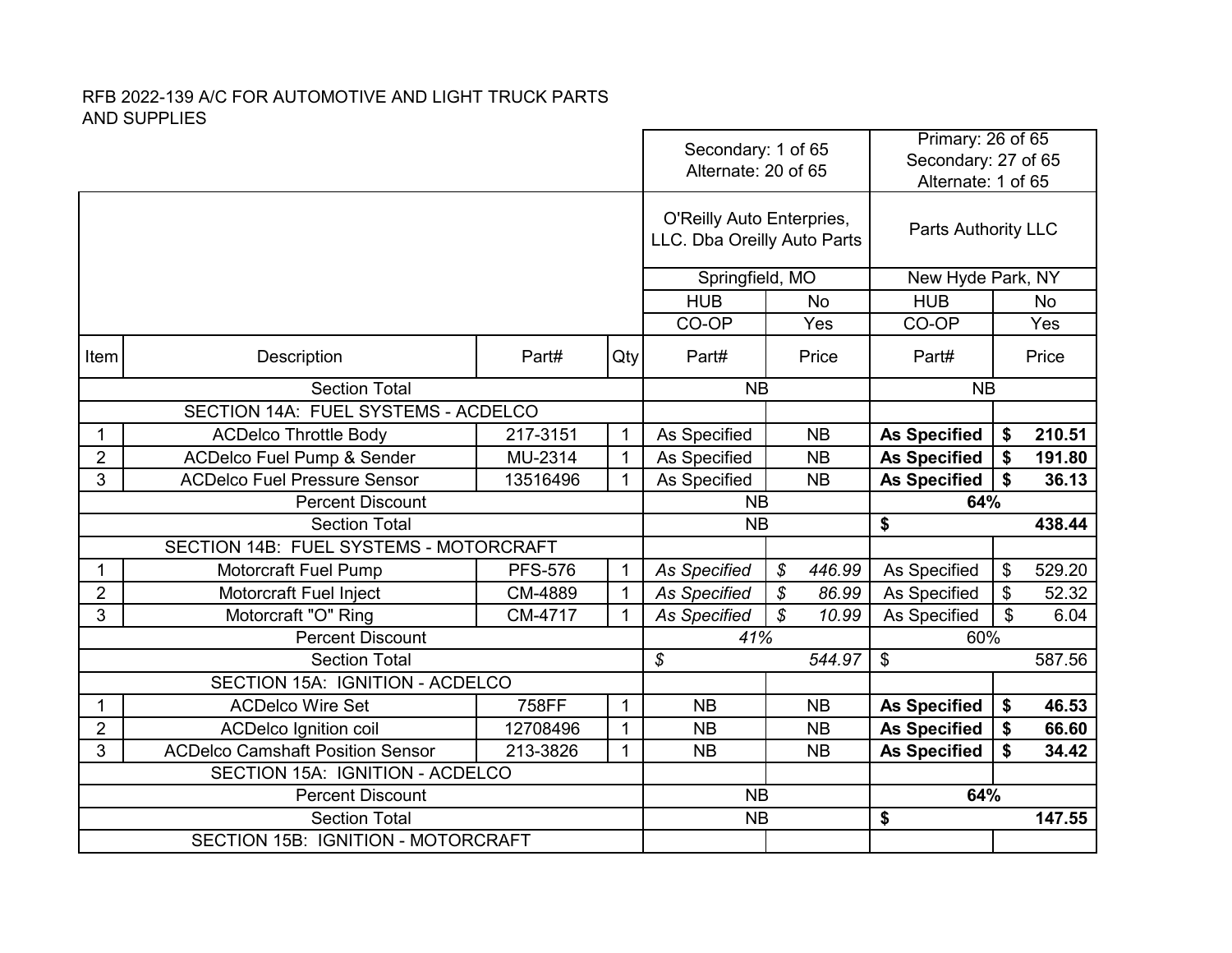|                |                                            |                    | Secondary: 1 of 65<br>Alternate: 20 of 65 |                                                          |           | Primary: 26 of 65<br>Secondary: 27 of 65<br>Alternate: 1 of 65 |                            |                            |           |
|----------------|--------------------------------------------|--------------------|-------------------------------------------|----------------------------------------------------------|-----------|----------------------------------------------------------------|----------------------------|----------------------------|-----------|
|                |                                            |                    |                                           | O'Reilly Auto Enterpries,<br>LLC. Dba Oreilly Auto Parts |           |                                                                | <b>Parts Authority LLC</b> |                            |           |
|                |                                            |                    |                                           | Springfield, MO                                          |           |                                                                | New Hyde Park, NY          |                            |           |
|                |                                            |                    |                                           | <b>HUB</b>                                               |           | <b>No</b>                                                      | <b>HUB</b>                 |                            | <b>No</b> |
|                |                                            |                    |                                           | CO-OP<br>Yes                                             |           | CO-OP                                                          |                            | Yes                        |           |
| Item           | Description                                | Part#<br>Qty       |                                           | Part#                                                    |           | Price                                                          | Part#                      |                            | Price     |
| 1              | <b>Motorcraft Coil</b>                     | <b>DG-508</b>      | $\mathbf{1}$                              | As Specified                                             | \$        | 79.99                                                          | <b>As Specified</b>        | \$                         | 40.44     |
| $\overline{2}$ | <b>Motorcraft Wire Set</b>                 | WR-6135            | $\mathbf{1}$                              | As Specified                                             | \$        | 11.99                                                          | <b>As Specified</b>        | $\boldsymbol{\mathcal{S}}$ | 7.30      |
| 3              | Motorcraft Oil Pressure Switch             | <b>SW1547B</b>     | $\mathbf{1}$                              | As Specified                                             | \$        | 34.99                                                          | <b>As Specified</b>        | $\boldsymbol{\mathcal{S}}$ | 22.56     |
| 4              | <b>Motorcraft Throttle Position Sensor</b> | DY-967             |                                           | As Specified                                             | \$        | 128.99                                                         | <b>As Specified</b>        | $\mathcal{S}$<br>52.68     |           |
|                | <b>Percent Discount</b>                    |                    |                                           |                                                          | 41%       |                                                                | 60%                        |                            |           |
|                | <b>Section Total</b>                       |                    |                                           | \$                                                       |           | 255.96                                                         | \$                         |                            | 122.98    |
|                | SECTION 16A: OEM PARTS - DODGE             |                    |                                           |                                                          |           |                                                                |                            |                            |           |
|                | <b>Blower Motor Dodge</b>                  | 05015869-AA        | $\mathbf{1}$                              | <b>NB</b>                                                |           | <b>NB</b>                                                      | <b>NB</b>                  |                            | <b>NB</b> |
| $\overline{2}$ | Handle Dodge                               | 55276237-AA        | $\mathbf{1}$                              | <b>NB</b>                                                |           | <b>NB</b>                                                      | <b>NB</b>                  |                            | <b>NB</b> |
| 3              | A/C Control Head Dodge                     | 5505709-AA         | $\mathbf{1}$                              | <b>NB</b>                                                |           | <b>NB</b>                                                      | <b>NB</b>                  |                            | <b>NB</b> |
| 4              | <b>Pinion Seal Dodge</b>                   | 5086789            | $\mathbf{1}$                              | <b>NB</b>                                                |           | <b>NB</b>                                                      | <b>NB</b>                  |                            | <b>NB</b> |
|                | <b>Percent Discount</b>                    |                    |                                           | <b>NB</b>                                                |           |                                                                | <b>NB</b>                  |                            |           |
|                | <b>Section Total</b>                       |                    |                                           | <b>NB</b>                                                |           |                                                                | <b>NB</b>                  |                            |           |
|                | <b>SECTION 16B: OEM PARTS - FORD</b>       |                    |                                           |                                                          |           |                                                                |                            |                            |           |
| 1              | <b>Ford Throttle Body</b>                  | 9W7Z-9E926-A       | $\mathbf 1$                               | <b>NB</b>                                                |           | <b>NB</b>                                                      | <b>NB</b>                  |                            | <b>NB</b> |
| $\overline{2}$ | <b>Ford Valve</b>                          | F81Z-9A153-AA<br>1 | <b>NB</b>                                 |                                                          | <b>NB</b> | <b>NB</b>                                                      |                            | <b>NB</b>                  |           |
|                | SECTION 16B: OEM PARTS - FORD              |                    |                                           |                                                          |           |                                                                |                            |                            |           |
| 3              | <b>Ford Power Window Switch</b>            | 5L1Z-14529-AA      | $\mathbf{1}$                              | <b>NB</b>                                                |           | <b>NB</b>                                                      | <b>NB</b>                  |                            | <b>NB</b> |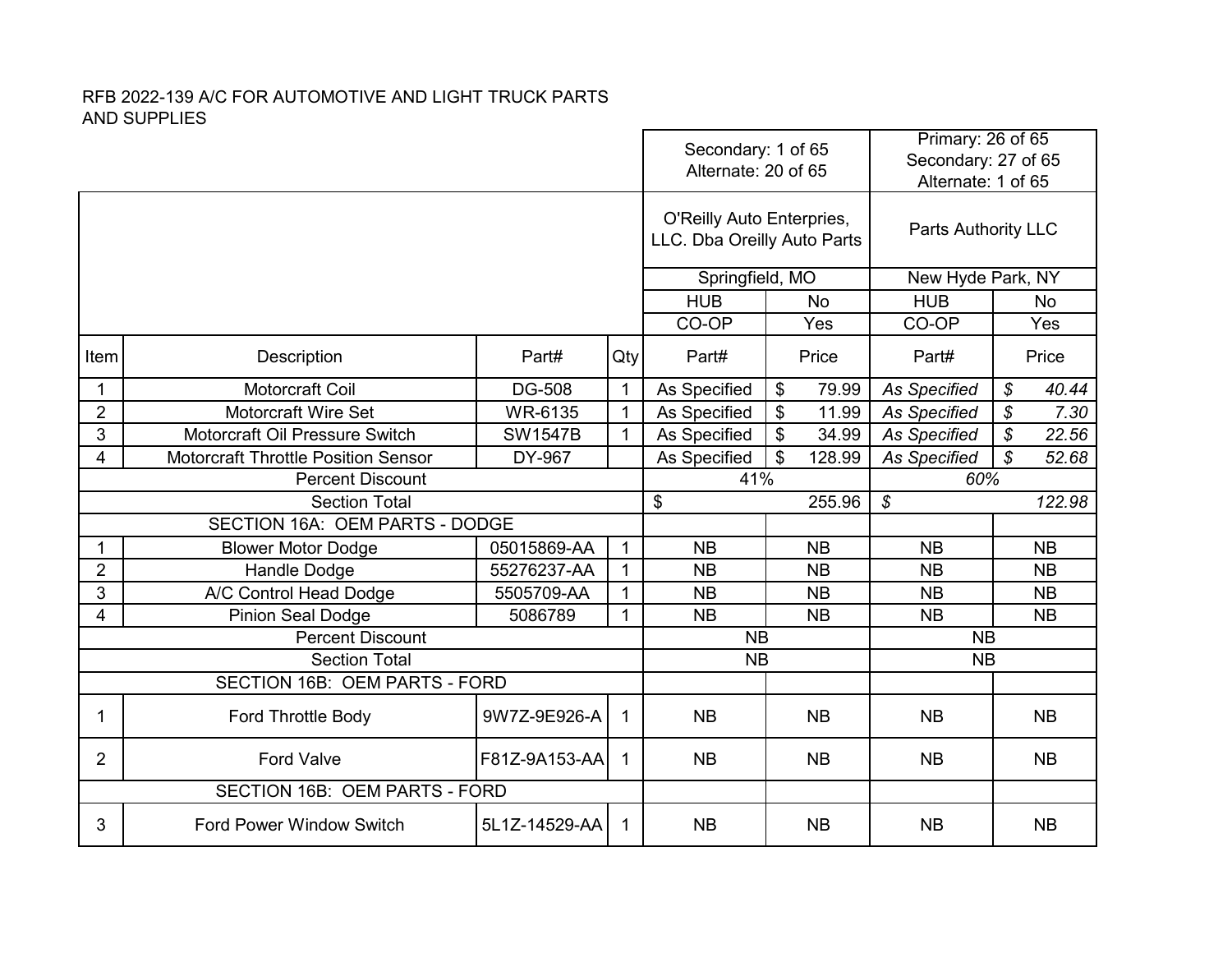|                |                                                             |                               | Secondary: 1 of 65<br>Alternate: 20 of 65 |                                                          | Primary: 26 of 65<br>Secondary: 27 of 65<br>Alternate: 1 of 65 |                            |           |  |
|----------------|-------------------------------------------------------------|-------------------------------|-------------------------------------------|----------------------------------------------------------|----------------------------------------------------------------|----------------------------|-----------|--|
|                |                                                             |                               |                                           | O'Reilly Auto Enterpries,<br>LLC. Dba Oreilly Auto Parts |                                                                | <b>Parts Authority LLC</b> |           |  |
|                |                                                             |                               |                                           | Springfield, MO                                          |                                                                | New Hyde Park, NY          |           |  |
|                |                                                             |                               |                                           | <b>HUB</b>                                               | <b>No</b>                                                      | <b>HUB</b>                 | <b>No</b> |  |
|                |                                                             |                               |                                           | CO-OP                                                    | Yes                                                            | CO-OP                      | Yes       |  |
| Item           | Description                                                 | Part#                         | Qty                                       | Part#                                                    | Price                                                          | Part#                      | Price     |  |
| 4              | Ford Jewel                                                  | BW1Z-10A936-<br>A             | $\mathbf{1}$                              | <b>NB</b>                                                | <b>NB</b>                                                      | <b>NB</b>                  | <b>NB</b> |  |
|                | <b>Percent Discount</b>                                     |                               | <b>NB</b>                                 |                                                          | <b>NB</b>                                                      |                            |           |  |
|                | <b>Section Total</b>                                        |                               |                                           | <b>NB</b>                                                |                                                                | <b>NB</b>                  |           |  |
|                | SECTION 16C: OEM PARTS - GENERAL MOTORS                     |                               |                                           |                                                          |                                                                |                            |           |  |
| 1              | <b>Heater Core General Motors</b>                           | 15232212                      | $\mathbf{1}$                              | <b>NB</b>                                                | <b>NB</b>                                                      | <b>NB</b>                  | <b>NB</b> |  |
| $\overline{2}$ | <b>Pressure Modulator Valve General Motors</b>              | 25879231                      | $\mathbf{1}$                              | <b>NB</b>                                                | <b>NB</b>                                                      | <b>NB</b>                  | <b>NB</b> |  |
| 3              | <b>Booter Assembly General Motors</b>                       | 84031702                      | $\mathbf{1}$                              | <b>NB</b>                                                | <b>NB</b>                                                      | <b>NB</b>                  | <b>NB</b> |  |
| 4              | <b>Remanufactured Transmission General</b><br><b>Motors</b> | 24279062                      | $\mathbf{1}$                              | <b>NB</b>                                                | <b>NB</b>                                                      | <b>NB</b>                  | <b>NB</b> |  |
|                | <b>Percent Discount</b>                                     |                               |                                           | <b>NB</b>                                                |                                                                | <b>NB</b>                  |           |  |
|                | <b>Section Total</b>                                        |                               |                                           | <b>NB</b>                                                |                                                                | <b>NB</b>                  |           |  |
|                | SECTION 16D: OEM PARTS - HONDA                              |                               |                                           |                                                          |                                                                |                            |           |  |
| 1              | Honda Base Mount                                            | $\mathbf 1$                   | <b>NB</b>                                 | <b>NB</b>                                                | <b>NB</b>                                                      | <b>NB</b>                  |           |  |
| $\overline{2}$ | Honda Sensor                                                | 37840-RJH-006<br>$\mathbf{1}$ | <b>NB</b>                                 | <b>NB</b>                                                | <b>NB</b>                                                      | <b>NB</b>                  |           |  |
|                |                                                             |                               |                                           |                                                          |                                                                |                            |           |  |

| <b>HONDA</b><br>16D:<br><b>OEM PARTS -</b><br><b>SECTION</b> |            |                      |  |           |           |           |           |
|--------------------------------------------------------------|------------|----------------------|--|-----------|-----------|-----------|-----------|
|                                                              | Honda Seal | 191213-P2F<br>$-A01$ |  | <b>NB</b> | <b>NB</b> | <b>NB</b> | <b>NB</b> |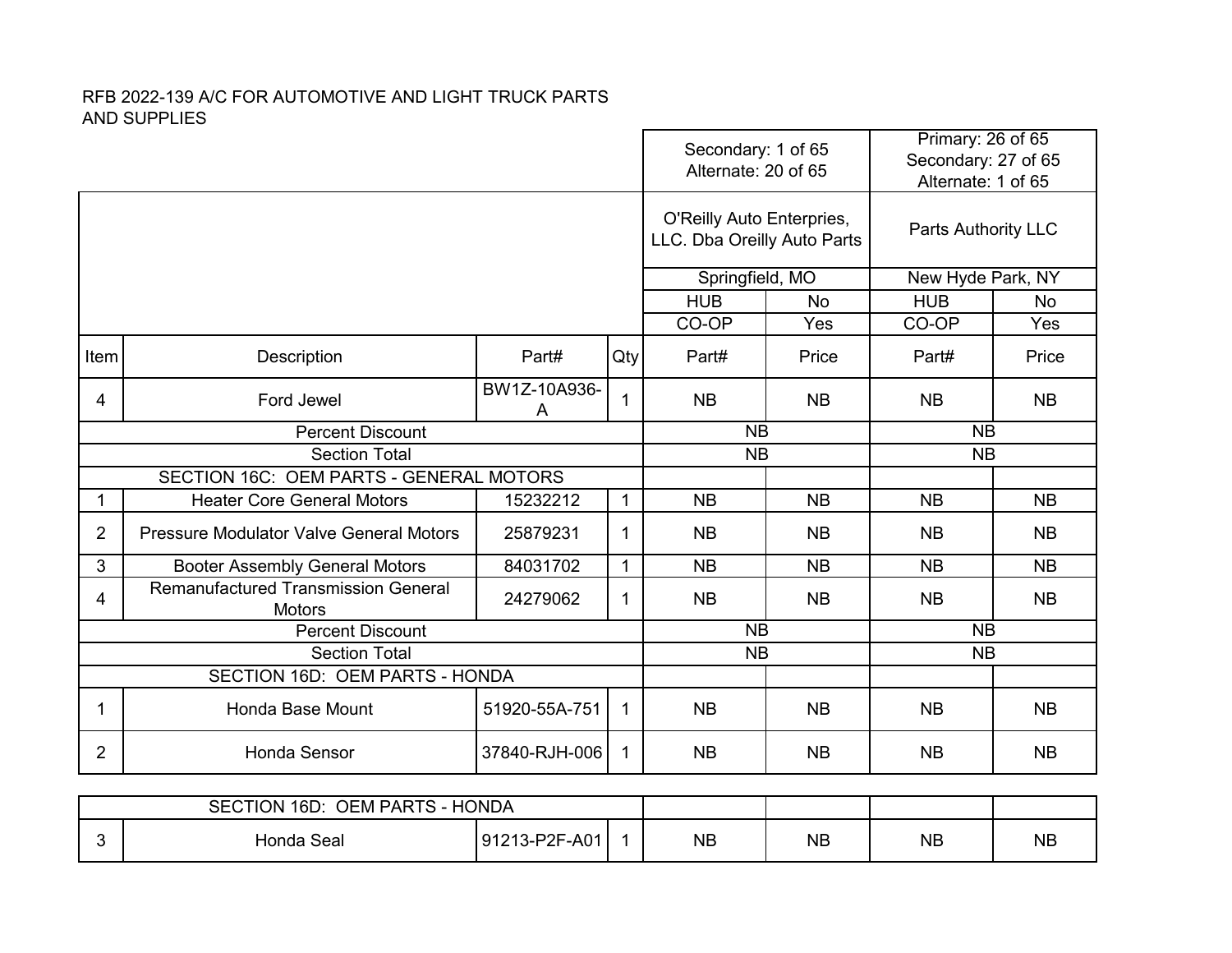|                |                                                   |               | Secondary: 1 of 65<br>Alternate: 20 of 65 |                                                          | Primary: 26 of 65<br>Secondary: 27 of 65<br>Alternate: 1 of 65 |                     |           |
|----------------|---------------------------------------------------|---------------|-------------------------------------------|----------------------------------------------------------|----------------------------------------------------------------|---------------------|-----------|
|                |                                                   |               |                                           | O'Reilly Auto Enterpries,<br>LLC. Dba Oreilly Auto Parts |                                                                | Parts Authority LLC |           |
|                |                                                   |               |                                           | Springfield, MO                                          |                                                                | New Hyde Park, NY   |           |
|                |                                                   |               |                                           | <b>HUB</b>                                               | <b>No</b>                                                      | <b>HUB</b>          | No        |
|                |                                                   |               |                                           | CO-OP                                                    | Yes                                                            | CO-OP               | Yes       |
| Item           | Description                                       | Part#         | Qty                                       | Part#                                                    | Price                                                          | Part#               | Price     |
| 4              | Honda Wheel Bearing Seal                          | 51726-55A-701 | $\mathbf{1}$                              | <b>NB</b>                                                | <b>NB</b>                                                      | <b>NB</b>           | <b>NB</b> |
|                | <b>Percent Discount</b>                           |               |                                           |                                                          | <b>NB</b>                                                      | <b>NB</b>           |           |
|                | Section Total                                     |               |                                           |                                                          | <b>NB</b>                                                      | <b>NB</b>           |           |
|                | SECTION 16E: OEM PARTS - HYUNDAI                  |               |                                           |                                                          |                                                                |                     |           |
| 1              | Rotor Hyundai                                     | 51712-C2000   | $\mathbf{1}$                              | <b>NB</b>                                                | <b>NB</b>                                                      | <b>NB</b>           | <b>NB</b> |
| $\overline{2}$ | Brake Caliper Hyundai                             | 58110-C2100   | $\mathbf{1}$                              | <b>NB</b>                                                | <b>NB</b>                                                      | <b>NB</b>           | <b>NB</b> |
| 3              | <b>Brake Pads Hyundai</b>                         | 58101-C2A10   | $\mathbf{1}$                              | <b>NB</b>                                                | <b>NB</b>                                                      | <b>NB</b>           | <b>NB</b> |
| 4              | Oil Filter Hyundai                                | 26300-35503   | $\mathbf{1}$                              | <b>NB</b>                                                | <b>NB</b>                                                      | <b>NB</b>           | <b>NB</b> |
|                | <b>Percent Discount</b>                           |               |                                           | <b>NB</b>                                                |                                                                | <b>NB</b>           |           |
|                | <b>Section Total</b>                              |               |                                           | <b>NB</b>                                                |                                                                | <b>NB</b>           |           |
|                | SECTION 16F: OEM PARTS - TOYOTA                   |               |                                           |                                                          |                                                                |                     |           |
| $\mathbf 1$    | <b>Toyota Fuel Tank</b>                           | 779910-33142  | $\mathbf{1}$                              | <b>NB</b>                                                | <b>NB</b>                                                      | <b>NB</b>           | <b>NB</b> |
| 2              | <b>Toyota Alternator</b>                          | 27060-0P14184 | $\mathbf 1$                               | <b>NB</b>                                                | <b>NB</b>                                                      | <b>NB</b>           | <b>NB</b> |
| 3              | <b>Toyota Triming Chain</b>                       | 13506-9H011   | $\mathbf{1}$                              | <b>NB</b>                                                | <b>NB</b>                                                      | <b>NB</b>           | <b>NB</b> |
| 4              | <b>Toyota Radiator Assembly</b>                   | 16410-AZ016   | $\mathbf{1}$                              | <b>NB</b>                                                | <b>NB</b>                                                      | <b>NB</b>           | <b>NB</b> |
|                | <b>Percent Discount</b>                           |               |                                           | <b>NB</b>                                                |                                                                | <b>NB</b>           |           |
|                | <b>Section Total</b>                              |               |                                           | <b>NB</b>                                                |                                                                | <b>NB</b>           |           |
|                | <b>SECTION 17A: SHOCKS &amp; STRUTS - ACDELCO</b> |               |                                           |                                                          |                                                                |                     |           |
| 1              | <b>ACDelco Front Shock</b>                        | 1             | <b>NB</b>                                 | <b>NB</b>                                                | <b>As Specified</b>                                            | 249.80<br>\$        |           |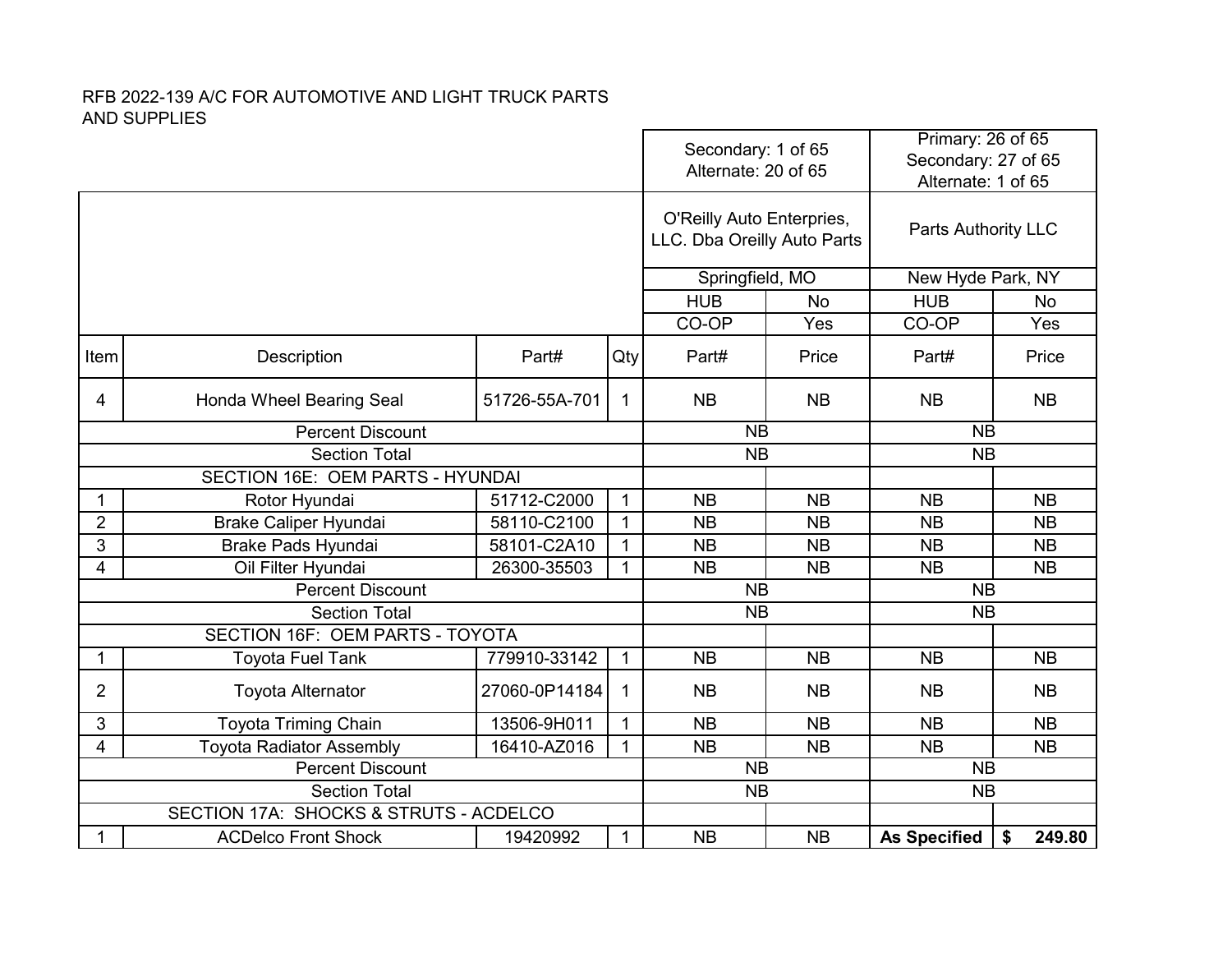|                |                                       |          |              | Secondary: 1 of 65<br>Alternate: 20 of 65                |              | Primary: 26 of 65<br>Secondary: 27 of 65<br>Alternate: 1 of 65 |              |  |
|----------------|---------------------------------------|----------|--------------|----------------------------------------------------------|--------------|----------------------------------------------------------------|--------------|--|
|                |                                       |          |              | O'Reilly Auto Enterpries,<br>LLC. Dba Oreilly Auto Parts |              | <b>Parts Authority LLC</b>                                     |              |  |
|                |                                       |          |              | Springfield, MO                                          |              | New Hyde Park, NY                                              |              |  |
|                |                                       |          |              | <b>HUB</b>                                               | <b>No</b>    | <b>HUB</b>                                                     | <b>No</b>    |  |
|                |                                       |          |              | CO-OP                                                    | Yes          | CO-OP                                                          | Yes          |  |
| Item           | Description                           | Part#    | Qty          | Part#                                                    | Price        | Part#                                                          | Price        |  |
| $\overline{2}$ | <b>ACDelco Front Shock</b>            | 19420491 | $\mathbf{1}$ | <b>NB</b>                                                | <b>NB</b>    | <b>As Specified</b>                                            | 264.56<br>\$ |  |
| 3              | <b>ACDelco Rear Shock</b>             | 580-428  | $\mathbf{1}$ | <b>NB</b>                                                | <b>NB</b>    | <b>As Specified</b>                                            | \$<br>520.05 |  |
| 4              | <b>ACDelco Rear Shock</b>             | 580-1090 | $\mathbf{1}$ | <b>NB</b>                                                | <b>NB</b>    | <b>As Specified</b>                                            | \$<br>252.24 |  |
|                | <b>Percent Discount</b>               |          |              | <b>NB</b>                                                |              | 64%                                                            |              |  |
|                | <b>Section Total</b>                  |          |              | <b>NB</b>                                                |              | \$                                                             | 1,286.65     |  |
|                | SECTION 17B: SHOCKS & STRUTS - KYB    |          |              |                                                          |              |                                                                |              |  |
| 1              | <b>KYB Front Shock</b>                | 3440068  | $\mathbf 1$  | Monroe 37240                                             | \$<br>81.99  | <b>As Specified</b>                                            | \$<br>48.98  |  |
| $\overline{2}$ | <b>KYB Rear Shock</b>                 | 555055   | 1            | Monroe<br>553001                                         | \$<br>105.99 | <b>As Specified</b>                                            | \$<br>60.50  |  |
| 3              | <b>KYB Front Shock</b>                | 551600   | 1            | Monroe 71346                                             | \$<br>164.99 | <b>As Specified</b>                                            | \$<br>66.55  |  |
| 4              | <b>KYB Rear Shock</b>                 | 345074   | 1            | Monroe<br>911533                                         | \$<br>85.99  | <b>As Specified</b>                                            | \$<br>55.91  |  |
|                | <b>Percent Discount</b>               |          |              | 41%                                                      |              | 68%                                                            |              |  |
|                | <b>Section Total</b>                  |          |              | \$                                                       | 438.96       | \$                                                             | 231.94       |  |
|                | SECTION 17C: SHOCKS & STRUTS - MONROE |          |              |                                                          |              |                                                                |              |  |
| 1              | <b>Monroe Shocks</b>                  | 58600    | $\mathbf{1}$ | As Specified                                             | \$<br>171.99 | <b>As Specified</b>                                            | 123.78<br>\$ |  |
| $\overline{2}$ | <b>Monroe Shocks</b>                  | 37064    | $\mathbf{1}$ | As Specified                                             | \$<br>81.99  | <b>As Specified</b>                                            | \$<br>36.43  |  |
| 3              | <b>Monroe Shocks</b>                  | 911164   | $\mathbf{1}$ | As Specified                                             | \$<br>82.99  | <b>As Specified</b>                                            | \$<br>48.19  |  |
|                | SECTION 17C: SHOCKS & STRUTS - MONROE |          |              |                                                          |              |                                                                |              |  |
| 4              | Monroe Shocks                         | 37062    | $\mathbf 1$  | As Specified                                             | \$<br>69.99  | <b>As Specified</b>                                            | \$<br>37.93  |  |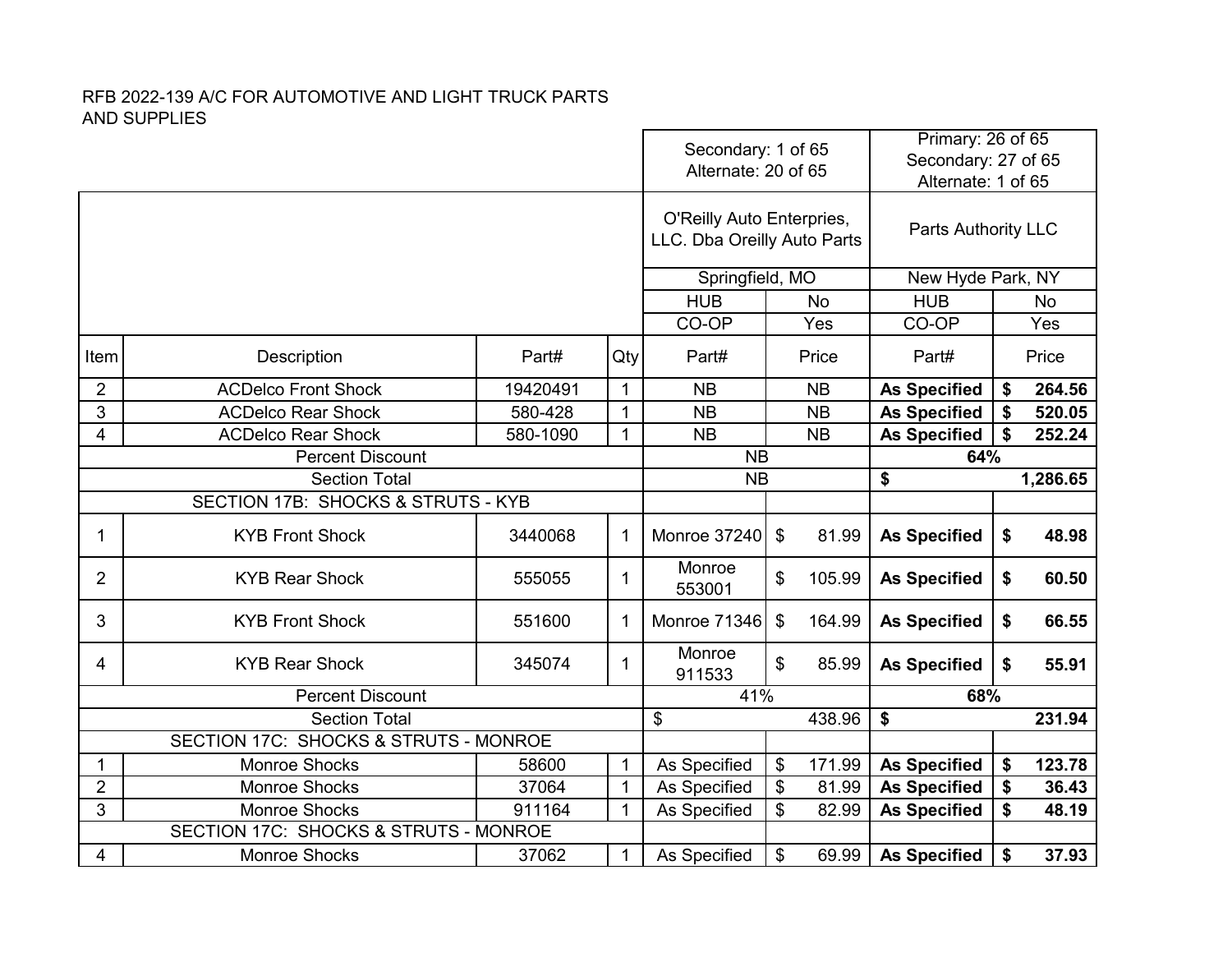|                |                                                             |                 | Secondary: 1 of 65<br>Alternate: 20 of 65 |                                                          | Primary: 26 of 65<br>Secondary: 27 of 65<br>Alternate: 1 of 65 |                     |                            |                            |        |
|----------------|-------------------------------------------------------------|-----------------|-------------------------------------------|----------------------------------------------------------|----------------------------------------------------------------|---------------------|----------------------------|----------------------------|--------|
|                |                                                             |                 |                                           | O'Reilly Auto Enterpries,<br>LLC. Dba Oreilly Auto Parts |                                                                |                     | <b>Parts Authority LLC</b> |                            |        |
|                |                                                             |                 |                                           | Springfield, MO                                          |                                                                |                     | New Hyde Park, NY          |                            |        |
|                |                                                             |                 |                                           | <b>HUB</b>                                               |                                                                | <b>No</b>           | <b>HUB</b>                 |                            | No     |
|                |                                                             |                 |                                           | CO-OP                                                    |                                                                | Yes                 | CO-OP                      |                            | Yes    |
| Item           | Description                                                 | Part#           | Qty                                       | Part#<br>Price                                           |                                                                |                     | Part#                      |                            | Price  |
|                | <b>Percent Discount</b>                                     |                 |                                           | 41%                                                      |                                                                |                     | 62%                        |                            |        |
|                | <b>Section Total</b>                                        |                 |                                           | \$                                                       |                                                                | 406.96              | \$                         |                            | 246.33 |
|                | SECTION 17D: SHOCKS & STRUTS - MOTORCRAFT                   |                 |                                           |                                                          |                                                                |                     |                            |                            |        |
| 1              | <b>Motorcraft Shocks</b>                                    | ASH-12307       | $\mathbf{1}$                              | As Specified                                             | \$                                                             | 59.99               | <b>As Specified</b>        | \$                         | 57.36  |
| $\overline{2}$ | <b>Motorcraft Shocks</b>                                    | ASH-12213       | $\mathbf{1}$                              | As Specified                                             | \$                                                             | 88.99               | <b>As Specified</b>        | \$                         | 57.06  |
| 3              | <b>Motorcraft Shocks</b>                                    | ASH-12214       | $\mathbf{1}$                              | As Specified                                             | \$                                                             | 95.99               | <b>As Specified</b>        | $\boldsymbol{\mathcal{S}}$ | 91.56  |
| 4              | Motorcraft Shocks                                           | <b>ASH-1255</b> | $\mathbf{1}$                              | As Specified                                             | \$                                                             | 114.99              | <b>As Specified</b>        | $\mathcal{S}$              | 88.56  |
|                | <b>Percent Discount</b>                                     |                 |                                           | 41%                                                      |                                                                |                     | 60%                        |                            |        |
|                | <b>Section Total</b>                                        |                 |                                           | \$                                                       |                                                                | 359.96              | \$                         |                            | 294.54 |
|                | SECTION 18A: SPARK PLUGS - ACDELCO                          |                 |                                           |                                                          |                                                                |                     |                            |                            |        |
| 1              | <b>ACDelco Spark Plug</b>                                   | 41-101          | $\mathbf{1}$                              | As Specified                                             | \$                                                             | 9.99                | <b>As Specified</b>        | \$                         | 6.48   |
| $\overline{2}$ | <b>ACDelco Spark Plug</b>                                   | 41-103          | $\mathbf{1}$                              | As Specified                                             | \$                                                             | 9.99                | <b>As Specified</b>        | \$                         | 6.48   |
| 3              | <b>ACDelco Spark Plug</b>                                   | 41-110          | $\mathbf{1}$                              | As Specified                                             | \$                                                             | 9.99                | <b>As Specified</b>        | \$                         | 6.48   |
| 4              | <b>ACDelco Spark Plug</b>                                   | 41-993          | $\mathbf{1}$                              | As Specified                                             | \$                                                             | 9.99                | <b>As Specified</b>        | \$                         | 6.48   |
|                | <b>Percent Discount</b>                                     |                 | 41%                                       |                                                          |                                                                | 64%                 |                            |                            |        |
|                | <b>Section Total</b>                                        | \$              |                                           | 39.96                                                    | \$                                                             |                     | 25.92                      |                            |        |
|                | SECTION 18B: SPARK PLUGS - CHAMPION IRIDIUM                 |                 |                                           |                                                          |                                                                |                     |                            |                            |        |
| 1              | $\mathbf{1}$<br>Champion Iridium Spark Plug<br>570          |                 |                                           |                                                          | \$                                                             | 4.49                | <b>As Specified</b>        | \$                         | 1.81   |
| $\overline{2}$ | Champion Iridium Spark Plug<br>9407<br>$\mathbf{1}$<br>9055 |                 |                                           |                                                          | \$                                                             | 9.99                | <b>As Specified</b>        | \$                         | 5.43   |
| 3              | Champion Iridium Spark Plug                                 | $\mathbf{1}$    | As Specified                              | \$                                                       | 9.99                                                           | <b>As Specified</b> | \$                         | 5.43                       |        |
|                | SECTION 18B: SPARK PLUGS - CHAMPION IRIDIUM                 |                 |                                           |                                                          |                                                                |                     |                            |                            |        |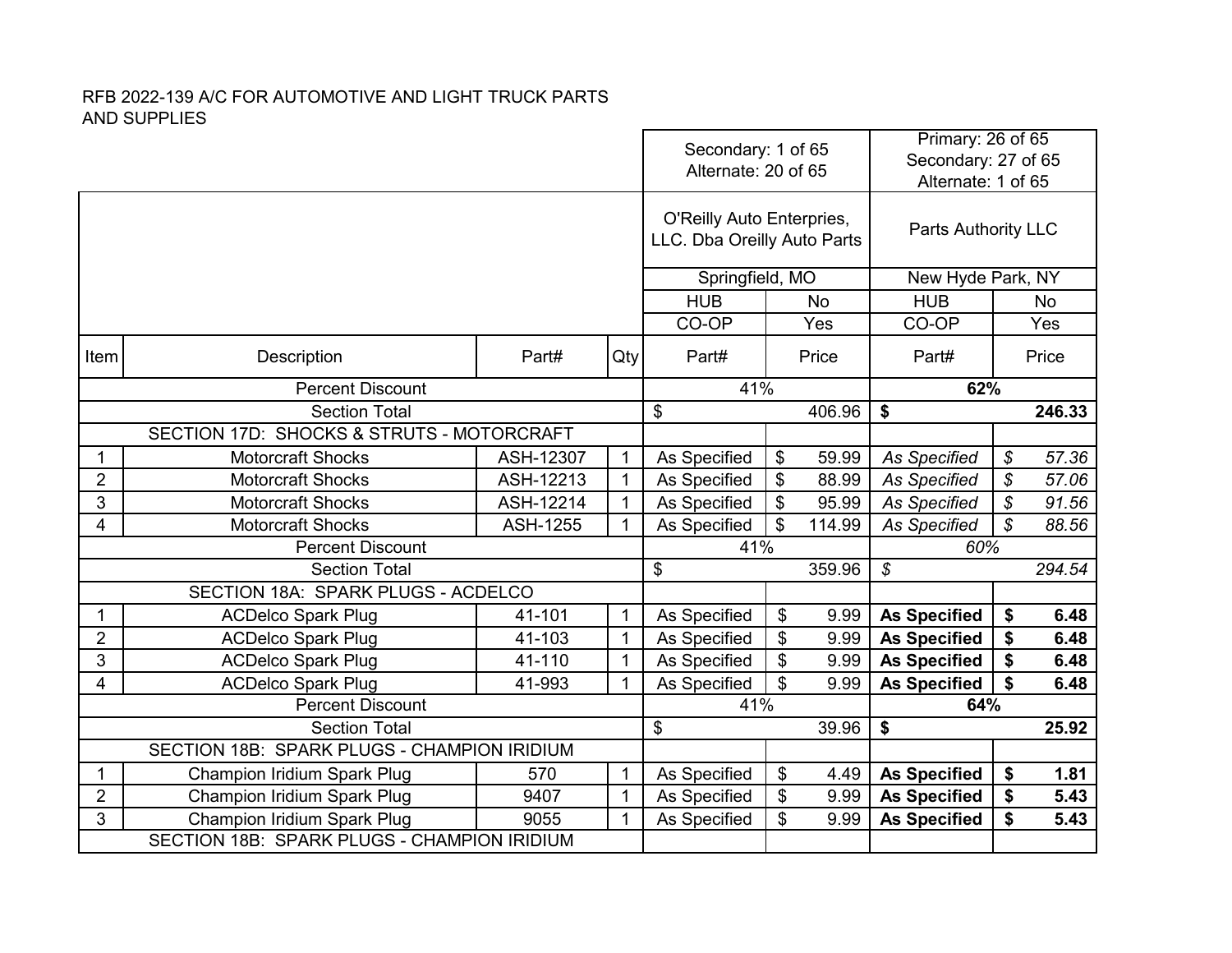|                |                                       |               |              | Secondary: 1 of 65<br>Alternate: 20 of 65                |    | Primary: 26 of 65<br>Secondary: 27 of 65<br>Alternate: 1 of 65 |                            |                            |       |
|----------------|---------------------------------------|---------------|--------------|----------------------------------------------------------|----|----------------------------------------------------------------|----------------------------|----------------------------|-------|
|                |                                       |               |              | O'Reilly Auto Enterpries,<br>LLC. Dba Oreilly Auto Parts |    |                                                                | Parts Authority LLC        |                            |       |
|                |                                       |               |              | Springfield, MO                                          |    |                                                                | New Hyde Park, NY          |                            |       |
|                |                                       |               |              | <b>HUB</b>                                               |    | No                                                             | <b>HUB</b>                 |                            | No    |
|                |                                       |               |              | CO-OP                                                    |    | Yes                                                            | CO-OP                      |                            | Yes   |
| Item           | Description                           | Part#         | Qty          | Part#                                                    |    | Price                                                          | Part#                      |                            | Price |
|                | <b>Percent Discount</b>               |               |              | 41%                                                      |    |                                                                | 64%                        |                            |       |
|                | <b>Section Total</b>                  |               |              | \$                                                       |    | 24.47                                                          | \$                         |                            | 12.67 |
|                | SECTION 18C: SPARK PLUGS - MOTORCRAFT |               |              |                                                          |    |                                                                |                            |                            |       |
| 1              | <b>Motrocraft Spark Plug</b>          | <b>SP493X</b> | $\mathbf{1}$ | As Specified                                             | \$ | 3.49                                                           | <b>As Specified</b>        | \$                         | 2.65  |
| $\overline{2}$ | <b>Motrocraft Spark Plug</b>          | <b>SP547X</b> | 1            | As Specified                                             | \$ | 13.99                                                          | <b>As Specified</b>        | $\boldsymbol{\mathcal{S}}$ | 9.95  |
| 3              | Motrocraft Spark Plug                 | <b>SP509X</b> | $\mathbf{1}$ | As Specified                                             | \$ | 10.99                                                          | <b>As Specified</b>        | $\mathcal{S}$              | 8.48  |
|                | Percent Discount                      |               |              | 41%                                                      |    |                                                                | 60%                        |                            |       |
|                | <b>Section Total</b>                  |               |              | \$                                                       |    | 28.47                                                          | $\mathcal{S}$              |                            | 21.08 |
|                | SECTION 18D: SPARK PLUGS - TOYOTA     |               |              |                                                          |    |                                                                |                            |                            |       |
| 1              | <b>Autolite Platinum Spark Plug</b>   | AP3923        | 1            | As Specified                                             | \$ | 3.99                                                           | <b>As Specified</b>        | \$                         | 2.27  |
| $\overline{2}$ | Denso Iridium Spark Plug              | 3297          | $\mathbf{1}$ | As Specified                                             | \$ | 9.99                                                           | <b>As Specified</b>        | $\boldsymbol{\mathcal{S}}$ | 9.64  |
| 3              | <b>NGK Copper Spark Plug</b>          | 5553          | 1            | As Specified                                             | \$ | 3.99                                                           | <b>As Specified</b>        | $\mathcal{S}$              | 1.74  |
|                | <b>Percent Discount</b>               |               |              | 41%                                                      |    |                                                                | 60%                        |                            |       |
|                | <b>Section Total</b>                  |               |              | \$                                                       |    | 17.97                                                          | $\boldsymbol{\mathcal{S}}$ |                            | 13.65 |
|                | SECTION 19A: WIPERS & BLADES - BOSCH  |               |              |                                                          |    |                                                                |                            |                            |       |
| 1              | <b>Bosch Wiper Blade</b>              | 26A           | 1            | As Specified                                             | \$ | 28.99                                                          | As Specified               | \$                         | 19.79 |
| $\overline{2}$ | <b>Bosch Wiper Blade</b>              | 16A           | $\mathbf{1}$ | As Specified                                             | \$ | 26.99                                                          | As Specified               | \$                         | 15.51 |
| 3              | <b>Bosch Wiper Blade</b>              | 41926         | $\mathbf{1}$ | As Specified                                             | \$ | 18.99                                                          | As Specified               | \$                         | 5.53  |
|                | <b>Percent Discount</b>               |               |              | 41%                                                      |    |                                                                | 68%                        |                            |       |
|                | <b>Section Total</b>                  |               |              | \$                                                       |    | 74.97                                                          | \$                         |                            | 40.83 |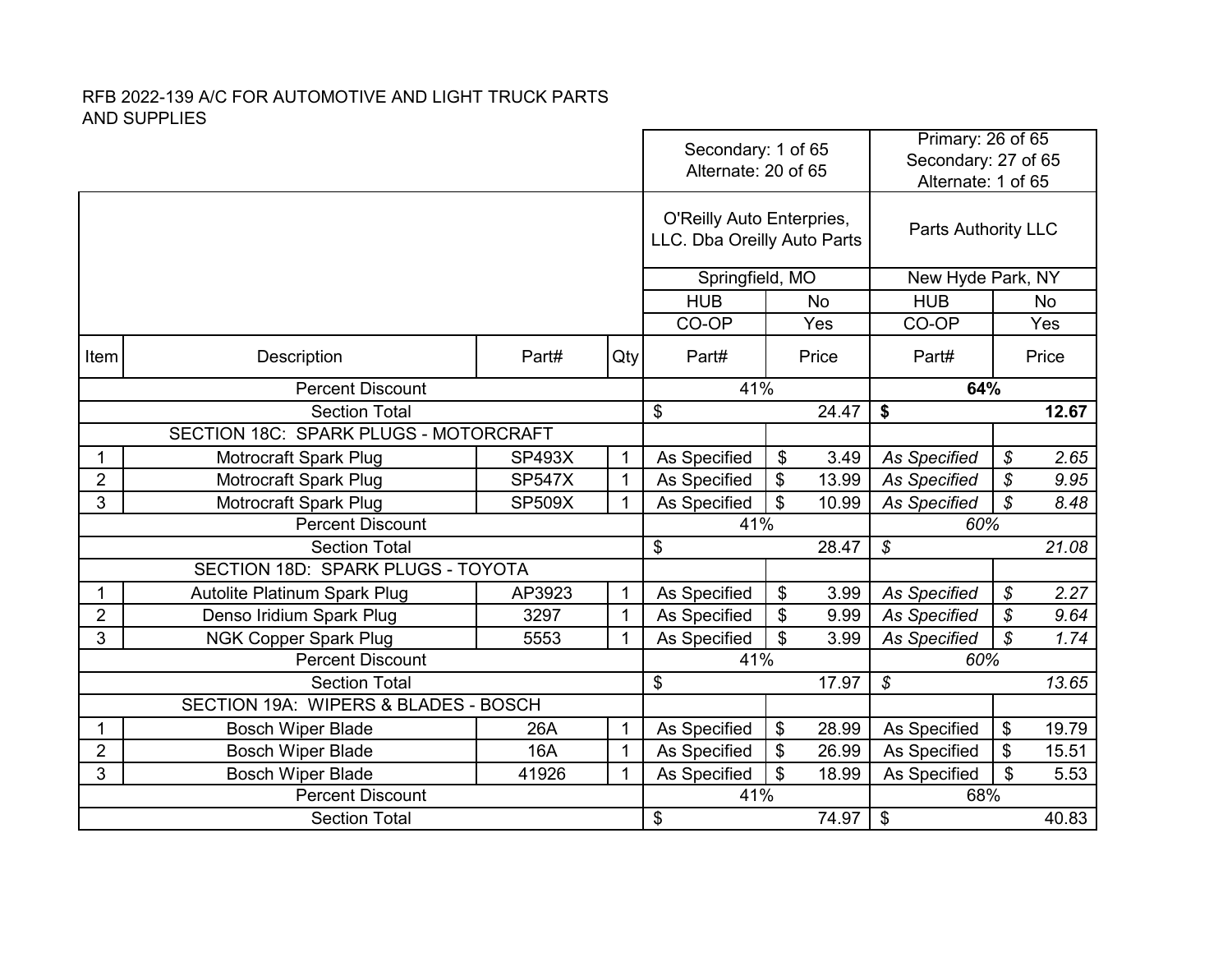|                                           |                                      | Secondary: 1 of 65<br>Alternate: 20 of 65 |     |                                                          |    |                   | Primary: 26 of 65<br>Secondary: 27 of 65<br>Alternate: 1 of 65 |                            |           |  |
|-------------------------------------------|--------------------------------------|-------------------------------------------|-----|----------------------------------------------------------|----|-------------------|----------------------------------------------------------------|----------------------------|-----------|--|
|                                           |                                      |                                           |     | O'Reilly Auto Enterpries,<br>LLC. Dba Oreilly Auto Parts |    |                   | Parts Authority LLC                                            |                            |           |  |
|                                           |                                      |                                           |     | Springfield, MO                                          |    | New Hyde Park, NY |                                                                |                            |           |  |
|                                           |                                      |                                           |     | <b>HUB</b>                                               |    | <b>No</b>         | <b>HUB</b>                                                     |                            | <b>No</b> |  |
|                                           |                                      |                                           |     | CO-OP                                                    |    | Yes               | CO-OP                                                          |                            | Yes       |  |
| Item                                      | Description                          | Part#                                     | Qty | Part#                                                    |    | Price             | Part#                                                          |                            | Price     |  |
| SECTION 19B: WIPERS & BLADES - MOTORCRAFT |                                      |                                           |     |                                                          |    |                   |                                                                |                            |           |  |
|                                           | Motorcraft Wiper Blade               | <b>WW1202A</b>                            | 1   | As Specified                                             | \$ | 19.99             | <b>As Specified</b>                                            | \$                         | 10.91     |  |
| $\overline{2}$                            | Motorcraft Wiper Blade               | <b>WW2046A</b>                            | 1   | As Specified                                             | \$ | 19.99             | <b>As Specified</b>                                            | \$                         | 10.91     |  |
| 3                                         | Motorcraft Wiper Blade               | <b>WW2705A</b>                            | 1   | As Specified                                             | \$ | 19.99             | <b>As Specified</b>                                            | \$                         | 10.91     |  |
| 4                                         | Motorcraft Wiper Blade               | <b>WW2200A</b>                            |     | As Specified                                             | \$ | 19.99             | <b>As Specified</b>                                            | \$                         | 10.91     |  |
|                                           | <b>Percent Discount</b>              |                                           |     | 41%                                                      |    |                   | 60%                                                            |                            |           |  |
|                                           | <b>Section Total</b>                 |                                           |     | \$                                                       |    | 79.96             | $\mathcal{S}$                                                  |                            | 43.64     |  |
|                                           | SECTION 19C: WIPERS & BLADES - TRICO |                                           |     |                                                          |    |                   |                                                                |                            |           |  |
|                                           | <b>Trico Wiper Blade</b>             | 31-180                                    | 1   | As Specified                                             | \$ | 4.49              | <b>As Specified</b>                                            | \$                         | 3.45      |  |
| $\overline{2}$                            | <b>Trico Wiper Blade</b>             | 31-200                                    | 1   | As Specified                                             | \$ | 4.49              | <b>As Specified</b>                                            | \$                         | 3.45      |  |
| 3                                         | <b>Trico Wiper Blade</b>             | 31-220                                    | 1   | As Specified                                             | \$ | 4.49              | <b>As Specified</b>                                            | \$                         | 3.88      |  |
| 4                                         | <b>Trico Wiper Blade</b>             | 31-260                                    | 1   | As Specified                                             | \$ | 6.99              | <b>As Specified</b>                                            | $\boldsymbol{\mathcal{S}}$ | 7.37      |  |
|                                           | <b>Percent Discount</b>              |                                           |     | 41%                                                      |    |                   | 71%                                                            |                            |           |  |
|                                           | <b>Section Total</b>                 |                                           |     | \$                                                       |    | 20.46             | \$                                                             |                            | 18.15     |  |

Notes: Response from XL Parts LLC is deemed non-responsive for failing to sign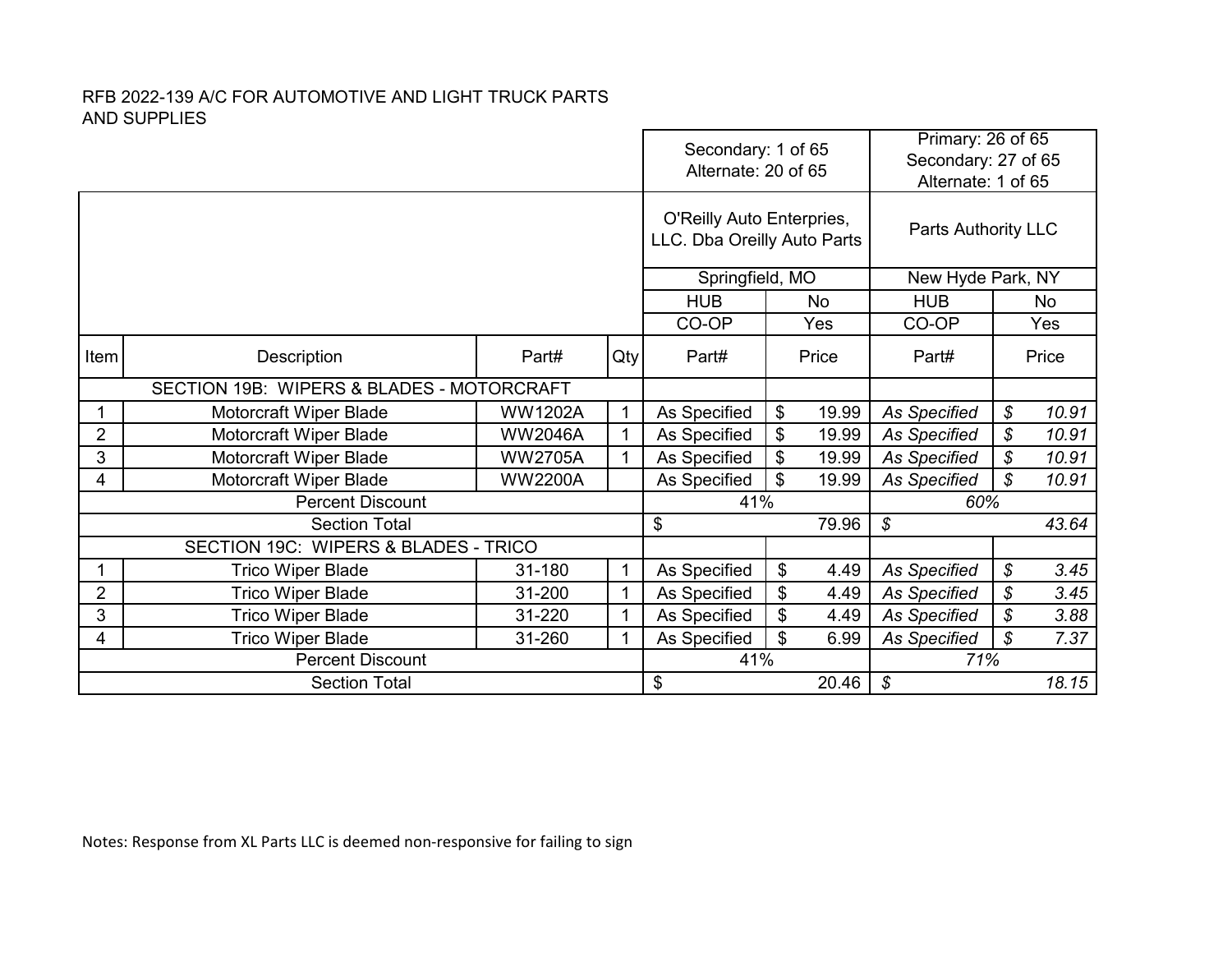|             |                    |       |     | Secondary: 1 of 65<br>Alternate: 20 of 65                |       | Primary: 26 of 65<br>Secondary: 27 of 65<br>Alternate: 1 of 65 |       |  |  |
|-------------|--------------------|-------|-----|----------------------------------------------------------|-------|----------------------------------------------------------------|-------|--|--|
|             |                    |       |     | O'Reilly Auto Enterpries,<br>LLC. Dba Oreilly Auto Parts |       | Parts Authority LLC                                            |       |  |  |
|             |                    |       |     | Springfield, MO                                          |       | New Hyde Park, NY                                              |       |  |  |
|             |                    |       |     | <b>HUB</b>                                               | No    | <b>HUB</b>                                                     | No    |  |  |
|             |                    |       |     | CO-OP                                                    | Yes   | CO-OP                                                          | Yes   |  |  |
| <b>Item</b> | <b>Description</b> | Part# | Qty | Part#                                                    | Price | Part#                                                          | Price |  |  |

the addendum as required.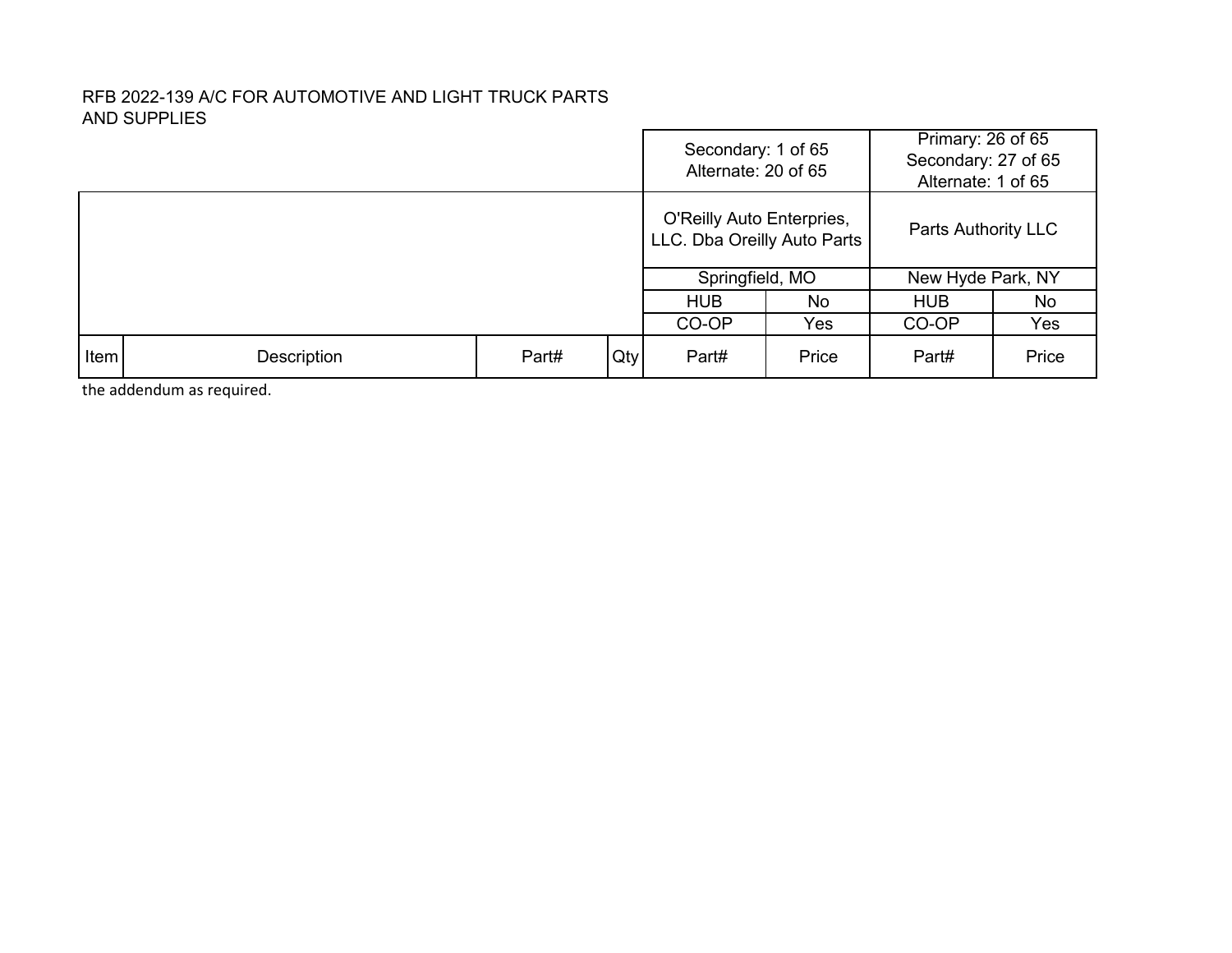|                         |                                         |                                    | Primary: 10 of 65 |                         |    |           |
|-------------------------|-----------------------------------------|------------------------------------|-------------------|-------------------------|----|-----------|
|                         |                                         |                                    |                   | Secondary: 4 of 65      |    |           |
|                         |                                         |                                    |                   | Alternate: 26 of 65     |    |           |
|                         |                                         |                                    |                   | Southwest International |    |           |
|                         |                                         |                                    |                   | Trucks Inc.             |    |           |
|                         |                                         |                                    |                   |                         |    |           |
|                         |                                         |                                    |                   | Fort Worth, TX          |    |           |
|                         |                                         |                                    |                   | <b>HUB</b>              |    | <b>No</b> |
|                         |                                         |                                    |                   | CO-OP                   |    | Yes       |
| Item                    | Description                             | Part#                              | Qty               | Part#                   |    | Price     |
|                         |                                         | SECTION 1A: HVAC SYSTEMS - ACDELCO |                   |                         |    |           |
| 1                       | <b>ACDelco Compressor</b>               | 19418181                           | 1                 | As Specified            | \$ | 369.03    |
| $\overline{2}$          | <b>ACDelco Blower Motor</b>             | 15-81683                           | 1                 | As Specified            | \$ | 289.00    |
| 3                       | <b>ACDelco Compressor</b>               | 15-22232                           | 1                 | As Specified            | \$ | 656.80    |
| $\overline{4}$          | <b>ACDelco A/C Compressor</b>           | 15-20941                           | 1                 | As Specified            | \$ | 736.00    |
| <b>Percent Discount</b> |                                         |                                    |                   | 20%                     |    |           |
|                         | <b>Section Total</b>                    |                                    |                   | $\overline{\mathbf{S}}$ |    | 2,050.83  |
|                         | SECTION 1B: HVAC SYSTEMS - FOUR SEASONS |                                    |                   |                         |    |           |
| 1                       | Four Seasons Blower Motor               | 75777                              | 1                 | As Specified            | \$ | 96.60     |
| $\overline{2}$          | <b>Four Seasons Condenser</b>           | 83902                              | 1                 | As Specified            | \$ | 168.24    |
| 3                       | <b>Four Seasons Blower Motor</b>        | 75736                              | 1                 | As Specified            | \$ | 99.79     |
|                         | <b>Percent Discount</b>                 |                                    |                   | 20%                     |    |           |
|                         | <b>Section Total</b>                    |                                    |                   | \$                      |    | 364.63    |
|                         | SECTION 1C: HVAC SYSTEMS - MOTORCRAFT   |                                    |                   |                         |    |           |
| 1                       | <b>Motorcraft Hose</b>                  | YF-3223                            | 1                 | As Specified            | \$ | 473.75    |
| $\overline{2}$          | <b>Motorcraft Condenser</b>             | YJ-564                             | 1                 | As Specified            | \$ | 928.58    |
| 3                       | <b>Motorcraft Orifice</b>               | <b>YG-343</b>                      | 1                 | As Specified            | \$ | 20.44     |
|                         |                                         |                                    |                   |                         |    |           |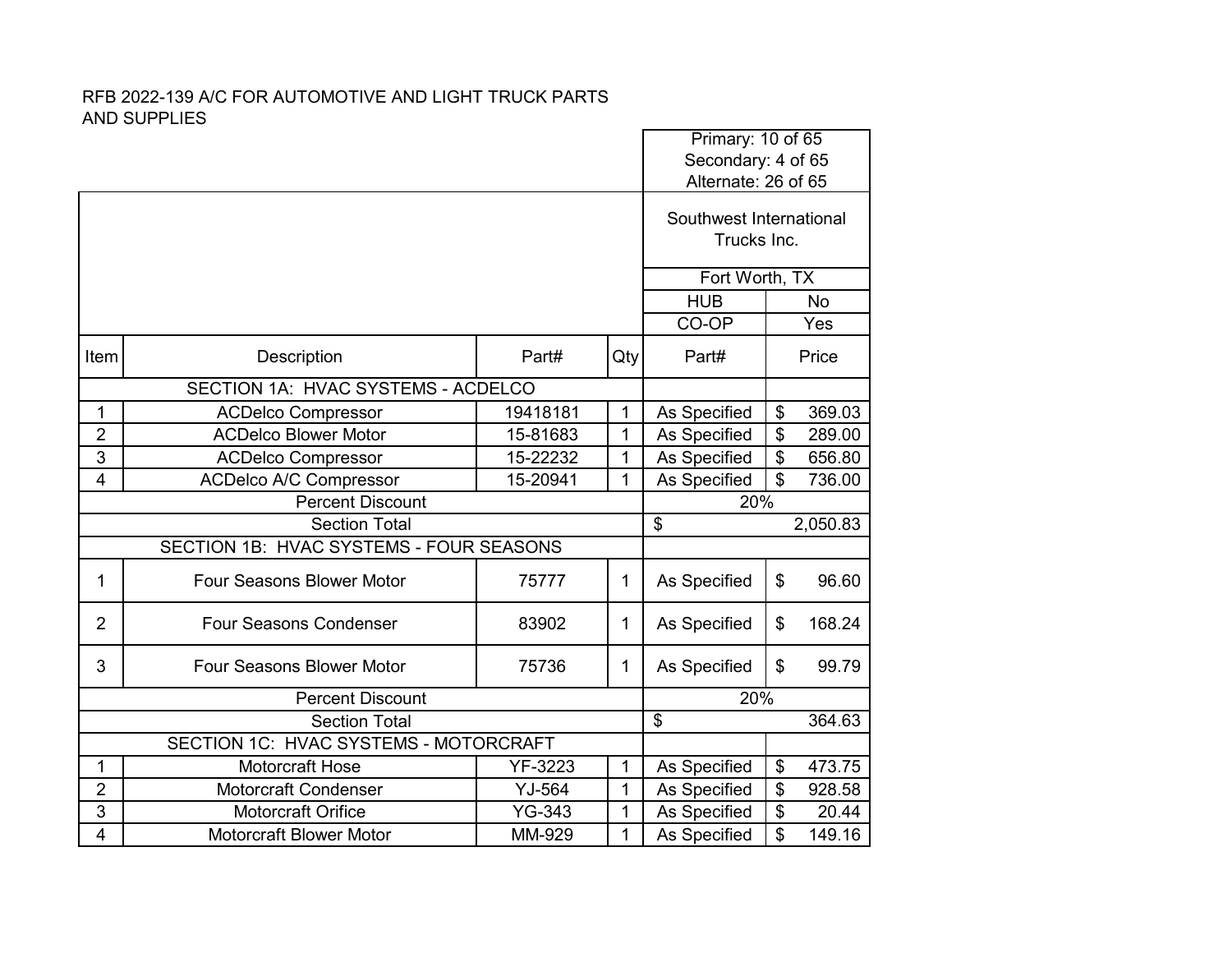|                |                                       |                    |                | Primary: 10 of 65<br>Secondary: 4 of 65<br>Alternate: 26 of 65 |                           |           |
|----------------|---------------------------------------|--------------------|----------------|----------------------------------------------------------------|---------------------------|-----------|
|                |                                       |                    |                |                                                                |                           |           |
|                |                                       |                    |                | Southwest International<br>Trucks Inc.                         |                           |           |
|                |                                       |                    |                | Fort Worth, TX                                                 |                           |           |
|                |                                       |                    |                | <b>HUB</b>                                                     |                           | <b>No</b> |
|                |                                       |                    |                | CO-OP                                                          |                           | Yes       |
| Item           | Description                           | Part#              | Qty            | Part#                                                          |                           | Price     |
|                | <b>Percent Discount</b>               |                    | $\mathfrak{L}$ |                                                                | 20.00                     |           |
|                | SECTION 1C: HVAC SYSTEMS - MOTORCRAFT |                    |                |                                                                |                           |           |
|                | <b>Section Total</b>                  | \$<br>1,571.93     |                |                                                                |                           |           |
|                | SECTION 2A: ELECTRICAL- ACDELCO       |                    |                |                                                                |                           |           |
| 1              | <b>ACDelco Alternator</b>             | 25877026           | $\mathbf 1$    | As Specified                                                   | \$                        | 626.91    |
| $\overline{2}$ | <b>ACDelco Alternator</b>             | 335-1236           | 1              | As Specified                                                   | $\boldsymbol{\mathsf{S}}$ | 333.44    |
| 3              | <b>ACDelco Alternator</b>             | 3342396A           | 1              | As Specified                                                   | \$                        | 163.84    |
|                | <b>Percent Discount</b>               |                    |                | 20%                                                            |                           |           |
|                | <b>Section Total</b>                  |                    |                | \$<br>1,124.19                                                 |                           |           |
|                | SECTION 2B: ELECTRICAL - MOTORCRAFT   |                    |                |                                                                |                           |           |
| 1              | <b>Motorcraft Alternator</b>          | <b>GLV-8886-RM</b> | 1              | As Specified                                                   | $\frac{1}{2}$             | 450.12    |
| 3              | <b>Motorcraft Alternator</b>          | GL-8854            | $\mathbf{1}$   | As Specified                                                   | $\boldsymbol{\mathsf{S}}$ | 723.19    |
| 4              | <b>Motorcraft Alternator</b>          | GL-8665            | 1              | As Specified                                                   | $\mathfrak{P}$            | 597.51    |
|                | <b>Percent Discount</b>               |                    |                | 20%                                                            |                           |           |
|                | <b>Section Total</b>                  |                    |                | $\overline{\mathbf{S}}$                                        |                           | 1,770.82  |
|                | SECTION 2C: ELECTRICAL - ULTIMA       |                    |                |                                                                |                           |           |
| 1              | <b>Ultima Alternator</b>              | 13893              | 1              | As Specified                                                   | \$                        | 221.19    |
| $\overline{2}$ | <b>Ultima Alternator</b>              | 391614             | $\mathbf{1}$   | As Specified                                                   | \$                        | 216.00    |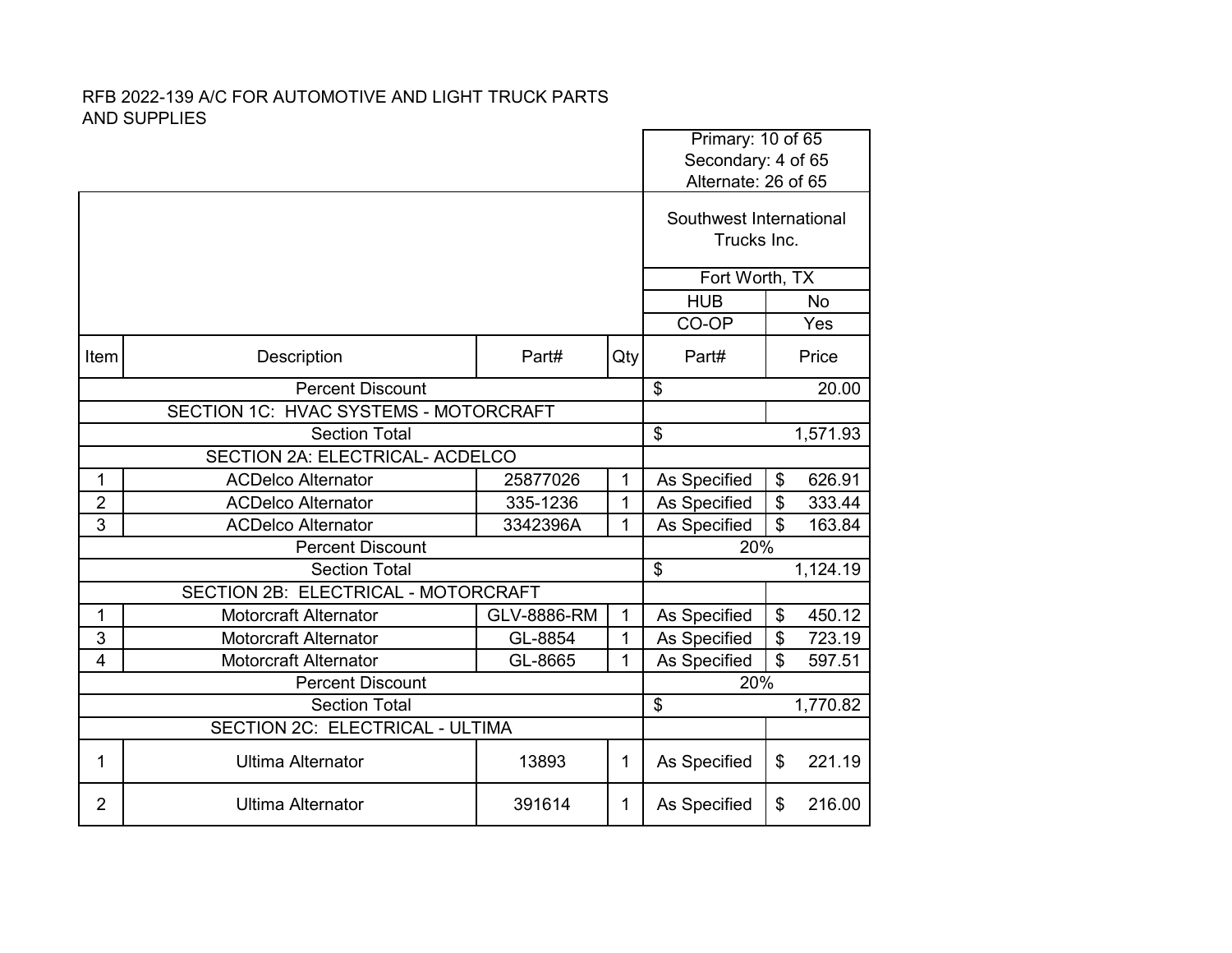|      |                          |       |     | Primary: 10 of 65<br>Secondary: 4 of 65<br>Alternate: 26 of 65 |    |        |  |
|------|--------------------------|-------|-----|----------------------------------------------------------------|----|--------|--|
|      |                          |       |     | Southwest International<br>Trucks Inc.                         |    |        |  |
|      |                          |       |     | Fort Worth, TX                                                 |    |        |  |
|      |                          |       |     | <b>HUB</b>                                                     |    | No     |  |
|      |                          |       |     | CO-OP                                                          |    | Yes    |  |
| Item | Description              | Part# | Qty | Part#                                                          |    | Price  |  |
| 3    | <b>Ultima Alternator</b> | 13867 | 1   | As Specified                                                   | \$ | 240.00 |  |

|                | SECTION 2C: ELECTRICAL - ULTIMA         |               |   |              |    |          |
|----------------|-----------------------------------------|---------------|---|--------------|----|----------|
| 4              | <b>Ultima Alternator</b>                | 3345611       | 1 | As Specified | \$ | 232.00   |
|                | <b>Percent Discount</b>                 |               |   | \$           |    | 20.00    |
|                | <b>Section Total</b>                    |               |   | \$           |    | 909.19   |
|                | SECTION 3A: BATTERY - ACDELCO           |               |   |              |    |          |
|                | <b>ACDelco Battery</b>                  | 31G950T       | 1 | As Specified | \$ | 252.95   |
| $\overline{2}$ | <b>ACDelco Battery</b>                  | 90PS          | 1 | As Specified | \$ | 182.23   |
| 3              | <b>ACDelco Battery</b>                  | 49AGM         | 1 | As Specified | \$ | 338.63   |
| 4              | <b>ACDelco Battery</b>                  | 78AGM         |   | As Specified | \$ | 233.59   |
|                | <b>Percent Discount</b>                 |               |   | 20%          |    |          |
|                | <b>Section Total</b>                    |               |   | \$           |    | 1,007.40 |
|                | <b>SECTION 3B: BATTERY - INTERSTATE</b> |               |   |              |    |          |
| 1              | <b>Interstate Battery</b>               | <b>MTP-65</b> | 1 | As Specified | \$ | 272.00   |
| $\overline{2}$ | <b>Interstate Battery</b>               | 31P-MHD       | 1 | As Specified | \$ | 272.00   |
| 3              | <b>Interstate Battery</b>               | MTP-48/H6     | 1 | As Specified | \$ | 272.00   |
| 4              | Interstate Battery                      | MTP-78DT      | 1 | As Specified | \$ | 272.00   |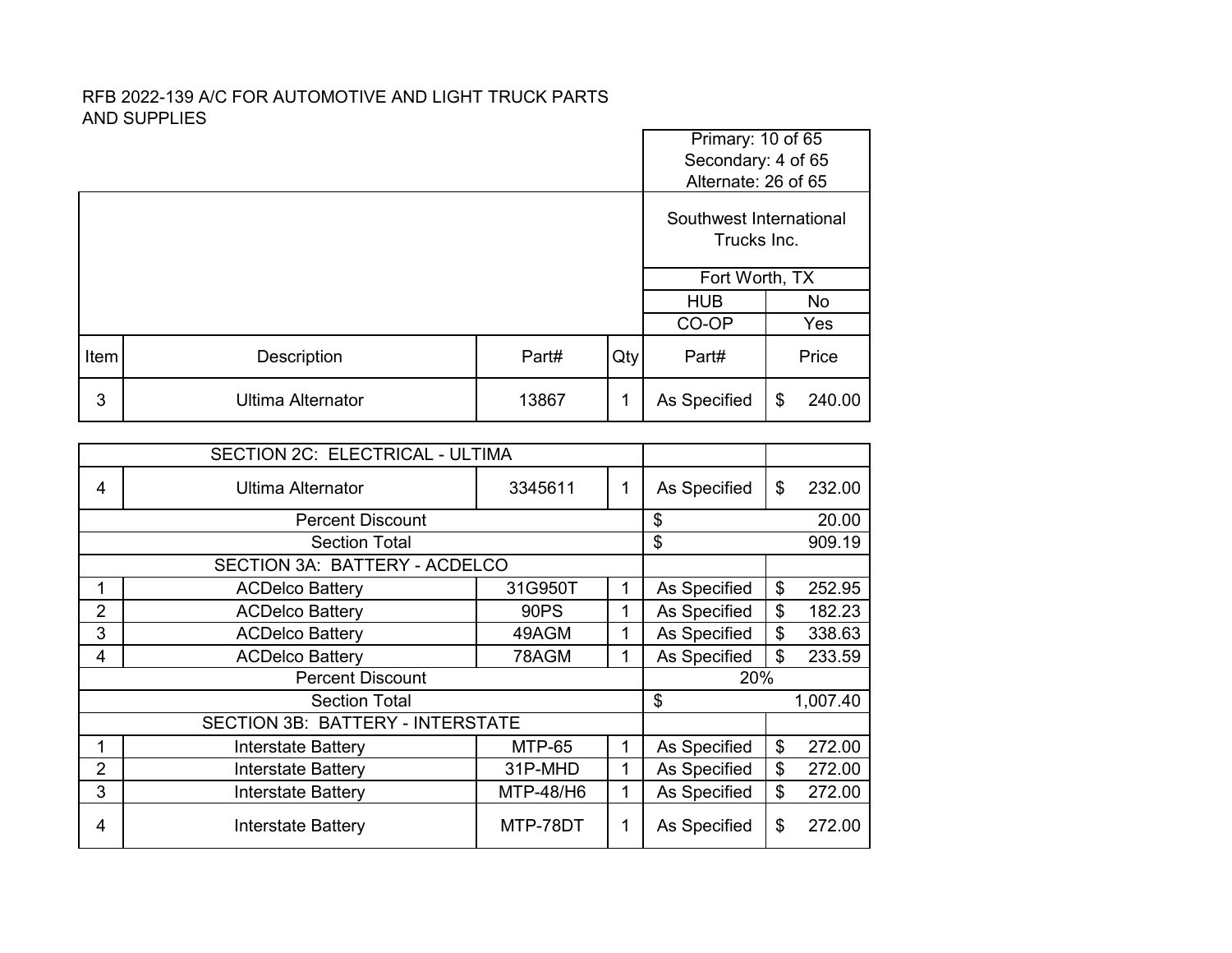|                |                                                  |                |              |                                        | Primary: 10 of 65<br>Secondary: 4 of 65 |           |  |
|----------------|--------------------------------------------------|----------------|--------------|----------------------------------------|-----------------------------------------|-----------|--|
|                |                                                  |                |              | Alternate: 26 of 65                    |                                         |           |  |
|                |                                                  |                |              | Southwest International<br>Trucks Inc. |                                         |           |  |
|                |                                                  |                |              |                                        |                                         |           |  |
|                |                                                  |                |              | Fort Worth, TX                         |                                         |           |  |
|                |                                                  |                |              | <b>HUB</b>                             |                                         | <b>No</b> |  |
|                |                                                  |                | CO-OP        |                                        | Yes                                     |           |  |
| Item           | Description                                      | Part#          | Qty          | Part#                                  |                                         | Price     |  |
|                | <b>Percent Discount</b>                          |                | 20%          |                                        |                                         |           |  |
|                | <b>Section Total</b>                             | \$             |              | 1,088.00                               |                                         |           |  |
|                | SECTION 3C: BATTERY - MOTORCRAFT                 |                |              |                                        |                                         |           |  |
| $\mathbf{1}$   | Motorcraft Battery                               | <b>BXL-34</b>  | $\mathbf{1}$ | As Specified                           | \$                                      | 213.59    |  |
|                | <b>SECTION 3C: BATTERY - MOTORCRAFT</b>          |                |              |                                        |                                         |           |  |
| $\overline{2}$ | Motorcraft Battery                               | BXT-65-650     | 1            | As Specified                           | \$                                      | 244.79    |  |
| 3              | <b>Motorcraft Battery</b>                        | BXT-65-750     | $\mathbf{1}$ | As Specified                           | $\mathfrak{P}$                          | 244.79    |  |
|                | <b>Percent Discount</b>                          |                |              | 20%                                    |                                         |           |  |
|                | <b>Section Total</b>                             |                |              | \$                                     |                                         | 703.17    |  |
|                | SECTION 4A: BEARINGS & SEALS - MOTORCRAFT        |                |              |                                        |                                         |           |  |
| 1              | <b>Motorcraft Seal</b>                           | <b>BRS-90</b>  | $\mathbf 1$  | As Specified                           | $\boldsymbol{\theta}$                   | 18.61     |  |
| $\overline{2}$ | <b>Motorcraft Seal</b>                           | <b>BRS-118</b> | 1            | As Specified                           | \$                                      | 28.27     |  |
| 3              | <b>Motorcraft Seal</b>                           | <b>BRS-124</b> | $\mathbf{1}$ | As Specified                           | \$                                      | 63.14     |  |
|                | <b>Percent Discount</b>                          |                |              | 20%                                    |                                         |           |  |
|                | <b>Section Total</b>                             |                |              | \$                                     |                                         | 110.02    |  |
|                | <b>SECTION 4B: BEARINGS &amp; SEALS - TIMKEN</b> |                |              |                                        |                                         |           |  |
| 1              | <b>Timken Seal</b>                               | 4764           | $\mathbf{1}$ | As Specified                           | $\frac{1}{2}$                           | 21.31     |  |
| $\overline{2}$ | <b>Timken Seal</b>                               | 3604           | 1            | As Specified                           | \$                                      | 29.38     |  |
| 3              | <b>Timken Seal</b>                               | 493291         | 1            | As Specified                           | \$                                      | 20.56     |  |
| $\overline{4}$ | <b>Timken Bearing</b>                            | 512154         | 1            | As Specified<br>20%                    | \$                                      | 94.68     |  |
|                | <b>Percent Discount</b>                          |                |              |                                        |                                         |           |  |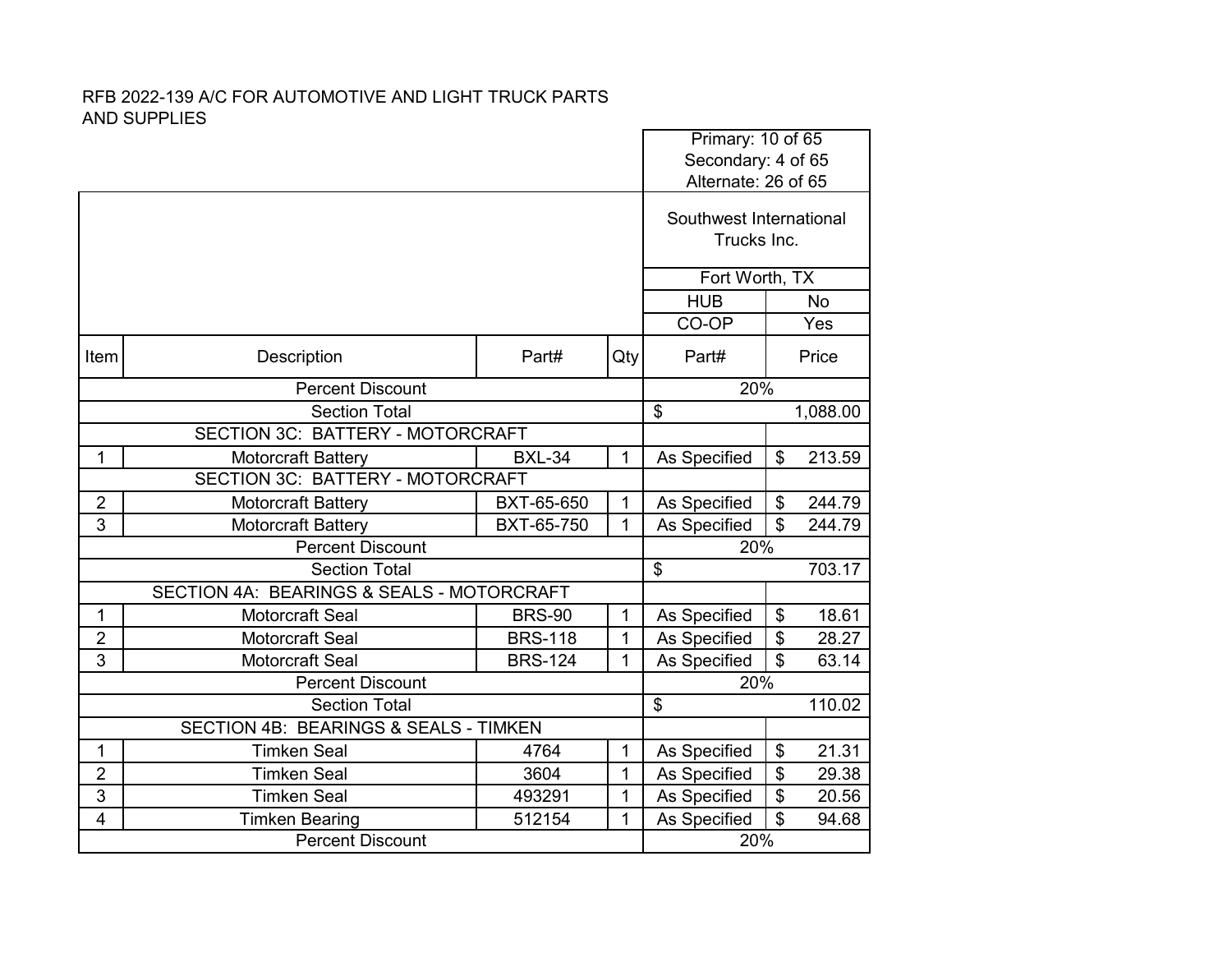|                         |                                        |              | Primary: 10 of 65 |                                           |                |           |
|-------------------------|----------------------------------------|--------------|-------------------|-------------------------------------------|----------------|-----------|
|                         |                                        |              |                   | Secondary: 4 of 65<br>Alternate: 26 of 65 |                |           |
|                         |                                        |              |                   | Southwest International<br>Trucks Inc.    |                |           |
|                         |                                        |              |                   | Fort Worth, TX                            |                |           |
|                         |                                        |              |                   | <b>HUB</b>                                |                | <b>No</b> |
|                         |                                        |              |                   | CO-OP                                     |                | Yes       |
| Item                    | Description                            | Part#        | Qty               | Part#                                     |                | Price     |
|                         | <b>Section Total</b>                   |              |                   | \$                                        |                | 165.93    |
|                         | SECTION 5A: BELTS & HOSES - ACDELCO    |              |                   |                                           |                |           |
| 1                       | <b>ACDelco Belt</b>                    | 6K935        | 1                 | As Specified                              | \$             | 86.54     |
| $\overline{2}$          | <b>ACDelco Belt</b>                    | 4K355-SF     | $\mathbf{1}$      | As Specified                              | \$             | 51.76     |
| 3                       | <b>ACDelco Belt</b>                    | 6K-923       | 1                 | As Specified                              | \$             | 82.06     |
|                         | SECTION 5A: BELTS & HOSES - ACDELCO    |              |                   |                                           |                |           |
| $\overline{4}$          | <b>ACDelco Belt</b>                    | 6K388        | $\mathbf{1}$      | As Specified                              | $\mathfrak{S}$ | 40.83     |
|                         | <b>Percent Discount</b>                |              |                   | 20%                                       |                |           |
|                         | <b>Section Total</b>                   |              |                   | \$                                        |                | 261.19    |
|                         | SECTION 5B: BELTS & HOSES - GATES      |              |                   |                                           |                |           |
| 1                       | <b>Gates Belt</b>                      | K-060935     | $\mathbf{1}$      | As Specified                              | \$             | 26.25     |
| $\overline{2}$          | <b>Gates Belt</b>                      | K-0403555-SF | 1                 | As Specified                              | \$             | 22.19     |
| 3                       | <b>Gates Belt</b>                      | K-060923     | $\mathbf{1}$      | As Specified                              | \$             | 35.19     |
| $\overline{4}$          | <b>Gates Belt</b>                      | K-0606388    | 1                 | As Specified                              | \$             | 13.66     |
|                         | <b>Percent Discount</b>                |              |                   | 31%                                       |                |           |
|                         | <b>Section Total</b>                   |              |                   | $\overline{\mathcal{E}}$                  |                | 97.29     |
|                         | SECTION 5C: BELTS & HOSES - MOTORCRAFT |              |                   |                                           |                |           |
| 1                       | <b>Motorcraft Belt</b>                 | JK6-455-C    | 1                 | As Specified                              | \$             | 43.80     |
| 3                       | <b>Motorcraft Belt</b>                 | JK6-914      | 1                 | As Specified                              | \$             | 93.65     |
| $\overline{\mathbf{4}}$ | Motorcraft Belt                        | JK6-926      | 1                 | As Specified                              | \$             | 96.84     |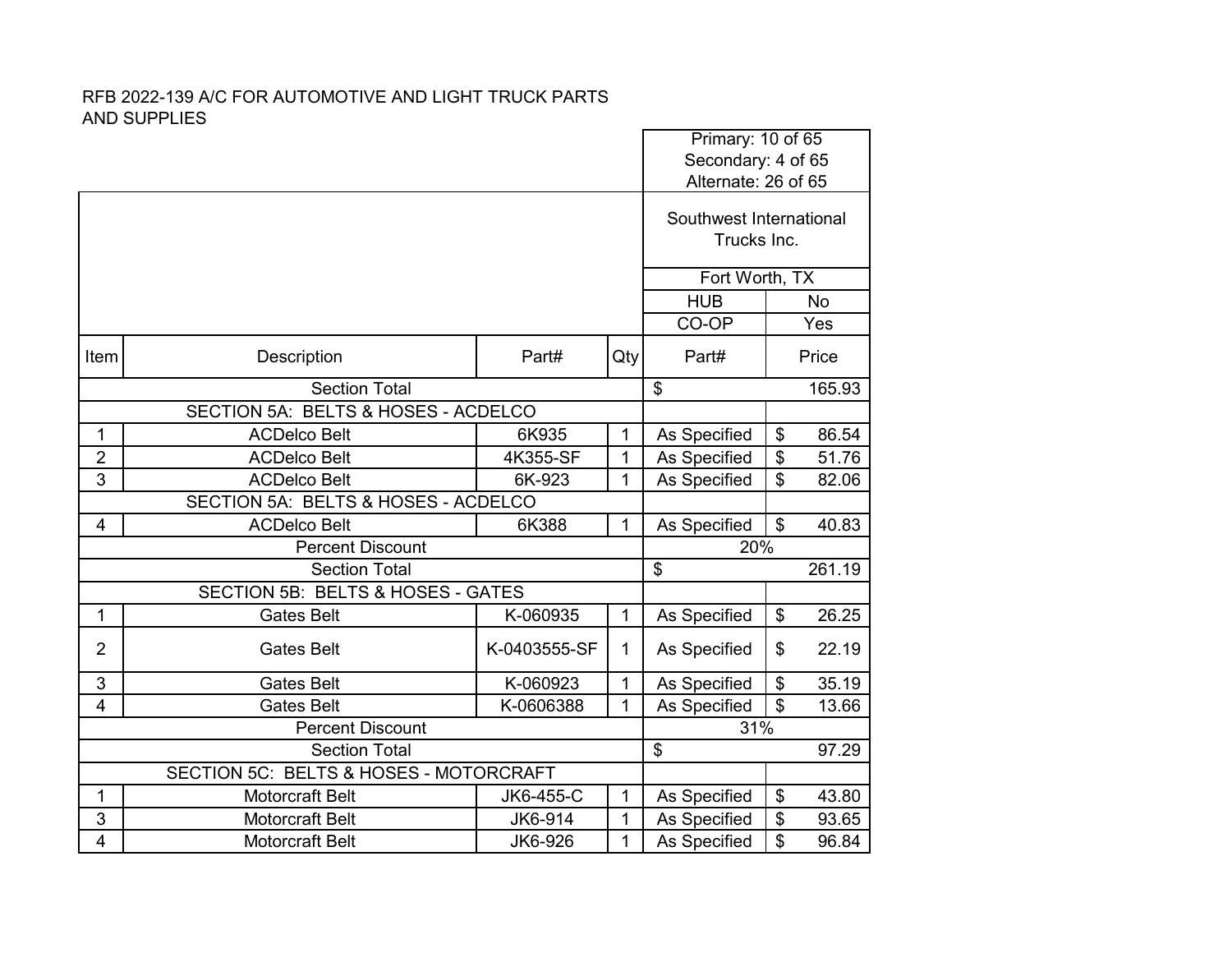|                |                                          |                          |              |                                           | Primary: 10 of 65                      |           |  |
|----------------|------------------------------------------|--------------------------|--------------|-------------------------------------------|----------------------------------------|-----------|--|
|                |                                          |                          |              | Secondary: 4 of 65<br>Alternate: 26 of 65 |                                        |           |  |
|                |                                          |                          |              |                                           | Southwest International<br>Trucks Inc. |           |  |
|                |                                          |                          |              | Fort Worth, TX                            |                                        |           |  |
|                |                                          |                          |              | <b>HUB</b>                                |                                        | <b>No</b> |  |
|                |                                          |                          |              | CO-OP                                     |                                        | Yes       |  |
| Item           | Description                              | Part#                    | Qty          | Part#                                     |                                        | Price     |  |
|                | <b>Percent Discount</b>                  |                          | 20%          |                                           |                                        |           |  |
|                | <b>Section Total</b>                     | $\overline{\mathcal{S}}$ |              | 234.29                                    |                                        |           |  |
|                | SECTION 6A: BRAKES & ROTORS - ACDELCO    |                          |              |                                           |                                        |           |  |
| 1              | <b>ACDelco Break Pad</b>                 | 17D1092CHF1              | $\mathbf{1}$ | As Specified                              | \$                                     | 84.31     |  |
| $\overline{2}$ | <b>ACDelco Break Pad</b>                 | 17D931-CH                | 1            | As Specified                              | \$                                     | 72.67     |  |
| 3              | <b>ACDelco Rotors</b>                    | 18A1214                  | 1            | As Specified                              | \$                                     | 65.24     |  |
|                | SECTION 6A: BRAKES & ROTORS - ACDELCO    |                          |              |                                           |                                        |           |  |
| $\overline{4}$ | <b>ACDelco Rotors</b>                    | 18a1213                  | 1            | As Specified                              | \$                                     | 96.52     |  |
|                | <b>Percent Discount</b>                  |                          |              | 20%                                       |                                        |           |  |
|                | <b>Section Total</b>                     |                          |              | $\mathfrak{S}$                            |                                        | 318.74    |  |
|                | SECTION 6B: BRAKES & ROTORS - BENDIX     |                          |              |                                           |                                        |           |  |
| 1              | <b>Bendix Brake Pad</b>                  | <b>MKD-1400</b>          | 1            | As Specified                              | \$                                     | 53.54     |  |
| $\overline{2}$ | <b>Bendix Brake Pad</b>                  | <b>CFM-1680</b>          | 1            | As Specified                              | \$                                     | 70.01     |  |
| 3              | <b>Bendix Brake Pad</b>                  | <b>CFC-1924</b>          | 1            | As Specified                              | \$                                     | 65.96     |  |
| $\overline{4}$ | <b>Bendix Brake Pad</b>                  | D-1194                   | 1            | As Specified                              | $\mathfrak{L}$                         | 40.56     |  |
|                | <b>Percent Discount</b>                  |                          |              | 31%                                       |                                        |           |  |
|                | <b>Section Total</b>                     |                          |              | $\overline{\mathcal{S}}$                  |                                        | 230.07    |  |
|                | SECTION 6C: BRAKES & ROTORS - BRAKE BEST |                          |              |                                           |                                        |           |  |
| 1              | <b>Brake Best Break Pad</b>              | MKD-1399                 | 1            | As Specified                              | \$                                     | 53.54     |  |
| $\overline{2}$ | <b>Brake Best Break Pad</b>              | 780143-RGS               | 1            | As Specified                              | \$                                     | 235.19    |  |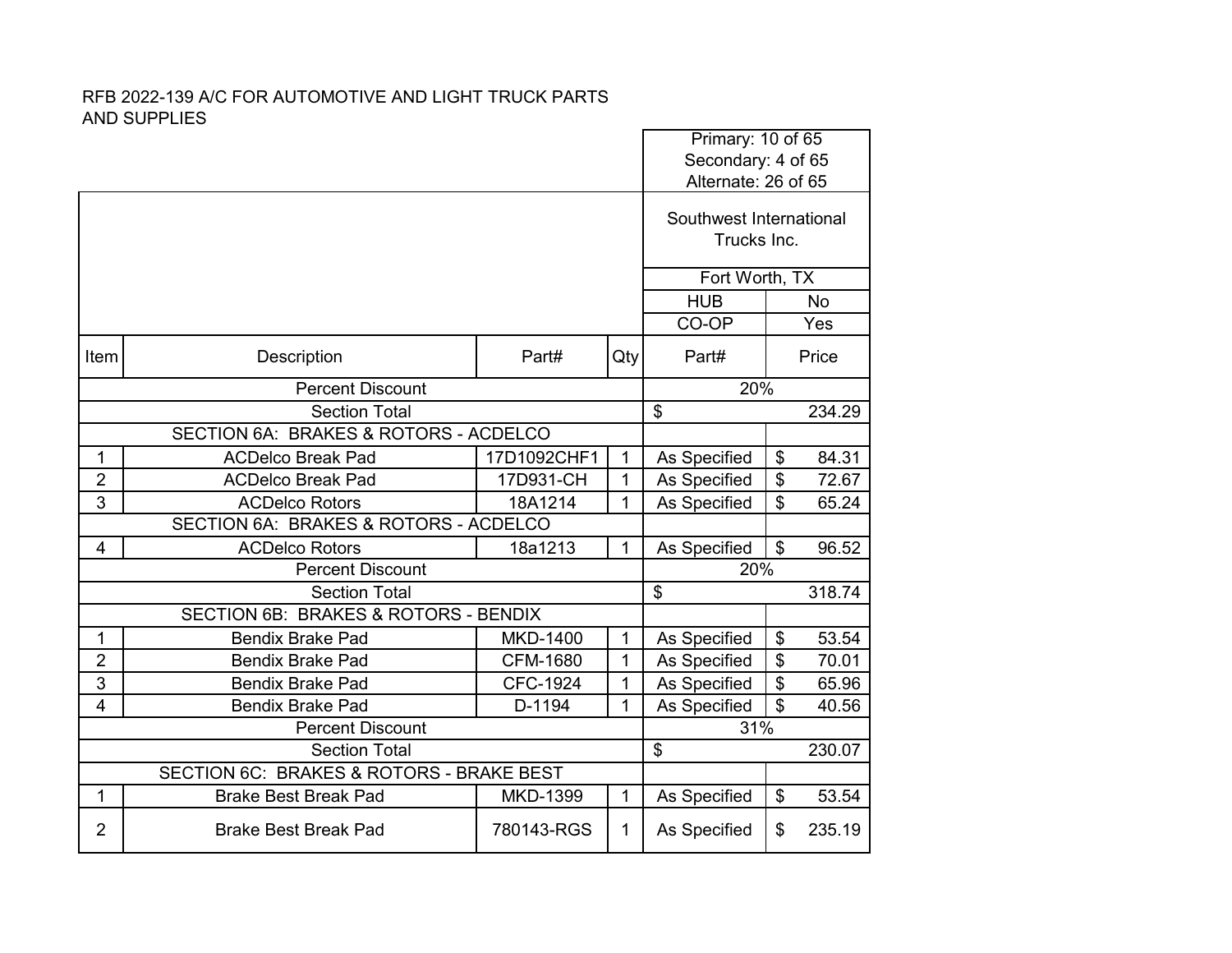|      |                             | Primary: 10 of 65                      |     |                     |     |        |  |
|------|-----------------------------|----------------------------------------|-----|---------------------|-----|--------|--|
|      |                             |                                        |     | Secondary: 4 of 65  |     |        |  |
|      |                             |                                        |     | Alternate: 26 of 65 |     |        |  |
|      |                             | Southwest International<br>Trucks Inc. |     |                     |     |        |  |
|      |                             | Fort Worth, TX                         |     |                     |     |        |  |
|      |                             |                                        |     | <b>HUB</b>          |     | No     |  |
|      |                             |                                        |     | CO-OP               |     | Yes    |  |
| Item | Description                 | Part#                                  | Qty | Part#               |     | Price  |  |
| 3    | <b>Brake Best Break Pad</b> | 580279-RGS                             | 1   | As Specified        | \$  | 198.13 |  |
| 4    | <b>Brake Best Break Pad</b> | 580422-RGS                             | 1   | As Specified        | \$  | 177.75 |  |
|      | <b>Percent Discount</b>     |                                        |     |                     | 20% |        |  |
|      | <b>Section Total</b>        |                                        |     | \$                  |     | 664.61 |  |

|                | SECTION 6D: BRAKES & ROTORS - CENTRIC    |                 |              |    |        |
|----------------|------------------------------------------|-----------------|--------------|----|--------|
|                | <b>Centric Brake Pad</b>                 | 105-09051       | As Specified | \$ | 66.46  |
| $\overline{2}$ | <b>Centric Brake Pad</b>                 | 301.1414        | As Specified | \$ | 96.32  |
| 3              | Centric Brake Pad                        | 106.15402       | As Specified | \$ | 142.85 |
| 4              | <b>Centric Brake Pad</b>                 | 105-16650       | As Specified | \$ | 74.34  |
|                | <b>Percent Discount</b>                  |                 | 20%          |    |        |
|                | <b>Section Total</b>                     |                 | \$           |    | 379.97 |
|                | SECTION 6E: BRAKES & ROTORS - MOTORCRAFT |                 |              |    |        |
|                | Motorcraft Brake Pad                     | <b>BRF-1475</b> | As Specified | \$ | 173.68 |
| $\overline{2}$ | Motorcraft Brake Pad                     | <b>BRF-1383</b> | As Specified | \$ | 202.76 |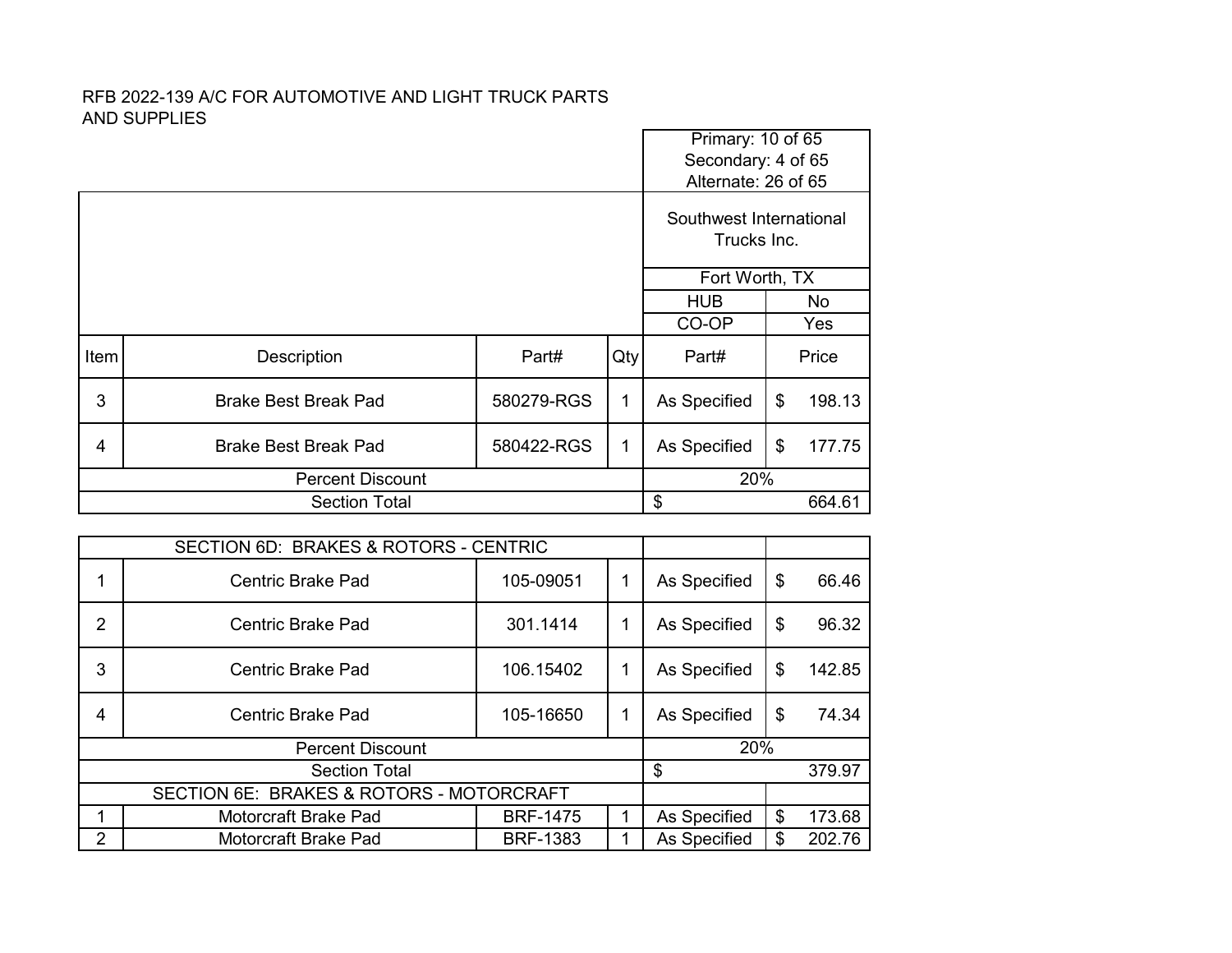|                                      |                               |                 |        |                                        | Primary: 10 of 65<br>Secondary: 4 of 65<br>Alternate: 26 of 65 |        |  |
|--------------------------------------|-------------------------------|-----------------|--------|----------------------------------------|----------------------------------------------------------------|--------|--|
|                                      |                               |                 |        | Southwest International<br>Trucks Inc. |                                                                |        |  |
|                                      |                               |                 |        |                                        | Fort Worth, TX                                                 |        |  |
|                                      |                               |                 |        | <b>HUB</b>                             |                                                                | No     |  |
|                                      |                               |                 |        | CO-OP                                  |                                                                | Yes    |  |
| Item                                 | Description                   | Part#           | Qty    | Part#                                  |                                                                | Price  |  |
| 3                                    | <b>Motorcraft Front Rotor</b> | <b>BRRF-207</b> | 1      | As Specified                           | \$                                                             | 102.90 |  |
| 4                                    | <b>Motorcraft Front Rotor</b> | <b>NBRR-119</b> |        | As Specified                           | \$                                                             | 133.27 |  |
|                                      | <b>Percent Discount</b>       |                 |        | 20%                                    |                                                                |        |  |
|                                      | \$                            |                 | 612.61 |                                        |                                                                |        |  |
| SECTION 6F: BRAKES & ROTORS - PRONTO |                               |                 |        |                                        |                                                                |        |  |
| 1                                    | <b>Pronto Rotor</b>           | BR-54103        | 1      | <b>As Specified</b>                    | \$                                                             | 183.59 |  |

|   | SECTION 6F: BRAKES & ROTORS - PRONTO |                |  |              |              |
|---|--------------------------------------|----------------|--|--------------|--------------|
| 2 | Pronto Rotor                         | BR-54105       |  | As Specified | \$<br>129.38 |
| 3 | <b>Pronto Break Pad</b>              | <b>PCD-974</b> |  | As Specified | \$<br>135.28 |
| 4 | <b>Pronto Break Pad</b>              | <b>PCD-909</b> |  | As Specified | \$<br>127.54 |
|   | <b>Percent Discount</b>              |                |  | 20%          |              |
|   | <b>Section Total</b>                 |                |  | \$           | 575.79       |
|   | SECTION 6G: BRAKES & ROTORS - WAGNER |                |  |              |              |
|   | Wagner Brake Pad                     | QC-1022        |  | As Specified | \$<br>63.32  |
| 2 | Wagner Brake Pad                     | QC-465-A       |  | As Specified | \$<br>58.34  |
| 3 | Wagner Brake Pad                     | ZX-803         |  | As Specified | \$<br>47.97  |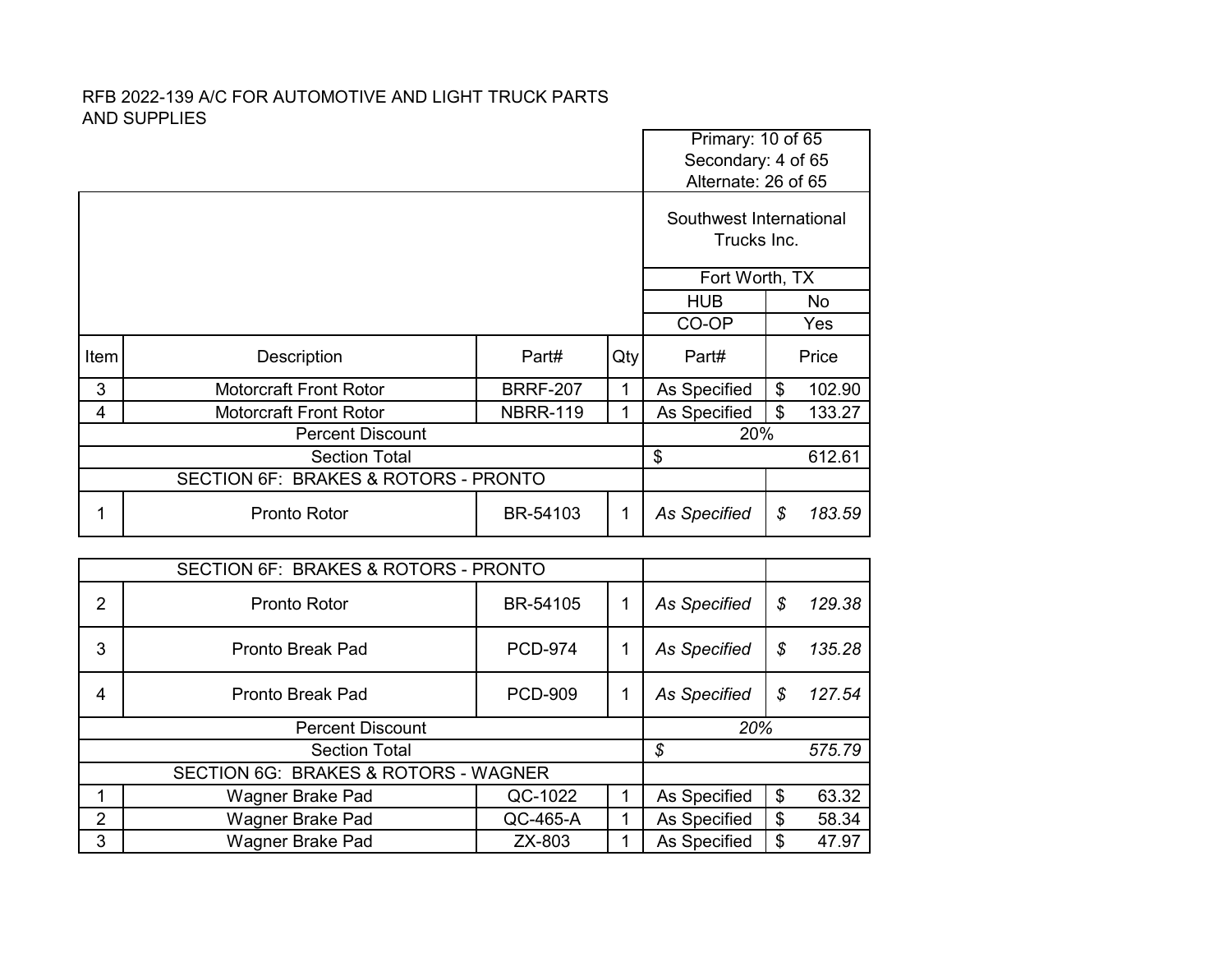|                                                 |                                                    |                  |              |                                           | Primary: 10 of 65       |           |  |
|-------------------------------------------------|----------------------------------------------------|------------------|--------------|-------------------------------------------|-------------------------|-----------|--|
|                                                 |                                                    |                  |              | Secondary: 4 of 65<br>Alternate: 26 of 65 |                         |           |  |
|                                                 |                                                    |                  |              |                                           |                         |           |  |
|                                                 |                                                    |                  |              |                                           | Southwest International |           |  |
|                                                 |                                                    |                  |              |                                           | Trucks Inc.             |           |  |
|                                                 |                                                    |                  |              |                                           | Fort Worth, TX          |           |  |
|                                                 |                                                    |                  |              | <b>HUB</b>                                |                         | <b>No</b> |  |
|                                                 |                                                    |                  |              | CO-OP                                     |                         | Yes       |  |
| Item                                            | Description                                        | Part#            | Qty          | Part#                                     |                         | Price     |  |
| 4                                               | Wagner Brake Pad                                   | MX-655           | 1            | As Specified                              | \$                      | 61.99     |  |
| <b>Percent Discount</b>                         |                                                    |                  |              | 20%                                       |                         |           |  |
|                                                 | <b>Section Total</b>                               | \$               |              | 231.62                                    |                         |           |  |
| SECTION 7A: CHARGING/STARTING SYSTEMS - ACDELCO |                                                    |                  |              |                                           |                         |           |  |
| 1                                               | <b>ACDelco Starter</b>                             | 323-1662         | 1            | As Specified                              | \$                      | 476.67    |  |
| $\overline{2}$                                  | <b>ACDelco Starter</b>                             | 336-2150-A       | $\mathbf{1}$ | As Specified                              | $\overline{\mathbf{S}}$ | 265.16    |  |
| 3                                               | <b>ACDelco Starter</b>                             | 12609317         | 1            | As Specified                              | $\overline{\$}$         | 259.16    |  |
| $\overline{4}$                                  | <b>ACDelco Starter</b>                             | 336-2148-A       | 1            | As Specified                              | \$                      | 204.89    |  |
|                                                 | <b>Percent Discount</b>                            |                  |              | 20%                                       |                         |           |  |
|                                                 | SECTION 7A: CHARGING/STARTING SYSTEMS - ACDELCO    |                  |              |                                           |                         |           |  |
|                                                 | <b>Section Total</b>                               |                  |              | $\boldsymbol{\mathsf{\$}}$                |                         | 1,205.88  |  |
|                                                 | SECTION 7B: CHARGING/STARTING SYSTEMS - MOTORCRAFT |                  |              |                                           |                         |           |  |
| 1                                               | <b>Motorcraft Starter</b>                          | SA-1081          | $\mathbf{1}$ | As Specified                              | \$                      | 264.52    |  |
| $\overline{2}$                                  | <b>Motorcraft Starter</b>                          | SAV-873RM        | 1            | As Specified                              | $\overline{\mathbf{S}}$ | 215.96    |  |
| 3                                               | <b>Motorcraft Starter</b>                          | <b>SA-1014RM</b> | 1            | As Specified                              | $\mathfrak{L}$          | 279.39    |  |
|                                                 | <b>Percent Discount</b>                            |                  |              | 20%                                       |                         |           |  |
|                                                 | <b>Section Total</b>                               |                  |              | \$                                        |                         | 759.87    |  |
|                                                 | SECTION 8A: CHASSIS/STEERING - ACDELCO             |                  |              |                                           |                         |           |  |
| 1                                               | <b>ACDelco Inner Tie Rod End</b>                   | 45A1168          | 1            | As Specified                              | \$                      | 67.14     |  |
| $\overline{2}$                                  | <b>ACDelco Inner Tie Rod End</b>                   | 45A1059          | 1            | As Specified                              | \$                      | 103.05    |  |
| 3                                               | <b>ACDelco Inner Tie Rod End</b>                   | 45A1269          | 1            | As Specified                              | \$                      | 48.24     |  |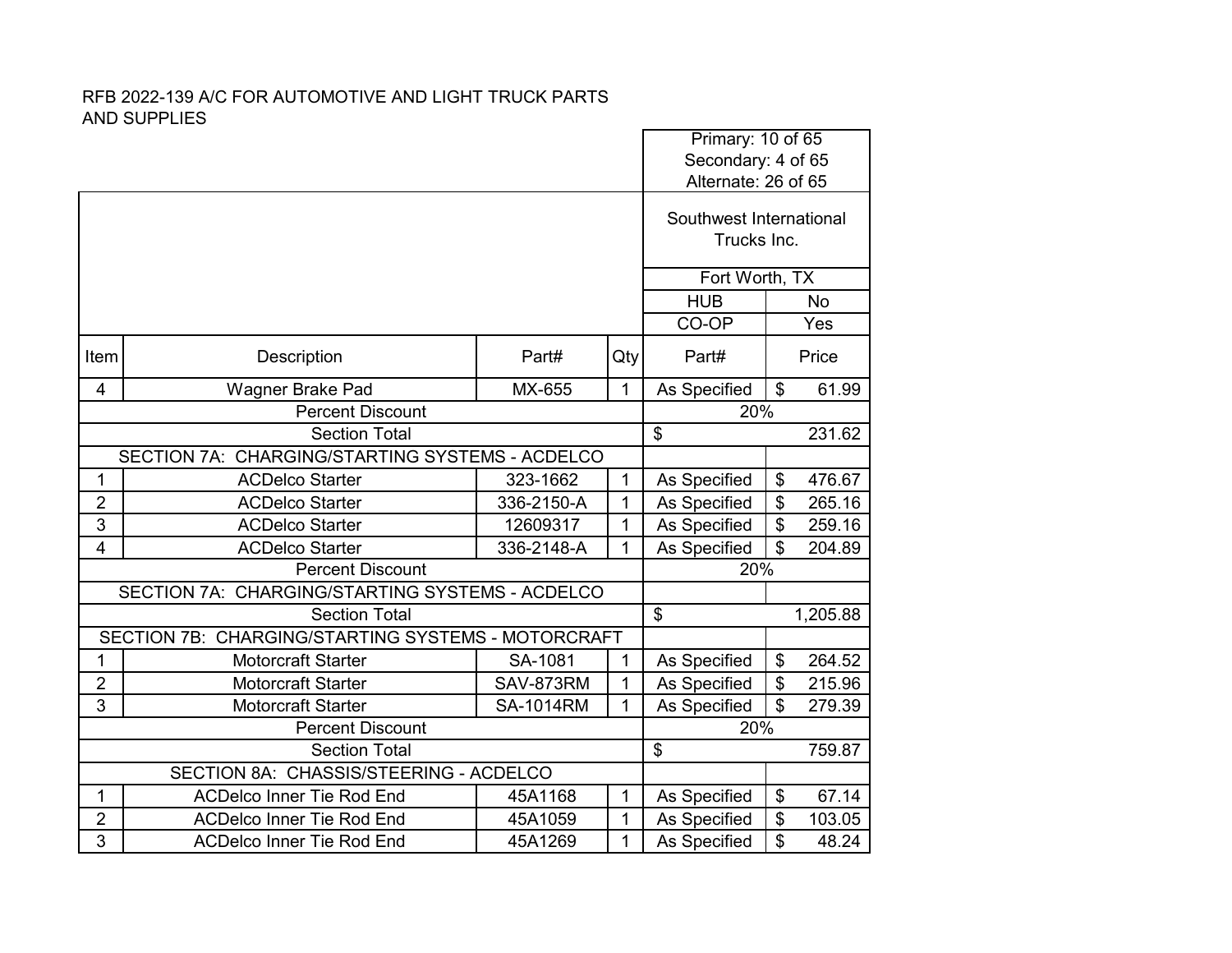|                         |                                             |                 |                |                                           | Primary: 10 of 65       |           |  |
|-------------------------|---------------------------------------------|-----------------|----------------|-------------------------------------------|-------------------------|-----------|--|
|                         |                                             |                 |                | Secondary: 4 of 65<br>Alternate: 26 of 65 |                         |           |  |
|                         |                                             |                 |                |                                           |                         |           |  |
|                         |                                             |                 |                | Southwest International                   |                         |           |  |
|                         |                                             |                 |                | Trucks Inc.                               |                         |           |  |
|                         |                                             |                 |                | Fort Worth, TX                            |                         |           |  |
|                         |                                             |                 |                | <b>HUB</b>                                |                         | <b>No</b> |  |
|                         |                                             |                 |                | CO-OP                                     |                         | Yes       |  |
|                         |                                             |                 |                |                                           |                         |           |  |
| Item                    | Description                                 | Part#           | Qty            | Part#                                     |                         | Price     |  |
| $\overline{\mathbf{4}}$ | <b>ACDelco Inner Tie Rod End</b>            | 45A1092         | $\mathbf{1}$   | As Specified                              | $\mathfrak{S}$          | 83.60     |  |
| <b>Percent Discount</b> |                                             |                 |                | 20%                                       |                         |           |  |
|                         | <b>Section Total</b>                        | \$              |                | 302.03                                    |                         |           |  |
|                         |                                             |                 |                |                                           |                         |           |  |
| 1                       | Moog Ball Joint                             | K-8678          | 1              | As Specified                              | \$                      | 86.68     |  |
| $\overline{2}$          | Moog Ball Joint                             | K-8685          | $\mathbf{1}$   | As Specified                              | \$                      | 59.38     |  |
| 3                       | Moog Ball Tie Rod End                       | EV-80988        | 1              | As Specified                              | \$                      | 85.12     |  |
| 4                       | Moog Ball Tie Rod End                       | ES-800086       | $\mathbf{1}$   | As Specified                              | \$                      | 54.15     |  |
|                         | SECTION 8B: CHASSIS/STEERING -MOOG          |                 |                |                                           |                         |           |  |
|                         | <b>Percent Discount</b>                     |                 |                | 20%                                       |                         |           |  |
|                         | <b>Section Total</b>                        |                 |                | \$                                        |                         | 285.33    |  |
|                         | SECTION 8C: CHASSIS/STEERING - MOTORCRAFT   |                 |                |                                           |                         |           |  |
| 1                       | Motorcraft Inner Tie Rod end                | <b>ME0E-174</b> | $\mathbf{1}$   | As Specified                              | \$                      | 237.44    |  |
| $\overline{2}$          | Motorcraft Outer Tie Rod end                | <b>ME0E-91</b>  | $\overline{1}$ | As Specified                              | $\overline{\mathbf{S}}$ | 175.25    |  |
| 3                       | Motorcraft Outer Tie Rod end                | <b>ME0E-92</b>  | 1              | As Specified                              | $\overline{\mathbf{S}}$ | 175.25    |  |
| 4                       | Motorcraft Lower Ball Joint                 | MCS0E-34        | 1              | As Specified                              | \$                      | 175.25    |  |
|                         | <b>Percent Discount</b>                     |                 |                | 20%                                       |                         |           |  |
|                         | <b>Section Total</b>                        |                 |                | \$                                        |                         | 763.19    |  |
|                         | SECTION 9A: CHEMICAL & ADDITIVES - BERRYMAN |                 |                |                                           |                         |           |  |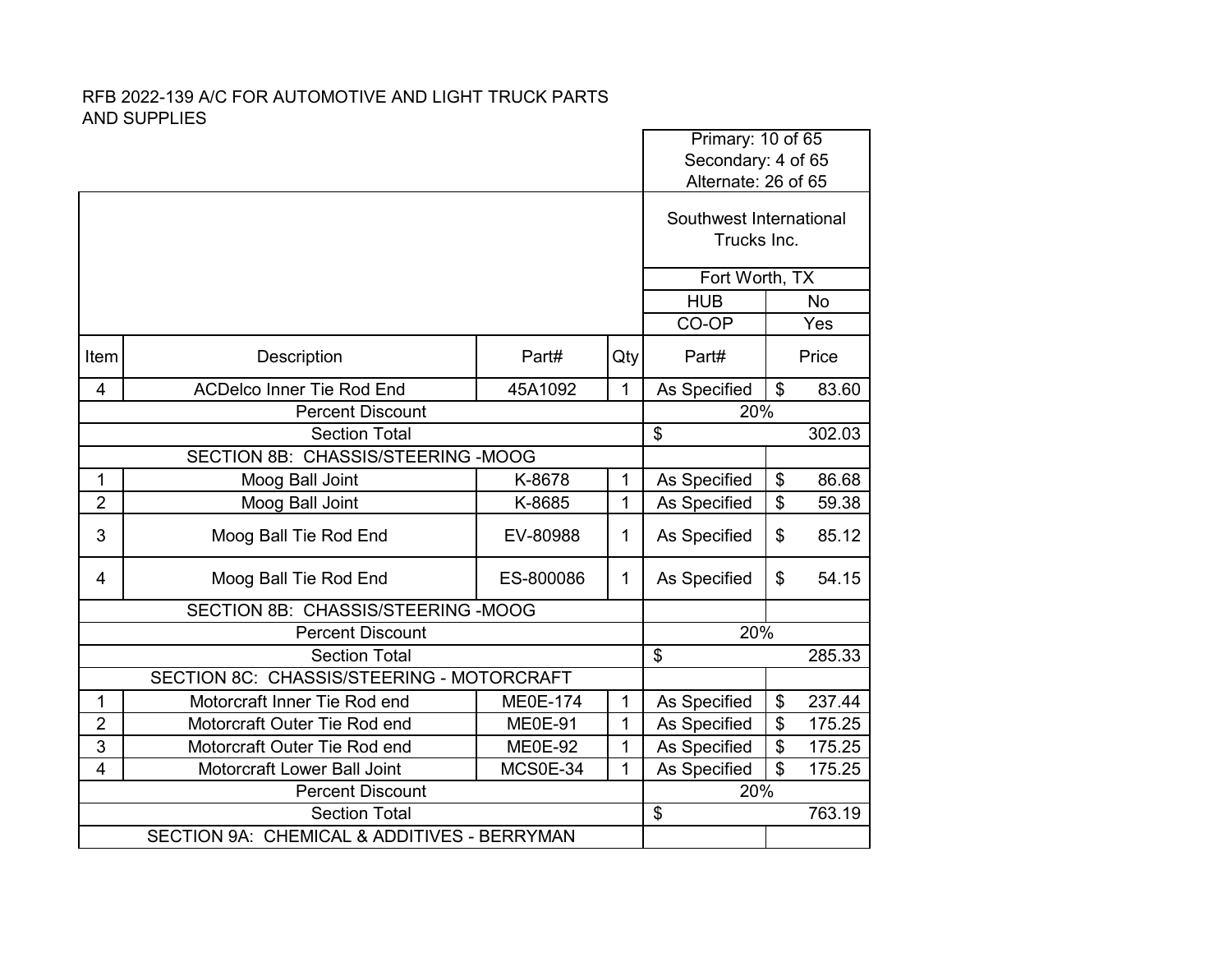|                         |                                              |                |                |                                           | Primary: 10 of 65                    |           |  |
|-------------------------|----------------------------------------------|----------------|----------------|-------------------------------------------|--------------------------------------|-----------|--|
|                         |                                              |                |                | Secondary: 4 of 65<br>Alternate: 26 of 65 |                                      |           |  |
|                         |                                              |                |                |                                           |                                      |           |  |
|                         |                                              |                |                |                                           | Southwest International              |           |  |
|                         |                                              |                |                |                                           | Trucks Inc.                          |           |  |
|                         |                                              |                |                |                                           |                                      |           |  |
|                         |                                              |                |                |                                           | Fort Worth, TX                       |           |  |
|                         |                                              |                |                | <b>HUB</b>                                |                                      | <b>No</b> |  |
|                         |                                              |                |                | CO-OP                                     |                                      | Yes       |  |
| Item                    | Description                                  | Part#          | Qty            | Part#                                     |                                      | Price     |  |
| 1                       | Berryman Brake Clena                         | 1420           | $\mathbf{1}$   | <b>As Specified</b>                       | \$                                   | 3.09      |  |
| $\overline{2}$          | Berryman Brake Parts Cleaner                 | 1401           | $\overline{1}$ | <b>As Specified</b>                       | $\overline{\boldsymbol{\mathsf{s}}}$ | 4.48      |  |
| 3                       | Berryman Fuel Treament                       | 1112           | 1              | <b>As Specified</b>                       | \$                                   | 5.92      |  |
| $\overline{4}$          | <b>Berryman Fuel Treament</b>                | 116            | $\mathbf{1}$   | <b>As Specified</b>                       | \$                                   | 7.04      |  |
| <b>Percent Discount</b> |                                              |                |                | 20%                                       |                                      |           |  |
| <b>Section Total</b>    |                                              |                |                | \$                                        |                                      | 20.53     |  |
|                         | SECTION 9B: CHEMICAL & ADDITIVES - CRC       |                |                |                                           |                                      |           |  |
| 1                       | <b>CRC Battery Cleaner</b>                   | <b>CRC5023</b> | 1              | As Specified                              | \$                                   | 12.64     |  |
| $\overline{2}$          | <b>CRC battery Terminal Protector</b>        | <b>CRC5046</b> | 1              | As Specified                              | $\overline{\mathbf{s}}$              | 10.72     |  |
| 3                       | <b>CRC Mass Airflow Clener</b>               | <b>CRC5110</b> | 1              | As Specified                              | $\overline{\mathcal{S}}$             | 14.95     |  |
|                         | <b>Percent Discount</b>                      |                |                | 20%                                       |                                      |           |  |
|                         | SECTION 9B: CHEMICAL & ADDITIVES - CRC       |                |                |                                           |                                      |           |  |
|                         | <b>Section Total</b>                         |                |                | $\overline{\mathcal{S}}$                  |                                      | 38.31     |  |
|                         | SECTION 9C: CHEMICALS & ADDITIVES - LUCAS    |                |                |                                           |                                      |           |  |
| $\mathbf{1}$            | Lucas Oil Stabilizer                         | LUC10001       | $\mathbf{1}$   | As Specified                              | \$                                   | 22.58     |  |
| $\overline{2}$          | Berryman Brake Parts Cleaner                 | LUC10823       | 1              | As Specified                              | $\overline{\$}$                      | 20.26     |  |
| 3                       | <b>Berryman Fuel Treament</b>                | LUC10043       | 1              | As Specified                              | $\overline{\$}$                      | 17.16     |  |
| $\overline{4}$          | <b>Berryman Fuel Treament</b>                | LUC10011       | 1              | As Specified                              | $\overline{\mathbf{s}}$              | 28.84     |  |
|                         | <b>Percent Discount</b>                      |                |                | 20%                                       |                                      |           |  |
|                         | <b>Section Total</b>                         |                |                | $\overline{\mathbf{e}}$                   |                                      | 88.84     |  |
|                         | SECTION 9D: CHEMICALS & ADDITIVES - PERMATEX |                |                |                                           |                                      |           |  |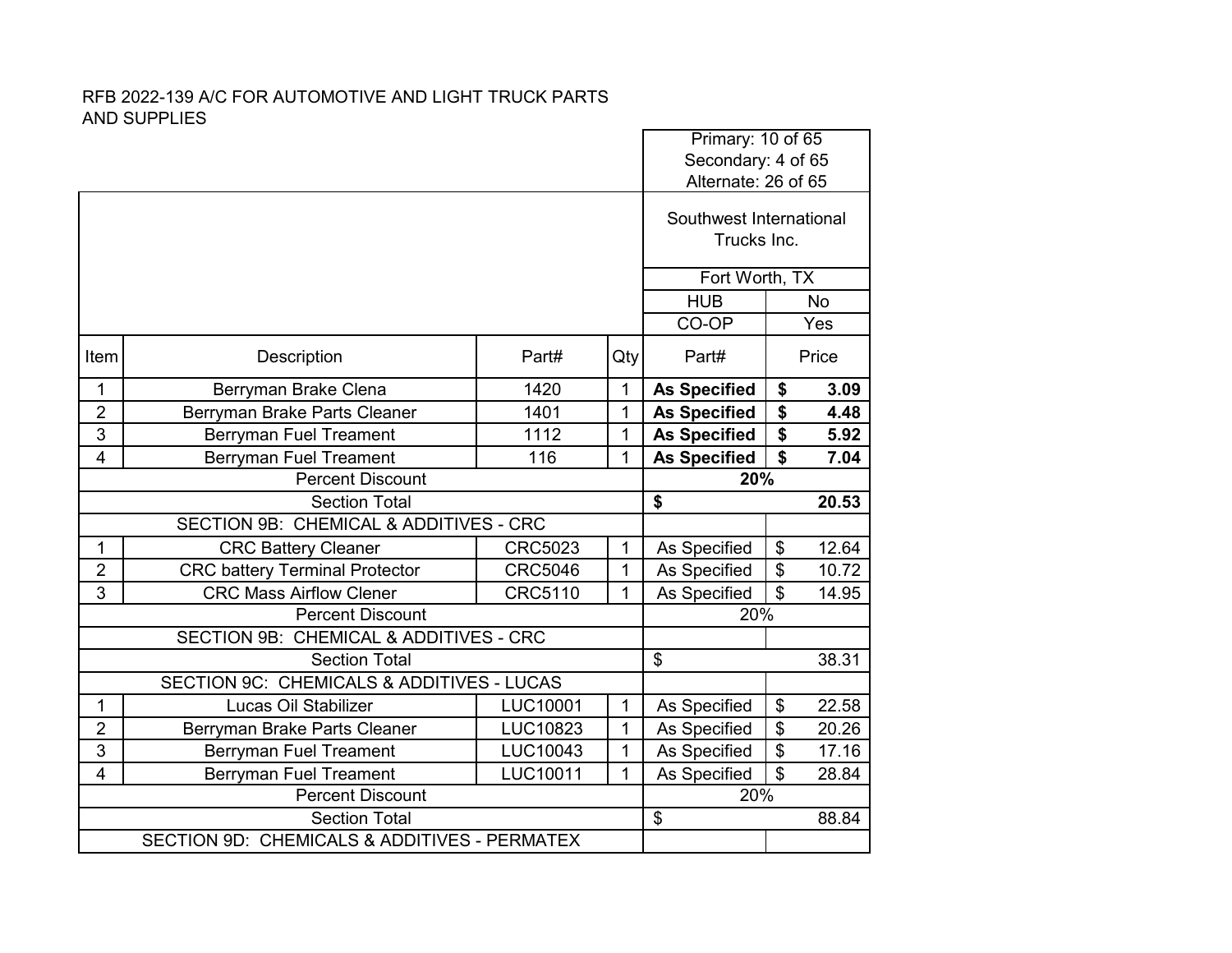|                |                                             |          |              | Primary: 10 of 65       |                 |           |
|----------------|---------------------------------------------|----------|--------------|-------------------------|-----------------|-----------|
|                |                                             |          |              | Secondary: 4 of 65      |                 |           |
|                |                                             |          |              | Alternate: 26 of 65     |                 |           |
|                |                                             |          |              | Southwest International |                 |           |
|                |                                             |          |              |                         | Trucks Inc.     |           |
|                |                                             |          |              |                         |                 |           |
|                |                                             |          |              | Fort Worth, TX          |                 |           |
|                |                                             |          |              | <b>HUB</b>              |                 | <b>No</b> |
|                |                                             |          |              | CO-OP                   |                 | Yes       |
| Item           | Description                                 | Part#    | Qty          | Part#                   |                 | Price     |
| 1              | Permatex Disc Brake Quie                    | PRM80077 | $\mathbf{1}$ | As Specified            | \$              | 11.55     |
| $\overline{2}$ | <b>Permatex Lithium Grease</b>              | PRM81981 | 1            | As Specified            | \$              | 29.60     |
| 3              | <b>Permatex Spray Adhesive</b>              | PRM82019 | 1            | As Specified            | \$              | 25.79     |
| $\overline{4}$ | Permatex Battery Protector and sealer       | PRM80370 | $\mathbf{1}$ | As Specified            | $\mathfrak{S}$  | 13.88     |
|                | <b>Percent Discount</b>                     |          |              | 20%                     |                 |           |
|                | <b>Section Total</b>                        |          |              | \$                      |                 | 80.82     |
|                | SECTION 9E: CHEMICALS & ADDITIVES - STA-BIL |          |              |                         |                 |           |
| 1              | Sta-Bil Fuel System Revitalizer             | 22207    | 1            | As Specified            | \$              | 14.92     |
| $\overline{2}$ | Sta-Bil Fuel System Revitalizer             | 22208    | 1            | As Specified            | \$              | 8.60      |
|                | SECTION 9E: CHEMICALS & ADDITIVES - STA-BIL |          |              |                         |                 |           |
| 3              | Sta-Bil Fuel System Revitalizer             | 22214    | 1            | As Specified            | \$              | 14.92     |
|                | <b>Percent Discount</b>                     |          |              | 20%                     |                 |           |
|                | <b>Section Total</b>                        |          |              | \$                      |                 | 38.44     |
|                | SECTION 10A: COOLING SYSTEM - ACDELCO       |          |              |                         |                 |           |
| 1              | <b>ACDelco Water Pump</b>                   | 251-713  | 1            | As Specified            | \$              | 604.42    |
| $\overline{2}$ | <b>ACDelco Thermostat</b>                   | 131-160  | 1            | As Specified            | \$              | 41.88     |
| 3              | <b>ACDelco Radiator Coolant Hose</b>        | 22805L   | $\mathbf{1}$ | As Specified            | $\overline{\$}$ | 43.51     |
| $\overline{4}$ | <b>ACDelco Cooling Fan Kit</b>              | 15-80051 | 1            | As Specified            | \$              | 205.40    |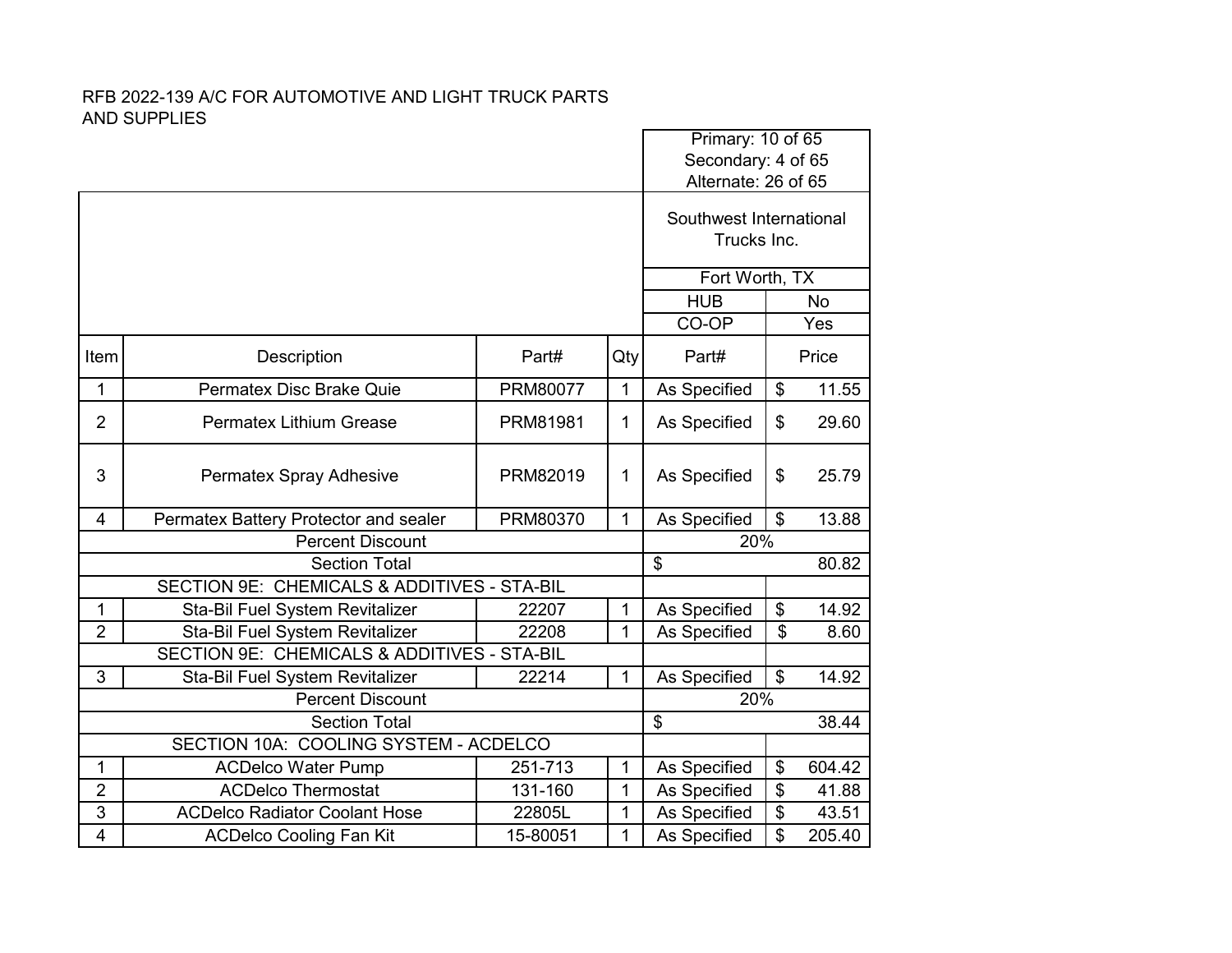|                                          |                                            |                          |              | Primary: 10 of 65<br>Secondary: 4 of 65 |                           |          |  |
|------------------------------------------|--------------------------------------------|--------------------------|--------------|-----------------------------------------|---------------------------|----------|--|
|                                          |                                            |                          |              | Alternate: 26 of 65                     |                           |          |  |
|                                          |                                            |                          |              | Southwest International<br>Trucks Inc.  |                           |          |  |
|                                          |                                            |                          |              |                                         | Fort Worth, TX            |          |  |
|                                          | <b>HUB</b>                                 |                          | No           |                                         |                           |          |  |
|                                          |                                            | CO-OP                    |              | Yes                                     |                           |          |  |
| Item                                     | Description                                | Part#                    | Qty          | Part#                                   |                           | Price    |  |
|                                          | <b>Percent Discount</b>                    |                          |              |                                         | 20%                       |          |  |
|                                          | <b>Section Total</b>                       | $\overline{\mathcal{S}}$ |              | 895.21                                  |                           |          |  |
| SECTION 10B: COOLING SYSTEM - MOTORCRAFT |                                            |                          |              |                                         |                           |          |  |
| 1                                        | Motorcraft Water Pump                      | PW-464                   | 1            | As Specified                            | \$                        | 239.86   |  |
| $\overline{2}$                           | Motorcraft Cooling Fan                     | <b>RF-272</b>            | 1            | As Specified                            | \$                        | 760.00   |  |
| 3                                        | <b>Motorcraft Thermostat</b>               | RT-1254                  | 1            | As Specified                            | $\boldsymbol{\mathsf{S}}$ | 46.20    |  |
| $\overline{4}$                           | <b>Motorcraft Coolant</b>                  | $VC-7-B$                 | 1            | As Specified                            | $\mathfrak{P}$            | 92.15    |  |
|                                          | <b>Percent Discount</b>                    |                          |              | 20%                                     |                           |          |  |
|                                          | <b>Section Total</b>                       |                          |              | \$                                      |                           | 1,138.21 |  |
|                                          | SECTION 11A: EMISSION CONTROL - ACDELCO    |                          |              |                                         |                           |          |  |
| $\mathbf{1}$                             | <b>ACDelco Oxygen Sensor</b>               | 213-3866                 | $\mathbf{1}$ | As Specified                            | \$                        | 82.95    |  |
| $\overline{2}$                           | ACDelco T.P.S. Sensor                      | 19259452                 | 1            | As Specified                            | \$                        | 322.00   |  |
| 3                                        | <b>ACDelco Knock Sensor</b>                | 213-1576                 | 1            | As Specified                            | \$                        | 28.72    |  |
|                                          | SECTION 11A: EMISSION CONTROL - ACDELCO    |                          |              |                                         |                           |          |  |
| 4                                        | <b>ACDelco Cooling Fan Kit</b>             | 213-4336                 | $\mathbf{1}$ | As Specified                            | \$                        | 108.58   |  |
|                                          | <b>Percent Discount</b>                    |                          |              | 20%                                     |                           |          |  |
|                                          | <b>Section Total</b>                       |                          |              | \$                                      |                           | 542.25   |  |
|                                          | SECTION 11B: EMISSION CONTROL - MOTORCRAFT |                          |              |                                         |                           |          |  |
| 1                                        | Motorcraft T.P.S. Sensor                   | DY-1164                  | $\mathbf{1}$ | As Specified                            | \$                        | 212.16   |  |
| $\overline{2}$                           | Motorcraft Oxygen Sensor                   | DY-1401                  | 1            | As Specified                            | \$                        | 83.55    |  |
| 3                                        | <b>Motorcraft Speed Sensor</b>             | DY-1235                  | 1            | As Specified                            | \$                        | 144.00   |  |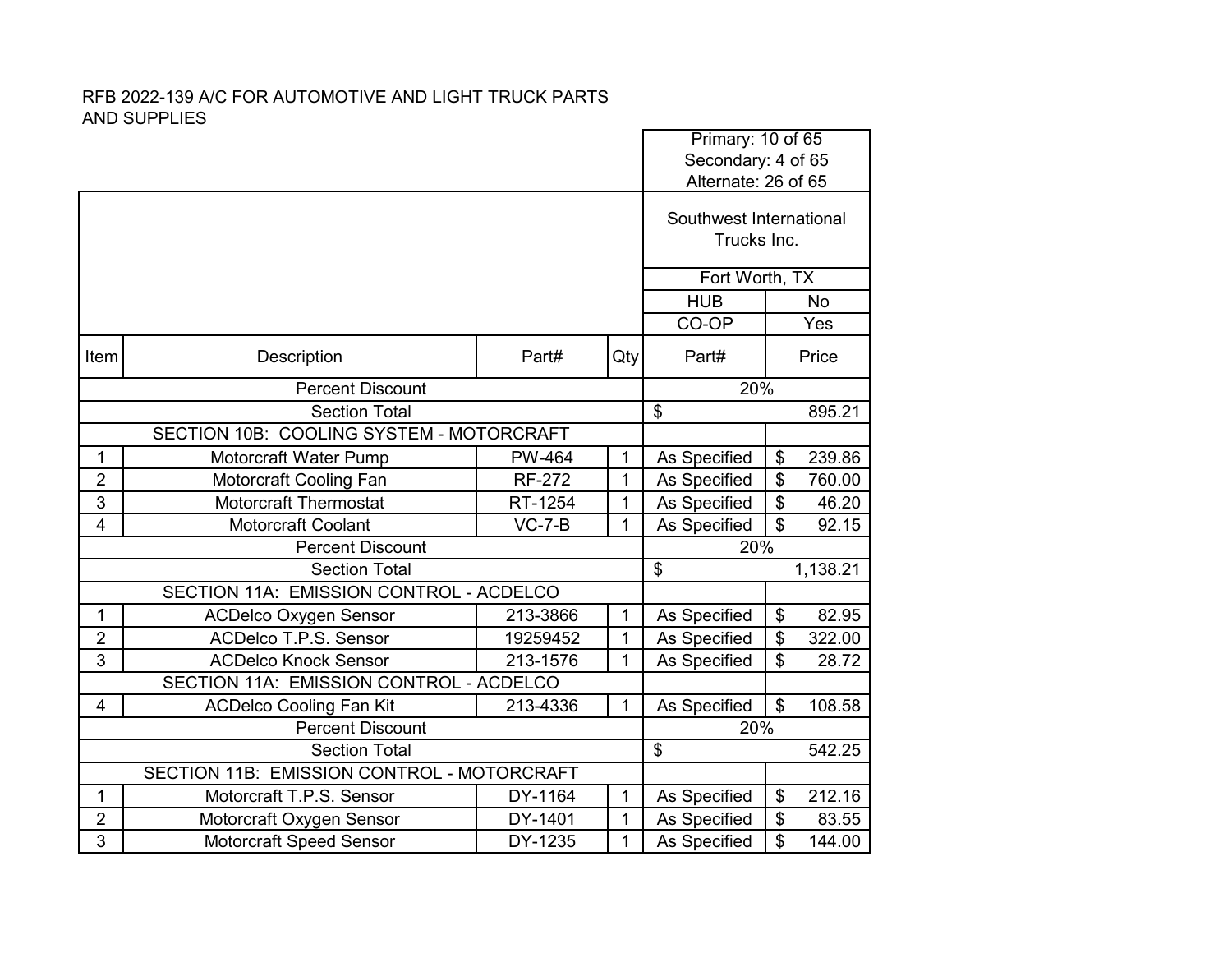|                                |                                            |                          |              | Primary: 10 of 65        |                            |           |
|--------------------------------|--------------------------------------------|--------------------------|--------------|--------------------------|----------------------------|-----------|
|                                |                                            |                          |              | Secondary: 4 of 65       |                            |           |
|                                |                                            |                          |              | Alternate: 26 of 65      |                            |           |
|                                |                                            |                          |              | Southwest International  |                            |           |
|                                |                                            |                          |              | Trucks Inc.              |                            |           |
|                                |                                            |                          |              |                          |                            |           |
|                                |                                            |                          |              | Fort Worth, TX           |                            |           |
|                                |                                            |                          |              | <b>HUB</b>               |                            | <b>No</b> |
|                                |                                            |                          |              | CO-OP                    |                            | Yes       |
| Item                           | Description                                | Part#                    | Qty          | Part#                    |                            | Price     |
|                                | <b>Percent Discount</b>                    |                          |              |                          | 20%                        |           |
|                                | <b>Section Total</b>                       | $\overline{\mathcal{S}}$ |              | 439.71                   |                            |           |
| SECTION 12A: FILTERS - ACDELCO |                                            |                          |              |                          |                            |           |
| $\mathbf{1}$                   | <b>ACDelco Oil Filter</b>                  | PF46E                    | $\mathbf{1}$ | As Specified             | \$                         | 19.94     |
| $\overline{2}$                 | <b>ACDelco Air Filter</b>                  | A3155C                   | 1            | As Specified             | $\overline{\mathcal{S}}$   | 34.40     |
| 3                              | <b>ACDelco Cabin Air Filter</b>            | <b>CF188</b>             | 1            | As Specified             | \$                         | 39.97     |
| $\overline{4}$                 | <b>ACDelco Transmission Filter</b>         | 24208576                 | $\mathbf{1}$ | As Specified             | $\overline{\mathcal{S}}$   | 97.24     |
|                                | <b>Percent Discount</b>                    |                          |              | 20%                      |                            |           |
|                                | <b>Section Total</b>                       |                          |              | \$                       |                            | 191.55    |
|                                | <b>SECTION 12B: FILTERS - BALDWIN</b>      |                          |              |                          |                            |           |
| 1                              | <b>Baldwin Lube Fitler</b>                 | <b>B99</b>               | $\mathbf 1$  | As Specified             | \$                         | 37.01     |
| $\overline{2}$                 | <b>Baldwin Lube Fitler</b>                 | P7235                    | 1            | As Specified             | \$                         | 30.24     |
| 3                              | <b>Baldwin Fuel/Water Separator Filter</b> | <b>BF1280</b>            | $\mathbf{1}$ | As Specified             | $\boldsymbol{\mathsf{\$}}$ | 21.70     |
| $\overline{4}$                 | <b>Baldwin Hydraulic Fitler</b>            | <b>BT8841-MPG</b>        | 1            | As Specified             | \$                         | 95.48     |
|                                | SECTION 12B: FILTERS - BALDWIN             |                          |              |                          |                            |           |
| <b>Percent Discount</b>        |                                            |                          |              | 20%                      |                            |           |
|                                | <b>Section Total</b>                       |                          |              | $\overline{\mathcal{S}}$ |                            | 184.43    |
|                                | SECTION 12C: FILTERS - DONALDSON           |                          |              |                          |                            |           |
| 1                              | Donaldson Fuel/Water Separator Filter      | P552020                  | 1            | As Specified             | $\boldsymbol{\mathsf{S}}$  | 18.21     |
| $\overline{2}$                 | Donaldson Lube Filter                      | P553000                  | 1            | As Specified             | $\frac{1}{2}$              | 44.28     |
| 3                              | <b>Donaldson Fuel Filter</b>               | P556915                  | 1            | As Specified             | \$                         | 11.20     |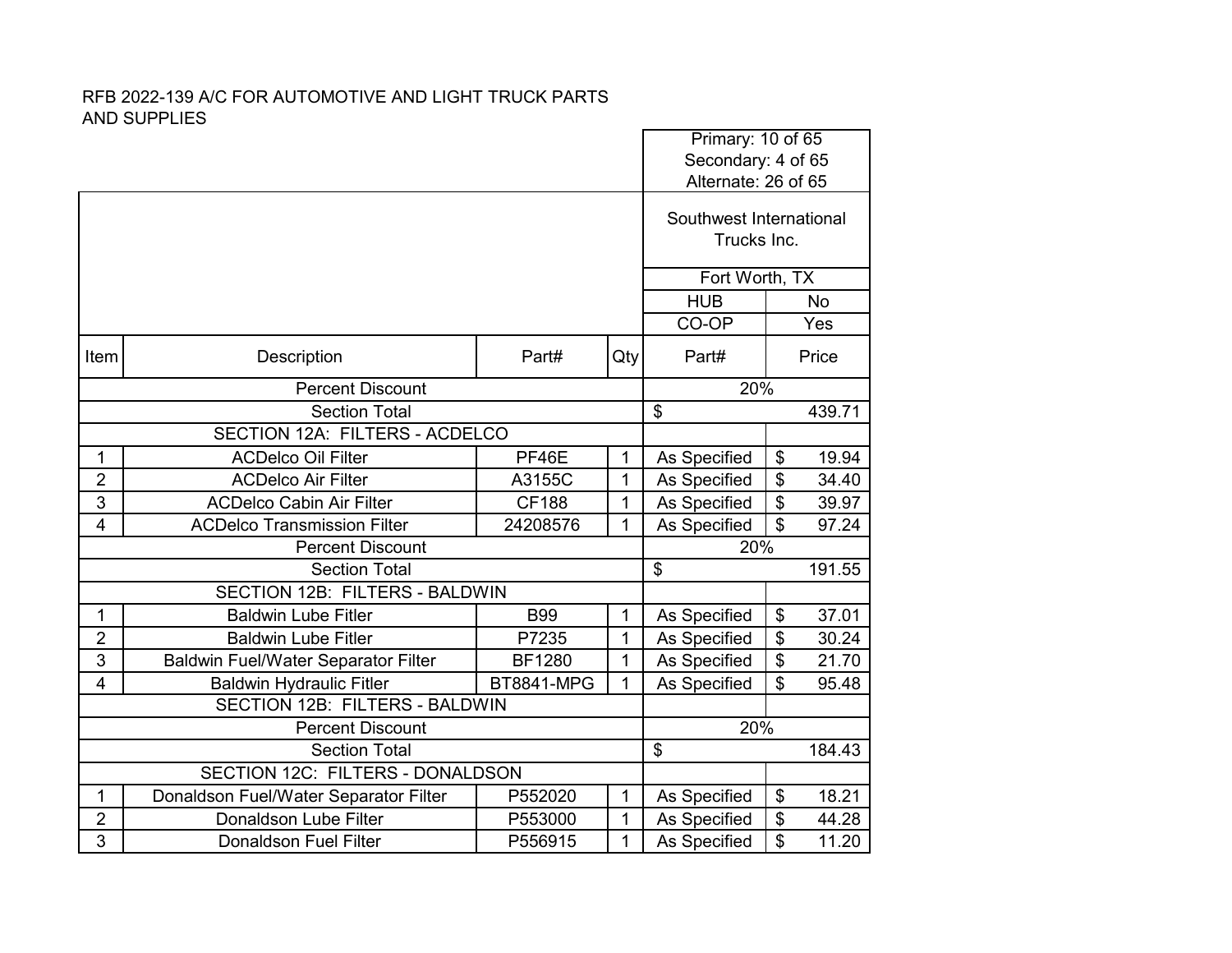|                         |                                          |                          |              |                                        | Primary: 10 of 65<br>Secondary: 4 of 65 |       |  |
|-------------------------|------------------------------------------|--------------------------|--------------|----------------------------------------|-----------------------------------------|-------|--|
|                         |                                          |                          |              | Alternate: 26 of 65                    |                                         |       |  |
|                         |                                          |                          |              | Southwest International<br>Trucks Inc. |                                         |       |  |
|                         |                                          |                          |              | Fort Worth, TX                         |                                         |       |  |
|                         | <b>HUB</b>                               |                          | <b>No</b>    |                                        |                                         |       |  |
|                         |                                          |                          |              | CO-OP                                  |                                         | Yes   |  |
| Item                    | Description                              | Part#                    | Qty          | Part#                                  |                                         | Price |  |
| $\overline{4}$          | <b>Donaldson Lube Filter</b>             | P550761                  | $\mathbf{1}$ | As Specified                           | $\boldsymbol{\mathsf{S}}$               | 22.60 |  |
|                         | <b>Percent Discount</b>                  | $\overline{\mathcal{S}}$ |              | 20.00                                  |                                         |       |  |
|                         | <b>Section Total</b>                     | $\overline{\mathbf{S}}$  |              | 96.29                                  |                                         |       |  |
|                         | SECTION 12D: FILTERS - FRAM              |                          |              |                                        |                                         |       |  |
| 1                       | <b>FRAM Oil Filter</b>                   | PH3682                   | $\mathbf{1}$ | As Specified                           | \$                                      | 25.16 |  |
| $\overline{2}$          | <b>FRAM Oil Filter</b>                   | PH3614                   | 1            | As Specified                           | \$                                      | 16.80 |  |
| 3                       | <b>FRAM Oil Filter</b>                   | PH4967                   | $\mathbf{1}$ | As Specified                           | \$                                      | 14.40 |  |
| $\overline{4}$          | <b>FRAM Air Filter</b>                   | CA-5056                  | 1            | As Specified                           | $\mathfrak{L}$                          | 21.62 |  |
|                         | <b>Percent Discount</b>                  |                          |              | 20%                                    |                                         |       |  |
|                         | <b>Section Total</b>                     |                          |              | \$                                     |                                         | 77.98 |  |
|                         | <b>SECTION 12E: FILTERS - MOTORCRAFT</b> |                          |              |                                        |                                         |       |  |
| 1                       | <b>Motorcraft Oil Filter</b>             | FL400SB12                | $\mathbf 1$  | As Specified                           | \$                                      | 6.40  |  |
| $\overline{2}$          | <b>Motorcraft Air Filter</b>             | FA-1883                  | $\mathbf{1}$ | As Specified                           | $\boldsymbol{\theta}$                   | 16.95 |  |
| 3                       | <b>Motorcraft Fuel Filter</b>            | FG-1114                  | 1            | As Specified                           | $\overline{\boldsymbol{\theta}}$        | 14.20 |  |
| $\overline{\mathbf{4}}$ | <b>Motorcraft Transmission Filter</b>    | FT-130                   | 1            | As Specified                           | \$                                      | 16.54 |  |
|                         | SECTION 12E: FILTERS - MOTORCRAFT        |                          |              |                                        |                                         |       |  |
|                         | <b>Percent Discount</b>                  |                          |              | 20%                                    |                                         |       |  |
|                         | <b>Section Total</b>                     |                          |              | \$                                     |                                         | 54.09 |  |
|                         | <b>SECTION 12F: FILTERS - WIX</b>        |                          |              |                                        |                                         |       |  |
| 1                       | Wix Oil Filter                           | 51365                    | 1            | As Specified                           | $\boldsymbol{\theta}$                   | 15.61 |  |
| $\overline{2}$          | <b>Wix Oil Filter</b>                    | 51394                    | 1            | As Specified                           | \$                                      | 10.54 |  |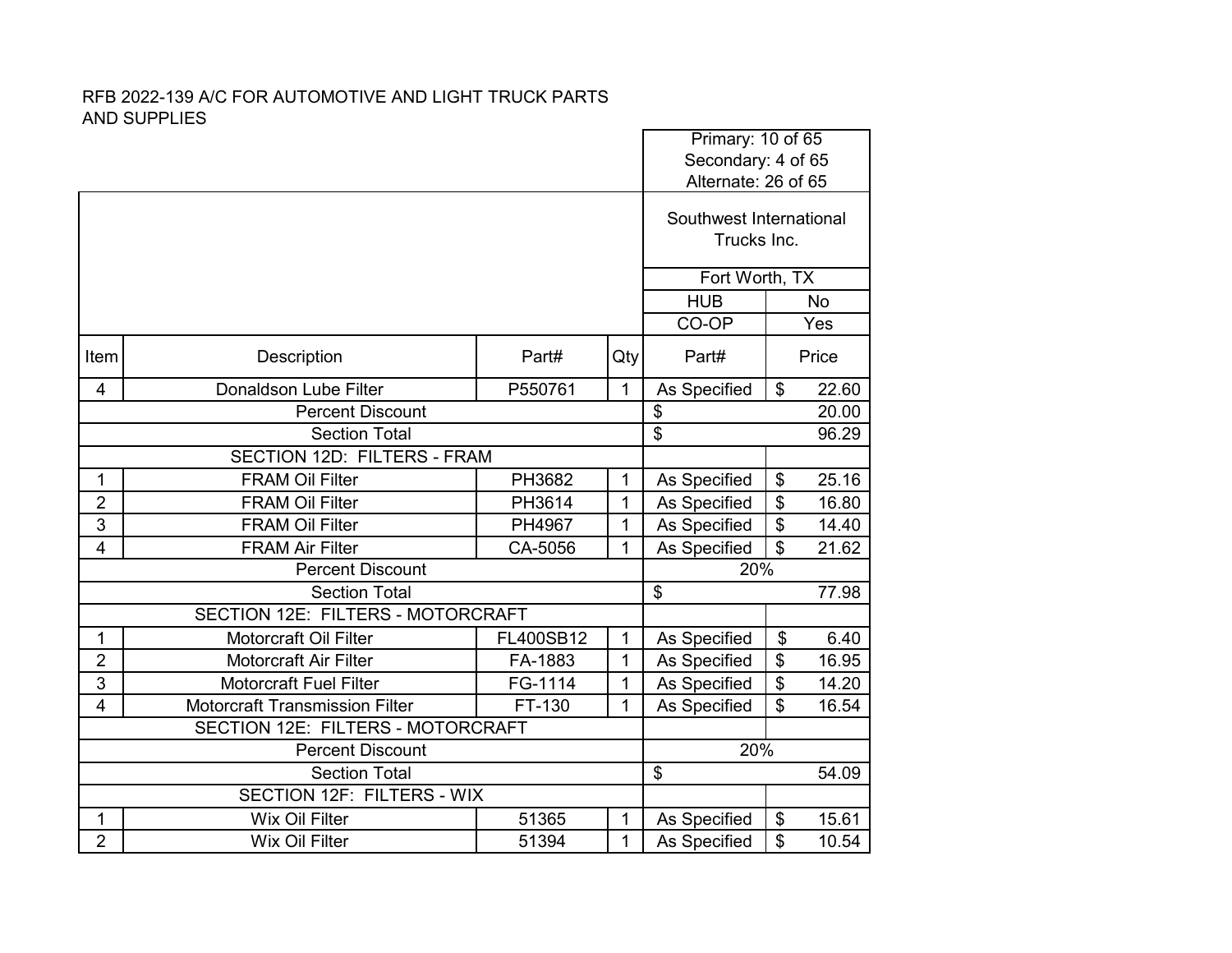|                                 |                                        |                    |                |                                        | Primary: 10 of 65<br>Secondary: 4 of 65 |        |  |
|---------------------------------|----------------------------------------|--------------------|----------------|----------------------------------------|-----------------------------------------|--------|--|
|                                 |                                        |                    |                | Alternate: 26 of 65                    |                                         |        |  |
|                                 |                                        |                    |                |                                        |                                         |        |  |
|                                 |                                        |                    |                | Southwest International<br>Trucks Inc. |                                         |        |  |
|                                 |                                        |                    |                |                                        |                                         |        |  |
|                                 |                                        |                    | Fort Worth, TX |                                        |                                         |        |  |
|                                 |                                        |                    | <b>HUB</b>     |                                        | <b>No</b>                               |        |  |
|                                 |                                        |                    |                | CO-OP                                  |                                         | Yes    |  |
| Item                            | Description                            | Part#              | Qty            | Part#                                  |                                         | Price  |  |
| 3                               | <b>Wix Air Filter</b>                  | 42725              | $\mathbf{1}$   | As Specified                           | $\boldsymbol{\mathsf{S}}$               | 47.60  |  |
| $\overline{4}$                  | <b>Wix Fuel Filter</b>                 | 33481              | 1              | As Specified                           | $\mathfrak{S}$                          | 26.92  |  |
| <b>Percent Discount</b>         |                                        |                    |                | 20%                                    |                                         |        |  |
| <b>Section Total</b>            |                                        |                    |                | \$                                     |                                         | 100.67 |  |
| SECTION 13A: FLOOR MATS - KRACO |                                        |                    |                |                                        |                                         |        |  |
| 1                               | <b>Kraco Floor Mats</b>                | CN1404 Grey        | $\mathbf{1}$   | <b>As Specified</b>                    | \$                                      | 44.58  |  |
| $\overline{2}$                  | <b>Kraco Floor Mats</b>                | KW-350093          | $\mathbf{1}$   | <b>As Specified</b>                    | \$                                      | 11.56  |  |
| 3                               | <b>Kraco Floor Mats</b>                | <b>C614-BLK</b>    | 1              | <b>As Specified</b>                    | $\boldsymbol{\mathsf{s}}$               | 44.58  |  |
|                                 | <b>Percent Discount</b>                |                    |                | 20%                                    |                                         |        |  |
|                                 | <b>Section Total</b>                   |                    |                | \$                                     |                                         | 100.72 |  |
|                                 | SECTION 13B: FLOOR MATS - PREMIER      |                    |                |                                        |                                         |        |  |
| 1                               | <b>Premier Floor Mats</b>              | 763220-47          | $\mathbf{1}$   | <b>As Specified</b>                    | \$                                      | 159.60 |  |
| $\overline{2}$                  | <b>Premier Floor Mats</b>              | 763256-90          | 1              | <b>As Specified</b>                    | \$                                      | 159.60 |  |
| 3                               | <b>Premier Floor Mats</b>              | 763256-94          | 1              | <b>As Specified</b>                    | $\boldsymbol{\mathsf{s}}$               | 159.60 |  |
|                                 | <b>Percent Discount</b>                |                    |                | 20%                                    |                                         |        |  |
|                                 | <b>Section Total</b>                   |                    |                | \$                                     |                                         | 478.80 |  |
|                                 | SECTION 13C: FLOOR MATS - WEATHER TECH |                    |                |                                        |                                         |        |  |
| 1                               | <b>Weather Tech Floor Mats</b>         | W25                | $\mathbf 1$    | <b>As Specified</b>                    | \$                                      | 97.59  |  |
| $\overline{2}$                  | <b>Weather Tech Floor Mats</b>         | <b>W25GR</b>       | $\mathbf{1}$   | <b>As Specified</b>                    | \$                                      | 111.99 |  |
| 3                               | <b>Weather Tech Floor Mats</b>         | W <sub>25</sub> TN | $\mathbf 1$    | <b>As Specified</b>                    | $\mathbf S$                             | 97.59  |  |
|                                 | <b>Percent Discount</b>                |                    |                |                                        | 20%                                     |        |  |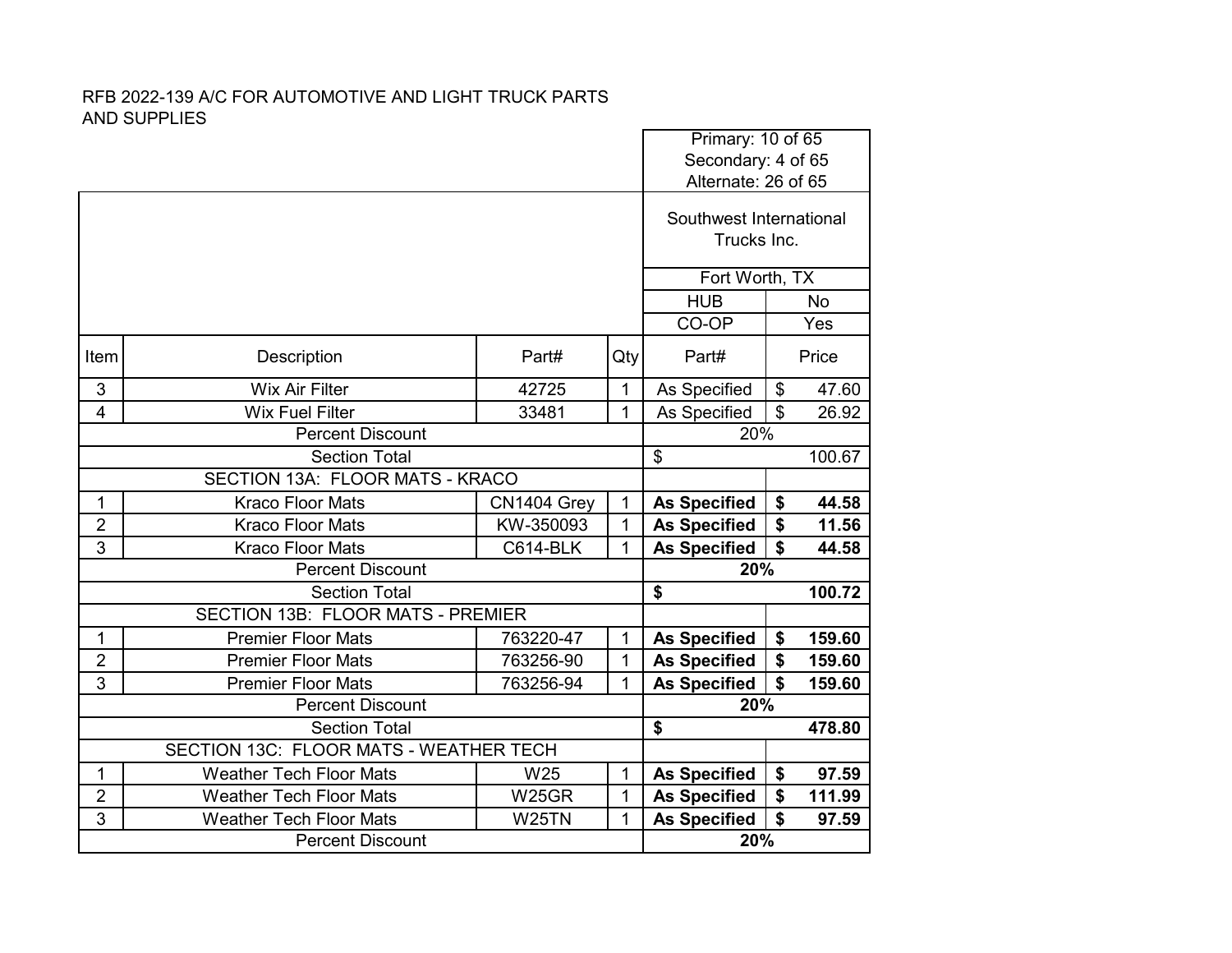|                         |                                                            |                |              |                                        | Primary: 10 of 65<br>Secondary: 4 of 65 |  |  |
|-------------------------|------------------------------------------------------------|----------------|--------------|----------------------------------------|-----------------------------------------|--|--|
|                         |                                                            |                |              | Alternate: 26 of 65                    |                                         |  |  |
|                         |                                                            |                |              | Southwest International<br>Trucks Inc. |                                         |  |  |
|                         |                                                            |                |              |                                        | Fort Worth, TX                          |  |  |
|                         |                                                            |                |              | <b>HUB</b>                             | <b>No</b>                               |  |  |
|                         |                                                            |                |              | CO-OP                                  | Yes                                     |  |  |
| Item                    | Description                                                | Part#          | Qty          | Part#                                  | Price                                   |  |  |
| <b>Section Total</b>    |                                                            |                |              | \$                                     | 307.17                                  |  |  |
|                         | SECTION 14A: FUEL SYSTEMS - ACDELCO                        |                |              |                                        |                                         |  |  |
| 1                       | <b>ACDelco Throttle Body</b>                               | 217-3151       | 1            | As Specified                           | \$<br>853.08                            |  |  |
| $\overline{2}$          | <b>ACDelco Fuel Pump &amp; Sender</b>                      | MU-2314        | $\mathbf{1}$ | As Specified                           | $\overline{\mathcal{S}}$<br>434.34      |  |  |
| 3                       | <b>ACDelco Fuel Pressure Sensor</b>                        | 13516496       | 1            | As Specified                           | $\overline{\$}$<br>81.24                |  |  |
| <b>Percent Discount</b> |                                                            |                | 20%          |                                        |                                         |  |  |
|                         | <b>Section Total</b>                                       |                |              | \$                                     | 1,368.66                                |  |  |
|                         | SECTION 14B: FUEL SYSTEMS - MOTORCRAFT                     |                |              |                                        |                                         |  |  |
| 1                       | <b>Motorcraft Fuel Pump</b>                                | <b>PFS-576</b> | 1            | As Specified                           | \$<br>437.15                            |  |  |
|                         |                                                            |                |              |                                        |                                         |  |  |
| $\overline{2}$          | Motorcraft Fuel Inject                                     | CM-4889        | $\mathbf{1}$ | As Specified                           | \$<br>78.35                             |  |  |
| 3                       | Motorcraft "O" Ring                                        | CM-4717        | 1            | As Specified                           | $\overline{\mathbf{s}}$<br>57.60        |  |  |
|                         | <b>Percent Discount</b>                                    |                |              | 20%                                    |                                         |  |  |
|                         | <b>Section Total</b>                                       |                |              | $\mathfrak{L}$                         | 573.10                                  |  |  |
|                         | SECTION 15A: IGNITION - ACDELCO                            |                |              |                                        |                                         |  |  |
| 1                       | <b>ACDelco Wire Set</b>                                    | 758FF          | 1            | As Specified                           | \$<br>73.43                             |  |  |
| $\overline{2}$          | <b>ACDelco Ignition coil</b>                               | 12708496       | $\mathbf{1}$ | As Specified                           | \$<br>103.35                            |  |  |
| 3                       | <b>ACDelco Camshaft Position Sensor</b>                    | 213-3826       | 1            | As Specified                           | $\overline{\mathcal{S}}$<br>67.96       |  |  |
|                         | SECTION 15A: IGNITION - ACDELCO                            |                |              |                                        |                                         |  |  |
|                         | <b>Percent Discount</b>                                    |                |              | 20%                                    |                                         |  |  |
|                         | <b>Section Total</b><br>SECTION 15B: IGNITION - MOTORCRAFT |                |              | \$                                     | 244.74                                  |  |  |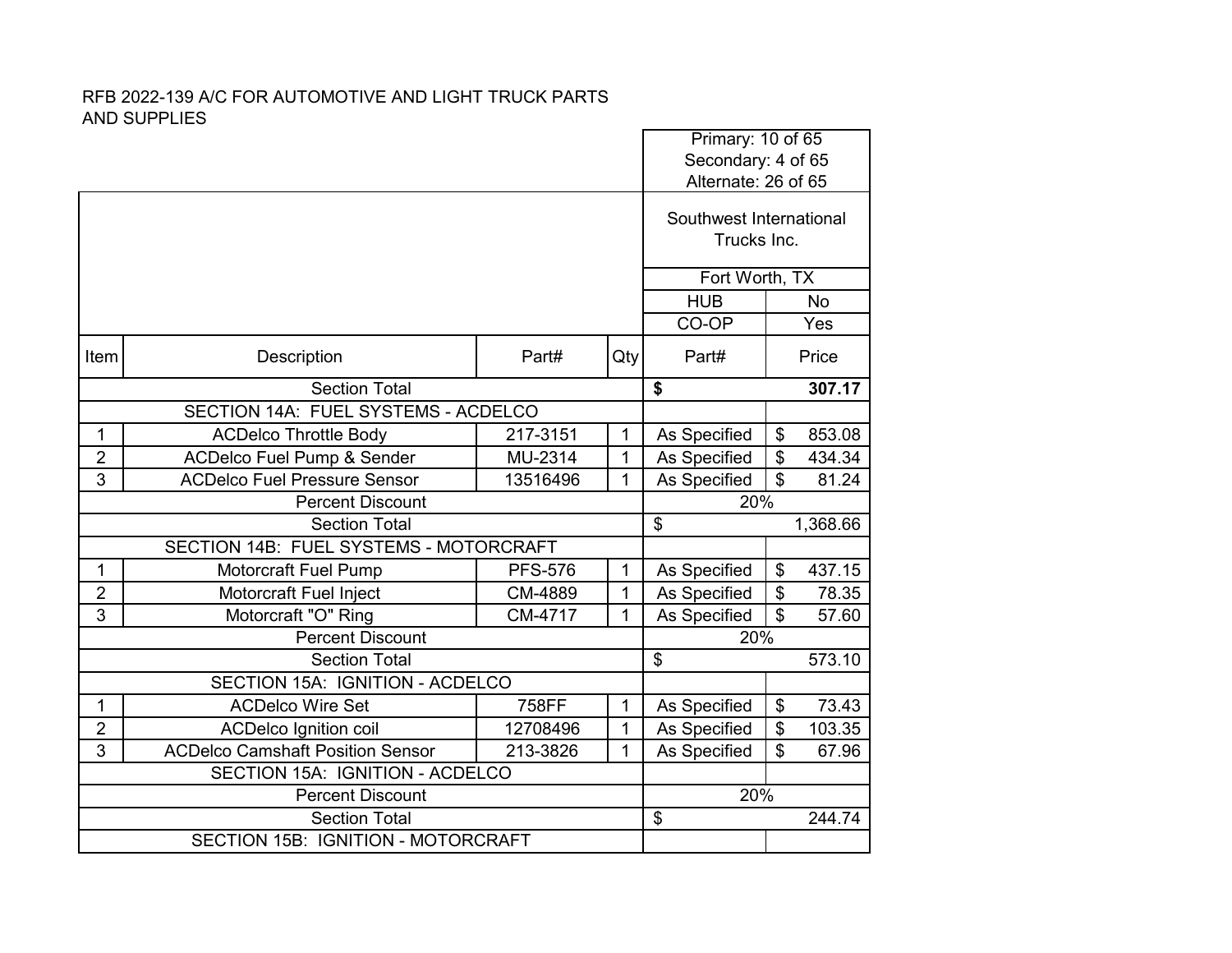|                         |                                            |                |              |                                        | Primary: 10 of 65<br>Secondary: 4 of 65 |           |  |
|-------------------------|--------------------------------------------|----------------|--------------|----------------------------------------|-----------------------------------------|-----------|--|
|                         |                                            |                |              | Alternate: 26 of 65                    |                                         |           |  |
|                         |                                            |                |              | Southwest International<br>Trucks Inc. |                                         |           |  |
|                         |                                            |                |              | Fort Worth, TX                         |                                         |           |  |
|                         |                                            |                |              | <b>HUB</b>                             |                                         | <b>No</b> |  |
|                         |                                            |                |              | CO-OP                                  |                                         | Yes       |  |
| Item                    | Description                                | Part#          | Qty          | Part#                                  |                                         | Price     |  |
| 1                       | Motorcraft Coil                            | DG-508         | $\mathbf{1}$ | As Specified                           | \$                                      | 288.00    |  |
| $\overline{2}$          | <b>Motorcraft Wire Set</b>                 | WR-6135        | 1            | As Specified                           | \$                                      | 18.40     |  |
| 3                       | Motorcraft Oil Pressure Switch             | <b>SW1547B</b> | $\mathbf{1}$ | As Specified                           | \$                                      | 108.80    |  |
| 4                       | <b>Motorcraft Throttle Position Sensor</b> | DY-967         |              | As Specified                           | \$                                      | 131.20    |  |
| <b>Percent Discount</b> |                                            |                |              | 20%                                    |                                         |           |  |
| <b>Section Total</b>    |                                            |                |              | \$                                     |                                         | 546.40    |  |
|                         | SECTION 16A: OEM PARTS - DODGE             |                |              |                                        |                                         |           |  |
| 1                       | <b>Blower Motor Dodge</b>                  | 05015869-AA    | 1            | <b>As Specified</b>                    | \$                                      | 184.95    |  |
| $\overline{2}$          | <b>Handle Dodge</b>                        | 55276237-AA    | $\mathbf 1$  | <b>As Specified</b>                    | \$                                      | 91.85     |  |
| 3                       | A/C Control Head Dodge                     | 5505709-AA     | 1            | <b>As Specified</b>                    | \$                                      | 400.00    |  |
| $\overline{4}$          | <b>Pinion Seal Dodge</b>                   | 5086789        | 1            | <b>As Specified</b>                    | \$                                      | 43.50     |  |
|                         | <b>Percent Discount</b>                    |                |              | 20%                                    |                                         |           |  |
|                         | <b>Section Total</b>                       |                |              | \$                                     |                                         | 720.30    |  |
|                         | SECTION 16B: OEM PARTS - FORD              |                |              |                                        |                                         |           |  |
| 1                       | Ford Throttle Body                         | 9W7Z-9E926-A   | $\mathbf 1$  | <b>As Specified</b>                    | \$                                      | 280.00    |  |
| $\overline{2}$          | <b>Ford Valve</b>                          | F81Z-9A153-AA  | $\mathbf{1}$ | <b>As Specified</b>                    | \$                                      | 47.60     |  |
|                         | SECTION 16B: OEM PARTS - FORD              |                |              |                                        |                                         |           |  |
| 3                       | <b>Ford Power Window Switch</b>            | 5L1Z-14529-AA  | $\mathbf{1}$ | <b>As Specified</b>                    | \$                                      | 92.06     |  |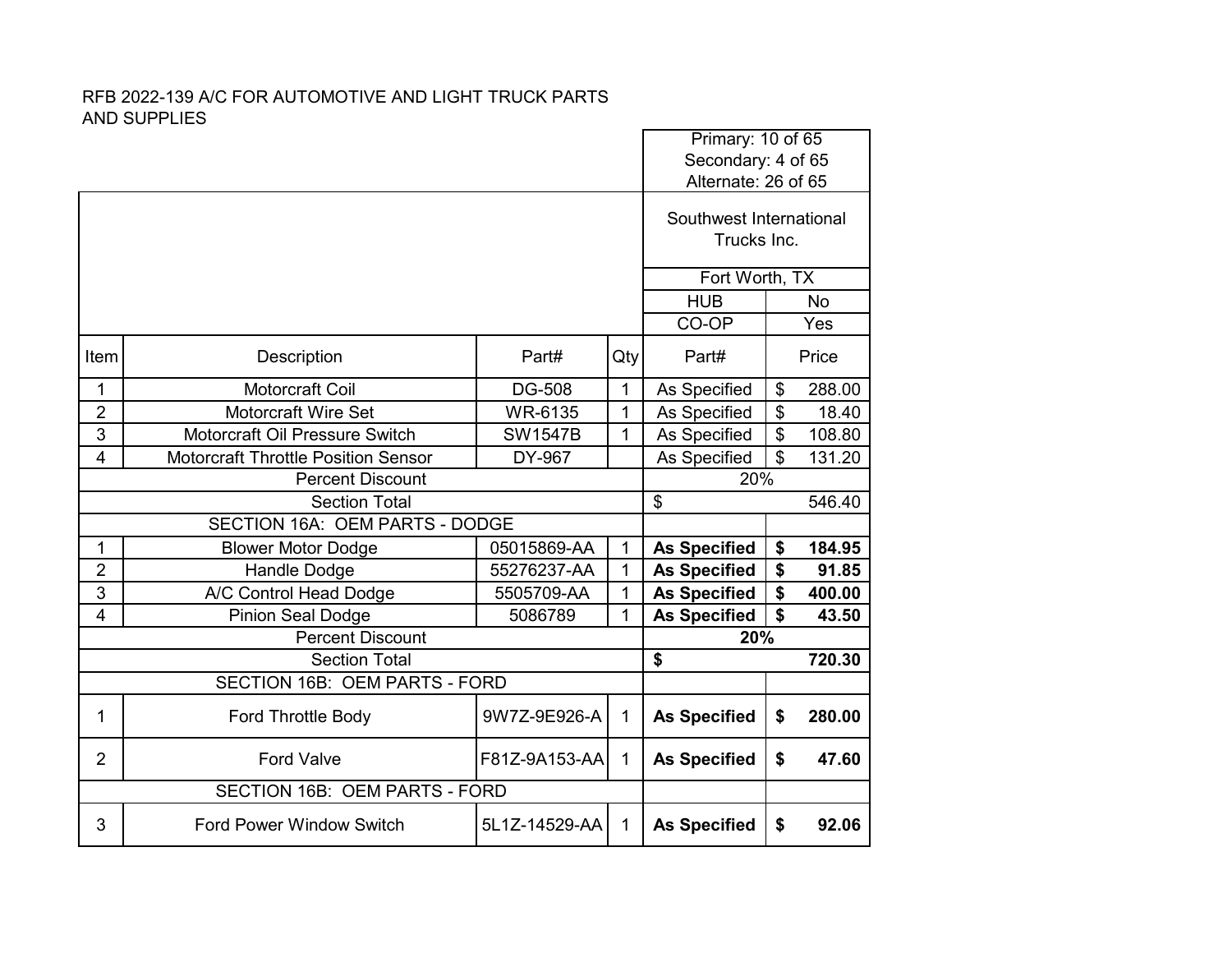|                         |                                                             |                   |              | Primary: 10 of 65<br>Secondary: 4 of 65<br>Alternate: 26 of 65 |    |            |  |
|-------------------------|-------------------------------------------------------------|-------------------|--------------|----------------------------------------------------------------|----|------------|--|
|                         |                                                             |                   |              | Southwest International<br>Trucks Inc.                         |    |            |  |
|                         |                                                             |                   |              | Fort Worth, TX                                                 |    |            |  |
|                         |                                                             |                   |              | <b>HUB</b>                                                     |    | <b>No</b>  |  |
|                         |                                                             |                   |              | CO-OP                                                          |    | Yes        |  |
| Item                    | Description                                                 | Part#             | Qty          | Part#                                                          |    | Price      |  |
| 4                       | Ford Jewel                                                  | BW1Z-10A936-<br>A | 1            | <b>As Specified</b>                                            | \$ | 18.77      |  |
| <b>Percent Discount</b> |                                                             |                   |              | 20%                                                            |    |            |  |
| <b>Section Total</b>    |                                                             |                   |              | \$                                                             |    | 438.43     |  |
|                         | SECTION 16C: OEM PARTS - GENERAL MOTORS                     |                   |              |                                                                |    |            |  |
| 1                       | <b>Heater Core General Motors</b>                           | 15232212          | 1            | <b>As Specified</b>                                            | \$ | 67.19      |  |
| $\overline{2}$          | <b>Pressure Modulator Valve General Motors</b>              | 25879231          | 1            | <b>As Specified</b>                                            | \$ | 491.19     |  |
| 3                       | <b>Booter Assembly General Motors</b>                       | 84031702          | 1            | <b>As Specified</b>                                            | \$ | 320.00     |  |
| 4                       | <b>Remanufactured Transmission General</b><br><b>Motors</b> | 24279062          | 1            | <b>As Specified</b>                                            |    | \$5,440.08 |  |
| <b>Percent Discount</b> |                                                             |                   |              | 20%                                                            |    |            |  |
| <b>Section Total</b>    |                                                             |                   |              | \$                                                             |    | 6,318.46   |  |
|                         | SECTION 16D: OEM PARTS - HONDA                              |                   |              |                                                                |    |            |  |
| 1                       | Honda Base Mount                                            | 51920-55A-751     | 1            | <b>As Specified</b>                                            | \$ | 179.84     |  |
| 2                       | <b>Honda Sensor</b>                                         | 37840-RJH-006     | $\mathbf{1}$ | <b>As Specified</b>                                            | \$ | 211.89     |  |

| SECTION 16D: OEM PARTS - HONDA |            |                                        |  |  |       |
|--------------------------------|------------|----------------------------------------|--|--|-------|
|                                | Honda Seal | $ 91213-P2F-A01  1   As Specified   $$ |  |  | 11.17 |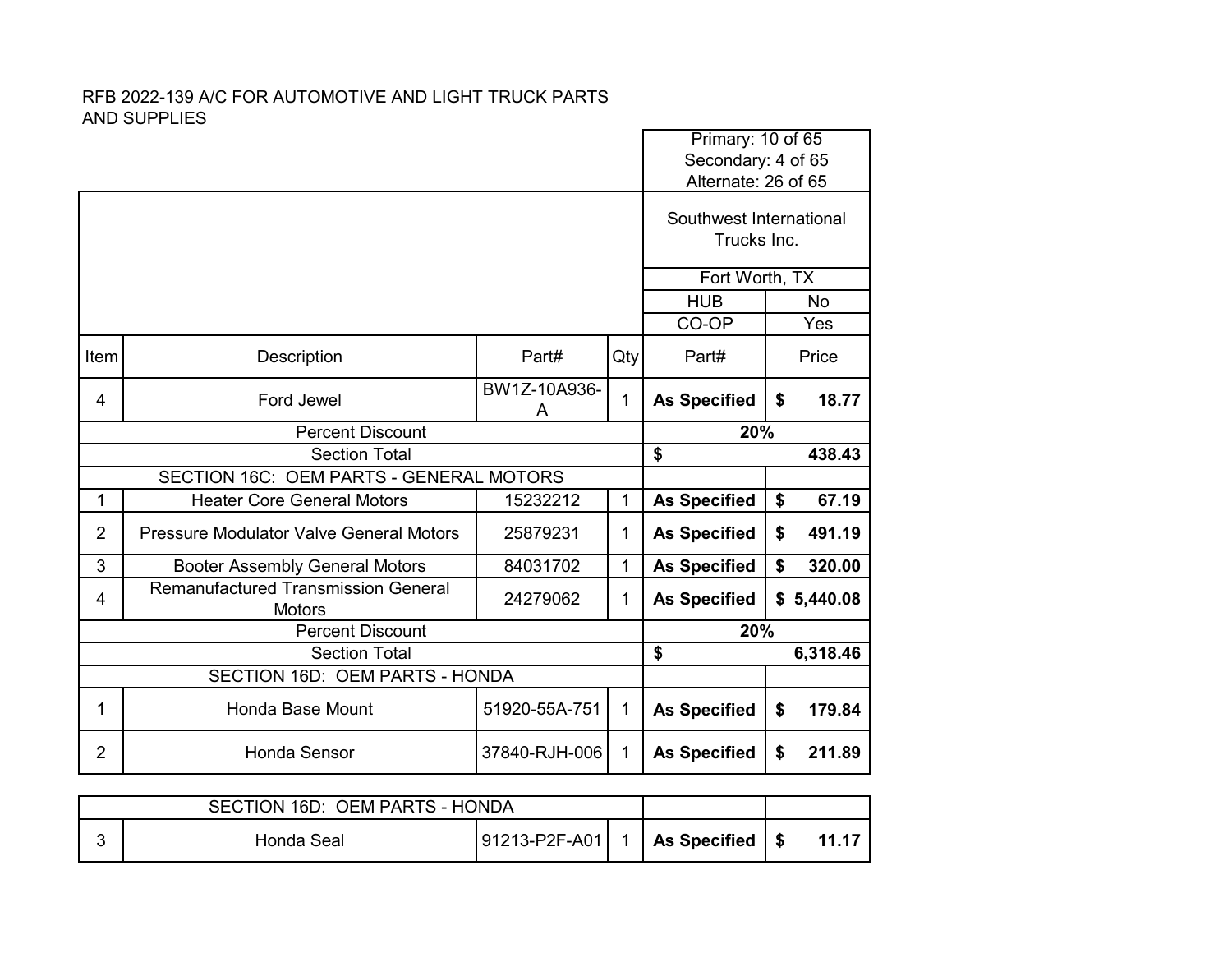|                                        |                                  |               | Primary: 10 of 65                      |                                           |                                    |  |  |
|----------------------------------------|----------------------------------|---------------|----------------------------------------|-------------------------------------------|------------------------------------|--|--|
|                                        |                                  |               |                                        | Secondary: 4 of 65<br>Alternate: 26 of 65 |                                    |  |  |
|                                        |                                  |               | Southwest International<br>Trucks Inc. |                                           |                                    |  |  |
|                                        |                                  |               |                                        | Fort Worth, TX                            |                                    |  |  |
|                                        |                                  |               |                                        | <b>HUB</b>                                | <b>No</b>                          |  |  |
|                                        |                                  |               |                                        | CO-OP                                     | Yes                                |  |  |
| Item                                   | Description                      | Part#         | Qty                                    | Part#                                     | Price                              |  |  |
| 4                                      | Honda Wheel Bearing Seal         | 51726-55A-701 | 1                                      | <b>As Specified</b>                       | 120.00<br>\$                       |  |  |
|                                        | <b>Percent Discount</b>          |               |                                        | 20%                                       |                                    |  |  |
|                                        | <b>Section Total</b>             | \$            | 522.90                                 |                                           |                                    |  |  |
|                                        | SECTION 16E: OEM PARTS - HYUNDAI |               |                                        |                                           |                                    |  |  |
| 1                                      | Rotor Hyundai                    | 51712-C2000   | 1                                      | <b>As Specified</b>                       | \$<br>191.80                       |  |  |
| $\overline{2}$                         | <b>Brake Caliper Hyundai</b>     | 58110-C2100   | 1                                      | <b>As Specified</b>                       | \$<br>822.32                       |  |  |
| 3                                      | <b>Brake Pads Hyundai</b>        | 58101-C2A10   | $\mathbf{1}$                           | <b>As Specified</b>                       | \$<br>198.31                       |  |  |
| $\overline{\mathbf{4}}$                | Oil Filter Hyundai               | 26300-35503   | 1                                      | <b>As Specified</b>                       | $\boldsymbol{\mathsf{s}}$<br>16.98 |  |  |
|                                        | <b>Percent Discount</b>          |               |                                        | 20%                                       |                                    |  |  |
|                                        | <b>Section Total</b>             |               |                                        | \$                                        | 1,229.41                           |  |  |
|                                        | SECTION 16F: OEM PARTS - TOYOTA  |               |                                        |                                           |                                    |  |  |
| 1                                      | <b>Toyota Fuel Tank</b>          | 779910-33142  | $\mathbf 1$                            | <b>As Specified</b>                       | \$1,760.00                         |  |  |
| $\overline{2}$                         | <b>Toyota Alternator</b>         | 27060-0P14184 | $\mathbf{1}$                           | <b>As Specified</b>                       | 781.57<br>\$                       |  |  |
| 3                                      | <b>Toyota Triming Chain</b>      | 13506-9H011   | 1                                      | <b>As Specified</b>                       | \$<br>960.00                       |  |  |
| $\overline{4}$                         | <b>Toyota Radiator Assembly</b>  | 16410-AZ016   | 1                                      | <b>As Specified</b>                       | \$2,240.00                         |  |  |
| <b>Percent Discount</b>                |                                  |               | 20%                                    |                                           |                                    |  |  |
| <b>Section Total</b>                   |                                  |               |                                        | \$                                        | 5,741.57                           |  |  |
| SECTION 17A: SHOCKS & STRUTS - ACDELCO |                                  |               |                                        |                                           |                                    |  |  |
| 1                                      | <b>ACDelco Front Shock</b>       | 19420992      | 1                                      | As Specified                              | \$<br>480.00                       |  |  |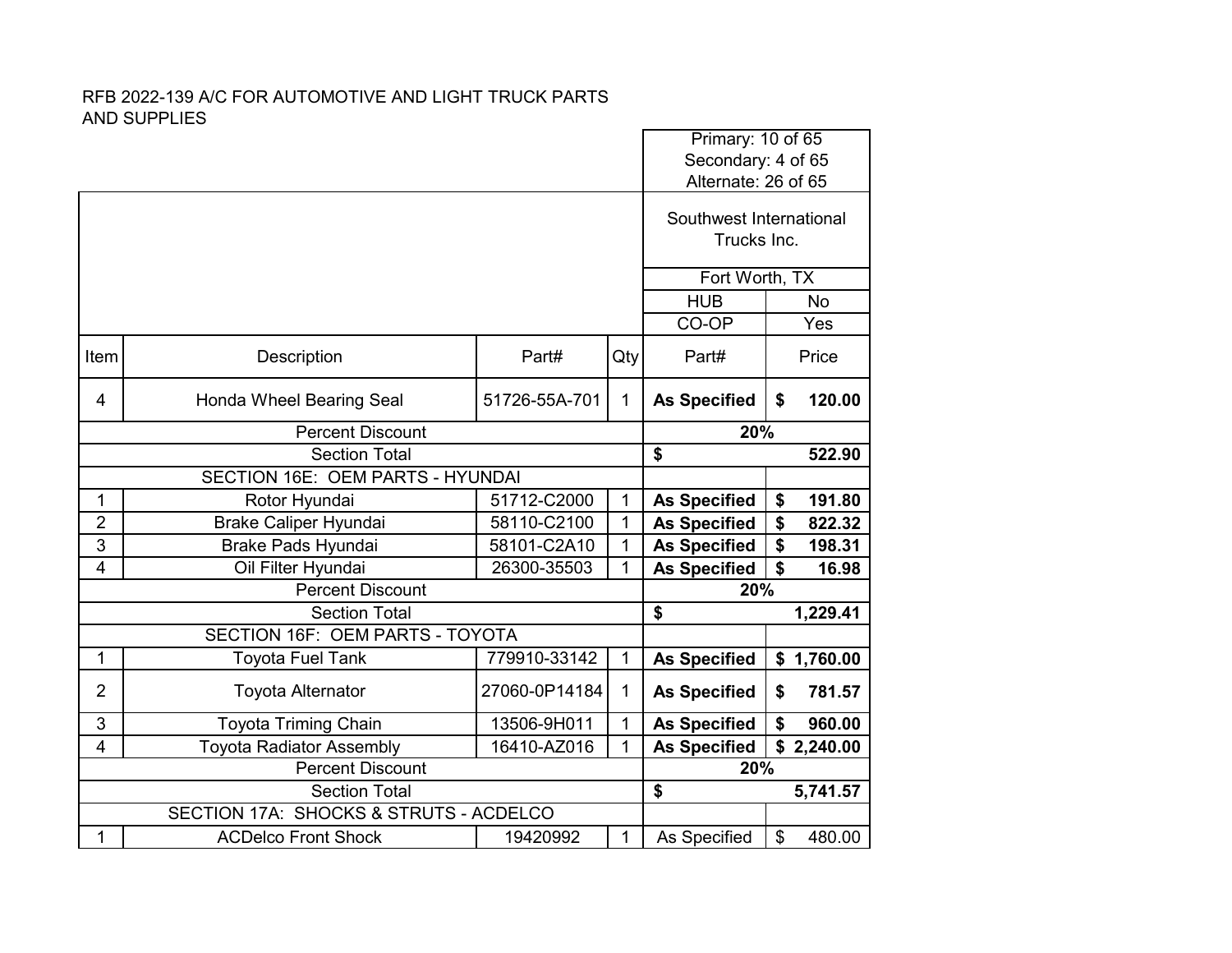|                                                  |                            |          |                | Primary: 10 of 65<br>Secondary: 4 of 65                       |                          |        |  |
|--------------------------------------------------|----------------------------|----------|----------------|---------------------------------------------------------------|--------------------------|--------|--|
|                                                  |                            |          |                |                                                               |                          |        |  |
|                                                  |                            |          |                | Alternate: 26 of 65<br>Southwest International<br>Trucks Inc. |                          |        |  |
|                                                  |                            |          |                | Fort Worth, TX                                                |                          |        |  |
|                                                  |                            |          |                | <b>HUB</b><br><b>No</b>                                       |                          |        |  |
|                                                  |                            |          |                | CO-OP                                                         |                          | Yes    |  |
| Item                                             | Description                | Part#    | Qty            | Part#                                                         | Price                    |        |  |
| $\overline{2}$                                   | <b>ACDelco Front Shock</b> | 19420491 | 1              | As Specified                                                  | $\frac{1}{2}$            | 421.56 |  |
| 3                                                | <b>ACDelco Rear Shock</b>  | 580-428  | 1              | As Specified                                                  | \$                       | 858.88 |  |
| $\overline{4}$                                   | <b>ACDelco Rear Shock</b>  | 580-1090 | $\mathbf{1}$   | As Specified                                                  | \$                       | 609.89 |  |
| <b>Percent Discount</b>                          |                            |          |                | 20%                                                           |                          |        |  |
| <b>Section Total</b>                             |                            |          | \$             | 2,370.33                                                      |                          |        |  |
| SECTION 17B: SHOCKS & STRUTS - KYB               |                            |          |                |                                                               |                          |        |  |
| 1                                                | <b>KYB Front Shock</b>     | 3440068  | 1              | <b>As Specified</b>                                           | \$                       | 90.05  |  |
| $\overline{2}$                                   | <b>KYB Rear Shock</b>      | 555055   | 1              | <b>As Specified</b>                                           | \$                       | 117.62 |  |
| 3                                                | <b>KYB Front Shock</b>     | 551600   | 1              | As Specified                                                  | $\mathcal{L}$            | 95.70  |  |
| 4                                                | <b>KYB Rear Shock</b>      | 345074   | 1              | <b>As Specified</b>                                           | \$                       | 117.62 |  |
|                                                  | <b>Percent Discount</b>    |          |                | 20%                                                           |                          |        |  |
| <b>Section Total</b>                             |                            |          |                | $\mathcal{S}$                                                 |                          | 420.99 |  |
| <b>SECTION 17C: SHOCKS &amp; STRUTS - MONROE</b> |                            |          |                |                                                               |                          |        |  |
| 1                                                | Monroe Shocks              | 58600    | $\mathbf{1}$   | <b>As Specified</b>                                           | \$                       | 144.83 |  |
| $\overline{2}$                                   | <b>Monroe Shocks</b>       | 37064    | 1              | <b>As Specified</b>                                           | \$                       | 50.80  |  |
| 3                                                | Monroe Shocks              | 911164   | $\overline{1}$ | <b>As Specified</b>                                           | $\overline{\mathcal{S}}$ | 84.31  |  |
| SECTION 17C: SHOCKS & STRUTS - MONROE            |                            |          |                |                                                               |                          |        |  |
| 4                                                | <b>Monroe Shocks</b>       | 37062    | 1              | <b>As Specified</b>                                           | \$                       | 49.83  |  |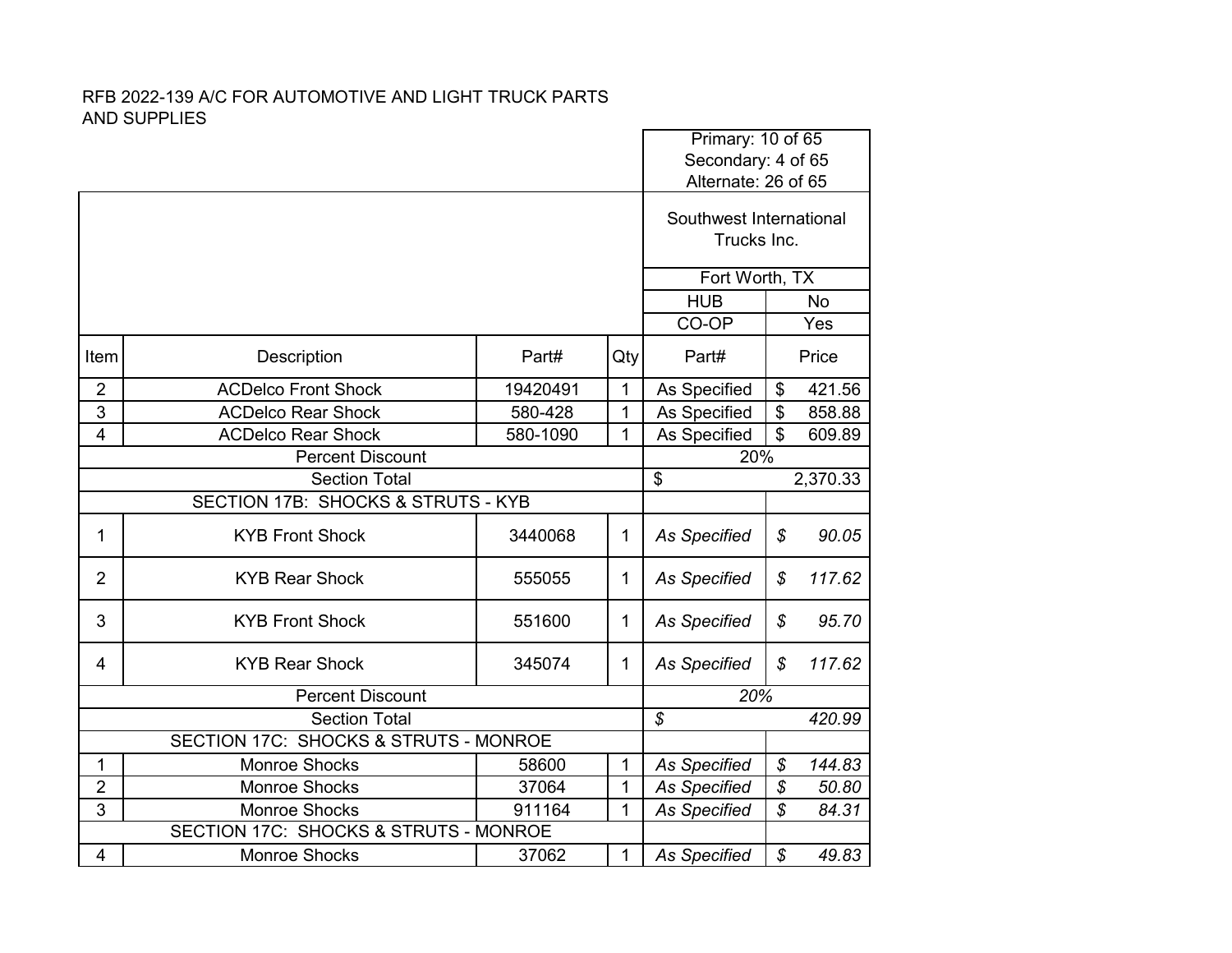|                                             |                                             |                 | Primary: 10 of 65 |                                           |                         |        |  |
|---------------------------------------------|---------------------------------------------|-----------------|-------------------|-------------------------------------------|-------------------------|--------|--|
|                                             |                                             |                 |                   | Secondary: 4 of 65<br>Alternate: 26 of 65 |                         |        |  |
|                                             |                                             |                 |                   |                                           |                         |        |  |
|                                             |                                             |                 |                   | Southwest International                   |                         |        |  |
|                                             |                                             |                 |                   | Trucks Inc.                               |                         |        |  |
|                                             |                                             |                 |                   |                                           |                         |        |  |
|                                             |                                             |                 |                   | Fort Worth, TX                            |                         |        |  |
|                                             |                                             |                 |                   | <b>HUB</b>                                | <b>No</b>               |        |  |
|                                             |                                             |                 |                   | CO-OP                                     |                         | Yes    |  |
| Item                                        | Description                                 | Part#           | Qty               | Part#                                     |                         | Price  |  |
|                                             | <b>Percent Discount</b>                     |                 |                   | 20%                                       |                         |        |  |
|                                             | <b>Section Total</b>                        |                 |                   | $\overline{s}$                            |                         | 329.77 |  |
|                                             | SECTION 17D: SHOCKS & STRUTS - MOTORCRAFT   |                 |                   |                                           |                         |        |  |
| 1                                           | <b>Motorcraft Shocks</b>                    | ASH-12307       | $\mathbf{1}$      | As Specified                              | \$                      | 128.00 |  |
| $\overline{2}$                              | <b>Motorcraft Shocks</b>                    | ASH-12213       | 1                 | As Specified                              | \$                      | 192.31 |  |
| 3                                           | <b>Motorcraft Shocks</b>                    | ASH-12214       | 1                 | As Specified                              | \$                      | 252.00 |  |
| $\overline{4}$                              | Motorcraft Shocks                           | <b>ASH-1255</b> | 1                 | As Specified                              | \$                      | 292.80 |  |
| <b>Percent Discount</b>                     |                                             |                 | 20%               |                                           |                         |        |  |
| <b>Section Total</b>                        |                                             |                 |                   | $\overline{\mathcal{E}}$                  |                         | 865.11 |  |
|                                             | SECTION 18A: SPARK PLUGS - ACDELCO          |                 |                   |                                           |                         |        |  |
| $\mathbf{1}$                                | <b>ACDelco Spark Plug</b>                   | 41-101          | $\mathbf{1}$      | As Specified                              | \$                      | 29.73  |  |
| $\overline{2}$                              | <b>ACDelco Spark Plug</b>                   | 41-103          | 1                 | As Specified                              | \$                      | 29.91  |  |
| 3                                           | <b>ACDelco Spark Plug</b>                   | 41-110          | 1                 | As Specified                              | \$                      | 29.91  |  |
| $\overline{4}$                              | <b>ACDelco Spark Plug</b>                   | 41-993          | 1                 | As Specified                              | $\overline{\mathbf{s}}$ | 27.60  |  |
| <b>Percent Discount</b>                     |                                             |                 |                   | 20%                                       |                         |        |  |
| <b>Section Total</b>                        |                                             |                 |                   | $\overline{\mathcal{S}}$                  |                         | 117.15 |  |
| SECTION 18B: SPARK PLUGS - CHAMPION IRIDIUM |                                             |                 |                   |                                           |                         |        |  |
| $\mathbf{1}$                                | Champion Iridium Spark Plug                 | 570             | $\mathbf{1}$      | As Specified                              | \$                      | 6.40   |  |
| $\overline{2}$                              | Champion Iridium Spark Plug                 | 9407            | 1                 | As Specified                              | \$                      | 20.48  |  |
| 3                                           | <b>Champion Iridium Spark Plug</b>          | 9055            | 1                 | As Specified                              | \$                      | 20.48  |  |
|                                             | SECTION 18B: SPARK PLUGS - CHAMPION IRIDIUM |                 |                   |                                           |                         |        |  |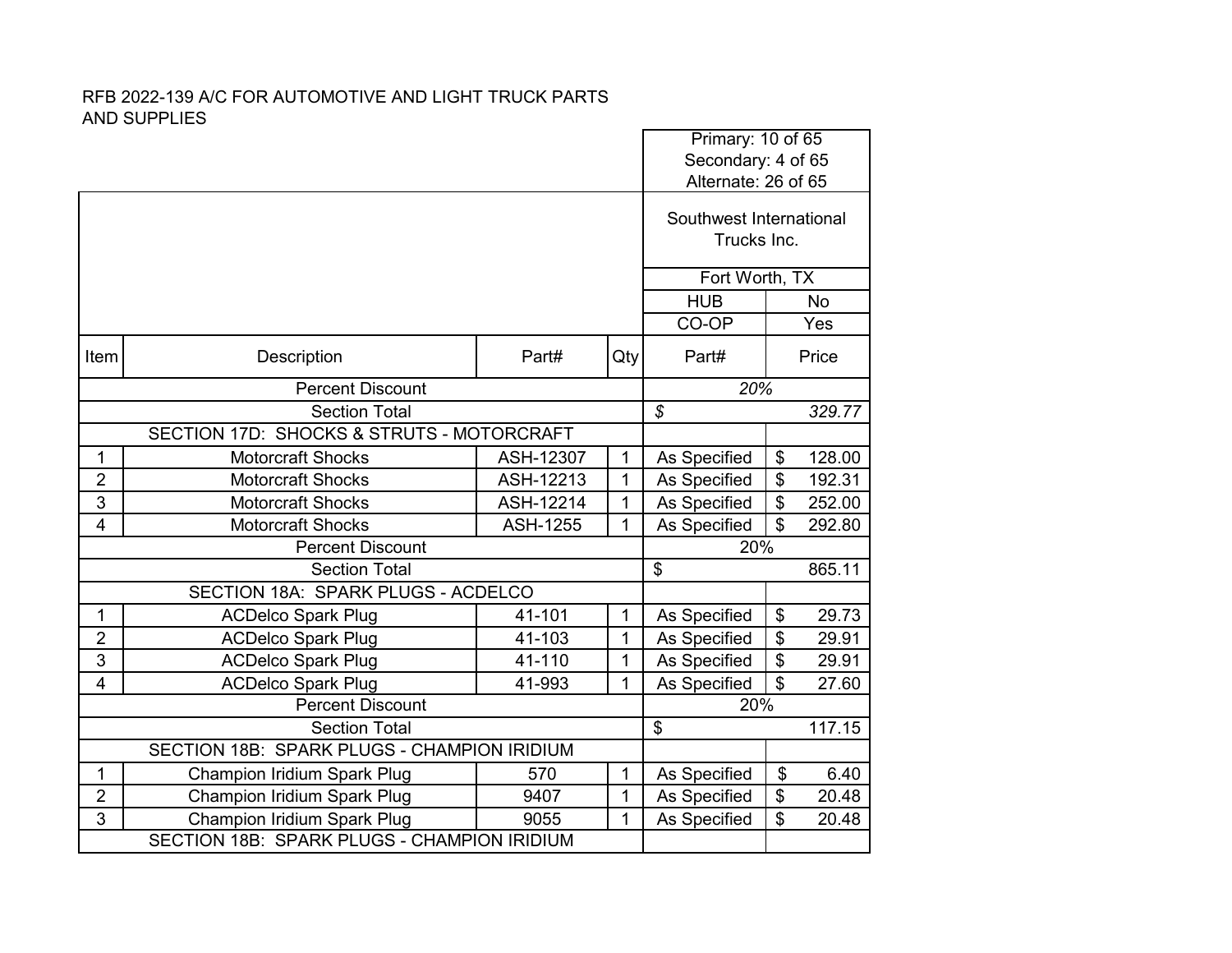## RFB 2022-139 A/C FOR AUTOMOTIVE AND LIGHT TRUCK PARTS AND SUPPLIES

|                                      |                                       |               |              | Primary: 10 of 65                      |                                           |       |  |
|--------------------------------------|---------------------------------------|---------------|--------------|----------------------------------------|-------------------------------------------|-------|--|
|                                      |                                       |               |              |                                        | Secondary: 4 of 65<br>Alternate: 26 of 65 |       |  |
|                                      |                                       |               |              | Southwest International<br>Trucks Inc. |                                           |       |  |
|                                      |                                       |               |              |                                        | Fort Worth, TX                            |       |  |
|                                      |                                       | <b>HUB</b>    |              | <b>No</b>                              |                                           |       |  |
|                                      |                                       |               |              | CO-OP                                  |                                           | Yes   |  |
| Item                                 | Description                           | Part#         | Qty          | Part#                                  |                                           | Price |  |
|                                      | <b>Percent Discount</b>               |               | 20%          |                                        |                                           |       |  |
|                                      | <b>Section Total</b>                  |               |              | \$                                     |                                           | 47.36 |  |
|                                      | SECTION 18C: SPARK PLUGS - MOTORCRAFT |               |              |                                        |                                           |       |  |
| 1                                    | Motrocraft Spark Plug                 | <b>SP493X</b> | $\mathbf{1}$ | As Specified                           | $\boldsymbol{\theta}$                     | 19.20 |  |
| $\overline{2}$                       | Motrocraft Spark Plug                 | <b>SP547X</b> | 1            | As Specified                           | \$                                        | 41.60 |  |
| 3                                    | Motrocraft Spark Plug                 | <b>SP509X</b> | $\mathbf{1}$ | As Specified                           | $\mathfrak{S}$                            | 19.20 |  |
|                                      | <b>Percent Discount</b>               | 20%           |              |                                        |                                           |       |  |
|                                      | <b>Section Total</b>                  | \$            |              | 80.00                                  |                                           |       |  |
| SECTION 18D: SPARK PLUGS - TOYOTA    |                                       |               |              |                                        |                                           |       |  |
| 1                                    | <b>Autolite Platinum Spark Plug</b>   | AP3923        | 1            | As Specified                           | \$                                        | 12.00 |  |
| $\overline{2}$                       | Denso Iridium Spark Plug              | 3297          | 1            | As Specified                           | \$                                        | 24.37 |  |
| 3                                    | <b>NGK Copper Spark Plug</b>          | 5553          | 1            | As Specified                           | \$                                        | 5.30  |  |
|                                      | <b>Percent Discount</b>               |               | 20%          |                                        |                                           |       |  |
| <b>Section Total</b>                 |                                       |               |              | $\overline{\boldsymbol{\mathsf{S}}}$   |                                           | 41.67 |  |
| SECTION 19A: WIPERS & BLADES - BOSCH |                                       |               |              |                                        |                                           |       |  |
| 1                                    | <b>Bosch Wiper Blade</b>              | 26A           | 1            | <b>As Specified</b>                    | $\boldsymbol{\mathcal{S}}$                | 12.20 |  |
| $\overline{2}$                       | <b>Bosch Wiper Blade</b>              | 16A           | 1            | <b>As Specified</b>                    | \$                                        | 11.60 |  |
| 3                                    | <b>Bosch Wiper Blade</b>              | 41926         | 1            | <b>As Specified</b>                    | $\mathcal{S}$                             | 8.60  |  |
| <b>Percent Discount</b>              |                                       |               |              | 20%                                    |                                           |       |  |
| <b>Section Total</b>                 |                                       |               |              | \$                                     |                                           | 32.40 |  |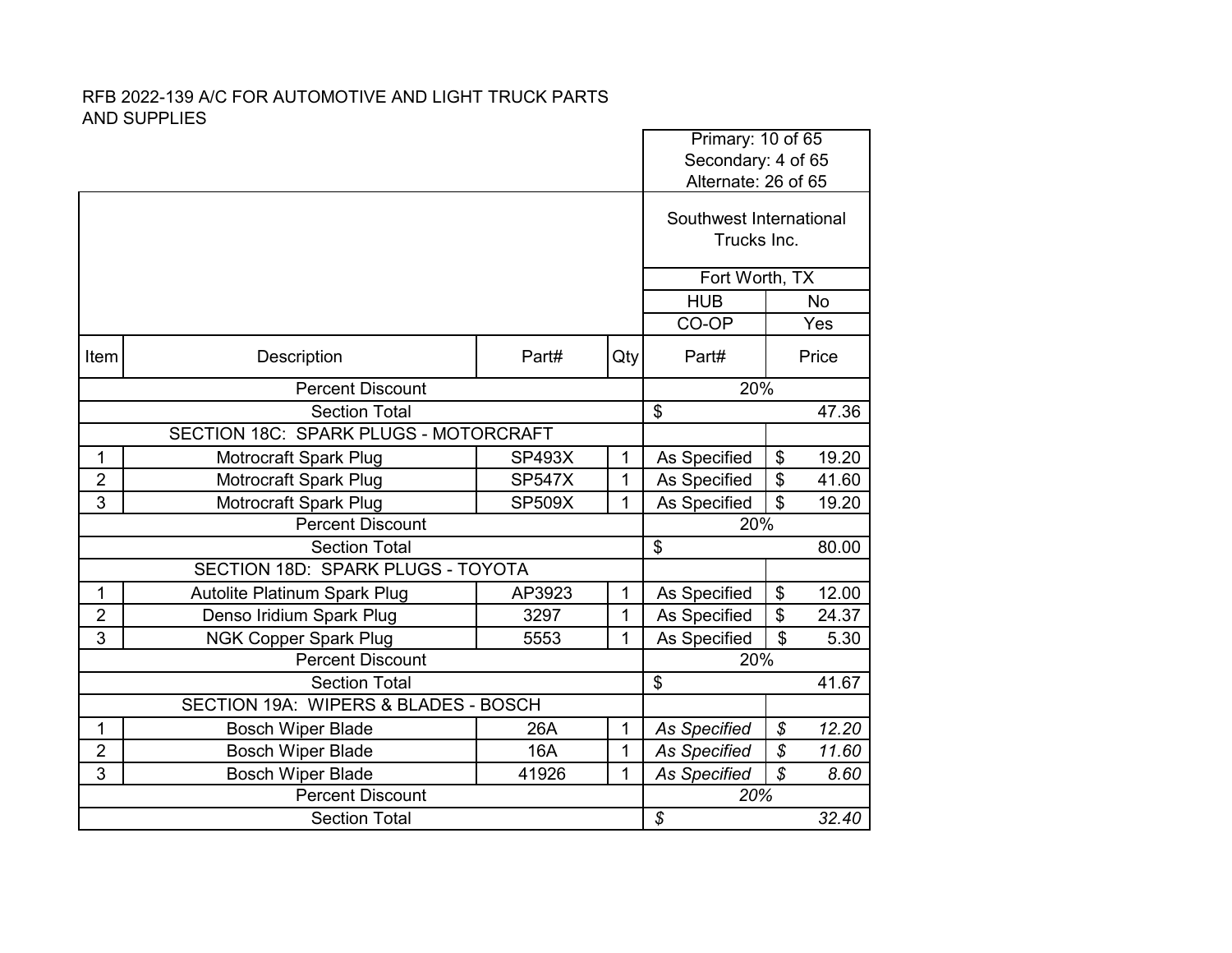## RFB 2022-139 A/C FOR AUTOMOTIVE AND LIGHT TRUCK PARTS AND SUPPLIES

|                         |                                           |                |            | Primary: 10 of 65<br>Secondary: 4 of 65<br>Alternate: 26 of 65 |    |       |
|-------------------------|-------------------------------------------|----------------|------------|----------------------------------------------------------------|----|-------|
|                         |                                           |                |            | Southwest International<br>Trucks Inc.                         |    |       |
|                         |                                           |                |            | Fort Worth, TX                                                 |    |       |
|                         |                                           |                | <b>HUB</b> | No                                                             |    |       |
|                         |                                           |                |            | CO-OP                                                          |    | Yes   |
| Item                    | Description                               | Part#          | Qty        | Part#                                                          |    | Price |
|                         | SECTION 19B: WIPERS & BLADES - MOTORCRAFT |                |            |                                                                |    |       |
| 1                       | Motorcraft Wiper Blade                    | <b>WW1202A</b> | 1          | As Specified                                                   | \$ | 17.72 |
| $\overline{2}$          | Motorcraft Wiper Blade                    | <b>WW2046A</b> | 1          | As Specified                                                   | \$ | 17.72 |
| 3                       | Motorcraft Wiper Blade                    | <b>WW2705A</b> | 1          | As Specified                                                   | \$ | 17.72 |
| 4                       | Motorcraft Wiper Blade                    | <b>WW2200A</b> |            | As Specified                                                   | \$ | 17.72 |
|                         | <b>Percent Discount</b>                   |                | 20%        |                                                                |    |       |
| <b>Section Total</b>    |                                           |                |            | \$                                                             |    | 70.88 |
|                         | SECTION 19C: WIPERS & BLADES - TRICO      |                |            |                                                                |    |       |
| 1                       | <b>Trico Wiper Blade</b>                  | 31-180         | 1          | As Specified                                                   | \$ | 5.00  |
| $\overline{2}$          | <b>Trico Wiper Blade</b>                  | 31-200         | 1          | As Specified                                                   | \$ | 6.41  |
| 3                       | <b>Trico Wiper Blade</b>                  | 31-220         | 1          | As Specified                                                   | \$ | 5.00  |
| 4                       | <b>Trico Wiper Blade</b>                  | 31-260         | 1          | As Specified                                                   | \$ | 8.60  |
| <b>Percent Discount</b> |                                           |                |            | 20%                                                            |    |       |
| <b>Section Total</b>    |                                           |                |            | \$                                                             |    | 25.01 |

Notes: Response from XL Parts LLC is deemed non-responsive for failing to sign